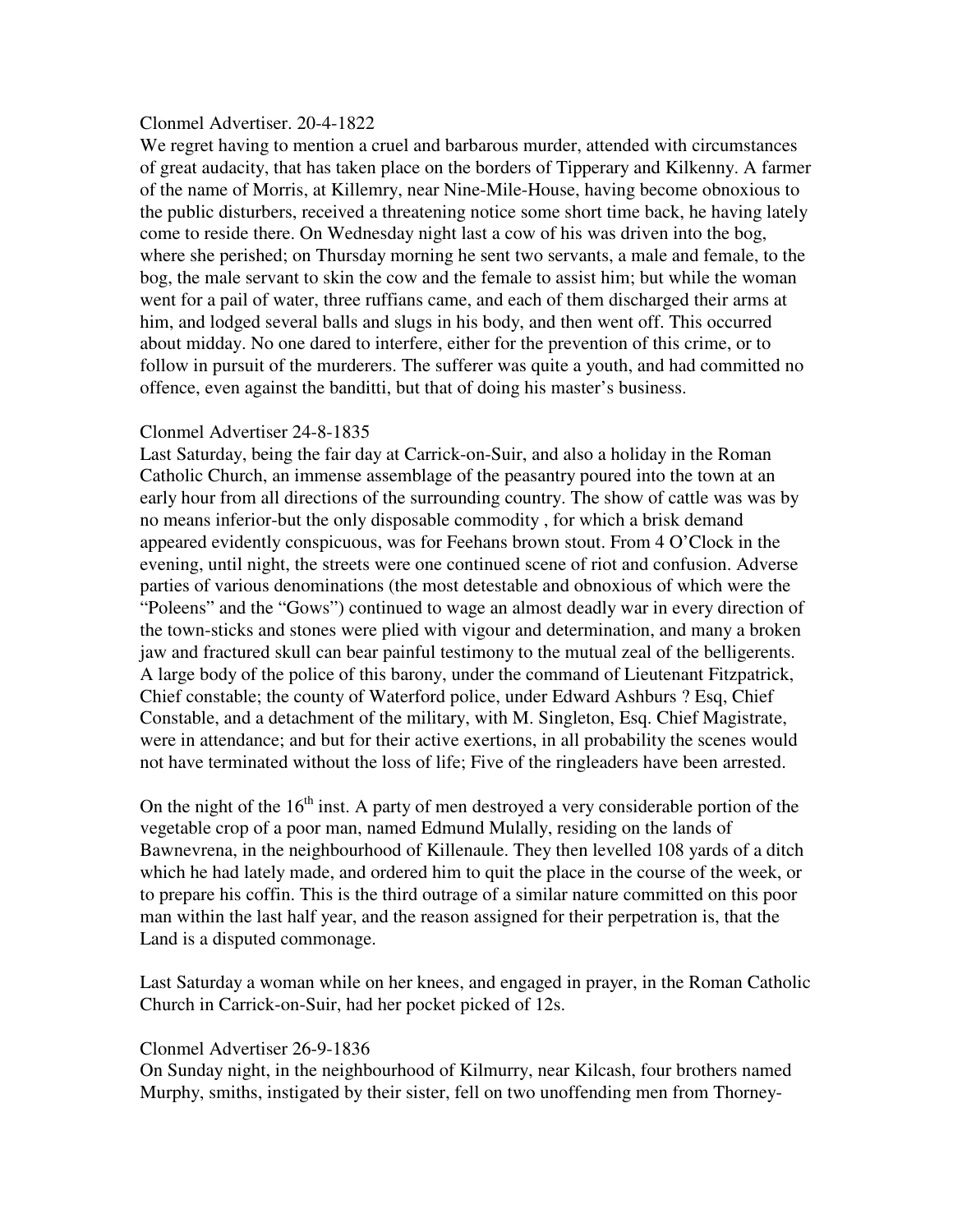Bridge, one of whom they beat in so savage and brutal manner that he died yesterday morning. There was no provocation whatever given; the Murphys were drinking at the time the men were passing, and were called out by the sister to assail them; being maddened with drink, their humanity, if ever they possessed any, floed, and their ferocity knew no bounds till their victim was almost deprived of his life. On Monday the Kilcash Police pursued the ruffian offenders, and succeeded in apprehending three of them, one of them after a chase of over three miles over hedge, bush, and bar.

## Attempt to murder.

Last night, Mr. Burke, clerk to John Cahill, Esq, local Crown Solicitor, was fired at on the road near Borrisoleigh, and severely wounded in the leg. The only cause Mr. Burke gave for this murderous attack was, that he took possession of some lands with Richard Duckett, Esq. the Sub-Sheriff, the previous day. We are glad to learn that Mr. Burke, though labouring under severe wounds, is in a fair way of recovering speedily.

# Waylaying.

On Monday, the fair night of Cahir, a man of the name of Flynn, was waylaid and dreadfully beaten with stones on the road from Cahir to Ardfinnan. He was brought to the Ardfinnan dispensary on Sunday morning, well primed with whiskey, by some of his acquaintances, who were also worthy of the attention of the officers of sobriety. The doctor (under the circumstances) refused interfering, but recommended the patient and his bottle companions to the kind consideration of the peace-preserving society.

A man named Maher, charged with murder, escaped from the Bridewell keeper of Templemore, on Saturday last.

# More work for Lord Mulgrave.

We beg leave respectfully to inform his Excellency that up to yesterday morning there were 372 prisoners in our County Gaol. We fear from the rapid influx (36 on Saturday alone) that the government of this establishment will not be able to supply all his clients with accommodation, and we therefore hope that his Excellency will soon take another liberating provincial tour.

On Sunday night, the house of Roger Dwyer, of Turreheen, was broken into by three armed men, himself and his wife beaten, the latter so much that she is despaired of. They fractured a childs skull, and not satisfied, broke all his furniture. Unfortunately he can recognise none of the party as the night was very dark. The police were out five miles in the opposite direction searching for fire-arms, the only time they were unsuccessful this some time back, Sergeant Collins having taken up nine or ten stand since he came to this district. Also the house of Pat Dwyer attacked, his doors and windows were all broken, two clamps of turf thrown down, and five cocks of hay scattered about. No cause can be assigned why these men have been ill-treated.

# Clonmel Advertiser Feb. 14<sup>th</sup> 1827.

It becomes again our painful duty to record another bloody deed, committed in this vicinity, under circumstances peculiarly cruel, alarming, and audacious. On Sunday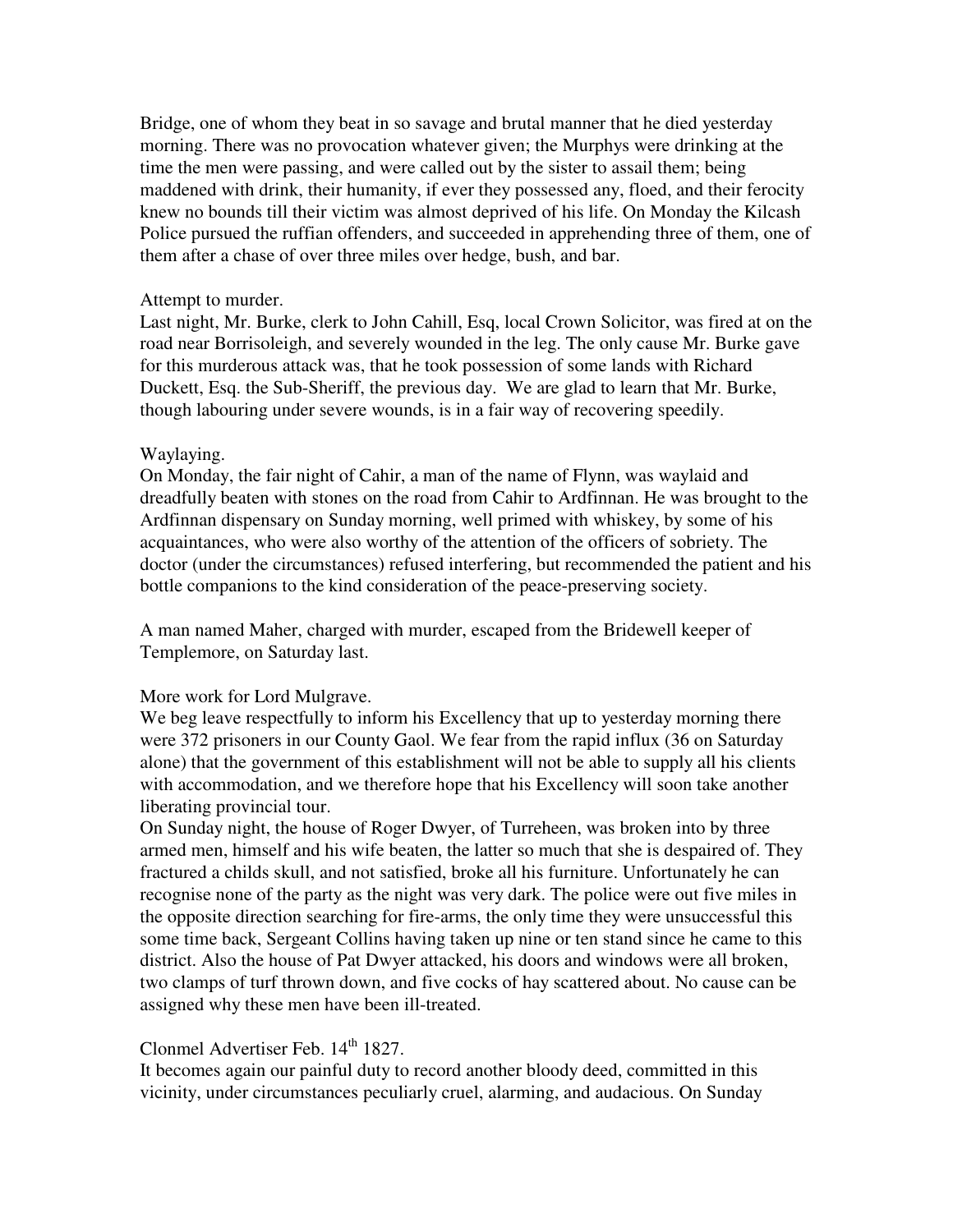evening, about 7 O'Clock, as Mr. John Barry, an opulent farmer much respected for his industrious habits and moral life, the father of eight children, and an excellent husband, was sitting in his parlour, at Grange, about five miles from Clonmel, in company with his wife, two neighbours of the name of Connors, a relative of the name of Quinlan, and the mother of the above Connors mentioned, when three assassins rushed into the house, and passing through the kitchen, where there was a man-servant and two boys, darted into the parlour, where each fired on Mr. Barry, as he sat at the table with the company above mentioned, but none of the shots which had been fired took effect, because in the act of presenting, Mrs. Barry, and two of the men above mentioned, seized their arms; each shot was thrown from its intended direction, and the villians were nearly overpowered-when crying out to their accomplices outside that they were done up, unless assisted, five or six more blood hounds rushed in, and a terrible conflict ensued, in which one of the Connors was severely wounded, and the other, with Quinlan, being overpowered, and forced to seek safety in flight, the situation of Mr. Barry was desperate.

It may be necessary to say, what we have related above was an occurrence of but a few moments; and while these were passing, Mr. Barry (who had received threatening notices some time ago) having thrown a table between himself and his assailants, turned to a drawer where he kept his arms always in readiness, but unfortunately, Mrs Barry, had that day put them aside, to prevent any accident occurring among the children from them. But for that, it is likely the whole party would have been defeated, and the three ruffians that formed the van of the expedition been made prisoners. But fate ordered it otherwise!. Horror-struck at the disappointment of not finding his arms at this dreadful moment, despair seized Barry, and paralysed the exertions which he otherwise would have madefor he was man of superior strength-but he gave himself up for lost, and craved, as we have heard, that he might be spared to his children! But mercy was never found amongst assassains (though there are some blockhead scribblers who would be their defenders, and lead with Billingsgate any attempt to repress them.); they replied they were sworn to destroy him-and that oath they religiously kept.; for having overpowered his friends and his wife-(the latter of whom had seized one of the fiend-murderers by the throat, and held him till the blood hounds from without had come in)-they knocked him down with dreadful blows, dragged him out of the house, a shot it is supposed from a blunderbuss left him a corpse.

After this barbarous deed, they searched the house for arms, took a case of pistols and a blunderbuss, together with two or three bank notes. They broke all the drawers, cupboards, etc, in their search, and remained in it for nearly an hour before they went away.

What is singular, the neighbourhood is remarkably populous, there were seven men in the house next door, and about 50 in a circuit of a few hundred yards, and yet none came to assist their neighbour, though the discharge of arms must have been heard by many. We however have been informed, that while the villians were at Barrys house, numbers of armed men, their accomplices, paraded the roads around it, threatening everyone against stirring out, and that a party of these dashed in the windows of a man named Neill, who resides next to Barry, demanding arms-but he had none to give them. There was a servant man and two boys in Barry's kitchen-who gave no assistance in defence of the house, because they were forced by the villians to lie down on their faces while the havoc was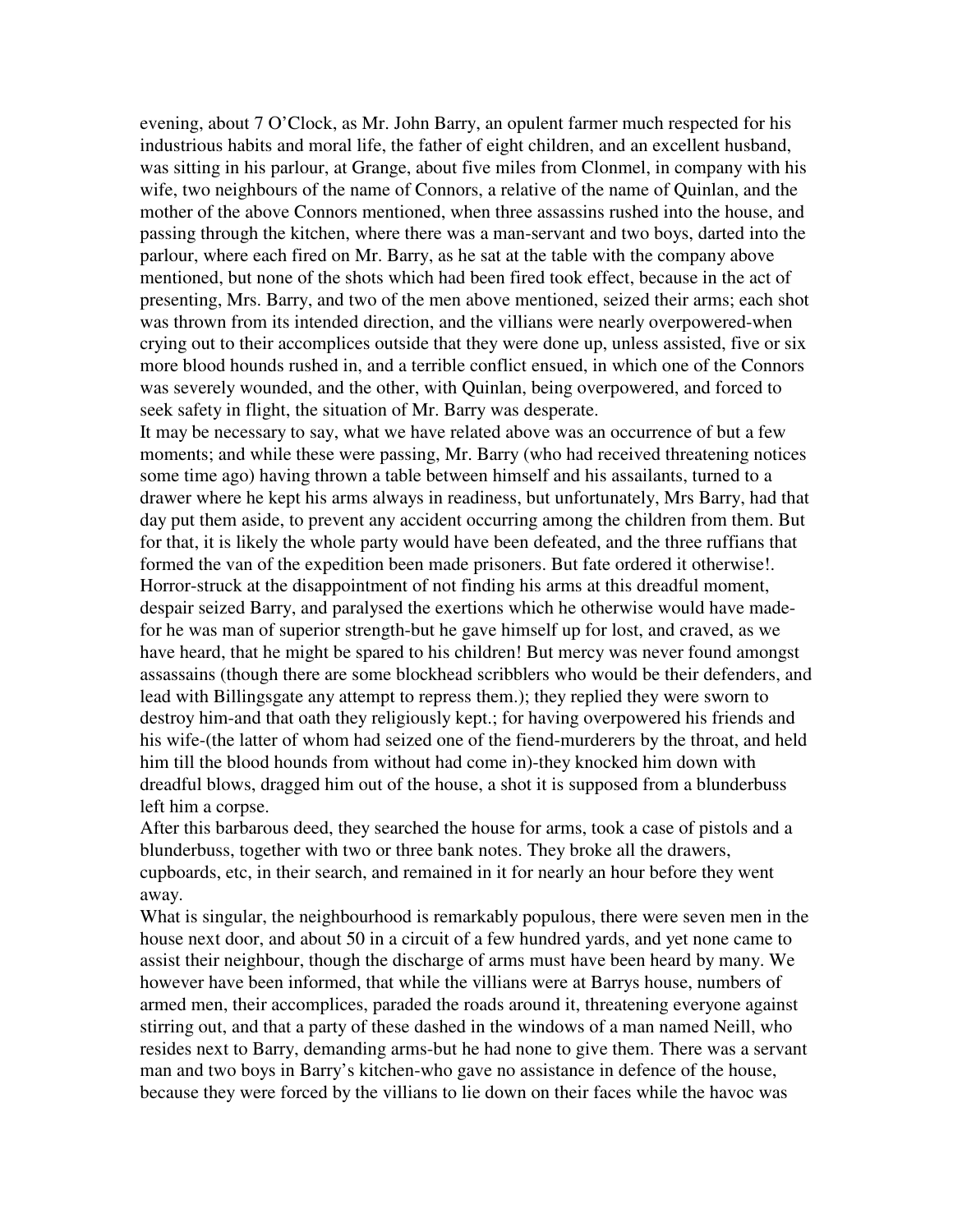being committed. Early next morning, Mr. Thompson, the coroner, attended at Grange, and held an inquest on Mr.. Barry. It was only necessary to examine John Connor, one of the persons above mentioned, who was wounded regarding the murder-and Surgeon Denis Phelan, touching, the cause of the deceased's death, as , perhaps, further evidence might only lead to facts which could, with more advantage, be made in the presence of magistrates only. The verdict was, that the deceased was wilfully and maliciously murdered by some persons unknown on the night of Sunday Feb.  $11<sup>th</sup>$ . The supposed cause of the above outrage is, that the deceased lately took a large farm near Ardfinane, which had been a considerable time without a tenant, though the former holder had freely given it up, after having been forgiven a large arrears of rent by the landlord, the Earl of Donoughmore. The case is completely a Rockite transaction, committed by strangers, who had, perhaps, come afar for the purpose. The Earl is so indignant at the barbarity, that we hear he has expressed his determination to give up the household at Knocklofty. We understand that one of the Connors is dangerously ill, of the wounds he received in the conflict on Sunday evening.

# Clonmel Advertiser Jan. 17<sup>th</sup>. 1877

Serious Accident;At an advanced hour, last night, it was reported to Constables Young, Brennan and Geoghegan, who were out on patrol duty, that a serious accident had befallen a respectable farmer from Ballytarsna, near Cashel, named John Sheppard, at Ardgeha. On proceeding to the place they found the man, with a horse and car which he had in charge, in a dyke. After some time the man and the horse were extricated and brought into town. The horse and car were put up at a public house in Clonmel, and the man was conveyed to the Mayor's Office, when it was found that his leg was lacerated, and his arm broken in two places. He was attended by Doctor Kennefick, and some hours afterwards was removed to hospital, where he was attended to by Doctor Crean.

Robbery of a heifer;-On Saturday last it was reported in Clonmel by a farmer named Neille, residing at Ballyneill, to the constabulary, that a one and a half year old heifer, his property, had been stolen of his lands at Ballydine, near Carrick-on-Suir, and made a sworn information to this effect before Alderman Joseph Kenny J.P.,ex Mayor. Sub-Constable Michael Walsh, acting on information he received, proceeded the same day to Alderman Richard Crean's tan-yard, accompanied by Neille, and the latter identified one of the hides found there, as that of the heifer which had been stolen from him. This hide it was ascertained, had been send to the tan-yard by Messrs. King and son, and Mr. King Jnr. at once informed Sonstable Walsh that the animal was purchased by him from John Casey, of Ballydine, a farmer. Walsh then proceeded to that locality and from there to Carrick-on-Suir, where he arrested Casey in a Public House in Bridge Street, on charge of having stolen the missing heifer. On being searched in the Police Barrack in Carrick-on-Suir, a promissory note, to which Neille's name was attached, was found in his possession, and from the date therein it would appear it had falled due at the Bank on the 19<sup>th</sup>. Dec. last. Casey, after receiving the usual caution, stated he had taken the heifer for the purpose of paying the bill in question. The prisoner was committed for further examination by Alderman Kenny. A second examination in reference to the case was held at the Mayor's office yesterday, before Alderman Kenny, when Casey was finally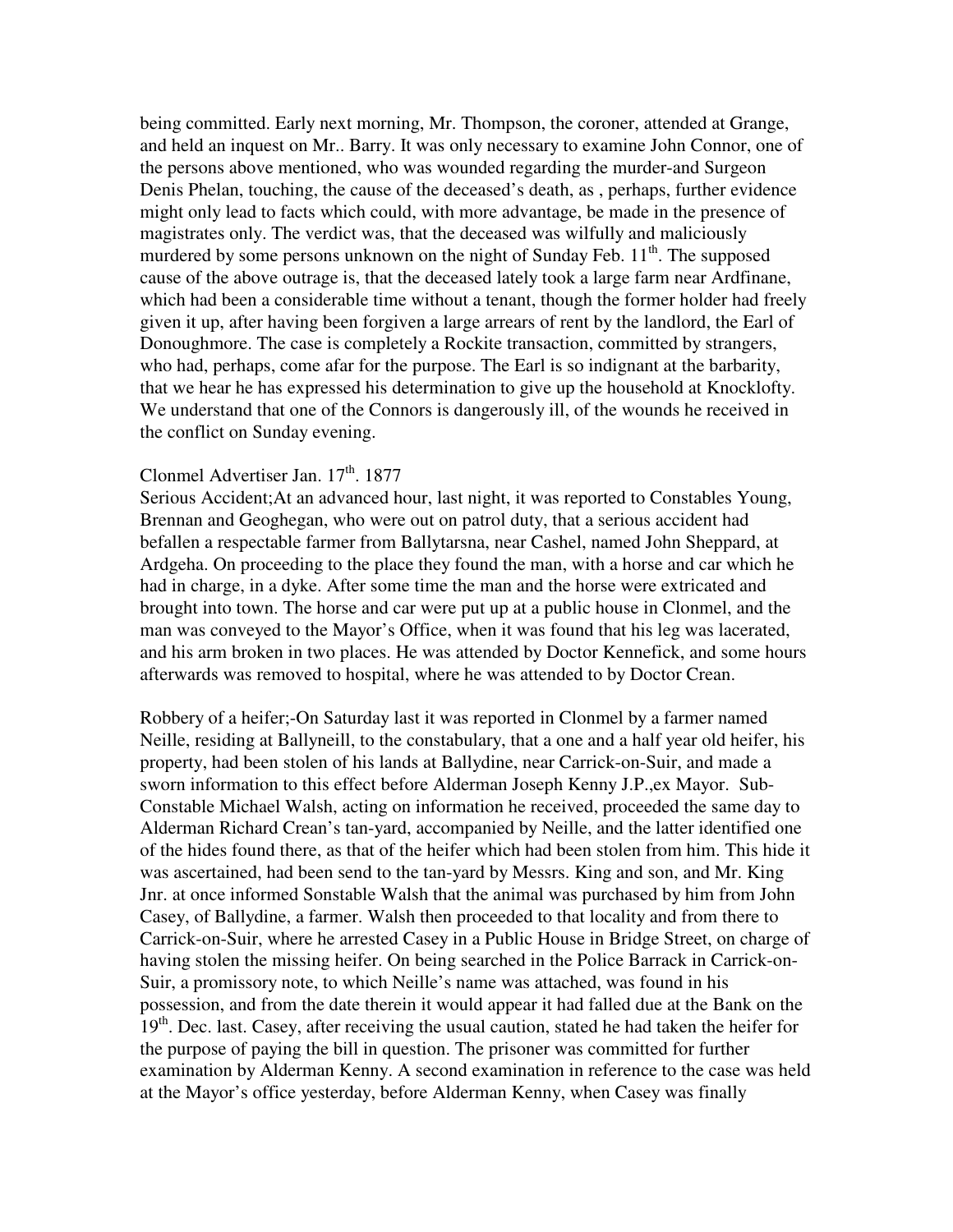#### committed for trial at the Assizes.

## Clonmel Chronicle-August  $21<sup>st</sup> 1858$ .

On Wednesday week, a party of mowers after being engaged in cutting hay at Lord Hawarden's farm at Cluen, went after finishing there to cut a half acre of hay for a neighbouring tenant gratuitously. In return the man brought some of them to a Public House at Ballough, near Dundrum, to treat them. Late in the evening a drunken dispute arose between them, and the deceased, Thomas Stapleton, was seized by the throat by a man named Ryan (Neddy Tom), who actually strangled his unfortunate victim in his iron grasp. An inquest was held on the body, and the jury returned a verdict of manslaughter. The Coroner issued a warrant for the apprehension of Ryan.

# Clonmel Chronicle-Nov. 28<sup>th</sup> 1857.

A man named Andrew Dwyer, who had been some years ago employed at the Slievardagh Collieries, but who had left for England, where he had worked until his return to this country a few weeks since, was invited to an evening party at the house of a rustic dancing master and piper named Hogan, where the unfortunate man drank too freely, and left the place next morning scarcely recovered from a state of inebriation. In this half intoxicated condition he strolled on Monday morning last into Cashel, and entered the retort room of the gas-house, accosted the fireman, William Dillon, in a swaggering tone, and upbraided him with want of skill in the manner in which he performed his duty. Dillon feeling annoyed at his observations, struck the intruder on the head with a gallon, inflicting unhappily a severe wound. Dwyer left the house, but soon found himself unable to proceed home; he accordingly crawled into a field belonging to William Ryan, where he was found by the police, who procured him lodging in Cashel. He was visited by Doctors Graham and Cormack, who, from the first, entertained no hopes of his recovery. At 5 O'Clock on Tuesday evening the unfortunate man died from the effects of his wound. Dillon is now in custody.

On Saturday last as a small but thrifty farmer named Patrick Bull was returning to his residence near Fethard, he was robbed of 55 sovereigns, which he had drawn of one of the Banks in Clonmel the previous day, being alarmed by the panic which seemed for a while to revolutionise the commercial world. For many years misfortune had trodden hard on Paddy's heels, scattering his hard earned guineas as fast as he could hoard them together. His first savings £40, he entrusted about ten years ago to a shopkeeper in Fethard, who in a short time after levanted to America with the deposit, leaving Paddy to bemoan the loss of his entire wealth. Instead of allowing circumstances to operate on him depressingly, he set to work with greater energy, and good fortune for a time seem seemed to favour his efforts. Determined not again to thrust a !friend!, but sought within the precincts of the Tipperary Joint Stock Bank, a place of greater safety for his savings, which had now reached the sum of £200. Poor mistaken Paddy, came to Clonmel, and in an unlucky hour entrusted to the safe keeping of John Sadleir and Co., and was told that in that bank it would increase from year to year by the addition of weighty interest. The smash of the "Gigantic Swindle" well nigh upset poor Paddy's brain, who took to heart most keenly the loss of his £200. Time, however, softened the affliction, and poor Paddy, again, 'Put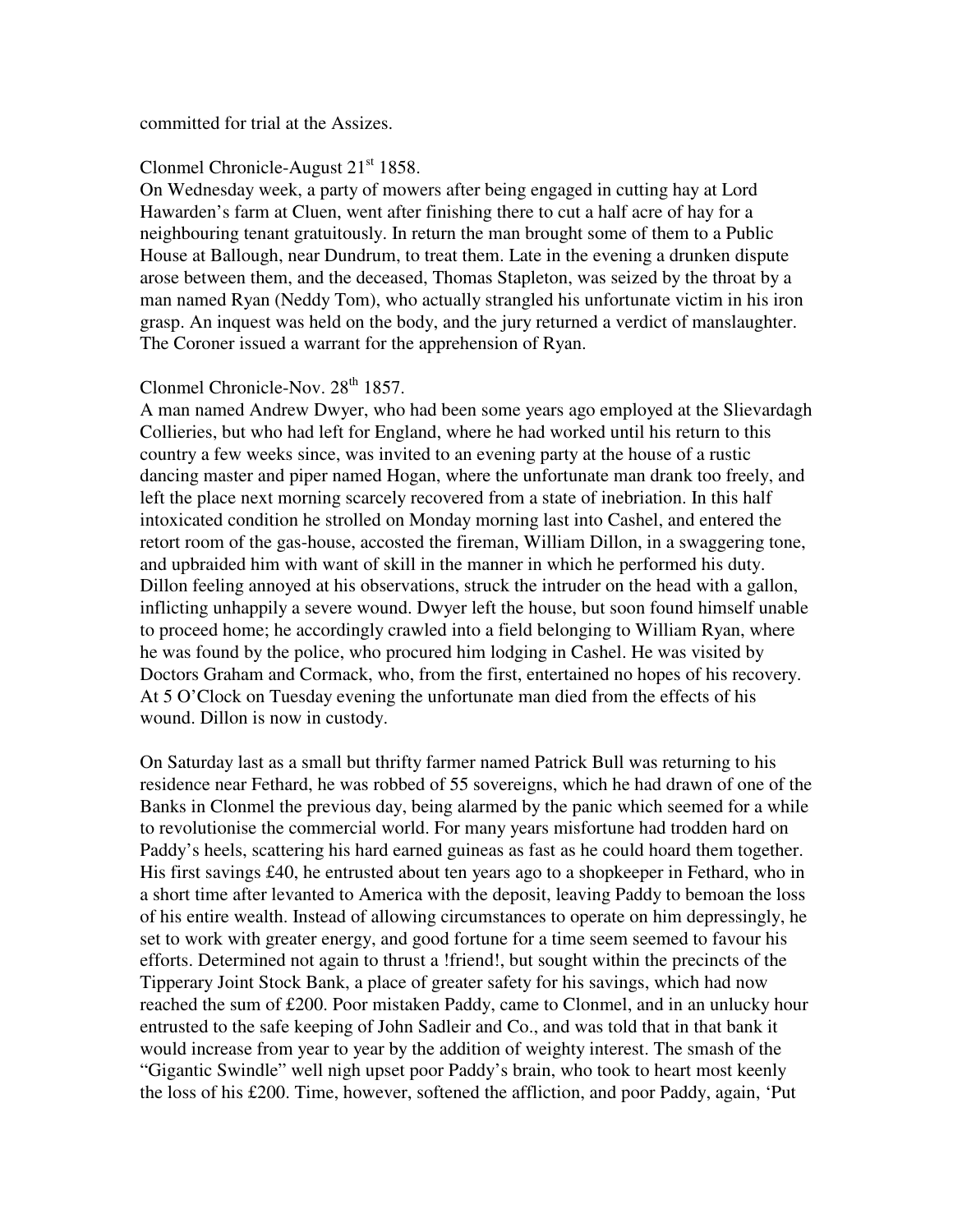his shoulder to the wheel.' Fortune again smiled, and having amassed about £40 he once more visited one of our branch Banks at Clonmel, and obtained the manager's receipt in return for his money. But the plague panic destroyed his peace of mind, and induced Paddy-who before had been the victim of too much confidence- to 'draw out his little balance'. With considerable self composure and self satisfaction he returned home, when the third misfortune overtook him. Overjoyed, no doubt, at having the golden prize safe in his possession, he on the way, unfortunately, took a drop too much, a most unusual thing with him, who was proverbial for saving habits and the closest economy and sobriety, when someone managed to extract the gold out of his pocket as he wended his way home, leaving him for the third time bereft of his dearly prized store, to begin the world anew, for, no doubt, he will make another trial, and once more venture to gather a little together.

# Clonmel Chronicle Sat. evening. Jan. 13<sup>th</sup>. 1877

# Accident.

On the  $11<sup>th</sup>$  inst, William Hynes of Annacarty, while conveying a load of hay from Tipperary to his residence, met with an accident which was very near terminating fatally to him. The accident took place within three hundred yards of the Police Station of Shanballymore. His horse stumbled under the load of hay, upsetting himself, cart, and load of hay into the dyke, and flinging Hynes partly underneath the body of the car. Constable O'Connell and Reynolds, the only men in the station at the time, hearing some distressing screams, hastened to the spot for the purpose of ascertaining what was the matter. Observing from a distance a great pile of hay in a gripe on the roadside, they made for it, and on coming nearer they saw a horse tackled to the overturned car, and plunging violently, while a man was lying half buried under the load, and almost sufficated. The Constables set to work at once, and securing the horse, succeeded in rescuing Hynes from his perilous position. Later in the day the poor man, with the assistance of some of his neighbours, left for his home. He is not, apparently, seriously injured, although a delay of a few minutes longer before being rescued may have proved fatal.

# Clonmel Chronicle 13-4-1869

A farmer named Corcoran who lives at Glenpadden, near Cappaghwhite, was about to retire to rest a few night ago, when he heard footsteps in the front of his house, and immediately two shots were discharged in quick succession close to the window. He had been previously threatened, and was afraid to venture out to see who the parties were, but it is supposed that the possession of a farm which he holds has rendered him obnoxious to some of the lawless spirits of the locality.

Two cases to illustrate the difficulties of the Irish Landlords in the management of their property. In one Mr. J. Connolly (Looks like Connolly but copy of paper is very bad.) proceeded against a Mrs Tobin, a tenant whom he had to eject for non payment of rent, after forgiving her two years arrears, reducing her rent by more than one-third after her husbands death, so it was much below Griffiths valuation, and, finally, allowing nearly three years more to accumulate before proceeding to recover possession. He offered, even in the court, to give her a sum of 40/. If she went out peaceably, but she obstinately refused to quit the land, although she is unable to farm it, and it is getting into bad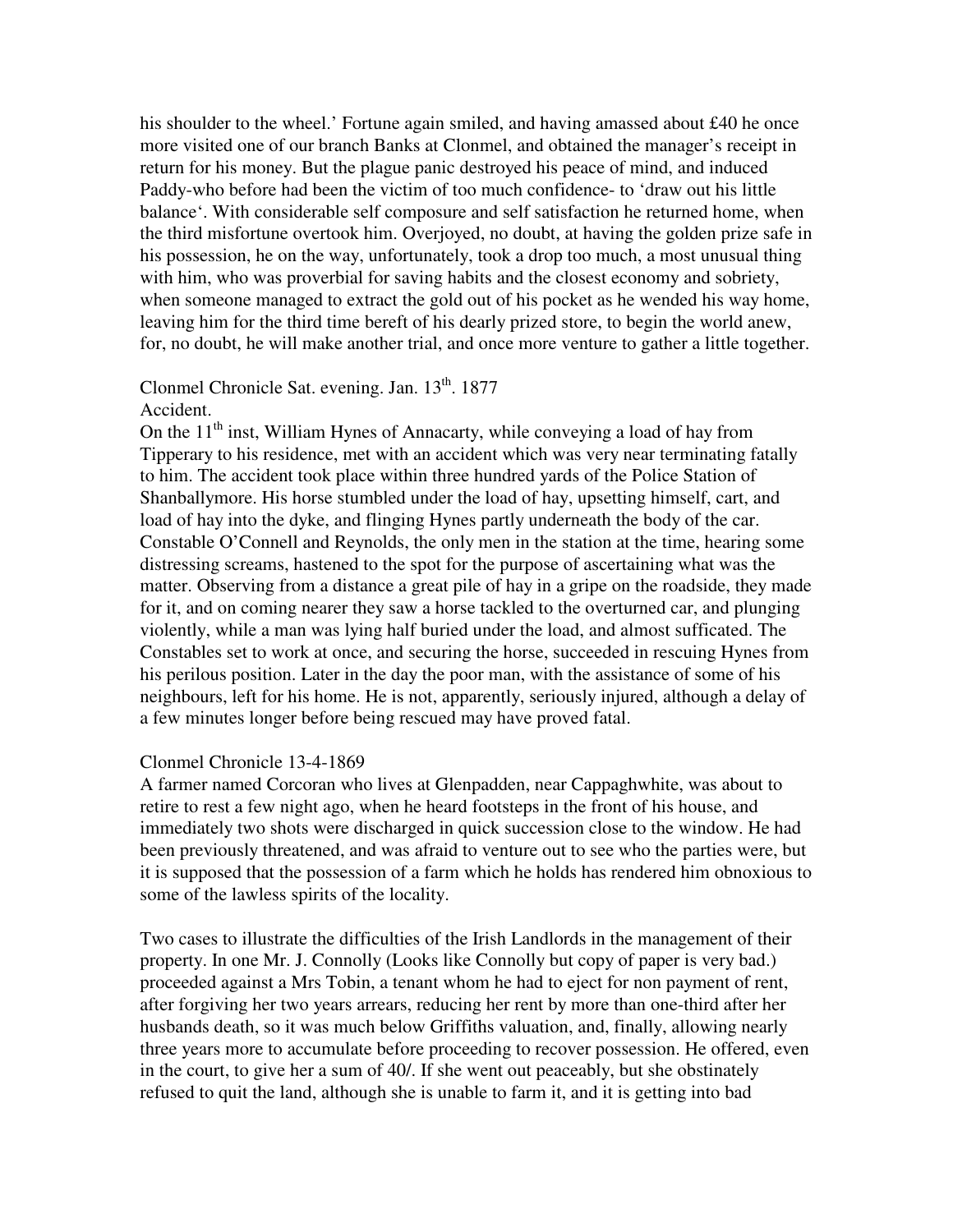condition.

In another case one of the most indulgent landlords in the county offered to forgive all arrears to a tenant farmer who was grossly neglecting the land, and to give him besides a sum of 300/. If he would give up peaceable possession, but he refuses.

Clonmel Chronicle Jan. 17<sup>th</sup>. 1877 The Ploughing Match. To the Editor. Sir;-I see in Saturdays Chronicle that the  $8<sup>th</sup>$  Feb has been fixed for the Ploughing Matchthe day after the fair, but surely this is a mistake. The committee do not seem to have given their usual consideration in this matter. Many of us have to come long distances with our horses to the fair, and heretofore not a few of the competitors at the Ploughing Match have done the same. How could we be expected to do this the day after the fair. We and our horses would be then too tired to make an early start; and in fact, many of us could not do it. If the committee expect competitors they must change the date. Yours Truly

Enquirer. Clonmel. Jan.  $16^{th}$  1877

On or about the night of the  $1<sup>st</sup>$ . Jan. (says the Cashel Gazette) the eastern wall of the old Castle of Kilconnell fell to the ground with a tremendous crash; the noise being heard at a great distance, and was supposed to be thunder. Heavy rains lodging on the walls is supposed to be the cause. "Maureen Vreen? Dhoun" celebrated in local traditions-one of the O'Briens of Thomond-once resided in this Castle.

Trespass in pursuit of rabbits.-At the Golden Petty Sessions on Friday, before Robert W. White (Chairman), Martin J. Ffrench, Vincent Scully, Major Graham Sadleir, and Thomas Butler, Esqs.-John Allen of Tipperary, was charged with having, on the 18<sup>th</sup> December, in the day time, taken and killed rabbits in a warren, the property of the Right Hon. Denis St. George , Baron Dunsandle, at Thomastown. Mr. Rice appeared for the complainant. The defendant pleaded guilty, and was ordered to pay a fine of 41s. and £1 costs, and in default of payment, to be imprisoned for one month in Clonmel Gaol. The defendant asked for time to pay, and stated that it would be made up for him, but he was forthwith committed in default of payment.

At the last Dundrum Petty Sessions, before George McCarthy, (Chairman), and Samuel Cooper, Esq, John Cormack, Gurtussa, was prosecuted by Andrew Williamson, keeper to Lord Hawarden, for trapping rabbits on his Lordship's preserves. He was fined £1-10-0 and £1 costs or a months imprisonment.

The arrest of the Suggawn Earl of Desmond. To the Editor. Clogheen  $15<sup>th</sup>$  Jan. 1877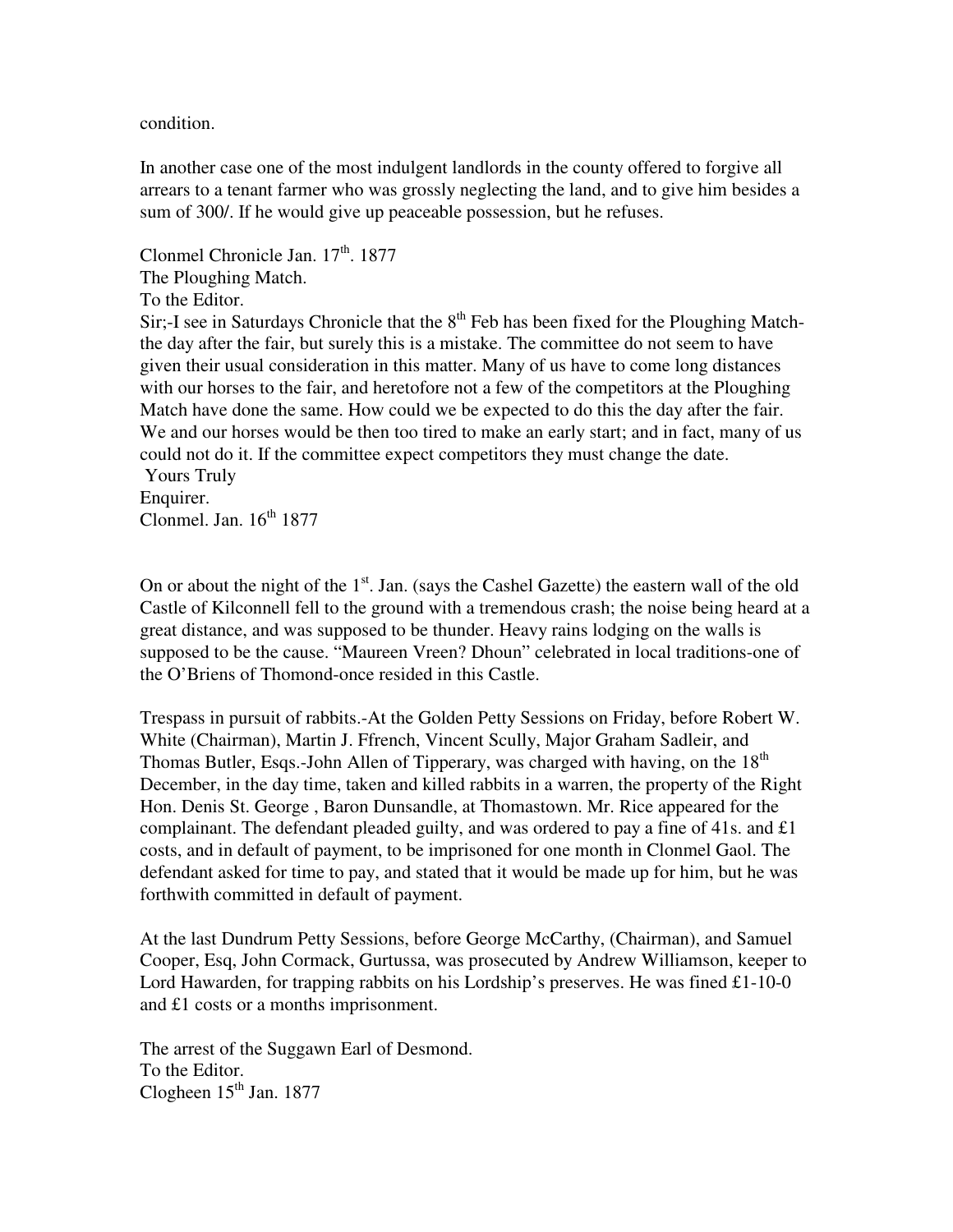Sir;-I saw it was stated in a late number of your journal by a correspondent that the Suggawn Earl of Desmond was arrested on a mountain called Slieve Grot. A few days ago a gentleman form Archaeological Society called on me wishing to know if I had heard of any legend connecting that arrest with a small cavern there. He said he found in the records in Dublin Castle that the Suggawn Earl was taken in a cave on the road from Caher to Mitchelstown. I think I convinced him that it was in the old cave in Skeheenarinky-one of the so called Mitchelstown Caves-he was arrested. The caves are on the old road from Caher to Mitchelstown, and there is no doubt from the legends connected with that cave it must have been discovered before that time. The record says that the Suggawn Earl passed from Aherlow over the Galtees. There is no Slieve Grot in the Galtees, but I hear there is a hill of that name above Caher towards Toureen, with, however no caves.

Yours.

J.R.L.

Clonmel Chronicle Jan.  $20<sup>th</sup>$ . 1877. THURLES. Petty Sessions.

Magistrates Presiding,-Samuel M. Going. (Chairman), M.J.Ffrench, R.M. Richard Power, D.B. O'Brien, Thomas.L.Cambie, and Lieutenant Colonel Knox.

# An affectionate Son.

An old woman, named Bridget Moloney, sued her son for the possession of a house, which he held from her as tenant from week to week. Plaintiff stated she let the house to defendant and his wife at 1s. per week; that she intended that they should all live together; but he was continually drunk and threatening her; on one occasion he struck plaintiff, and she now wanted to get rid of him-A warrant for possession was granted.

## A Vagrant.

A man named Thomas Heffernan aged about 30, and stated he was from Cappamore, Co. Limerick, was charged at the suit of the guardians of the Thurles Union with being a vagrant, he having obtained admission to the workhouse on a ticket which he had received from the relieving officer. On being asked by the court what he had to say to the charge,he replied that "he did not give a d—n for a month"-He was sentenced to one month's prison with hard labour.

## Dog.

A man named W. Moloughney was summoned for allowing his dog to wander on the public road without log or muzzle. Fined 2s 6p. and costs.

## Drunkenness.

Sub. Constable Kelly summoned a man named Richard Ryan for being drunk and disorderly on the  $10<sup>th</sup>$  inst., This was his third offence in 12 months. The Sub-Constable stated that when defendant was arrested his conduct was of the most outrageous description; It took five men to strip him of his boots when in the Barracks, as he was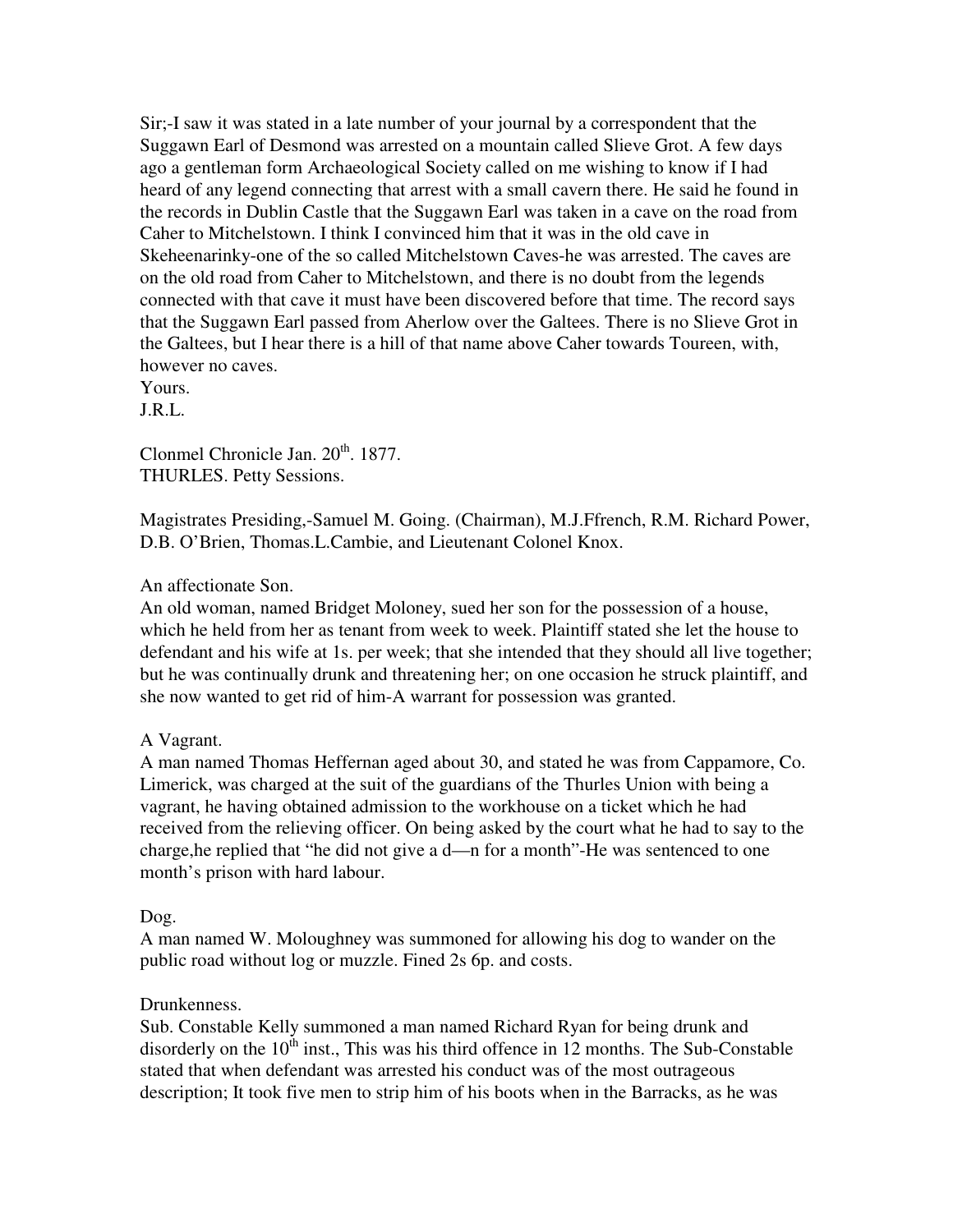trying to break the door of the lock-up by kicking it.

The magistrates were for some time deliberating as to whether they would send defendant to prison without the infliction of a fine. They ultimately gave him the option of paying a fine of £2 and or going to prison for one month. Defendant paid the fine.-Ten other parties were charged with a similar offence. Fines of 10s each were inflicted. In one case the accused failed to put in appearance, and a warrant was issued for his arrest. Edward Fogarty summoned Edward Banon for having, on the  $17<sup>th</sup>$ . November last, encroached on the public road by removing a fence thereon. The complainant brought the charge in his capacity as road contractor.- The case was adjourned to allow time for the Defendant to repair the injury.

The Court soon after rose.

#### CAHIR Petty Sessions, same date.

The usual Petty sessions were held in the Court-house before Col. S.F. Carew, J.G.Ffennell, and R. Grubb, Dr. Stokes and H.J. Bourchier. Lt. Grubb and Mr. Fosberry also occupied seats on the bench.

Constable Cassidy, Rehill, charged John McGrath, Richard Burns, Richard McGrath, Philip McGrath, Thomas Burke and James Gibbins (Gibbons)with having assaulted and waylaid a man named Patrick English, at Rehill on the  $6<sup>th</sup>$  inst. The case of James Gibbins (Gibbons) was first gone into, and Patrick English, having been sworn, said he did not wish to prosecute, but the magistrates declined to allow the case to be withdrawn. Mr. Sargint appeared for the defendants. English then proved that Gibbons struck him several times struck him several times, and then the rest joined in and struck him when outside the Public House of David Fennessy. The witness was cross-examined by Mr. Sargint, but nothing material against the direct evidence was elicted. David Fennessy, Publican was next examined, and swore that Gibbons knocked English down with a blow. Philip McGrath gave evidence for the defence, and swore that English "wheeled" for the English's, and Gibbons for the Gibbons, he did not see Gibbons strike English but he saw the latter bleeding. The bench thought the assault proved, and fined James Gibbons £1 with costs , or the alternative of 14 days in prison with hard labour.

The charges against the other defendants were then heard, and John McGrath, Richard McGrath, Philip McGrath, and Thomas Burke were fined 10s each and costs, or 7 days in prison with hard labour. The case against Richard Burns was dismissed, as none of the witnesses could prove he hit English. The chairman remarked that if any of the defendants came before him again on such charges they would be severely punished.

John Brien of Tincurry, charged John Cole and James Cole, with assaulting him with a Bill-Hook. There was also a cross-case against O'Brien for striking the defendants, and after the evidence was gone into, the bench dismissed the cases.

Sub-Constable Kelly charged James Peters, of Kilnacash with being drunk in charge of a horse and and a car on the 9<sup>th</sup> inst. Defendant denied the charge, and Constable Ahern also proved to the defendant being drunk.

Constable Mullany charged John Hynes with the larceny of a shirt from the Public House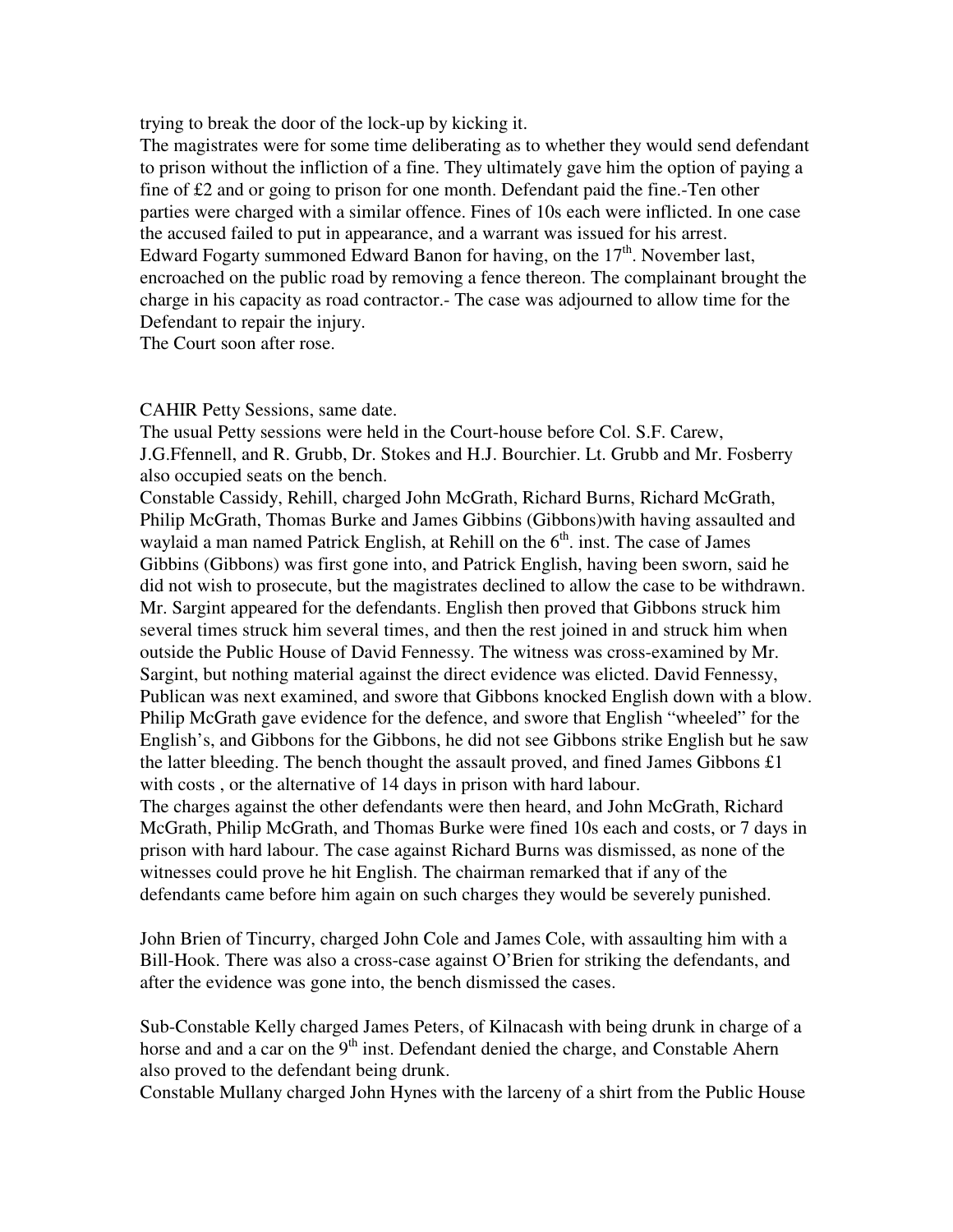of Philip Ryan on the  $17<sup>th</sup>$  inst. It appears from the evidence that Hynes was a tramp from Killarney and he went into the Public House of Philip Ryan, and asked permission to warm his hands. A "pot of clothes" was on the fire, and when defendant was leaving the house, a shirt was seen to drop from him as he accidentally knocked against a barrel outside the door. The police who heard of the case, soon after arrested the offender, and the case being proved, the offender was sentenced to two months in prison with hard labour.

Constable Mullany charged Patrick Coffee, a drover, of Cashel, with having assaulted a man named Bishop, at the railway station, on the  $15<sup>th</sup>$  inst. The constable proved that he saw the defendant running away, closely pursued by Mr. O'Mahony, Station Master, and that he with Constable Kelly, arrested him on the statement of Mr. O'Mahony, that he had wounded a man on the railway platform by striking him with a stick near the eye. The constable then, on the suggestion of the Station Master, went and saw Bishop whom he found to be severely wounded, and upon his identifying the defendant, he arrested Hynes. Mr. O'Mahony, on being examined, stated that he first heard, then saw, a row going on amongst cattle drovers at the station, and that as he wished to prevent such conduct, he sent at once for the Police. Witness also proved that he saw defendant strike Bishop on the head three times with a stick, after the first row was over. Thomas M'Gragh, porter was next examined. He stated that the defendant struck Bishop several times in his presence with the stick. Hynes was sentenced to 14 days prison with hard labour. The court soon after adjourned.

Clonmel Chronicle Wed. Evening. Jan.  $10^{th}$  1877.

Great delivery of Winter Goods at the Wholesale Warehouse.

The Proprietors (Thomas Phelan & Co.)

Beg to announce the return of their buyers from the London, Manchester and Bradford Markets.

They are now showing a very large and well selected lot of Winter Goods, in all the new fabrics and shades suitable for the season.

Owing to the depression of trade in the foreign markets, they have been able to secure several large and valuable lots of;

First Class Winter Goods as follows.

579 Pieces Winceys at 3 ½ p. Worth 7p.

437 Pieces Bradford Angolo Costume cloths, at 3 ½p worth 8p.

372 Pieces of Star of India Fancy serges, at 7 ½ p. worth 1s.

538 Pieces of All Wool serge (New Shade) at 1s. worth 1s 6p.

538 Pieces Lampoon Trail and Scroles from 10 ½ p upwards.

157 Pieces of waterproofs from 1s 6p upwards.

230 Pieces of Black Alpacas at 5p, worth 10p.

347 Pieces of Persian Cord. (Patent Dye) at 7 ½ p. Worth 1s.

They are also showing some specialities in MILLINERY, MANTLES, SKIRTS AND JACKETS, in a great variety.

Hats, Caps, Umbrellas, and Parasols. Etc.

The Woolen dept. will be found extensively supplied.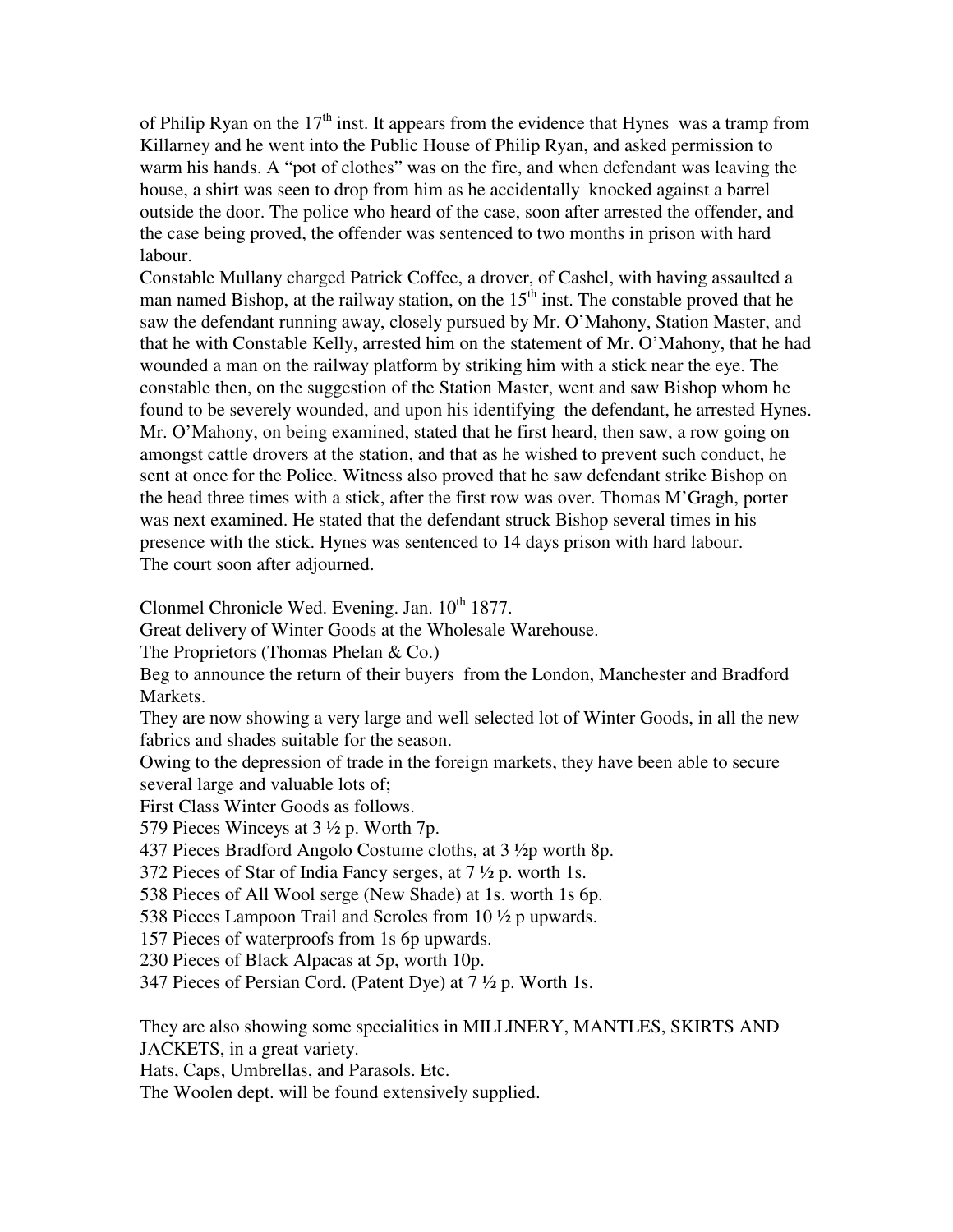Patterns on application. Thomas Phelan &Co. 1,2,3, Main Street Clonmel.

The Sight. Patent. Crystal Spectacles. The importance of having lenses properly suited to the eyes cannot be overrated. Having studied the subject for years, I am enabled to suit all sights with my superior Preservers. The most difficult suited. Sun protectors, Pinc-nez. Goggles. Bardous? And other Field Glasses. Aneroid Barometers. Communication by post promptly attended to. R. Wallace. 129, George St. Limerick.

House property for sale by auction.

On Friday  $12<sup>th</sup>$  Jan. 1877.

That old established business house (formerly occupied by the late Mr. Hudson in the linen, canvas, and rope trade) formerly situate at,

No. 69. main St. Clonmel.

Held by lease dated  $21^{st}$  of March, 1850 for the term of 61 years (34 unexpired)., at the yearly rent of £30.

The House is so situated that a very extensive business can be carried on upon the premises without at all interfering with the living apartments, and avoiding the evil of two rents. It is situate in the best part of the town, and is of such a substantial class of building, that a slight alteration would make it suit a draper, or grocer on a large scale. The vendor, not requiring the premises, is almost a compulsory seller. Sale at 12

O'Clock, terms at sale.

Charles Carrothers,

Auctioneer, 45 Johnston street, Clonmel.

3 rd. Jan. 1877.

Hibernian Bible Society

South Tipperary Auxiliary.

Bibles and testaments at the society's prices always on sale at the following places.

Miss Fitz-Henry, Main street, Clonmel.

Mr. Robert Kingston, Bolten-Street, Clonmel.

Mr. Garrigan's, Main-Street, Tipperary,

Miss Guthrie's, Main Street, Tipperary.

Mr. D. Kite's, Main Street, Cashel.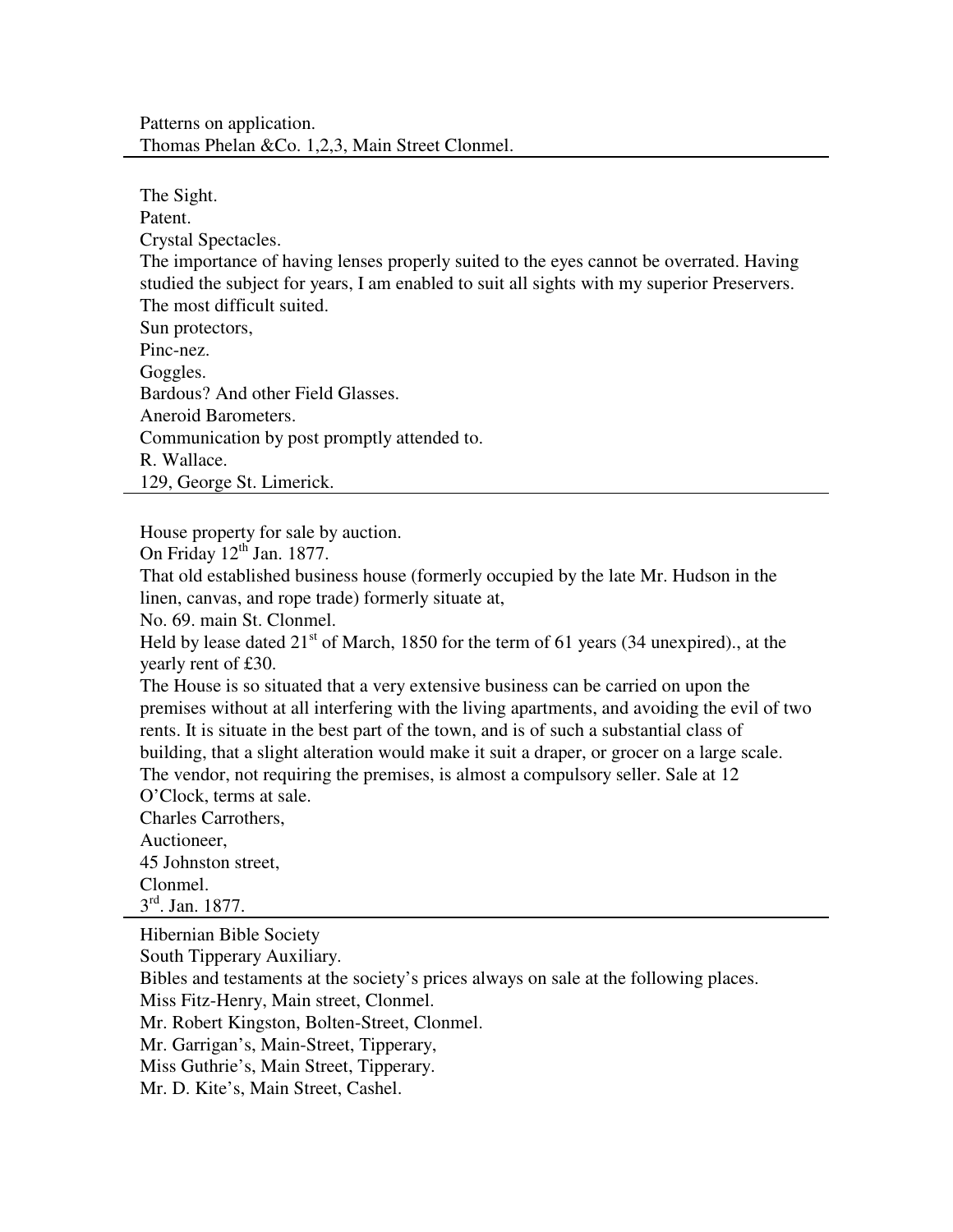Mr. Lavinson's, Dundrum. Mr. Howell's, Carrick-on-Suir.

Dentistry. A resident dental-surgeon being much wanted in Clonmel, Mr. McCarthy, late of Margaret Street, Cavendish Square. London, Will meet patients daily at no. 2, Prince Edward Place, Clonmel. Hours 10 to 5 O'clock. Mr. McCarthy introduces into practice the most recent improvements in Dental Science. Salmon Rod Fishery to let. Over one mile at one side of the river Suir, from Whitefort, (Three miles up from Clonmel) to Ballymaker, at the junction of the Rivers Nire and Suir. Apply stating rent for season of 1877, to Wm. Uniacks? Townsend, Spa Hill, Kilfinane. Dairy Cows. Fifty dairy cows to be let at Cloncully. (between Newcastle and Ardfinnan). Application to be made to Wm. R. Mulcahy, Newcastle, Clonmel. Clonmel Endowed School. Head Master; Rev. A.S. Hutchinson, A.M. T.C.D. First Classical Master; Mr. L.J. Woodroffe, A.B. First senior moderator, and large gold medallist, first Honorman, and Exhibitioner in Classics, History and Political Science, Trinity College, Dublin, and first classical scholar, Queens University, English Master: Mr. Keogh Kempston, T.C.D. Professor of French and German, M. Francois Massin. Professor of Music; Mr. T. Stanistreet. Professor of drawing; Mr. E. A. Fraser. Examiners. Rev. J. A. Long, rector of Fethard. R. Bagwell. Esq. Rev. J. Dowd. A.B. Science Scholar. T.C.D. Rev. H. D. Bell; Royal Scholar, T.C.D. Rev. N.B.Curry, A.B. rector of Killaloan. Rev. G. Treddinick, A.B. rector of Newchapel. Rev. W. Murdock, Gold Medallist, .T. C.D. The following premiums were adjudged at the examinations held Dec.  $19<sup>th</sup>$  and  $20<sup>th</sup>$ . Scripture; Form 1V;  $1<sup>st</sup>$ , Richard Hemphill,  $2<sup>nd</sup>$ , Robert Hemphill, Wm. Hemphill, joint second. Form 111; R.N. Somerville, J. Barnes, equal. Form 11;  $1^{\text{st}}$ . E. Worrall,  $2^{\text{nd}}$ . W. Barnes,  $3^{\text{rd}}$ . T. Somerville. Classic. Form 1V; R. Sparrow, C. Oughton. Form 111; F. Harley. Form 11. J. Barnes.

Form 1. E. Bradley.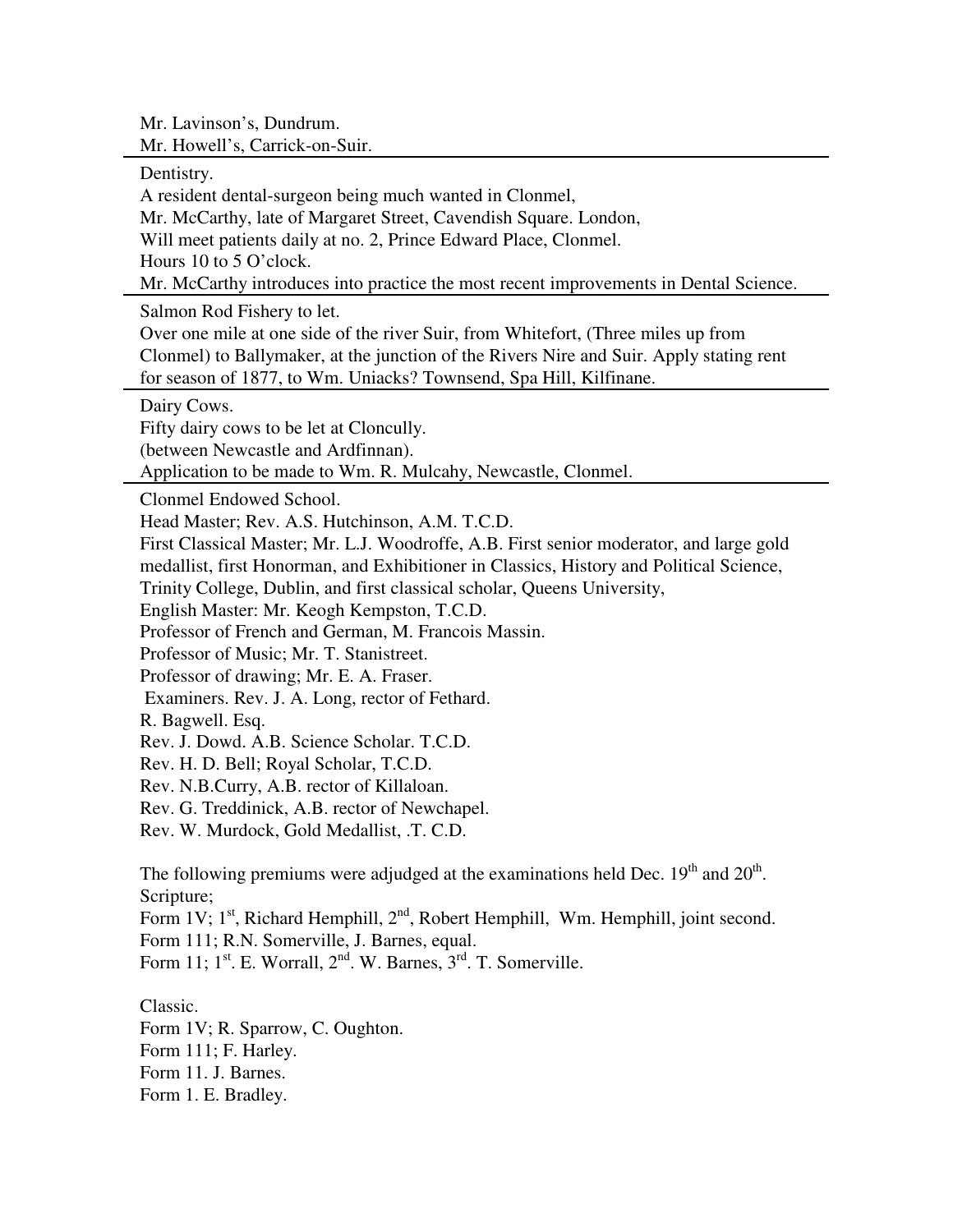Science. Form 1V; J. Long. C. Oughton. Form 111; W. Hemphill, F. Harley, equal. Form 11; W. Mulcahy, Charles Pim.

English literature; Form 1V. R. Sparrow. Form 111; R.N. Somerville. Form 11; 1st H. Sparrow,.  $2<sup>nd</sup>$ . J. Garner. E. Pim.

French. Form 1V;  $1^{st}$ . L. Dorehill,  $2^{nd}$ . R. Sparrow. Form 111.  $1^{st}$ . Bradley,  $2^{nd}$ . J.Mulcahy.

Drawing; R. Sparrow, Richard Hemphill, R.N. Somerville.

Attendance; H. Worrall.

Conduct. L. Dorehill, R.N.Somerville.

The following pupils were awarded Certificates for superior marks. Arithmetic: W. Oughton, Map-Drawing; C. Oughton. Writing; E. Pim, Inor Mulcahy.

The school will re-open  $(D.V.)$  on Tuesday Jan.  $23<sup>rd</sup>$ . 1877. For particulars apply to Rev. A.S. Hutchinson, Lissenure House, Clonmel.

Clonmel Chronicle Jan  $13<sup>th</sup> 1877$ . Court of Probate. Thursday. Before Judge Warren. In the goods of Thomas Lindsay. Mr. Greene (Instructed by Mr.S.P. Lindsay), on behalf of Mrs. Lindsay, widow of the late

Thomas Lindsay, of Lindville, near Clonmel, applied to have a copy of the will alleged to have been made by him admitted to probate. Shortly after the death of the testator in April 1869, a fire occurred in Lindville in which the original will was destroyed; accordingly, administration as in the case of an intestate was granted to Mrs Lindsay on the  $22<sup>nd</sup>$ . Jan. 1875. However, a copy of the will has since been discovered, and hence it was now sought to recall administration, and prove the will, under which the testator's property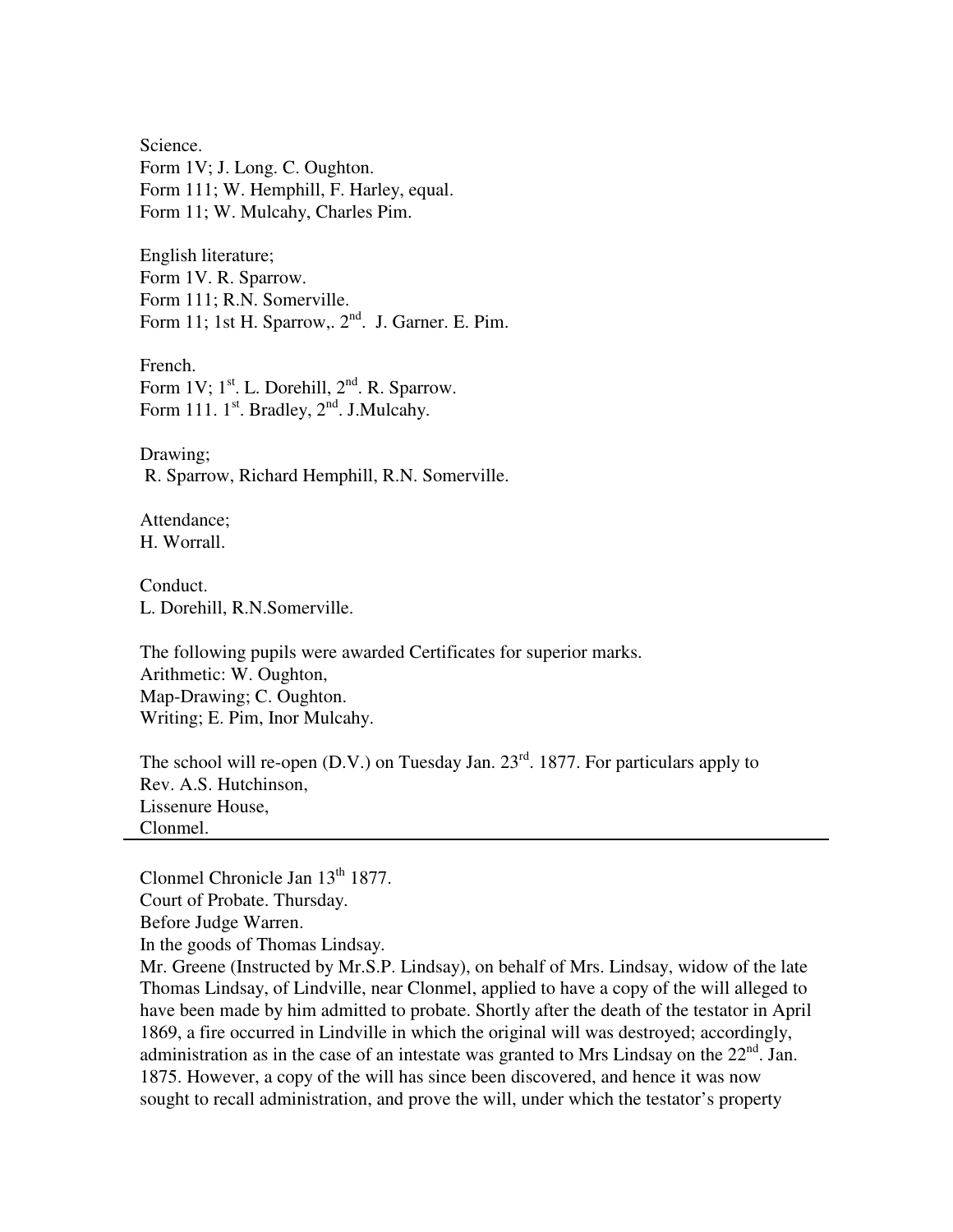was divided between his widow and children. As there was a sum of £259 appointed under settlement to Ann Maria Ryall, a daughter of the deceased, and other children resident abroad, had not received notice of the proceedings, Judge Warren directed the motion to stand, so that the rights of all parties interested might be secured.

# Hunt V. Millet.

This is at the suit to establish the will of the late Mrs. Letitia Hunt, who resided in the County of Tipperary. Under a will she had made in 1873, she left property amounting to £5,800 to her relatives, the Millets. But her husband now propounds a subsequent will in his own favour which the Millets impeach. Mr. Heron Q.C. with whom was Mr. Walker applied for an order restraining the defendant, Matthew Richard Millet, from any further proceedings until he gives security for costs, on the grounds that he has been residing in Canada, and has expressed his intention of returning there, and that he was in no mark for costs.

Mr. Boyd.L.L.D. resisted the motion, relying on the defendant's affidavit, denying that he intended to leave Ireland, where he has some property sufficient to meet the costs, being entitled to a sum of money. Judge Warren made no order on the motion, and ordered the Plainfiff to pay £3.3.0. costs.

Clonmel Chronicle Jan. 17<sup>th</sup>, 1877 Clogheen

Board of Guardians-At the weekly meeting of the Guardians on Tuesday , the members present were;-

William Jones D.V.C. in the chair, John Keating, John R. Lonergan, Capt. Hamilton, Drs. Walsh and Fenton. State of the House:- Remaining at last report-235 Admitted during the week-17 Discharged during the week-5 Born-0

Died-3

Remaining on above date-244

Number corresponding week last year-236

Amount received during the week-£44.10.0

Do. Paid during week-£215.3.0.

Rates ourstanding-£859.6.11.

Balance in favour of Union-£1595.9.5.

Amongst the applicants for admission was a man named Hickey, with three young children, who were before the guardians on last board day. The man wanted to get the children taken in, but would not go into the house himself. The Board were anxious, if possible, to admit the children, but Capt. Hamilton impressed strongly on them the illegality of the act. He suggested that some guardian should see about getting them into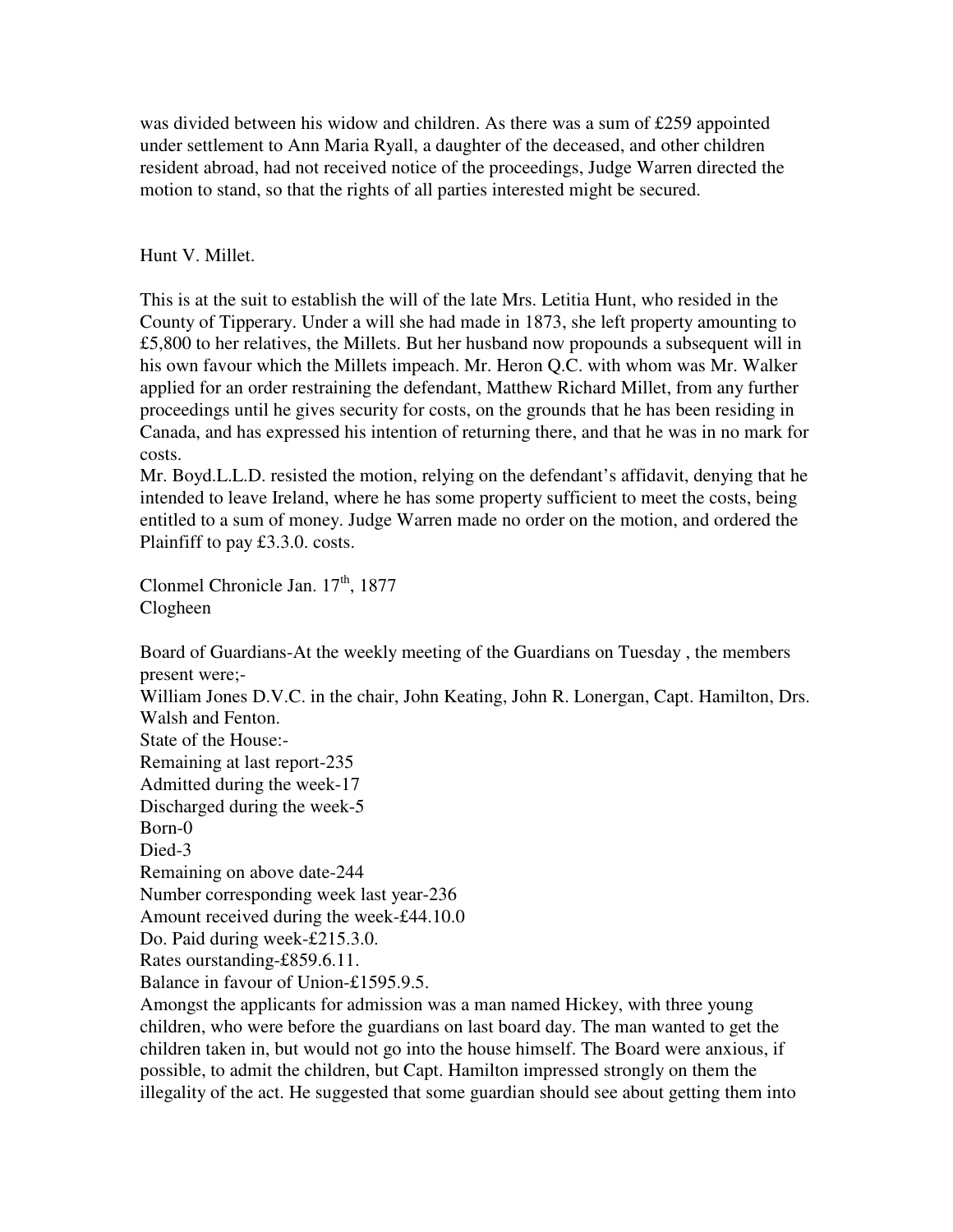an industrial school.-They were refused admission.

The Master reported that he had given a discharge from the house to a woman named Burke, who had an illegitimate child, as the punative father had paid the amount due for the maintenance of the child up to the date of sending him the account.

Captain Hamilton thought the woman should be kept in the house for a longer time, as the child was not yet 6 months old.

The Chairman was of a similar opinion. After some further discussion, it was decided to notify the mother to come back into the house, or to take away the child. The Board then adjourned.

The Church of Ireland.

General correspondence

From the Rev. A. Leech, hon sec. of the Council of Cashel, stating that a committee had been appointed to take active steps for the collection of additional subscriptions for the Episcopal Fund.

From Edward Gibson, Esq. M.P. thanking the Council for the resolution passed at the last meeting of the council acknowledging his valuable services, in bringing in, and obtaining the passing of the bill, amending the act of 1868, having reference to the Parish Records of the Church of Ireland.

# Clonmel.

Lisronagh-A grant of £10 from Bishop Gore's fund was made for the repair of the roof of Lisronagh Church. Robert Hemphill and Thomas C. Grubb, Esqrs. were appointed to a committee to act with the Rev. Richard Crowther Lane, the Incumbent, and have the same properly executed.

St. Mary's Clonmel-Notice was given by Robert Hemphill Esq. of his intention, on behalf of the select vestry of Clonmel, to apply at next Council for a grant of £75 from Bishop Gore's fund, for heating for his Church.

Ardfinnan-the Diocesan treasurer called attention to the fact that the union of Tubrid and Ardfinnan were especially backward in paying the assessement, and that promises made on behalf of this parish had not been fulfilled. The secretaries were directed to communicate with the select vestries of the said Parishes.

# Clonmel Chronicle Jan 17<sup>th</sup> 1877

At Nenagh Petty Sessions on Saturday before H. Poe in the chair, Captain Holmes, D.L. J. Fleming R.M. D. head and J.W. Finch a man named Patrick Gleeson alias "Curly" from the neighbourhood of the Silvermines was brought up for being drunk. It was stated that Gleeson had been 199 times convicted of drunkenness. He was send to gaol for one month.

Thurles quarter sessions. Monday.

Before Charles R. Spunner, Chairman of the County.

After the grand jury panel had been called over, it was found that out of the 21 people summoned , there were four absent, three of whom were dead.

His Worship, in addressing the grand jury, dwelt at considerable length on one of the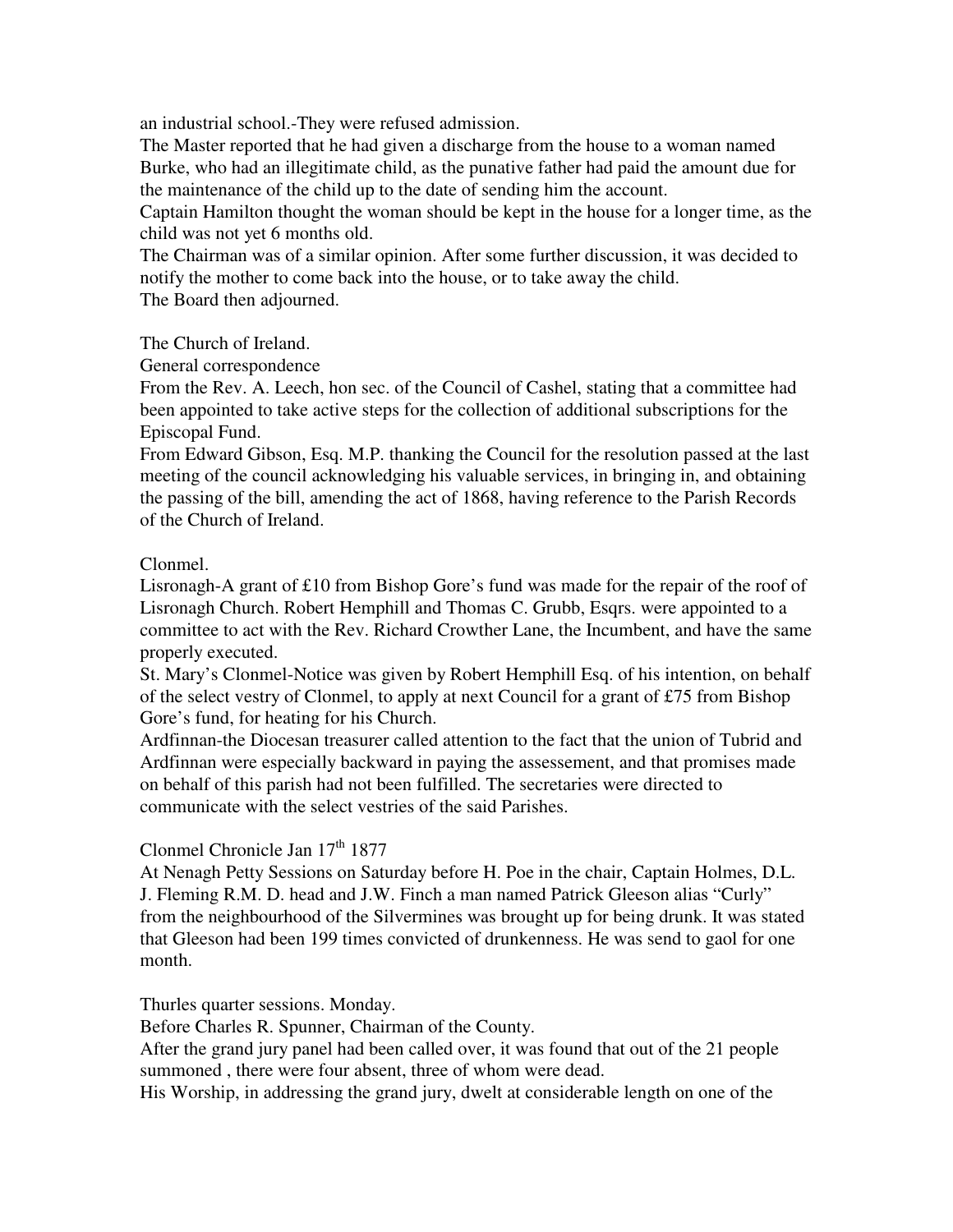cases to go before them-That in which a man named Kirby was charged with stealing £30 out of the house of his employer, Mr. Cambie, of Killoran. The evidence to go before them was purely circumstantial. Still if they were satisfied that the case was established link by link, it would be their duty to find a true bill, and let the subsequent issue be tried by a petty jury. There was a trial and Kirby was found guilty of stealing the £30 and sentenced to five years penal servitude.

There was one appeal entered for hearing, in which a man named Thomas Miller was appellant against a decision of the Borrisoleigh bench of magistrates, on the  $30<sup>th</sup>$  of November last. On that occasion they fined Miller £1 and £1 costs, and ordered a double barrelled gun to be forfeited, it being proved that he had fired a shot from it into the spawning-bed on the Annfield river, thereby injuring and disturbing salmon.The magistrates decision was confirmed by the Chairman.

There were six licence applications, five being for transfer and one new one. Three of the transfers were granted, the rest refused. (Presume these are pub licences.)

William Ryan (Pat) was charged with having on the  $4<sup>th</sup>$  of Oct. last, at Templemore, stolen two carriage lamps, the property of Major J.F.H. Boyd,  $2<sup>nd</sup>$  Battalion of the  $17<sup>th</sup>$ Regiment. There was a second count charging him with having them in his possession knowing them to be stolen. The following jury were sworn to try the case. Joseph Brennan Foreman, John Gorman, John Hackett, Denis Kavanagh, James Long, William Fitzgerald, Patrick Slattery, Thomas Pratt, Thomas Quinlan, James Quinn, Edward Fanning, and Maurice Power.

William Ryan was sentenced to 12 months hard labour.

A man named Edmond Quinane, Templemore, was charged with assaulting Patrick Dwan, Templemore and attempting to stab him in his own house on the  $26<sup>th</sup>$  inst. Mr. Pennefather appeared for the complainant, who, on being sworn, stated that on the  $26<sup>th</sup>$ ult. The prisoner went into his shop with another man to drink. While there a dispute arose. Witness tried to put Quinane out. He caught him and drew an open knife at him, and made a attempt to stab him. Witness caught the knife and closed it. Another man named Scallion, a painter, came up, took the knife from the prisoner and gave it to the police. Thomas Scallion corroborated this evidence. Prisoner found guilty of common assault and sentenced to two months in prison with hard labour.

John Ryan, Patrick Stapleton, and Walter Stapleton, were indicted for rescuing a prisoner from the custody of Head Constable Bonynge and Sub. Constable Smith on the  $23<sup>rd</sup>$  of Dec. Messrs Pennefather and Nolan appeared for the prisoners. In the case of Patrick Stapleton, who was first arrested for drunkeness, and then rescued, and who afterwards aided in the rescue of another prisoner, a plea of guilty was entered. The defence for John Ryan was and alibi. One of the witnesses, a brother of the prisoner, proved that he was the person who was engaged with the police, on the night in question and not his brother.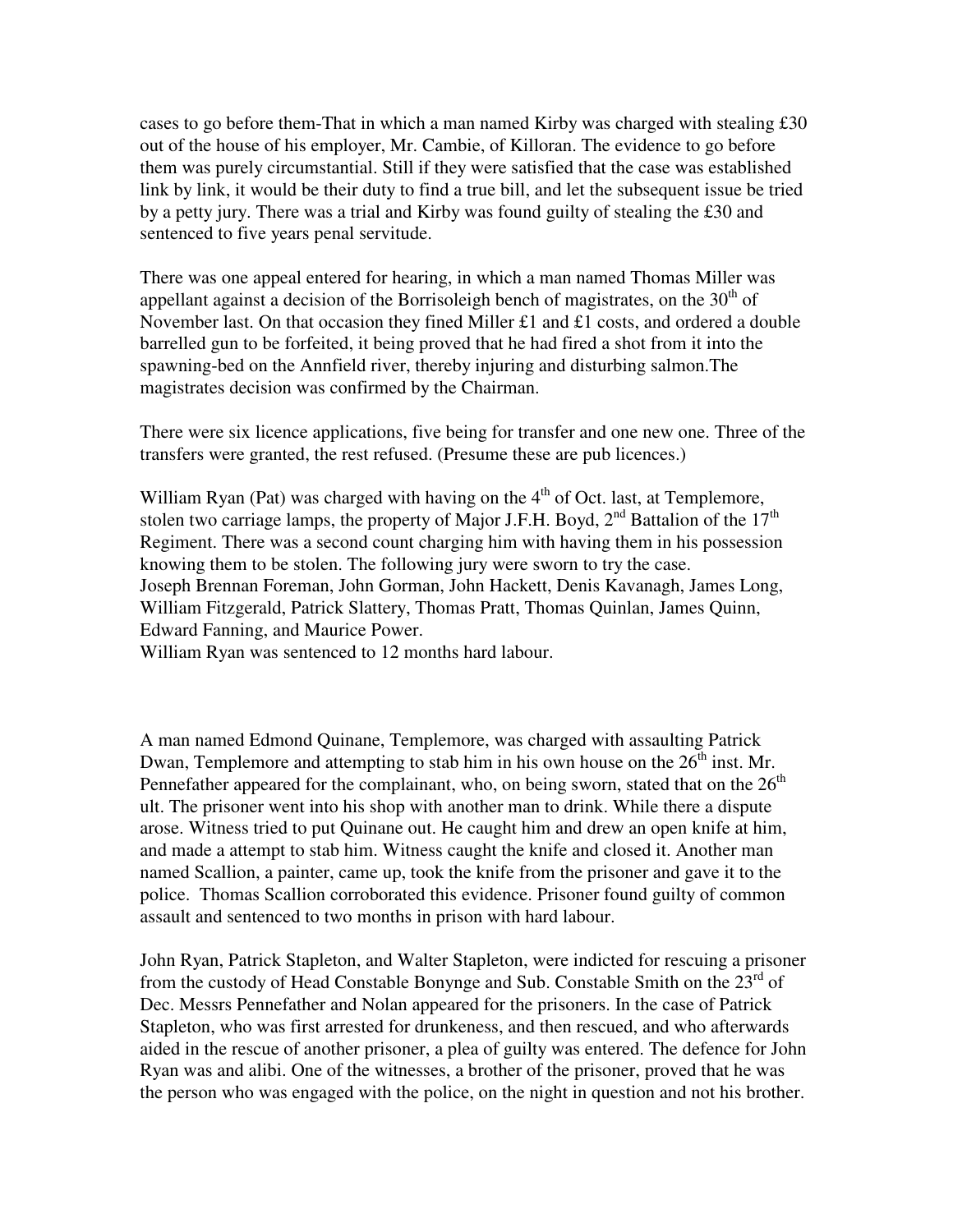On being cross examined as to who the other parties were, he at first refused to tell of anyone, but himself, on being threatened with committal , if he did not tell he truth, he admitted that Walter Stapleton was also engaged in the affray. John Ryan was acquitted, Walter Stapleton was found guilty, Pat Stapleton having admitted to the charge. His Worship said that as no previous charge had been made against the prisoner, and there being no actual injury done, further then to obstruct the police , by dragging prisoners away, he would let them off with fourteen days imprisonment each.

Clonmel Chronicle Jan.  $17<sup>th</sup>$ . 1877

To the Editor of the Clonmel Chronicle.

Sir-As there is no other mode of replying to an anonymous letter, I thrust you will forgive my requesting the insertion of my answer to one just received, premising that I have always the greatest objection to anonymous letters, and shall always hand any I receive over to the proper authorities.

The writer of the one alluded to, complains that a donkey feeds in the Churchyard of Killaloan. I, myself, if my mortal remains rested under the grass, should not have the least objection to this quadruped grazing above me, but I should be sorry to annoy others, and I refer the writer to our Clergyman, who, I still believe, is paramount in the disposal of the Churchyard adjoining the Protestant Church. I objected very much, indeed, to a cow I saw grazing on the side of the road leading to the Church; but this was, I suspect, the results of the gates being left open, which only require to be kept shut.-I have to honour to be, yours obediently,

Catherine J. Osborne, Newtown Anner, Jan.  $13<sup>th</sup>$ .

Clonmel Chronicle Jan.  $10^{th}$ , 1877 Rory of the Hills;

A returned convict, who gave the name of Cullinane, but whose real name is Ryan, was arrested last night by the Whitechurch Police at a wake. He was at the time armed with

two old fashioned pistols, which were slung to his side in a belt.

# Jan.  $13^{th}$  1877.

Inquest-On Wednesday last James John Shea esq. held an inquest on the body of a man who died suddenly the night before. A respectable jury having been empannelled, it was elicited from the evidence that the deceased had come to town the day previous to give evidence for the plaintiff in the case of Owen Fisher V James Kelly, then being tried at the quarter sessions. While eating his dinner in Mr. Murphy's house at lower-gate, where he was lodging, he was observed to fall forward on the table. Dr. McCormack and Surgeon Wood were in immediate attendance, but pronounced life to be extinct, and stated , in reply to the coroner , that death resulted from natural causes, being caused by heart disease. A verdict was returned to this effect.

# Petty Sessions Cashel:

The usual petty sessions were held her today, and as there had been no sessions since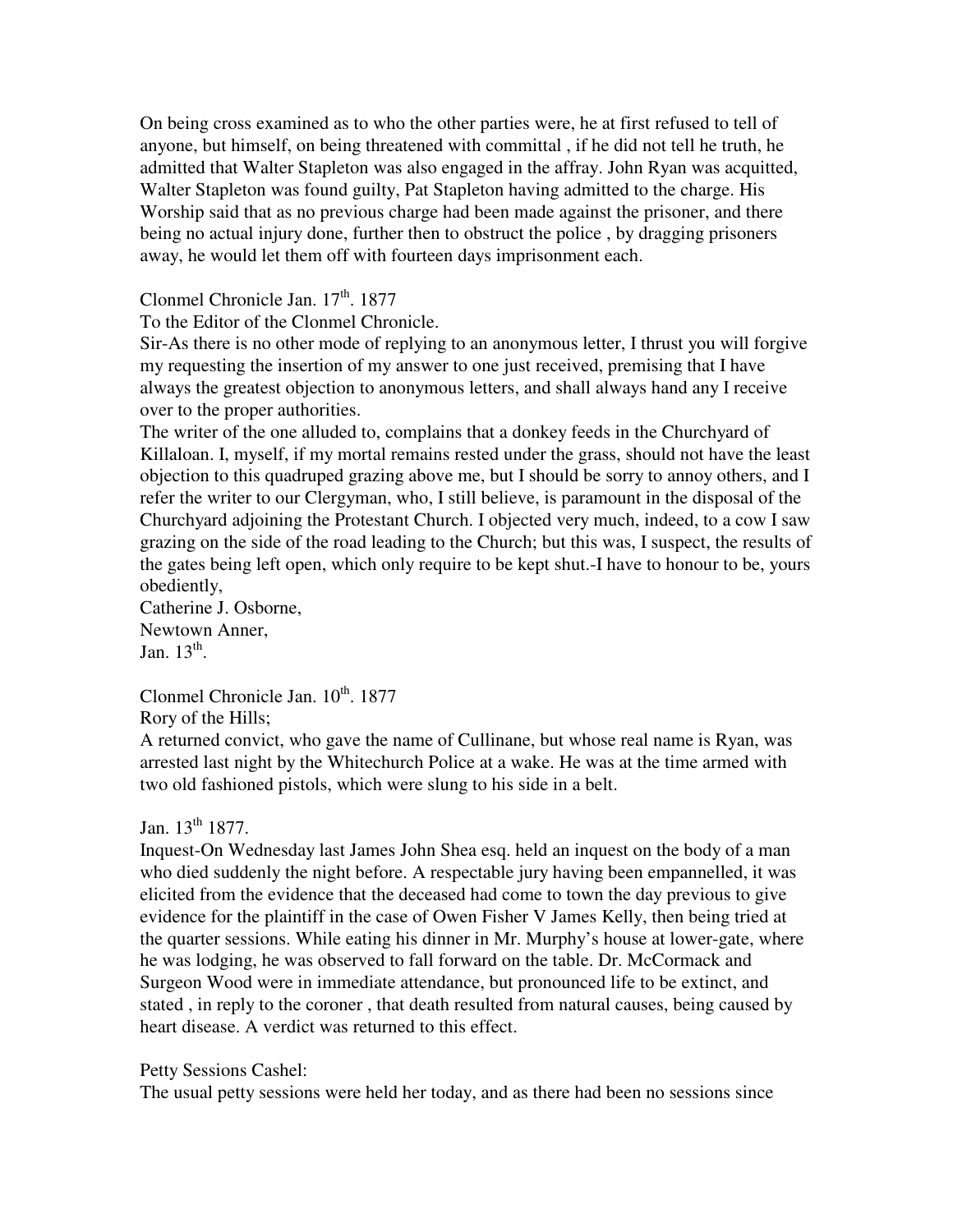Christmas an unusual number of cases were entered for hearingcomprising no fewer than 49 cases of inebriation. The magistrates present, were Ffrench, Philips, and Shine. The first case heard was the Queen by Martin Shea against Ellen Hassett for an assault, on the  $15<sup>th</sup>$ . dec. at Augh?gomaun?. Mr. Rios? Appeared for the defendant. She deposed he proceeded to serve ejectment notices on the tenants on the Rev. Mr. Drapes property, and succeeded in serving some, was proceeding to serve a notice of ejectment at the house of a man named Michael Hassett, (Husband of defendant), when he met Ellen Hassett and two other women, at the end of the land leading to the house, defendant jumped up and attempted to catch him, and said, "Before you serve me let me give you a roll in the pond, and if you go into that yard, (Meaning Hassetts), you won't come out alive." Shea said he got frightened at this , and turned to go home, without serving the notice. The two girls, Ellen and Mary Flanagan, who were with defendant at the time, corrobrated Shea's statement. The bench found the prisoner guilty of the assault, but in consideration of the character she received from Mr. Philips and Mr. Gwyder, (Agent over the estate) they decided to deal summarily with the matter, and not send it for trial. Accordingly they fined her  $£2$ . 4. including costs or two months in prison with hard labour. Defendant got two weeks to pay fine, but opted to go to prison.

In the case of the Guardians of the Cashel Union against Mr. Denis Guiry, for having a dilapidated building, was adjourned for two weeks to enable the tenant to execute the necessary repairs, which, he stated had been hindered from being executed by the late bad weather.

John Quan obtained a decree against David Lee for 60 shillings and costs, for alleged wrongful dismissal. The plaintiff deposed that he hired with Lee from the  $1<sup>st</sup>$ . November to serve with him until the following April at 5 shillings per week. At the end of five weeks defendant dismissed him, as he said he didn't want him any longer. Lee deposed that he had to send the man away, as his wife stated that he (Quan) was useless. The Magistrate, in giving the decree, advised Lee to consult his wife when next hiring a servant. (Laughter).

Drunkenness: Among the long list of drunks the following was the most interesting case, Patrick Lonergan, a young lad, appeared to answer three summonses charging him with being disorderly while drunk, and assaulting William Barrago and Thomas Heckney, whilst confined in the lock up. The prisoner pleaded guilty. Constable Doyle, who conducted the prosecutions, stated that he believed prisoner was not accountable for his actions when he had drink taken, as he had received a blow to the head when playing hurling some time back. Whilst confined in the Police Barracks he took off his boots, and beat about him indiscriminately, injuring Barrago very much about the head. When sober, and going home, he assaulted Heckney, and were it not for the Police would probably have killed him. For being drunk and disorderly, the prisoner was send to gaol without the option of a fine, and for each assault was fined 5 shillings or another week in gaol. The fine was paid.

Clonmel Chronicle June  $17<sup>th</sup>$ . 1865.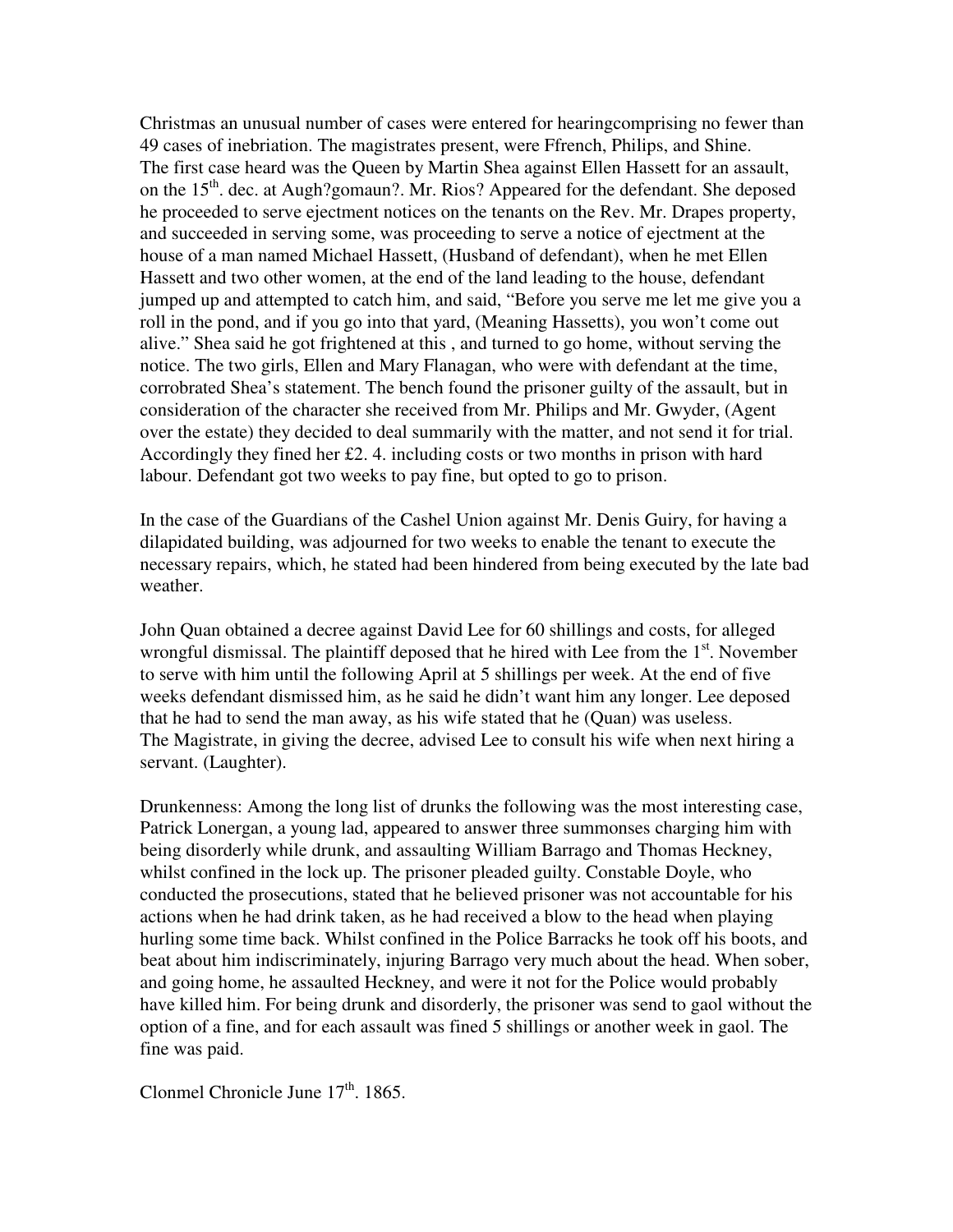Petty Sessions Dundrum. Magistrates present were Samuel Cooper and C.de Gernon. Esq.

Mr. Hobson, High Constable, had several persons summoned for county cess. His man "Grey" proved the same due.; decrees were ordered in many cases with costs, and several had paid the amounts out of court.

Patrick Ryan summoned William Dwyer, cooper, of Lisloran, for £1, balance of wages. As the defendant did not appear, a decree for the amount, with the costs, was ordered.

Bridget Halloran had a complaint of assault against James Murphy of Ballymore. It appeared that the complainant's bees had swarmed, and left their hive in Mrs Halloran's garden, and took possession at her neighbours, at the other side named Brien. James Murphy, Brien's servant, gathered them, as also another swarm on the wing. Mrs Halloran and her husband having missed their bees, and having found the like with Brien, a small affray took place. Mrs Halloran getting a bump on her forehead. Murphy was fined 6d and costs for the assault, and the Bench directed Brien to give up one of the swarm of bees to Mrs Halloran, she having sworn, to the best of her belief, they were hers.

Constable Fetherston charged William Dwyer with being drunk at Cappamurra. As he did not appear, was fined 5s or one month in prison.

Sub-Constable McNulty charged Michael Halloran for riding his ass on the public footpath at Dundrum on the  $4<sup>th</sup>$  inst. and for persisting to do so when told he was doing wrong. Fined 2s 6d. and costs.

Mr. William Fryday, one of Lord Hawarden's caretakers, summoned a woman named Ryan for trespass on plantation-land, gathering sticks. It appeared she had been cautioned before. She was fined 1s and costs.

This finished the business of the court which was unusually light.

There was no court in Cappawhite on Friday last, the local magistrates being away.

Clonmel Chronicle June 17<sup>th</sup> 1865

LANDED ESTATES COURT.

Final Notice to Claimants and Incumbrancers.

In the Matter of the Estate of Joseph Neale-Kenna and Anthony Fox. Trustees for sale of the Estate of Arthur Bastable, deceased, Owners and Petioners.

Take notice that the schedule of Imcumbrances affecting the lands of Rathduff and Rathmacarthy East (now Roe's Green) situate in the Barony of Middlethird, in the County of Tipperary , held in fee, and Rathsallagh, situate as aforesaid, held under lease and dated the  $20<sup>th</sup>$  day of April 1710, for lives renewable forever, and the Lands of Bawnatanvoher, in the said Barony and county, formerly the estate of Andrew Roe, and afterwards the estate of Daniel Bastable, and then of the said Arthur Bastable, deceased,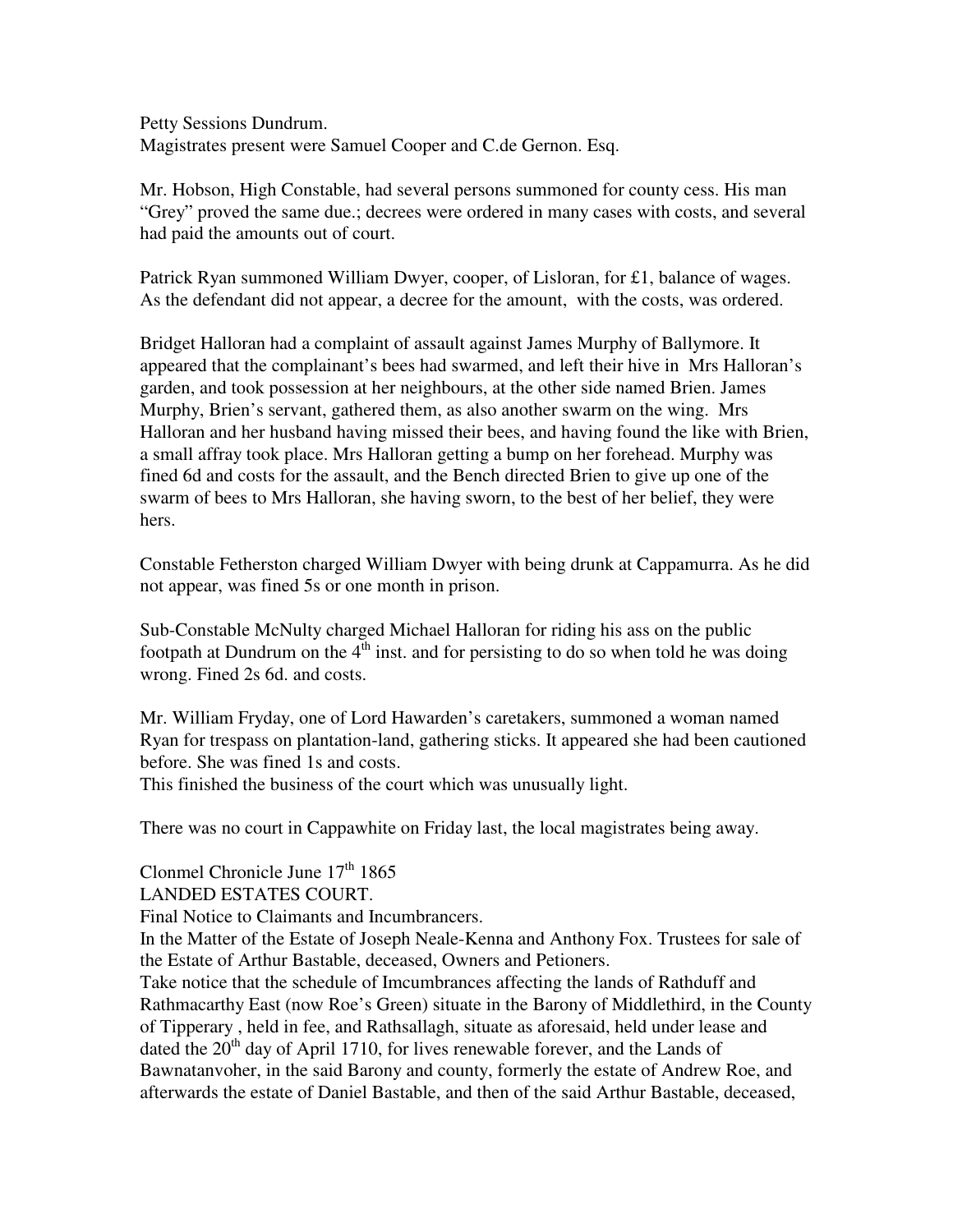is lodged with the Clerk of the records of this Court, and any person having any claim not therein inserted, , or objecting thereto, either on account of the amount or the priority of any charge therein reported to him or any other person, or for any other reason, is required to lodge an objection thereto, stating the particulars of his demand, and duly verified, with the said Clerk on or before the  $10<sup>th</sup>$  day of July next, and to appear on the following Monday, the  $17<sup>th</sup>$  July, at 11 O'Clock before the Honourable Judge Donns, at his Court in Dublin, when instructions will be given for the final settlement of the Schedule, And further take notice that any demand reported by the said schedule is liable to be objected to within the time aforesaid. Dated this  $8<sup>th</sup>$  day of June 1865.

C.E.Dobbs, Examiner. David Mahony, Solicitor, No 34, College-Green. Dublin.

# NOTICE TO BUILDERS.

The Rev. Thomas Mahony, P.P. Solloghead, Co. Tipperary, is prepared to receive tenders from competent persons for the erection of a new Roman Cathlic Church, at Solloghead, near the Limerick Junction. Plans and specifications can be seen at his residence any day from the  $19<sup>th</sup>$  inst to the  $6<sup>th</sup>$ . July next. The lowest or any of the tenders will not necessarily be accepted.

Said tenders directed to the above on or before the  $6<sup>th</sup>$  July. June  $14^{th}$  1865.

# CLONMEL UNION.

Bedticks and Shoes required.

The Guardians of the Poor of the above Union require tenders from Contractors for such supplies of the following articles for use of the Workhouse Inmates, not exceeding the the understated quantities, as the Guardians may require;-

25 bed ticks, 2 ¾ yards long by 1 ¾ yards wide to be made of the best Blay Twilled Ticken.

60 pairs of unblacked shoes for children, small sizes.

30 pairs of shoes for women.

Said tenders, accompanied by samples, and endorsed "Tender for Clothing" to be lodged before 11 O'Clock on Thursday the  $29<sup>th</sup>$  inst.

By order,

John R. Oughton,

Clerk of the Union,

Clonmel Union Workhouse.

 $17<sup>th</sup>$  June 1865.

## THE MARKETS.

## Clonmel

Butter-There were about 700 firkins in this days market, prices from 105s to 108s. per firkin. Demand brisk.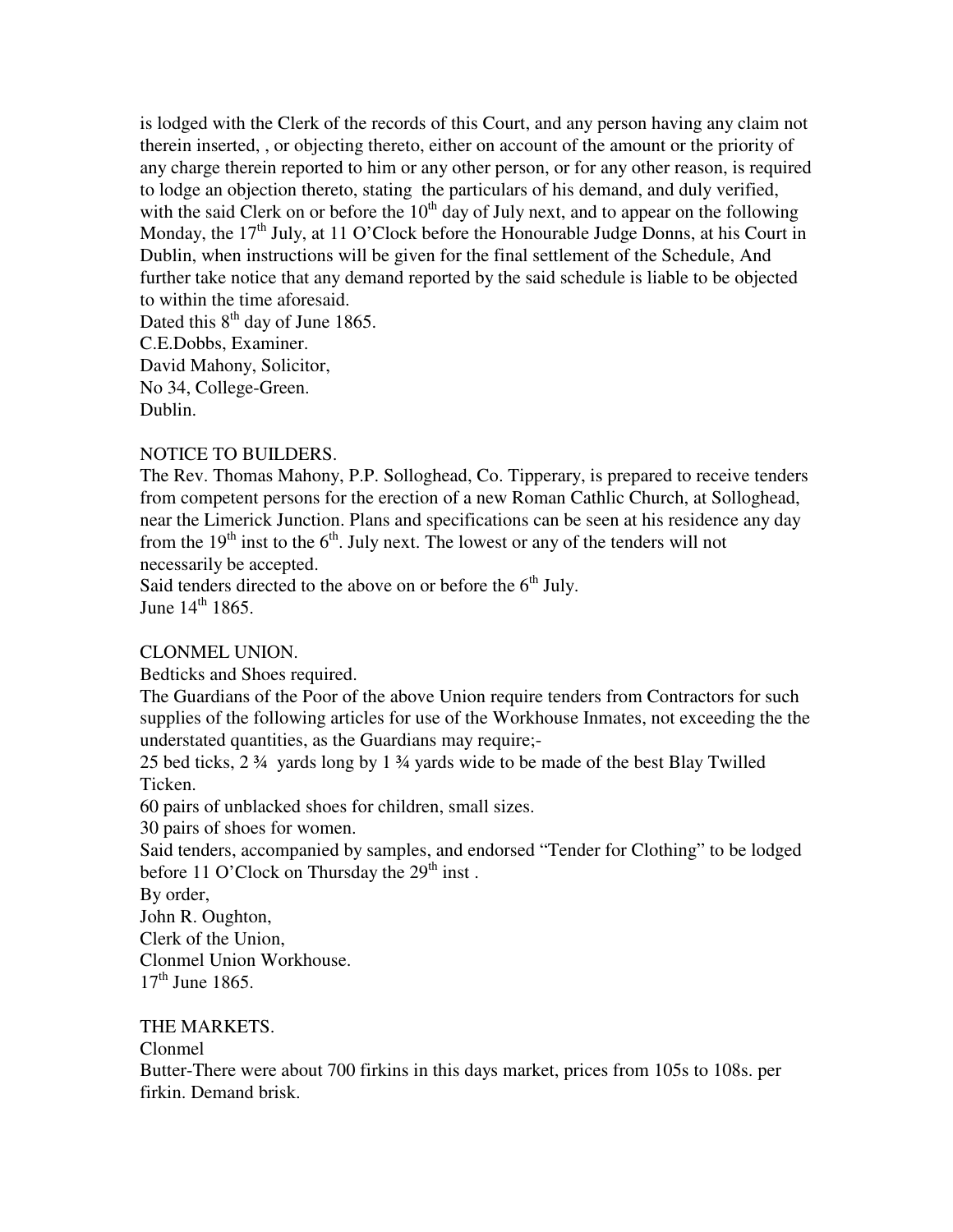No corn came to market. No change in the price of flour. Oatmeal 12/6, Indian Meal 7/9 to 8 shillings. Bran-4/4. Pollard 4/6.

Tipperary Butter Market. Thursday June the  $15<sup>th</sup>$ , no butter in market. Friday June the  $16<sup>th</sup>$ , 400 firkins, prices from 63s, to 68s. Saturday, June  $17<sup>th</sup>$ , 400 firkins, prices range from 59s to 64s.

Fethard Butter Market. 250 casks in market, top price £5.2.6d, per cwt.

# CLONMEL SAVINGS BANK.

The quarterly meeting of the Committee of this institution was held on Wed. Alderman Hackett J.P. in the chair. The following were also present;-Benjamin Fayle, John Pim, Bernard P. Phelan. J.P. Thomas Graham, Wm. Davis, Alexander Boyd, Thomas C. Grubb and Abram Grubb, esqs. Mr.Benfield, the Actuary, read the proceedings of the last meeting and submitted the quarterly account, the balance in the commissioners hands, £16198. The Actuary also submitted the commissioners receipts for his securities and those of the Assistant Actuary, and there being no more business before the Board, the meeting seperated.

# SOUTH TIPPERARY BOWMEN.

The first Archery meeting of the Tipperary Bowmen will take place at Marlfield, on Tuesday next. It is expected to be the best attended, for most of our leading families have either arrived or are now flocking homewards. If the shooting on Tuesday be only half as excellent as the private practice has proved, we may reckon upon a severe competition, and we are happy to learn that there will be many competitors. After the show, dinner and dancing will take place as usual in the Court House, extensive preperations are being made.

# FASHIONABLE INTELLIGENCE.

The Hon. Mrs. Bagwell, Mr. Richard Bagwell, the Miss Bagwells, and suite, have returned home from London. They arrived at Marlfield, where they intend to stay for the remainder of the season. They were welcomed home with many a hearty greeting.

Rev. F.T. Brady, Mrs Brady, and the Miss Brady's, have returned to the Rectory, Clonmel, from Tramore.

Mrs and Miss Adams have returned to Salisbury, and Mr. and Mrs. Riall to Summerhill.

Mr. and Mrs. Fitzgerald have returned to Whitechurch, from Dalkey.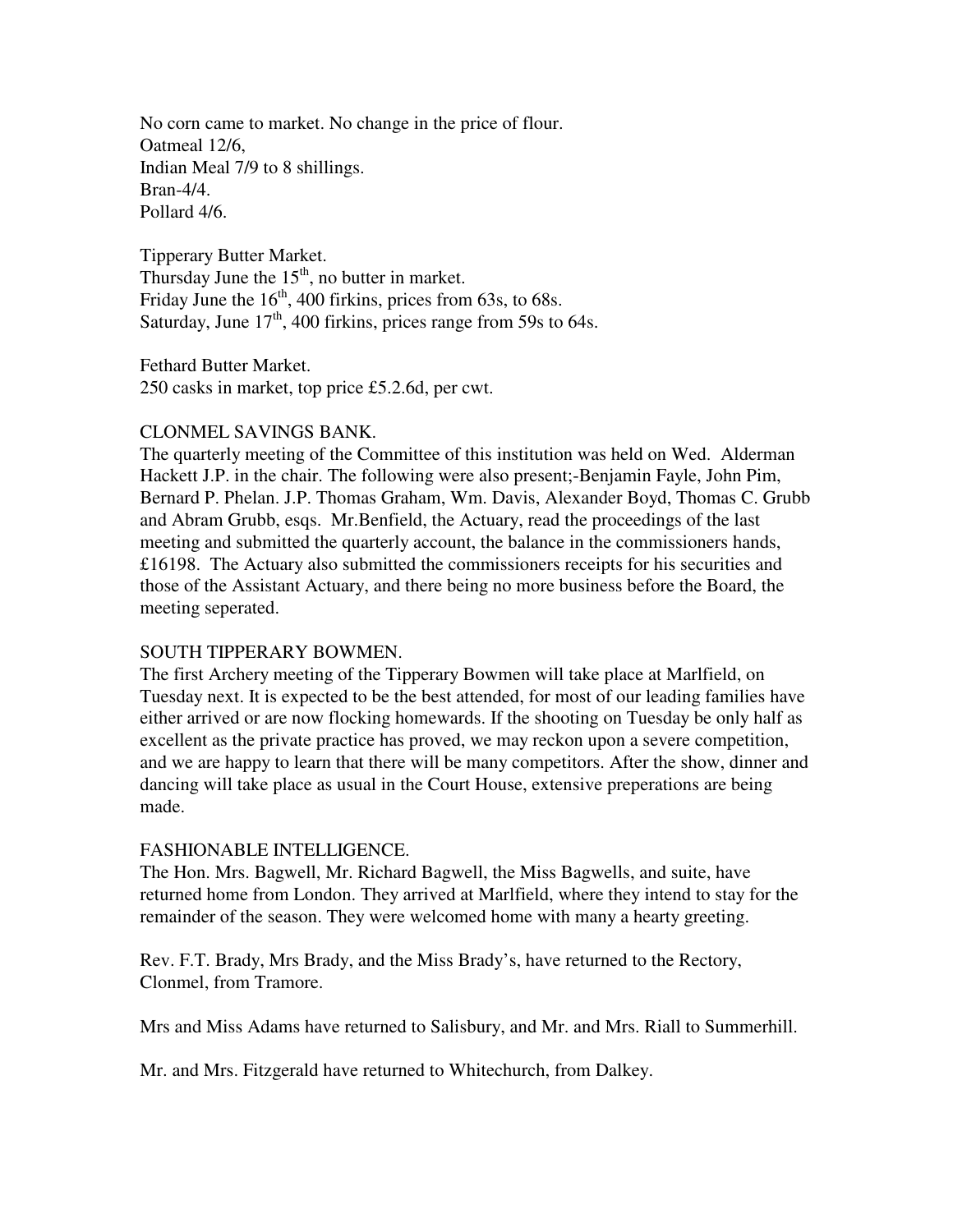Clonmel Chronicle June 17th 1865.

From Clonmel to Lismore.

At an early hour, beneath the already glowing heat of a summer sun, we started, on Thursday morning last, for this far-famed and beautiful locality, to be present for its first floral Fete. It is a long way from the Suir to the Blackwater, whether you journey by the Valley of the Nire, or whether you cross the grand mountain chain, separating Tipperary from her sister County, Waterford-a chain whose loftiest summit-Old Knockmealdownlooks proudly from afar. The way is, indeed, very long, but not tiresome, so infinite, so varied, and so engrossing, are the countless attractions with the interlying scenery presents. A five hours quiet driving through such a Country gives one abundant opportunity for contemplation, and you have so much to think upon!. The mind, in passing from scene to scene-perhaps through many a far gone age-becomes as it were overwhelmed with the flowing streams of thought which keep welling up from the memories and associations of the past. Notwithstanding all the many attractions, we cannot wonder, however, that but few from this immediate neighbourhood visited the Lismore Flower Show on Thursday , although the weather was surpassingly brilliant and enjoyable, for five hours "posting" is now-a-days a very serious tax, upon even a tourist's patience. By and Bye when "the iron link" shall be formed between Clonmel and Lismore-when the hills and dales will echo with "The cry of escaping steam"- when the lovely valley of the Blackwater shall be brought within one hours journey of us, then we may well imagine that numbers of those resident here will avail themselves of the great privilege of passing a profitable and an agreeable day in one of the sweetest spots in our sunny South-whose charms many an eloquent and graceful pen has attempted to portray, but has attempted in vain. Fortunately for us, we refer to scenes familiar with many a happy recollection to the greater number of our readers; we can therefore, afford to journey on, rapidly, as with "the speed of a special train" touching but lightly, and ah! How imperfectly, upon the most prominent features presented to view in passing along. We have the gentle Suir to flow on calmly and unruffled by the various pleasant villas and mansions that adorn its banks. To-day its silvered surface is reflecting the deep shadows of the lofty and wide spreading trees which rear their beautiful forms on high, or yet stretch forth their luxuriant arms, and stoop to kiss their own bright waters. We leave Marlfield and Knocklofty which will soon demand from us more than a passing mention, and we are now approaching within almost the shadows of that noble mountain chain to which we have already referred. But as we begin our ascend and track our way through the lonely "Gap", we would just delay, though but for a moment, opposite the grand pile that rises like one of those grim guardians of Rhineland from the rock bound shores of a bright and majestic river. The surrounding landscape at Ardfinnan consists of an noble sweep in the vale of the Suir, well described as "a band of luxuriant low ground, striped with a brilliant stream and flanked with picturesque heights". Its most prominent feature is the modernised Castle which lifts itself up from its rocky foundation, and owes its origin-history says-to John, Earl of Morton, who adopted this mode of qualifying himself for the throne he shortly afterwards was called to fill. Tybroughney, near Carrick and Lismore, towards which we are bent, also owe their uniform construction, so far as their military remains are concerned, to the same nobleman, whose path to regal splendour was marked with many a deed of rapine and plunder, in which the surrounding Irish families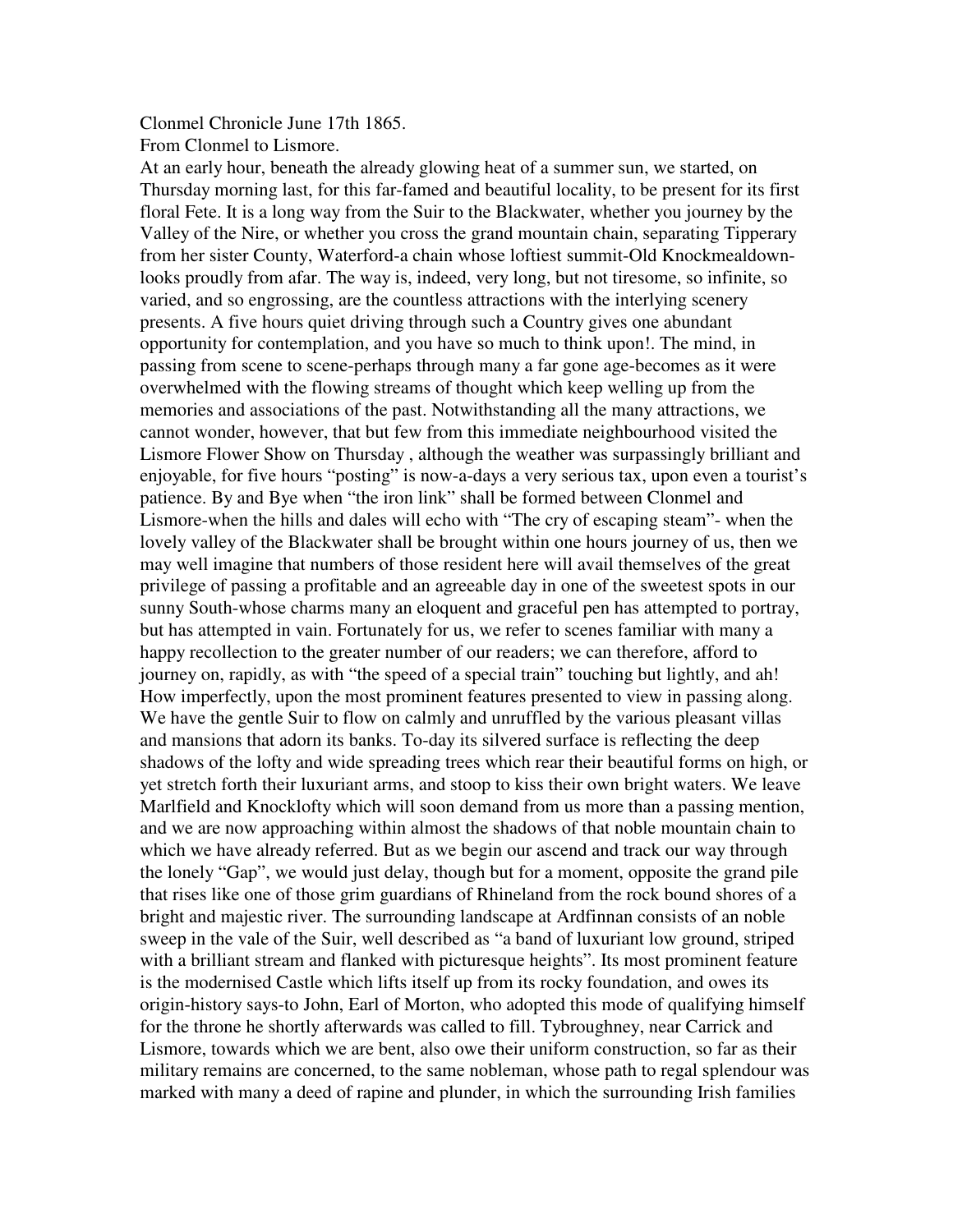were too often the victimised and despoiled. How calm and quiet now this little hamlet, which is sending up from the Castle and from cabin such wreathing cloudlets of smoke as tell of the early preperation of the morning meal. The flowers that crown the rocky heights are bright and gay, the air is perfumed with the fragrance of new mown hay, the grass is no longer stained with the crimson tide of life, which flowed fast and furious in those olden times, ere John was King, and later still, when Cromwells soldiers followed up their terrible onslaught from the opposite hill with a hand-to-hand encounter on the very ramparts of the castle. Yes, the old place is peaceful now; cultivated tastes have added many a new charm to the picturesque residence of the Prendergast family. We would willingly delay longer here, we would carry in fancy our minds back to the earlier period of Ardfinnan's ecclesiastical fame, which is, we had forgotten to mention, of a date long anterior to its martial grandeur, but the rays of sunshine growing more vertical, and fierce in their burning light, remind us, in language rather too warm , that Time is on a rapid wing, and we must bid it for the present a hasty farewell. Every local tourist knows that remarkable piece of engineering skill known as the "V", or mountain road. To represent its position more truly, the said letter should be resting horizontally, with its angle towards the east. It is on the Castlegrace Estate, and soon the young and extensive plantations, carried out by the late and lamented owner, Richard D. Grubb, Esq, will clothe with verdure the bare, rugged surface, causing this part of the highland view to harmonise with the adjacent woods that have had, on Viscount Lismore's property adjoining, and stretching far away, already several years growth. It is slow work, ascending the interminable but well kept road.; Turn where you will, and what a prospect you command from Knockmeledown to Galteemore. It is, perhaps, an incomparable panorama. The red deer once bounded through the magnificent glen at your left,; they are gone-gone like the wild Irish peasant himself, who hunted them through those mountains fastnesses around you. There is nothing to disturb the repose of the ingenious electrician-the eccentric Henry Eeles-who lies buried far above the place where you stand, and neath a tributary cairn placed some 2,600 feet over the vast and chequered plain below. As your journey on and around the shoulder of the hill, which, but for the brilliance of the view must certainly have long since tired your patience out, you come in sight of Bay Lough, whose inky waters are in dismal unison with the lonely, solemn grandeur of the surrounding scene. Innumerable rivulets trickle downward into that dark lake, through many a narrow fissure, clothed with the feathery frouds of native ferns, or yet leap with playful humour from ledge to ledge of brown and spangled rocks. There arelegends say-sad and mourning sounds often echoed along the shores of that gloomy and ill-fated Lough. We pass it by, feeling something of a chill as the shadows of its o'er hanging precipieces fall across our path.

Now we pass the rude boundary line which divides Tipperary from Waterford, and, in doing so, separates the broad domains of the Duke of Devonshire and Lord Lismore. Downwards, and through a wide undulating Country, far away towards the Blackwater we are now speeding. At length we enter the "Glen" , which, some affirm, knows no equal for beauty in Ireland. Two hugh rocks form its fitting and everlasting portals, yet they offer no barrier to your entrance. Perched above on this firm, unshifting foudation, a school house of pleasing and large pretensions is established. The liberality of a noble family wisely applied by one revered for many an amiable quality has contributed to raise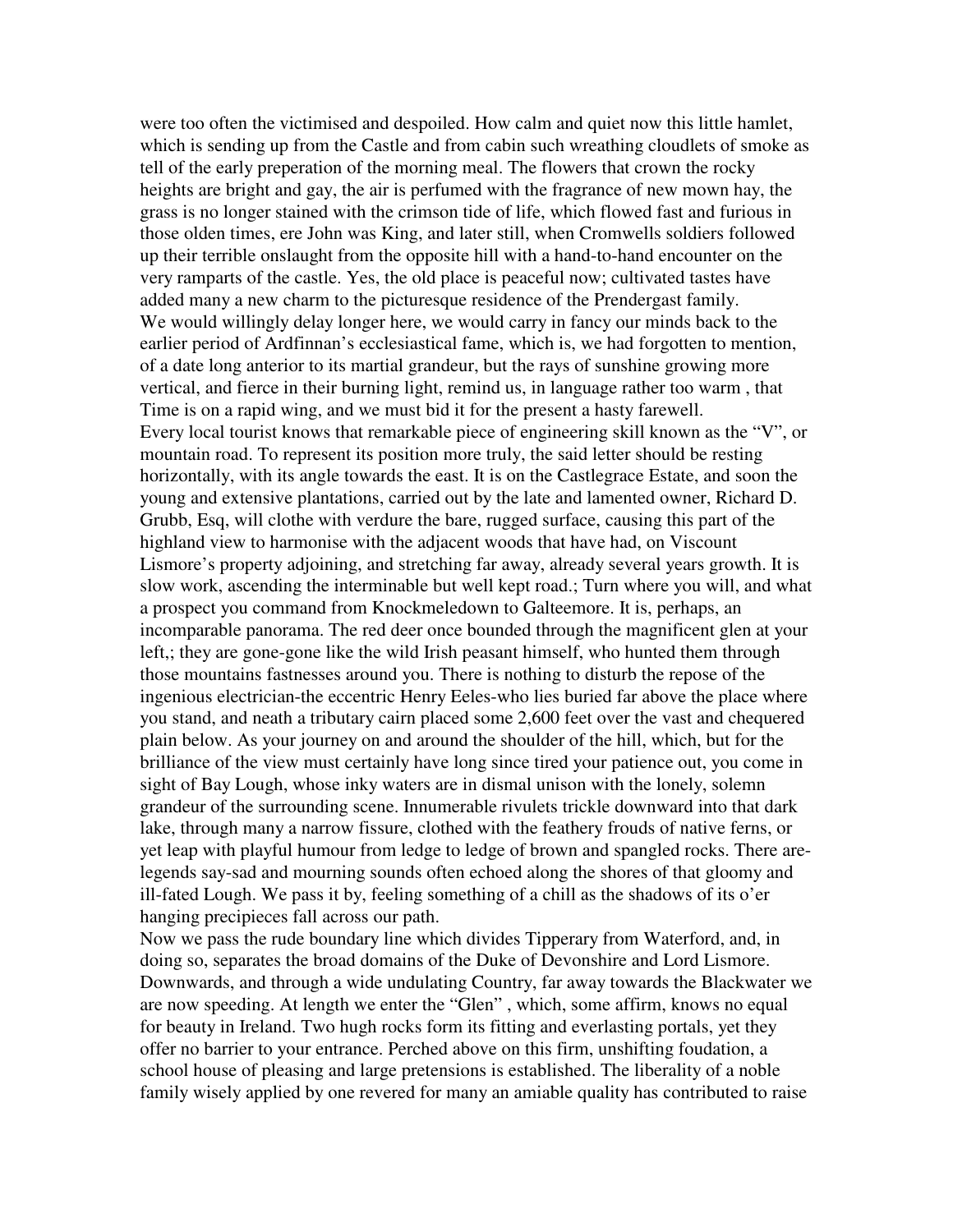and endow this beautiful and benevolent structure. Clonmel Chronicle June 17th 1865.

#### From Clonmel to Lismore. Contd.

A few moments and we are shut in within the deep and magnificient wooded glen through which Onn-A-Shad winds its tortuous way for a distance of some two to three miles into the Blackwater. To convey the slightest impression of the untold beauty of this lovely ravine is simply impossible-we might speak of the verdure clad heights, mantled with the noblest and most luxuriant specimens of native and exotic timber, or yet of the murmuring sounds of the ever flowing stream, whose sweet and meloncholy music ever charms the listening ear-we might dwell upon the lonely grandeur of many a darkened dell, but all-were pen never so elequent-did language never pencil a more truthful or descriptive picture-all, we repeat, would fail to convey to the imagination a true sense of this romantic scene. We certainly shall not attempt an impossible task.. But see, we have got to Lismore-there through the opening of the Glen the Castle of the Devonshires breaks grandly on the view, while beyond the graceful spire of the Cathedral Church points to Heaven. The present Duke, we are happy to learn, is betraying a marked interest in this, his Irish seat. There were fears, when he first succeeded to the title, that the Lismore estate would soon be suffered to pass to other hands-the ties of old association were here, also to be loosened, as with other parts of the ducal property in the South. These fears have, fortunately, proved groundless. The Castle and its broad magnificent acerage are retained in the Cavendish family and several extensive improvements now going forward, point to his Grace's determination to make this his dwelling place every season. It was once, we believe, a Royal residence-it still maintains a regal splendour. The heavy looking Carlisle tower, near 200 feet in height, has been lowered, and thus rendered more in character with the general style of the main structure. A finely-mullioned window, twenty feet square, is now being opened to command, from a new suite of drawing rooms, a view of the glen and the opposite plantations of Ballyaggartmore. To preserve the ornamental timber beyond from spoliation, the Duke recently expended a sum of £15,000 in adding several hundred acres of those fine old woods to his own property-thus protecting one of the loveliest features of the prospect. But out business is with the flower show, and thitherwards to the gardens at Ballyinn, we trace our steps. What a large and fashionable assemblage we found gathered there. The site was admirably chosen. There is not a lovelier in this lovely vale. Sloping down to the river's edge, the grounds are laid out in a manner betokening extreme botanic taste. The Castle, with its ivied windows and pointed turrets, lifting themselves high above the trees, which but hal disclose its antique casements-stands on the extreme left, flanked by the bridge, with its graceful series of arches, in front the wooded hills mantled, as it were, with their own bright covering of delicate green, which, as yet, was not changed to its deeper and maturer tint; at the base, along the broad and emerald sward, flows the dark stream of the Blackwater-it has come from that beautiful region beyond, which loses itself in the distant western horizon, and it has yet to pass by scenes of still surpassing grandeur, when it has bidden farewell to the softer phase of the landscape. On the Show-Ground many a broad banner floated from the trees, while a handsome marquee contained the large collection of plants for exhibition-its only fault-and this was a failing creditable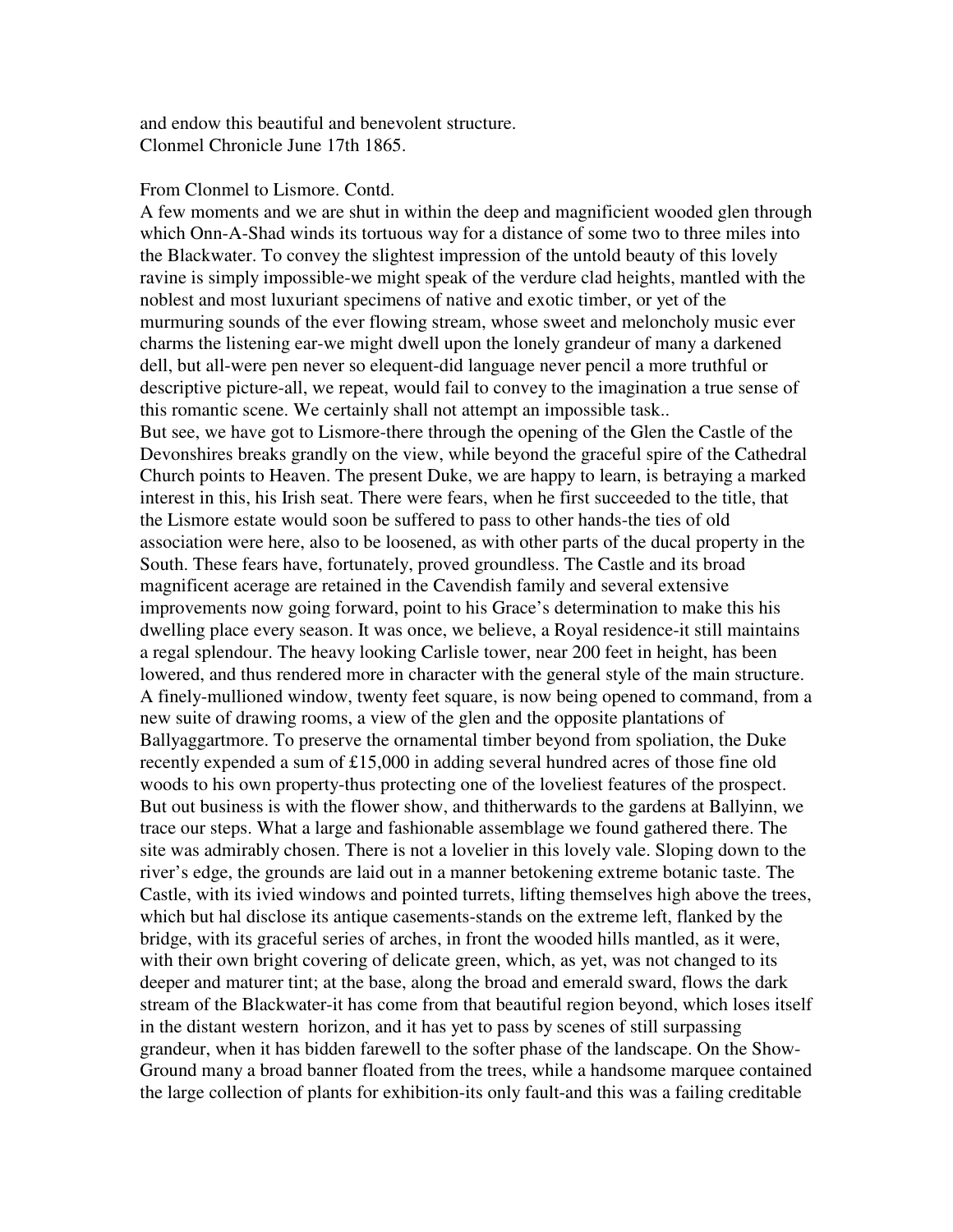to the horticultural enterprise of the exibitors-being that it was far too small for the requirements of the day. We do not propose to enter into any detailed description respecting the merits of the various plants exhibited.

Clonmel Chronicle June 17th 1865.

Clonmel Union, Thursday.

The usual weekly meeting of the guardians of this Union was hel on Thursday. There were present:-

John Riall, V.C. in the chair.

R.H.Gordon, William Mahony, William Davis, James O'Donnell, James J. Shee, Alderman Hackett, Denis McEniery, Alderman Crean, Samuel H. Goold Adams, Wm. P.

Worrall, Stephen C. Moore. Dr. Scully in attendance.

State of the house ending Saturday last;-

Remaining since last report-655 people.

Admitted during the week-41

Born-Nil

Discharged during the week-38

Died-4

Remaining on above date- 657

Do. Corresponding week last year-739

Decrease-82

General average cost-1-11 ½.

Number in infirmary hospital- 126

Number in fever hospital-17

Number on out-door relief-20 Cost 14shillings and 11 pence.

The minutes of the last proceedings were read and confirmed, after which the admissions were proceeded with.

The correspondence consisted of a letter from the Commissioners, advising that they had forwarded two copies of the annual report for the use of the guardians. Another communication from the same body accompanied a copy of the Poor Law Superannuation Act. There was a sealed order permitting the expenditure of £5 in assisting Nicholas Hackett to emigrate. A notice from the Auditor stated that he would attend at the workhouse on the  $19<sup>th</sup>$  inst, to audit the accounts. Mr. Adams asked the relieving officer if he had brought before the Board the list of parents living outside who had children in the house. Mr. King replied that he list he had got was gone through, and that he had not been furnished with another.

Mr. Adams said that the whole list should be brought before the board at every meeting until disposed of. Alderman Hackett asked how many male parents of illegitimate children had been made amenable for their support. Mr. Riall said that in not a single case had they been successful. Alderman Crean thought that there were very few cases coming within the scope of Mr. Adams observations.

Mr. Riall-Oh yes, there is. There are many instances in which the parents left the house, while the children were unwell and never returned for them. The matter was ordered to be brought before the board in future, in accordance with Mr. Adams suggestion.

Mr. King, the Relieving Officer, brought before the board, a shoemaker named Chester,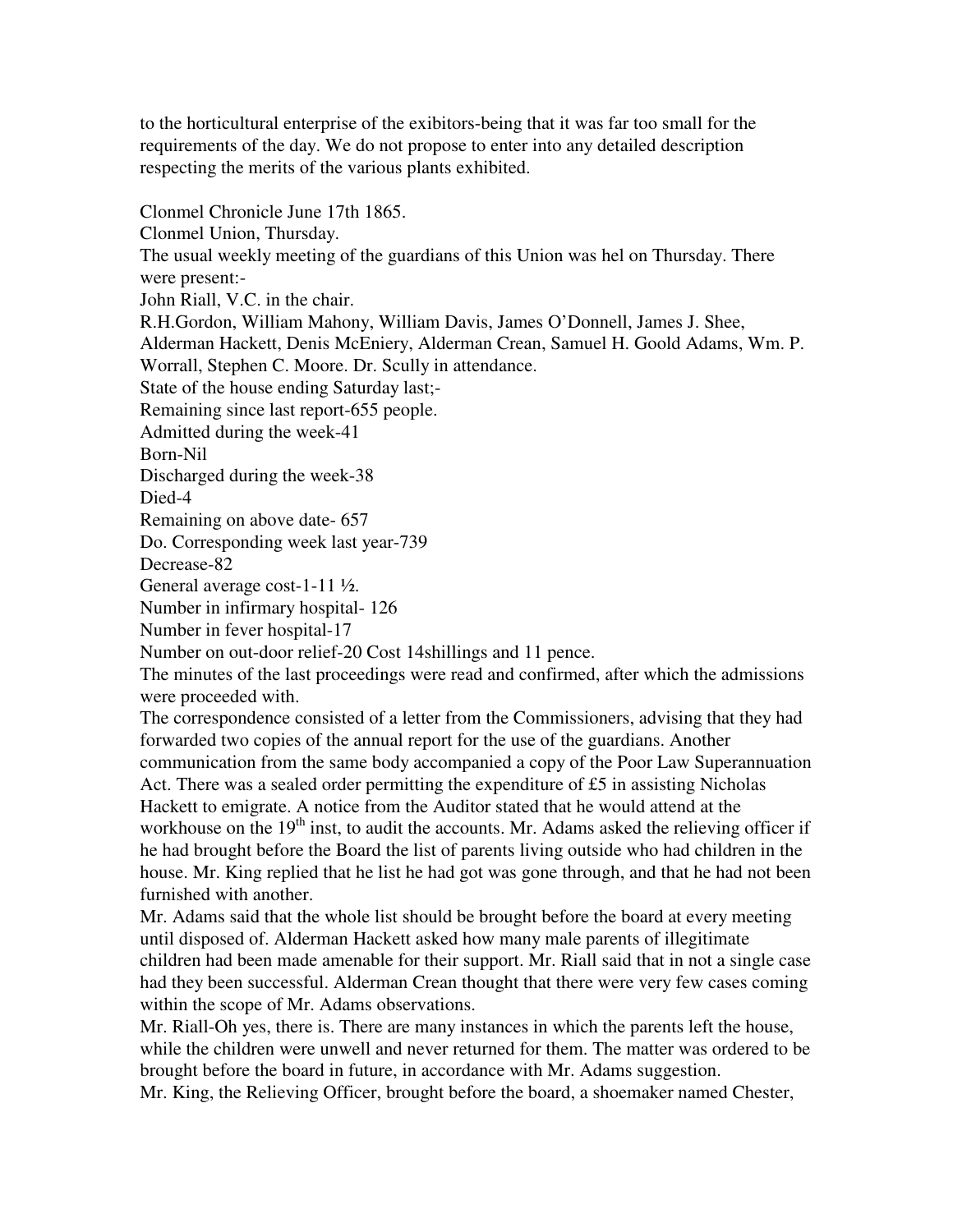whom he had admitted the previous evening, and now applied for outdoor relief for his family, consisting of his wife and six children. The man was asked several questions by the Guardians. Mr. King stated that the only article of furniture in the mans house was an old table. There was neither bed nor bedding. After some discussion Mr. Davis proposed that the two eldest children be admitted into the house with the father, and that the mother and other four children receive outdoor relief for one week.

Mr. Mahony moved as an amendment that the whole family be admitted into the house, but after some discussion it was unanimously resolved to give the family 4s. for one week, the father to be retained in the house, and the other members of his family to step out or be admitted to the Union as they wished.

There were only two tenders for painting the house, one of which was not opened, not having being delivered at the appointed hour. The other, being considerably over the price estimated was rejected, and this being thought not as an economical period of the year to have the work done, the further consideration of the matter was adjourned. Some routine business was transacted, and the Board adjourned.

Clonmel Chronicle June 21<sup>st</sup> 1865.

Extracts of Everything.

A Lady, condemning the wearing of moustaches, declared, "It is one of the fashions I set my face against".

One of the latest inventions for which a patent has lately been taken out is the shaking of carpets by steam.

"Todays Times", said a boy selling papers last Saturday on the South-Western line; upon which a passenger, attempting a witticism, cried out, "Whats the use of to-days paper". I'll give you a shilling for tomorrow's paper, and the boy immediately handed him "The Sunday Times". The passenger refused to give him more than sixpence, but his fellow traveller made him keep his word, and he gave the sharp-witted boy the shilling.

True to a hair.; A somewhat juvenile dandy said to a fair partner at a Ball. "Don't you think Miss, my moustachios are becoming". To which she replied, "Well, Sir, they may *be coming*, but they have not yet arrived.

Clonmel Chronicle June  $21<sup>st</sup>$ . 1865

In the Landed Estates Court.

County of Tipperary.

In the matter of the estate of Henry Gaynor, heir-at-law of John Gaynor, deceased, and also of thomas Pyke, Henry Gaynor, and William Rudd, surviving Trustees named in the Last Will and Testament of the said John Gaynor, and also of the said Thomas Pyke, Hannah Gaynor, Robert Gaynor, William Henry Gaynor, Francis Gaynor, Samuel Gaynor, Edward Gaynor, Thokmas Gaynor, Grace Jane Rogers, James Haskett, and Lucinda Haskett, otherwise Gaynor, his wife; Lucas Fox and Mary Fox, otherwise Gaynor, his wife, or some or one of them. Owners.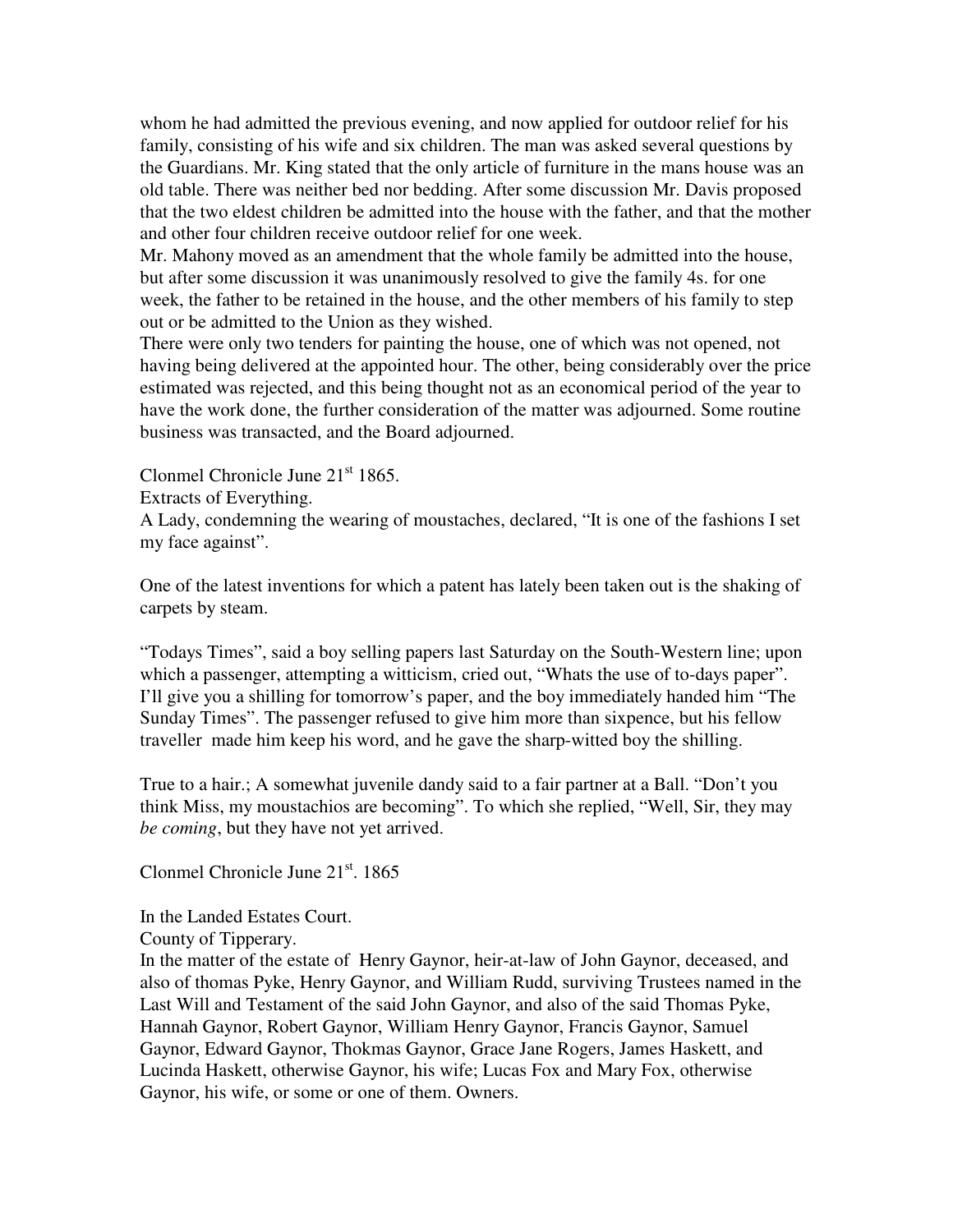Exparte:Thomas Williams, Petitioner.

To be sold before the Honorable Judge Downs, on Thursday, the  $6<sup>th</sup>$  July 1865, at noon, at the Landed Estates Court, Inn's-Quay, Dublin, in one lot, That part of the lands of Ballingarry, containing 263 acres, 2 roods, Irish Plantation Measure, being equivalent to 410 acres, 2 roods, and 28 perches, statue measure, situate in the Barony of Lower Ormond, and County of Tipperary, held under lease for lives re-newable for ever, and producing a profit rent of £91 5s. Dated the  $8<sup>th</sup>$  of June 1865.

Descriptive particulars;

The above lands are of good quality, and are situate within about 4 miles of Cloughjordan, six miles of Parsonstown, and ten of Nenagh. The tenants are respectable, and the rents are well paid.

For rental and further particulars apply at the Landed Estates Court, Dublin: or to George Bolton, Solicitor, having carriage of sale, 6 Ely Place, Dublin and Nenagh.

In the Landed Estates Court.

In the estate of Alexander Hoops, owner, Exparte Rodolph Murphy, continued in the name of James Dwyer, Petitioner.

To be sold, before the Hon. Judge Hargreave, at this court, Dublin on Friday, the  $7<sup>th</sup>$  of July 1865, at noon, in one lot, the following premises in Henry Street, in the town of Tipperary, Co. Tipperary, held under lease for lives renewable for ever and producing a rent of £85-6-8.

House and Premises in Henry St. Tipperary, held by Mr.John Bradshaw, under lease for 21 years from 1853.

Two houses and Premises in Henry St. aforesaid, with gardens attached, held by Mrs Mary Doyle, widow, under lease for 27 years from 1858.

Two houses and premises and Town park containing 4 acres 22 ½ Perches, in Henry St. aforesaid, held by Mr. Robert Heuston, under leases for lives renewable for ever. House and Premises in Henry Street, held by Margaret Fahey, widow, under lease for two

lives.

Dated  $30^{th}$  May 1865.

These Premises are held under Lease for lives renewable for ever, subject to head-rent of £27.1.0. and a small renewable fine.

The town of Tipperary is considered one of the best market town in the South of Ireland, for its butter trade, and the richness of the surrounding countryside. There are four annual fairs, and a monthly fair, besides a weekly large market. These premises are situate in a central and convenient part of the town, close to the Banks and the market. One of the houses, No. 3 is occupied as a Hotel. No. 4 and No. 5, which ajoin the National Bank, may be looked upon as the chief rents.

For information apply at the Landed Estates Court or to;

Messers S. and R.C. Walker. 83 Lower Gardiner St. Dublin or to;

County of Tipperary.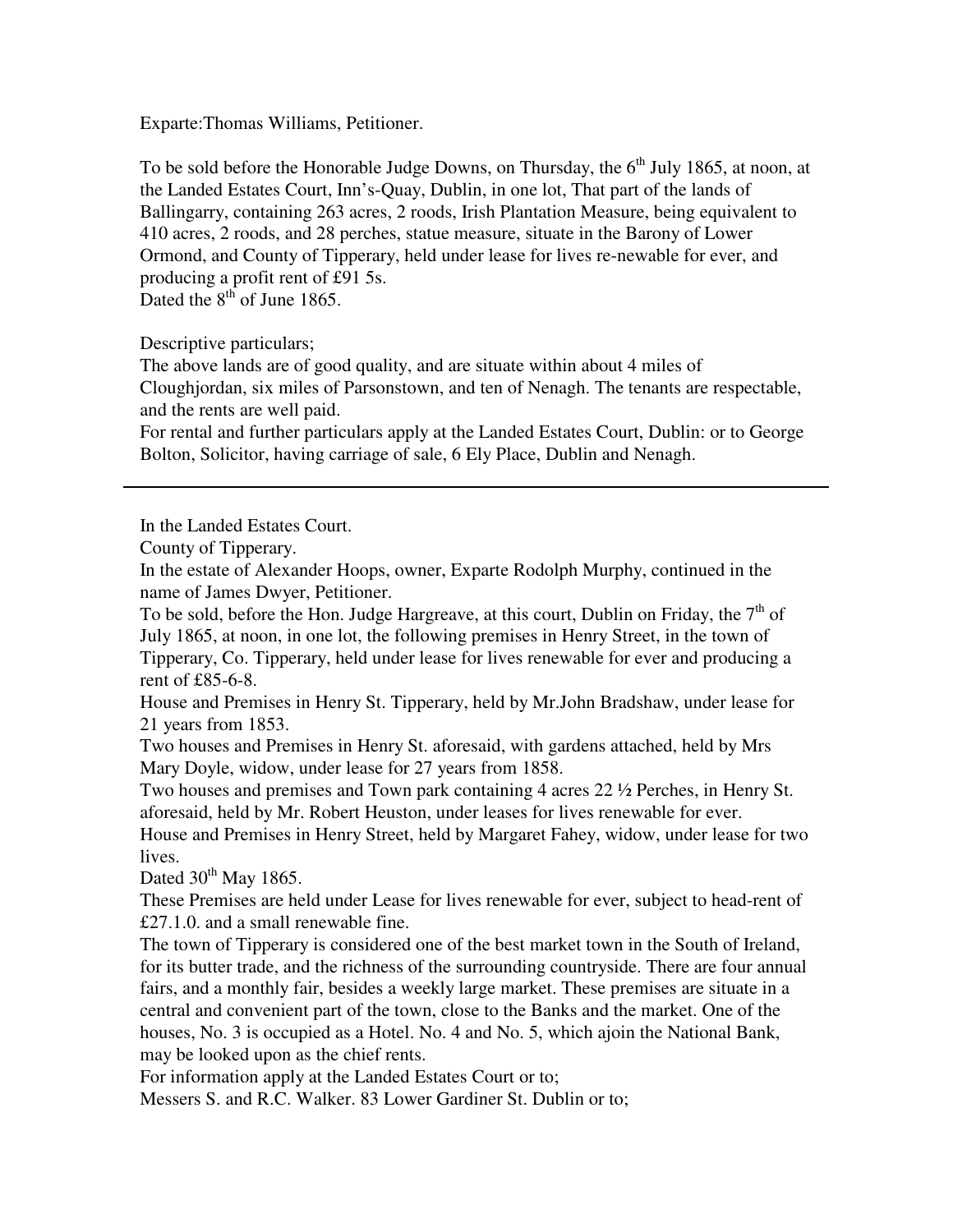Patrick Joseph Hickie, Solicitor for the Petitioner, 17. Upper Gardiner St. Dublin, and Roseville, Thurles.

Court of Insolvency Saturday. (Before the Chief Clerk) In re Thomas Hackett.

The insolvent resided in Fethard. Co. Tipperary. The case came before the chief clerk, to examine witnesses as to the property of the insolvent., it being alleged by the assignees that he was entitled to an interest in certain lands near Fethard, which his daughter claimed under a memorandum of agreement, dated 1857. Mr. Shea, who holds the property as trustee, and the insolvent's daughter, were both examined, with a view to show that the document under which she claimed was not *bona fide.* 

Mr. Kernan Q.C. and Mr. Larkin appeared for the assignees, Mr. Wilson, instructed by Mr. Power of Clonmel, for Mr. Shea.

Clonmel Chronicle June  $21<sup>st</sup>$ , 1865

Breach of Promise.

At the Cashel quarter sessions on Friday, a case of breach of promise of marriage came on for hearing, and excited, as a matter of course, no small amount of interest. The gay Lothario, a son of Vulcan, named John Kearney, from Hayes's Cross, Ballywire, wooed and won the affections of an interesting and strikingly beautiful maiden, named Alice Dowdall, the daughter of a farmer in humble circumstances, in the same locality. The course of true love did not long run smooth, as the son of the anvil appeared to be as hard and unimpressionable as the cold steel, which rung to the ponderous blows of his sledge. Lonely and lorn, the fair, but forsaken girl, informed her brother of her desolation , when he, with true fraternal affection, proffered the inconstant swain £20 in hand, and as much more in prospectus, if he would restore peace and happiness to her wounded spirit. The offer was rejected, and the scene was changed from the Court of Cupid to the Barrister's Court, where damage was laid at £20. The Chairman, after hearing the evidence, said he regretted that twice the sum had not been put in, and he would feel much pleasure in granting a decree for that amount.

Serious Accident;-On Friday evening, as Thomas Todd, of Iron Mills, Cappawhite, was returning from Cashel, he fell off his horse, about a mile from the town and received such serious injuries as rendered him insensible. He was conveyed into town on a car by Constable Ahearn and party, and was attended by Doctor. Cormack. Todd was then removed to the County Infirmary, where he lies in a precarious position.

Employment for the poor:-It appears that through the influence of Mr. O'Beirne with several of the large clothing houses in London, the nuns of the Convent here are enabled to give employment to several women and girls in making skirts, etc. This is a move in the right direction, and Mr. O'Beirne is entitled to the thanks of the people of Cashel. Practical acts like these are more calculated to benefit the County than all the frothy patriotism that could be spouted by Irish orators for years. Honor to whom honor is due,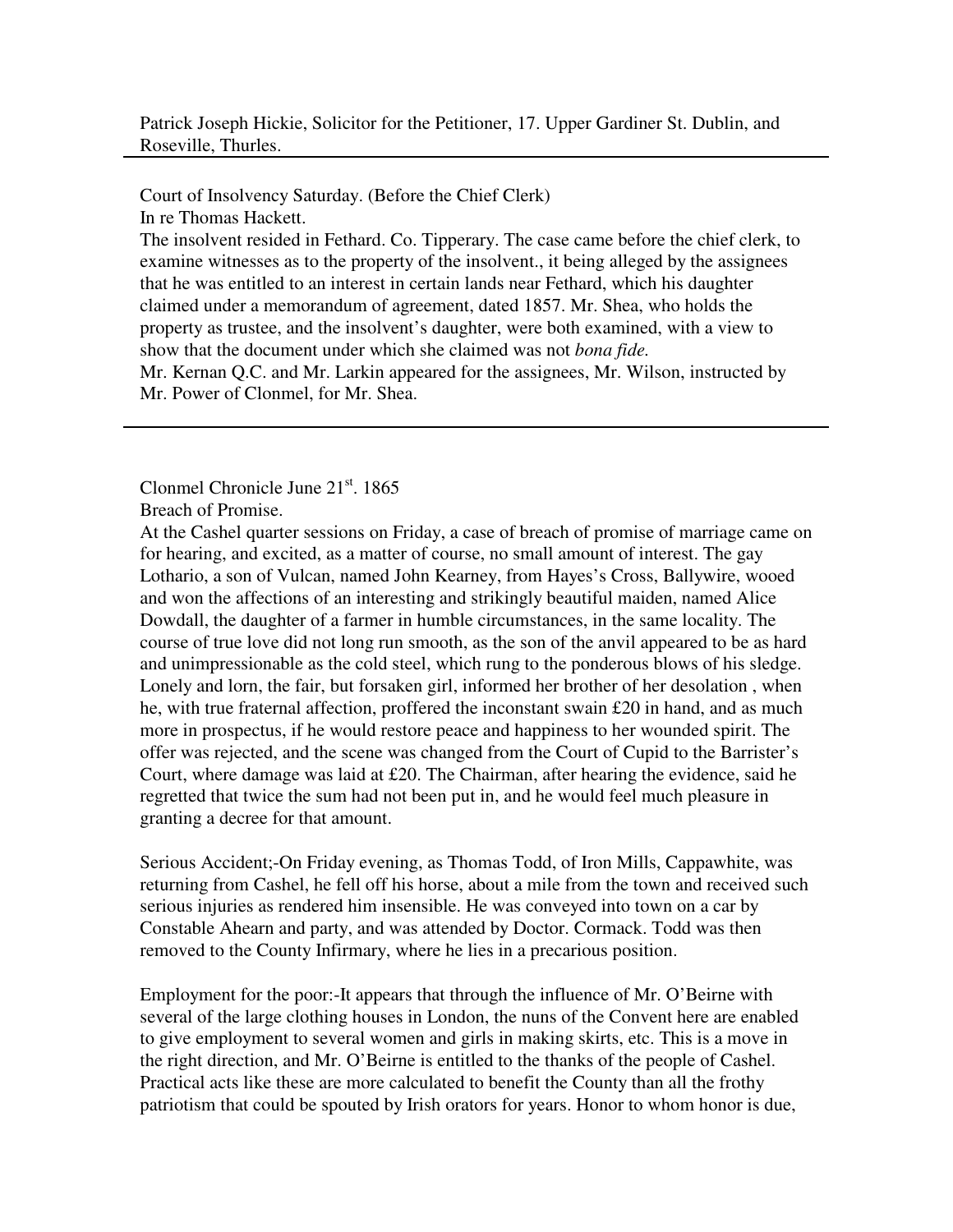and if Mr. O'Beirne keeps his other promises as well, he is the "man for Cashel".

Clonmel Chronicle June  $24<sup>th</sup> 1865$ .

Cappawhite Petty Sessions.

Before Vere Hunt, Esq. Chairman, C. De Gernon, R.M. and H.W.Bradshaw Esqrs. Captain Purefoy, through his caretaker, charged several persons with trespass by cutting turf on his bog without permission.

Mr. O'Reilly appeared for the prosecution; but with the magistrates acquiescence, allowed the several complaints to stand over until Capt. Purefoy's return.

Denis Dwyer charged Patrick Ryan with assault, and Patrick Ryan had a complaint against Pat. Sadlier for trespass and assault. These cases arising out of the bog in dispute, was also allowed to stand over until Capt. Purefoy's return, who doubtless will arrange all between the parties. Mr. Hammersley had Cornelius Ryan summoned for trespass of cattle on his lands at Glenpadden. Left ot Mr. O'Kelly to make arrangements between them, he having done so on a previous occasion.

Ned Ryan (Moll Hayes) was charged with having, on the  $25<sup>th</sup>$  of May last, outside the town of Tipperary, "wheeled" and threw stones at two sisters named Johanna and Margaret Stapleton. It appeared that the sisters were returning from Tipperary, when a short distance outside, they were overtaken by Ned Ryan, who asked where their brother was, that, if he met him, he would treat him as his brother treated their cousin, James Stapleton. It appears the man alluded to was beaten by a brother of this Ned Ryan; Cornelius Ryan and Patt Dwyer (Bawn) on the  $26<sup>th</sup>$  Dec. last in Doon, and died from the effects of the injuries he received. The brother Cornelius Ryan is at present in Limerick Gaol charged with the offence. Ned Ryan asked to have the case postponed to the next court day, his attorney (Mr. O'Meara) being engaged at the Nenagh Quarter sessions. The case was allowed to stand over to the next Petty sessions. Bail was accepted for Ryan's appearance , himself in £50 and two sureties of £25 each.

Constable Ahearn, Holyford, charged William Summers and Martin Bourke, with fighting at Holyford on the  $5<sup>th</sup>$  inst. Summers was fined 10s or 14 days in prison, Bourke was fined 15s or three weeks in prison.

Constable Thornton and Sub Constable Brennan charged John Duggan with being drunk at Anacarty, on the  $16<sup>th</sup>$  and  $17<sup>th</sup>$  inst. Mr. O'Kelly appeared for the defendant, and produced several witnesses to prove that Duggan was not drunk when arrested by the police. One of them said he had been in his father's house helping girls to make butter. The bench considered the case proved, and fined Duggan 1s 6d and costs in each case. There were a number of wage cases in which decrees were ordered. Mr. Robbins, High Constable had several persons summoned for county cess. His man Kehy proved the cases in which settlements were not made and decrees were ordered. A number of persons were summoned for having their dogs without logs or muzzles, cattle straying, etc. The usual fines from 1d to 1s were inflicted. There was a crowded court and heavy business, over 60 cases being on the books.

Clonmel Chronicle June 24<sup>th</sup> 1865 Tipperary Past and Present.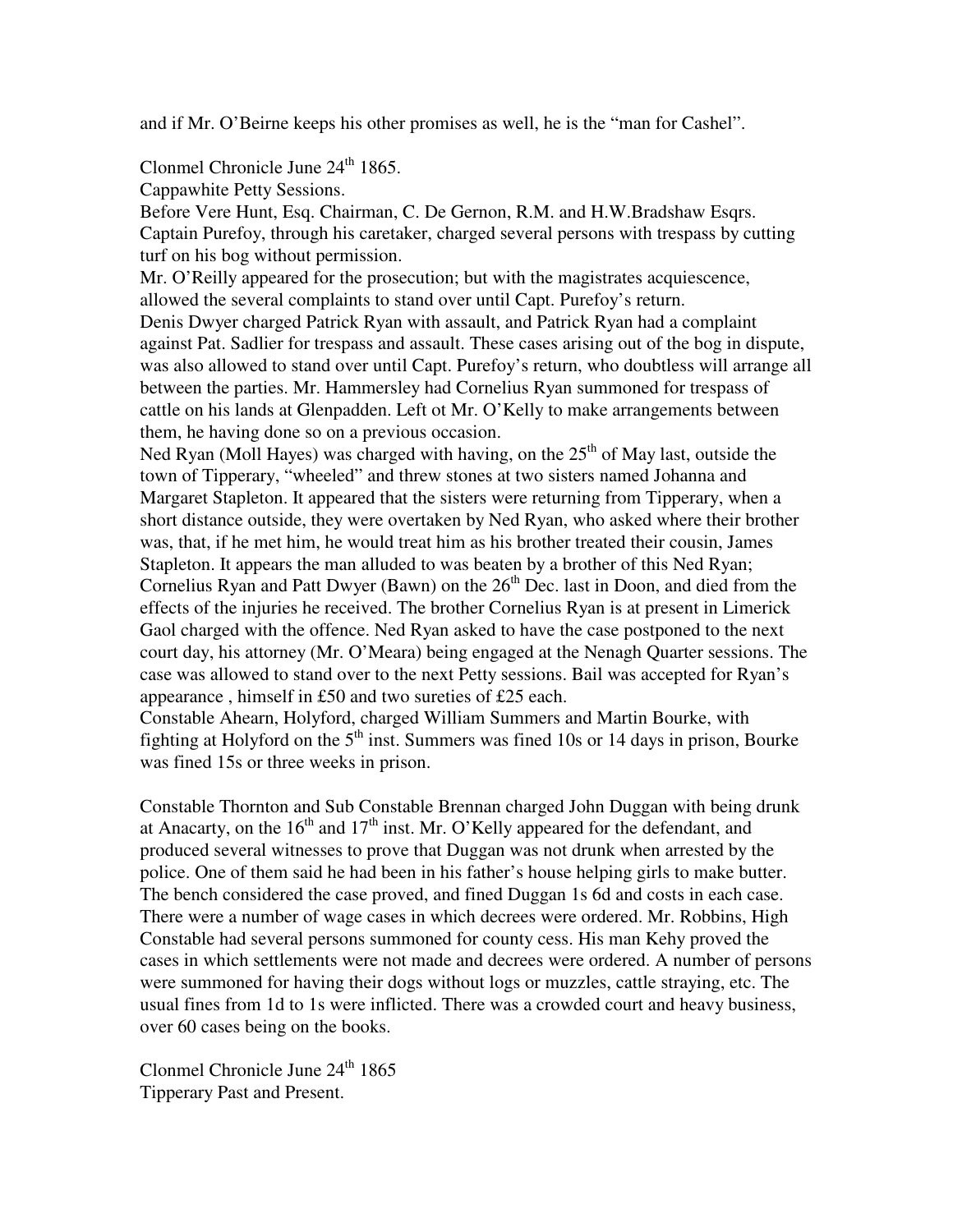In the House of Commons, on Monday evening, during the adjourned debate upon the continuance of the Peace Preservation (Ireland) act,- The in teresting particulars of which discussion are given in our fourth page, -Mr. Bagwell, MP. And other honourable members bore testimony to the remarkable social improvement and great decrease of crime which Tipperary has presented within the past 10 years. Sir Robert Peel referred to the statistical statement showing that in 1853 there were one thousand prisoners in Gaol in Clonmel alone, at the present time there are but 63 cinfined there. This marked change is certainly one upon which our County may well congratulate itself, and in referring to it, all interested in the welfare of Ireland must feel, more or less, some degree of satisfaction. Twelve years ago and the County Inspector of Constabularly had to send-for the safe conveyance to the County Gaol of the immense number of prisoners convicted at the Cashel Quarter Sessions-a strong Police force, consisting of about 60 to 80 men, which force had to be supplemented with a party of infantry, also numbering 100 soldiers. On wed. last a handful of the Constabularly sufficed to bring, from Cashel to Clonmel, the entire of the prisoners convicted before the Chairman of the County, and numbered exactly four offenders, two of whom were returned convicts-old and confirmed convicts. Two cases, and these of Petty Larceny, in point of fact, represented the aggreate of crime within that wide area known as the District of Cashel.

# Clonmel Chronicle June  $28<sup>th</sup>$ . 1865

An "Exiled Pole" describes in the *Reader*, "a cure for drunkenness". He says that the patient is shut up in a room and debarred from all communication except with his physician. As often as he pleases spirits are given to him, mixed with two thirds of water. So also are all other drinks, as well as beer, coffee, or wine mixed with one third of water. The various kinds of solid food are all prepared with brandy, consequently the patient is in a continual state of intoxication. This lasts about five days. At the end of that time the patient implores other food, and ever afterwards the smell acts as an emetic. Thus the old fashioned remedy "a hair of the dog that bit you" is not so entirely in the wrong as moderns suppose, only instead of the hair the patient has to swallow the whole dog.

Clonmel Chronicle Sat. Jan.  $20<sup>th</sup>$ , 1877

Petty Sessions.

The usual weekly sessions were held today.

R. Phillips in the chair. Other magistrates present: Hon. M.J. Ffrench, and D.V. Russell, Rev. Hugh.S.Baker, and Sub. Inspector Hartnett.

# Unusual case.

Joseph Neale, late coachman to Miss Beasly of Ardmayle, had that lady summoned for overholding six discharges and an army certificate, which, he alleges, he gave Miss Beasly on entering her service, and claiming £10 compensation for the loss of same. Mr. Moriarty, Clonmel appeared for the defence, and the plaintiff conducted his own case. Neale stated that he entered Miss Beasly's service on the 23<sup>rd</sup> Aug. 1876, and came to her from Dublin.He gave her his discharges at the hall door of Ardmayle; she said she would keep them for him until he would be going away; complainant left her service on the  $2<sup>nd</sup>$ of this month, and had not got back his discharges; he had been employed as a coachman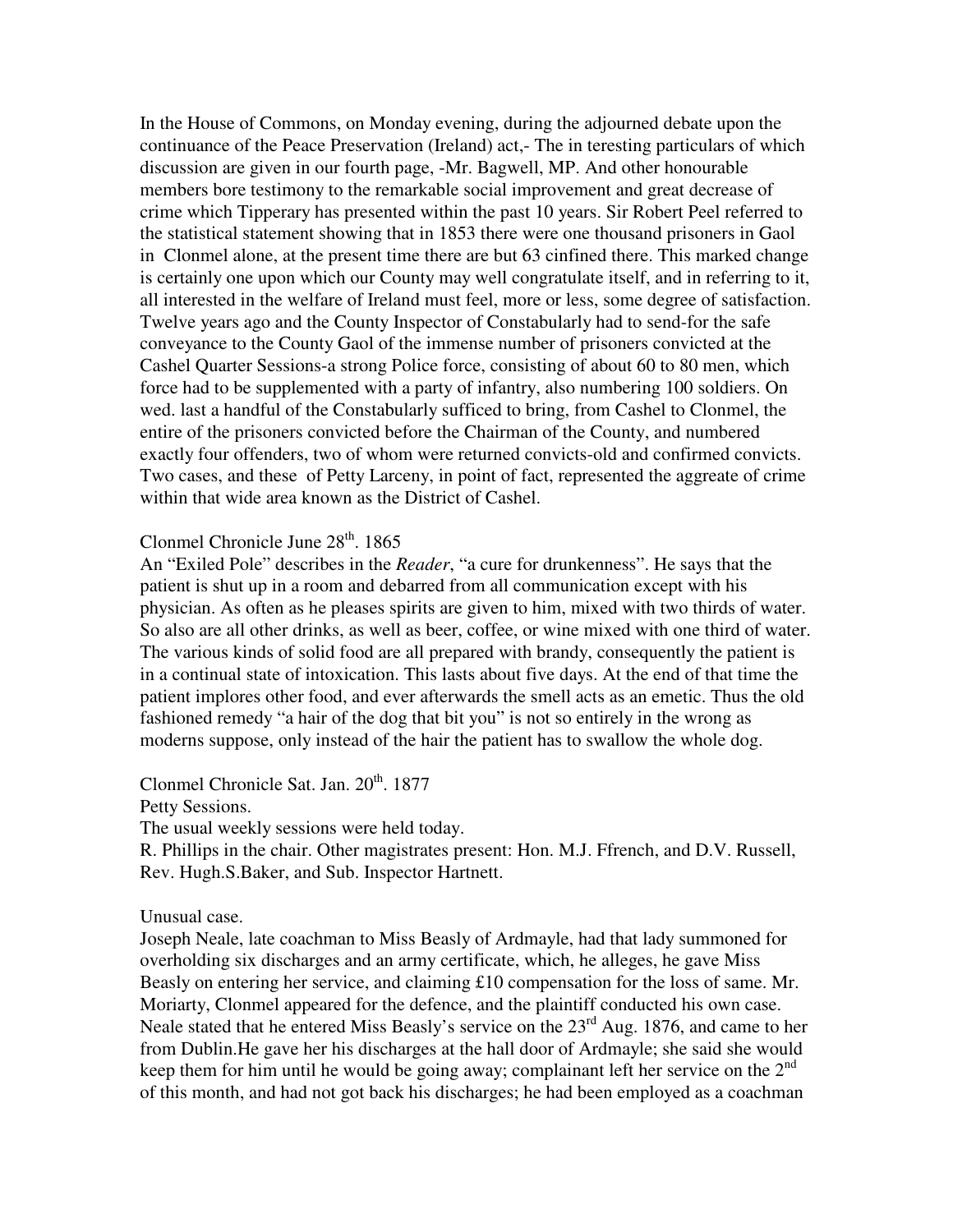at £30 for the first year, and £35 thereafter.

Cross-examined; I said I was stewart to Captain Bayly, the agent;. I make no claim for being wrongfully dismissed; I can do so if I think necessary at quarter sessions; when I gave my receipt to Captain Bayly, he said Miss Beasly must have given me back my discharges. To the Bench; No one was present when I gave my discharges to Miss Beasly. Miss Beasly, on being examined, stated that she employed plaintiff as general servant in 1875, engaged him in Dublin, she did not remember his ever having given her his discharges, and had not the slighest recollection of ever seeing them, she could not swear positively that she did not get them. The case was then adjourned at the request of the plaintiff for the production of a letter, which, when produced, threw little further light on the subject. He also handed in a list of gentlemen's names from whom he got the discharges. The bench were of the opinion if he wrote to those gentlemen he could get copies by return of post, and if an affidaivit was made in the case of the army certificate it could also be replaced. The plaintiff stated he was afraid he would not get them except that he had a letter from Miss Beasly, stating she had mslaid them. This course was finally adopted, and a decree granted to plaintiff for £5 and costs.

The Guardians of Cashel Union Versus Edmond Purtill, milk contractor.

This was an action for alleged breach of contract by defendant in supplying milk to the Cashel Union adulterated with 16% water. Mr. Moriarty appeared for the defense. On the case being called, Mr. O'Brien (Master) called for an adjournment for a week as the Board's solicitor was unavoidably absent. Mr. Moriarty resisted the application unless his client's costs were paid. Mr. Philan (Clerk) stated that the case could not be gone into as Mr. Sayers had Professor Cameron's certificate. The bench, after some deliberation, decided on dismissing the case without prejudice, and granted £1 costs to the defendant.

# The Drop of Drink.

Constable Madden summoned E. Heffernan for being disorderly while drunk. Bench;Are you guilty or not?

Defendant: I was both drunk and hungry on that day, and I was going up to Ladyswell to get something to eat, when I met this Gentleman. (The Constable).

Bench;Are you aware that you could be send to gaol to a month without the option of a fine? T'is a bad father wouldn't forgive his son one time. (Laughter). Bench. You are fined 10s and costs.

Defendant:Ah, all that now, your worships. Shure its my first time. 'Tis you have the rod, and spare it.

Mr. Scully; You must pay 11s.

Defendant: -Oh my -! (Laughter). The defendant paid the fine remarking , no luck would come of that money, no matter what was done with it.

The remaining cases were of an uninteresting nature. Adjourned.

# Clonmel Gazette 20-9-1791.

At a meeting of the Mayor, Burgesses, and other inhabitants of the town of Clonmel, on the  $20<sup>th</sup>$  Sept. 1791, pursuant to a public notice.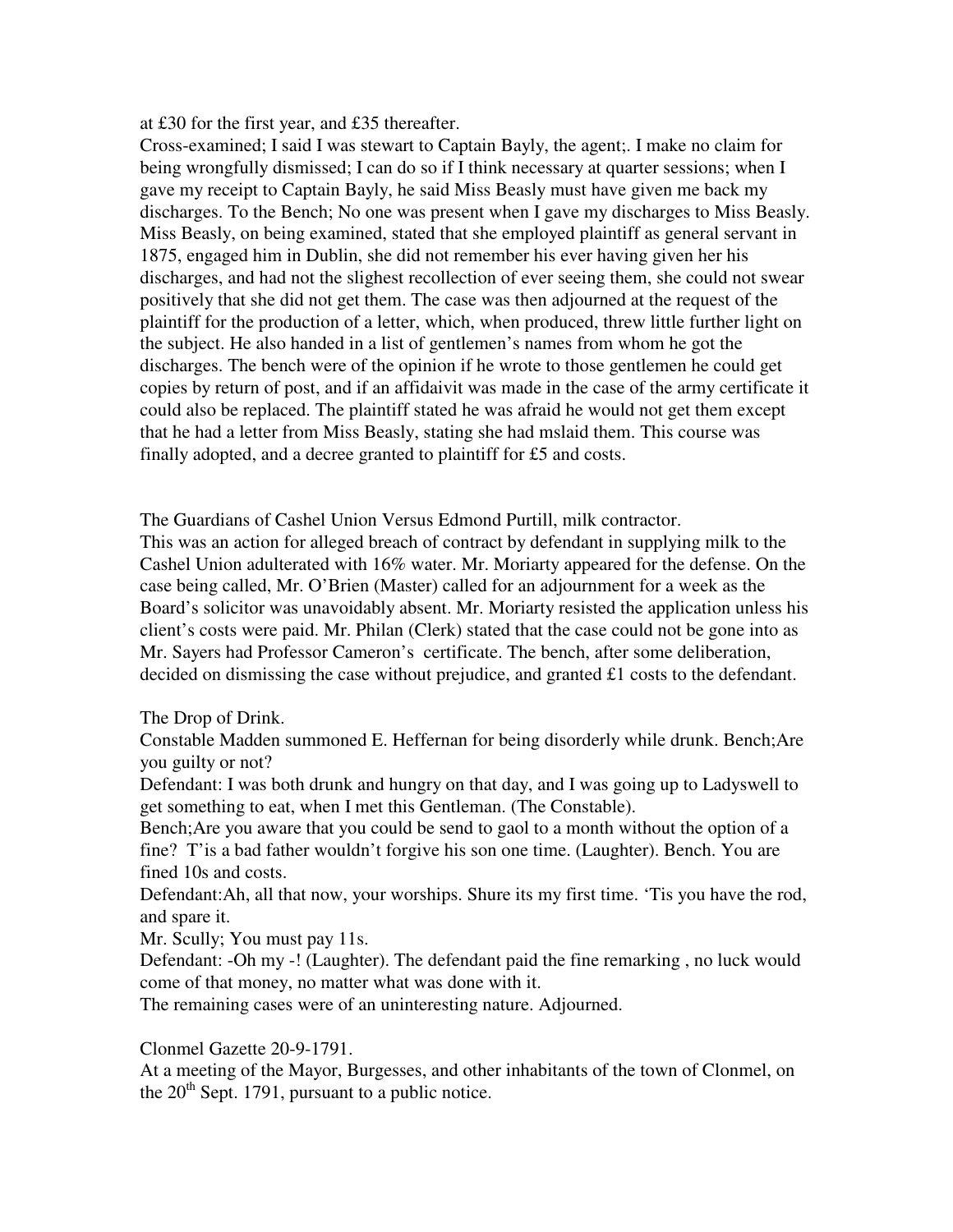Thomas Gordon, Esq. in the Chair.

Whereas an act has passed the last session of Parliament, for preventing the excessive use of Spirituous Liquers amongst the Lower Order of People, in the Kingdom, a practice ruinous to the lives, peace and security of its Inhabitants.

Now, we whose names hereunto subscribed, deeply impressed with a sense of the fatal effects of such excess, on the health and happiness of our fellow creatures and brethren, do hereby promise and engage to and with each other, that we will exert our active and vigorous endeavours, to have the said act effectually enforced, within our district, and particularly that clause, relative to the sale of spirits on the Lord's Day, and at unseasonable hours , on any other day, and that we will, upon time to time, inspect such houses as retail such spirits, and give information of all such trespasses against said act, as shall come to our knowledge.

Thomas Gordon, Mayor.

Nat Mitchell, John Luther, John Hackett, and George Heaslop. Burgesses.

Signed by--- Phineas Riall, Joseph Moore, Richard Eliott, Thomas Quinn, William Stephenson, Richard Jones, Samuel Prendergast. John Cooke. Edm. English Max. James White. Jonathan Dudley. Richard Rivers. Michael Luther. George Grene, Thomas Shaw. Richard Carey. Thomas Slaughtery. Robert Bowers. Phineas Airay. John Attell, William Pearson. Josiah Wood. Peter Banfield. Thomas Lucas. John Chaloner. John Howell, Thomas Mara. John Malcomson. James Merton.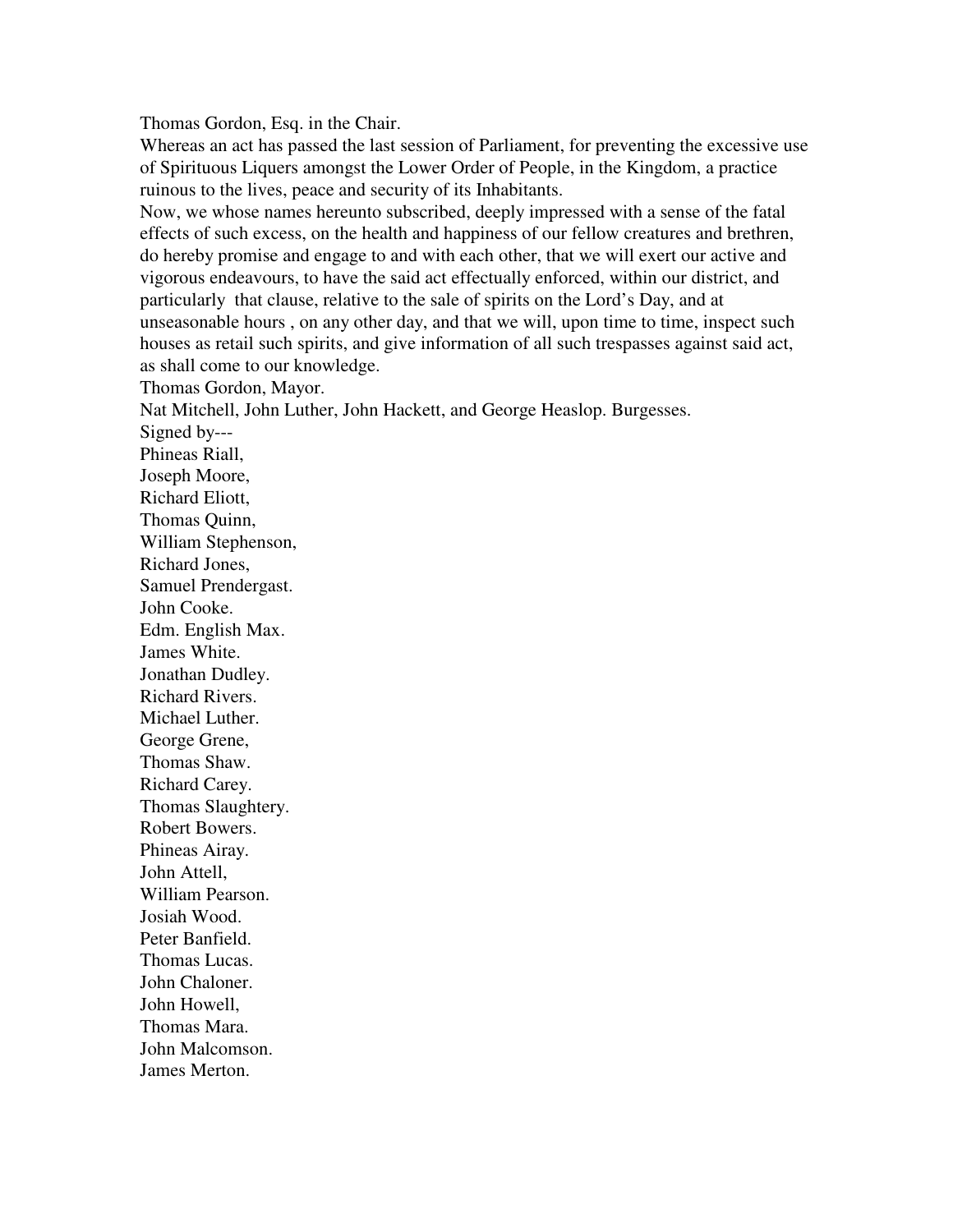## Clonmel Herald 22-9-1828

On Monday evening last, the Protestant curate of this town had a narrow escape from a violent assault. On returning our of the Church yard, after reading the burial service at the funeral of one of his parishioners, a tailor of the name of Moloney (who was drunk) cried out. "To the devil he pitched the parson and all the world." On which the Rev. gentleman laid his hand on him, and told him he should not continue in the Church Yard, as he was speaking and conducting himself so improperly; on urging him to go out, he seized the Rev. Gentleman by the shirt, nest to his neck, and would have done him further violence, but that three of the Police, who attended the funeral, came up and apprehended him; the mob, however, soon collected, rescued him and struck the police. In the course of the evening, however, he was retaken and lodged in the watch house. The greatest indecency prevailed on the part of the mob during the reading of the Burial Service. Shortly after the attack on the clergyman, two of the mob passed up by the Church yard, and in the presence of two Protestants and two Roman Catholics, threw a large stone at the Church Railing, and cried out they would do the like to every Protestant.

A Compendium of Crime in the County of Tipperary, as recorded in the "Nenagh Guardian" from the 1st publication of that journal, the 21st July 1838 to the 13th. of March 1839, comprising a period of nearly 8 months. Continued.

Mr. Walshe's House at Walshe Park, was for a second time attacked by a party of men. Mr. Walshe on this occasion, opened a window, and presented a pistol at them, when they fled.

August  $22<sup>nd</sup>$ . Pat. Kilroe, a stewart of Dean Holmes, was waylaid at Dromineer, and knocked down with stones, and his head severely fractured by a man named Gaynor.

Edmond Hayden arrested, and charged with the murder of Michael Kennedy, at Rosnas Multeeny, nov. previous.

August  $25<sup>th</sup>$  John Kenna, murdered near Moneygall, he was in the company of another man named Tim Kenna, a bailiff having Latitats? To serve on two people in that area.

Michael Ryan, of Knockenavoola, had his skull severely fractured, he at first accused one Quigley, but afterwards denied it, either from a wish not to prosecute, or to take a wild and retributive revenge himself. He died in about 6 days after, and the Coroner's jury returned a verdict of wilful murder.

Thomas Lowry, was waylaid and unmercifully beaten in the neighbourhood of Thurles, by Patrick Bourke, whom he identified before his death.

John Hayes arrested, charged with being one of the party who burned a house, the property of Caleb Going. Esq.

Patrick McNamara, savagely beaten by Michael Mannagh, on the 15<sup>th</sup> inst. At Dromineer,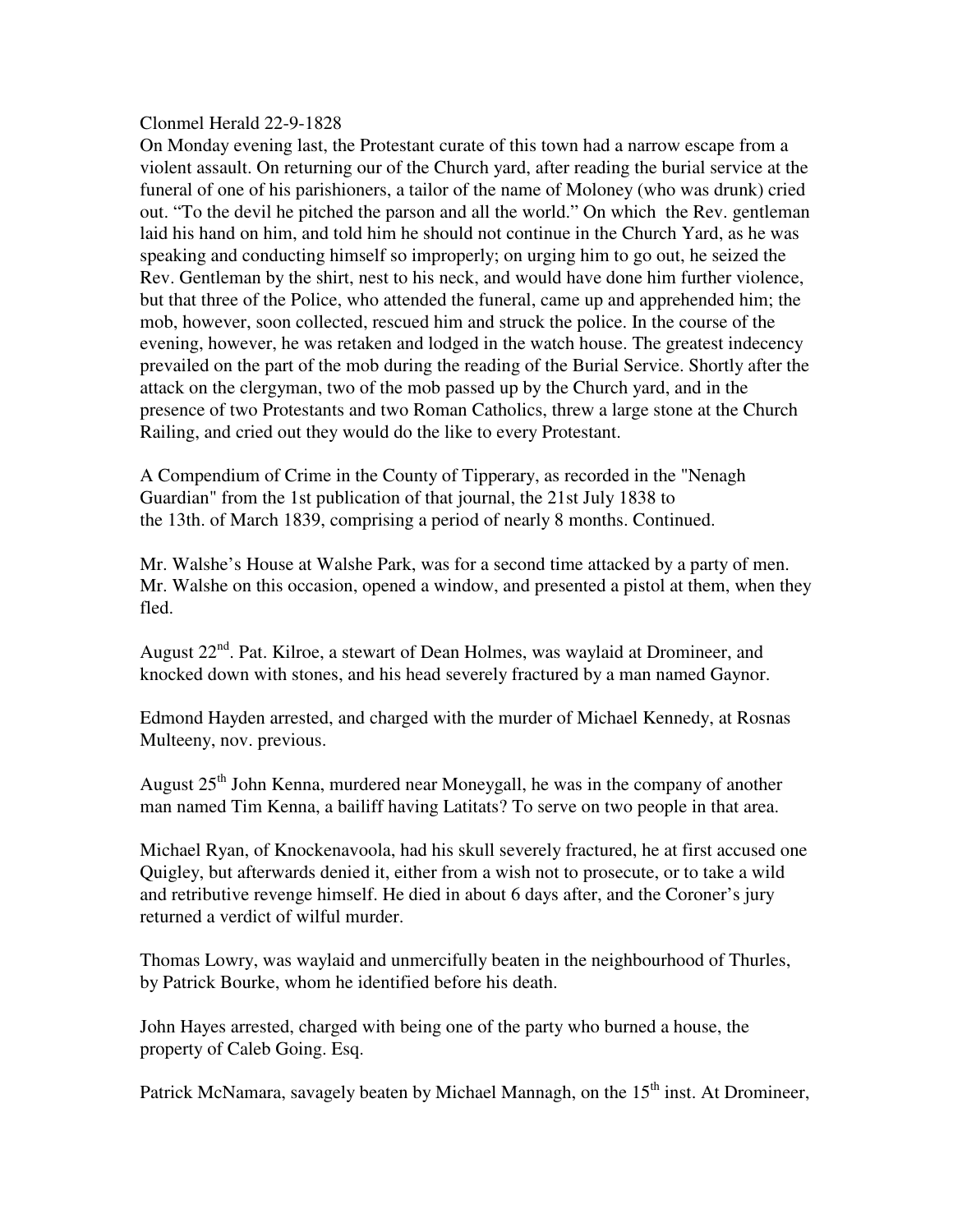the Surgeon pronounced McNamara's life, to be in imminent danger.

Two men named Gleeson, of Curraghneddy, attacked on their way home from Nenagh by an armed party, who presented a gun and pistol at them, and threatened to shoot them.  $29<sup>th</sup>$ . A notice served on John Slattery, a farmer, that he would get the death of Kennedy, whose murder appeared in this paper  $21<sup>st</sup>$ . ult.

A notice served on Mrs. Llyod of Templemore threatening her life unless she discharged a person in her employment.

A shot was fired into the house of Denis Tierney, in the Parish of Clonmore.

Sept.  $1<sup>st</sup>$ . Four armed men with their faces blackened, broke into the house of a man named Blake, at Ballinderry, they dragged him into the yard, and beat him in such a manner as to leave him for dead.

A number of peasantry well armed, met at the bog of Lagganstown, and went through the regular military exercise.

5<sup>th</sup>. The house of Catherine Moran, of Uskane, in Lower Ormond, set on fire and burned to the ground.

A woman named Quinlan, struck with a stone on the head by James Ryan, her life despaired of.

Michael Carty, and John Dunn, of Eglish, waylaid on their way home from the fair of Parsonstown, by a large party of men, the latter dangerously wounded.

A man named Mara, was injured with a reaping hook, by a fellow named Mooney, on the lands of Coolbawn.

John Leonard, of Drum, struck on the head by a ruffian named Butler, his life is despaired of.

The editor of the Nenagh Guardian, threatened by a fellow who was suspected of the murder of John Kenna, for having recorded the event in that journal.

8<sup>th</sup>. Edward Meagher, struck with a stone, by John Ryan, near Lyttleton, (Probably Littleton), which caused a serious fracture in the head, which the Doctor pronounced dangerous.

A respectable man from Roscrea, on returning from the fair on Templemore, waylaid and assaulted by a man named Franklin-little hopes are entertained of his recovery.

 $12<sup>th</sup>$ . Three armed men went to the house of Mr. Ballane, in Lorrha, put a pistol to his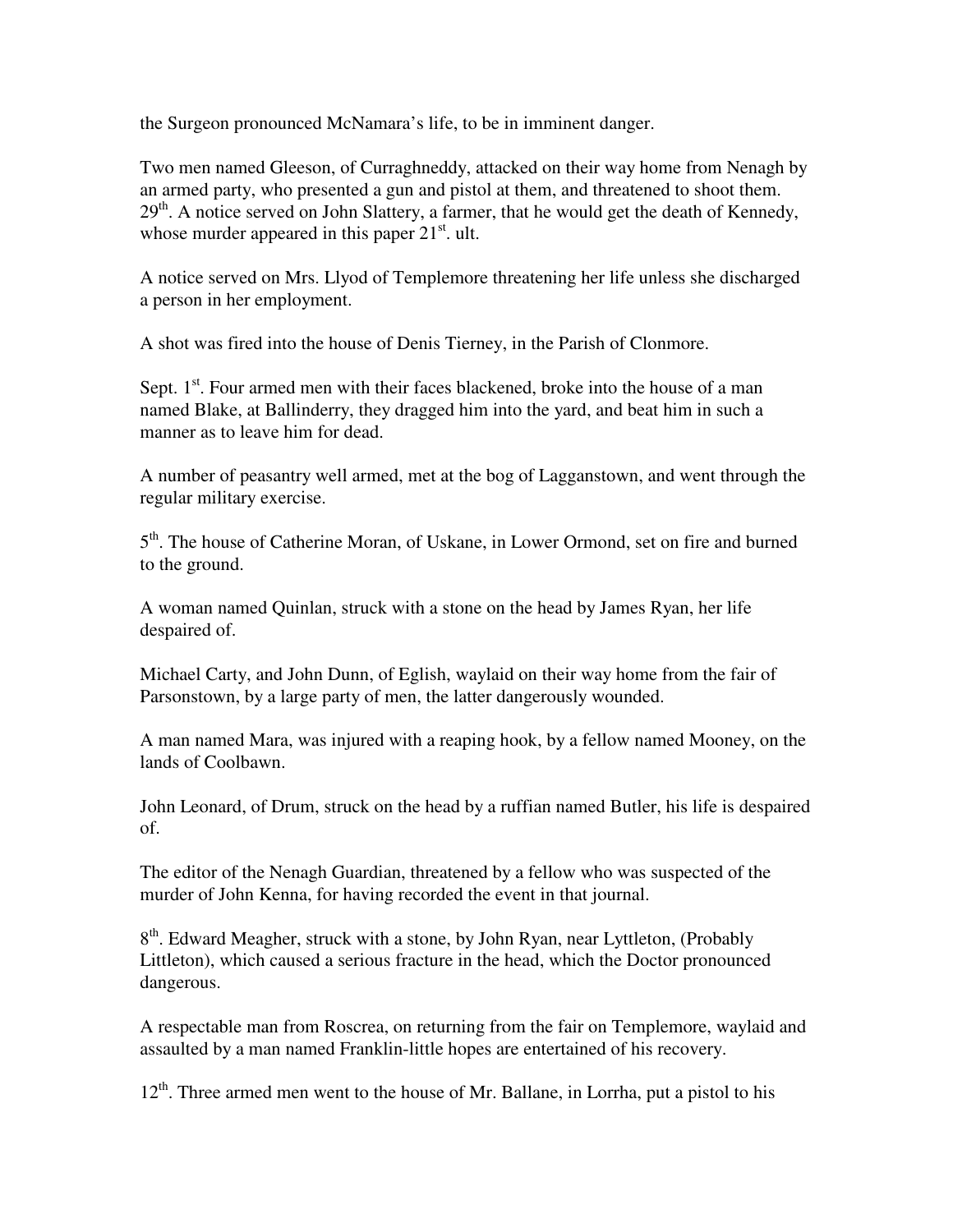chest, and swore him not to turn away an under-tenant he had served with notice to quit.

James Herbert of Templekelly, was sitting in a friends house, when a ruffian named Wm. Henly, walked in, struck him on the head with a large stone, which fractured his skull.

Threatening notice served on the gentlemen working the Dunalley and Tipperary mines, to discharge a man out of their employment.

A herdsman of Mr. James Scully's, named Burke, on his way home, was brutally murdered about 20 perches outside the town of Tipperary.

A man named Ahern, proceeding home to Donaskea, with a pair of shoes in his hand, was attacked and murdered at Grenane, by two men.

15<sup>th</sup>. A threatening notice served on Dan Lee, of Upperchurch, to give up the land he held, and quit the neighbourhood, or else he would meet with a bloody death.

James Scully of Kilfeacle, Esq. A Roman Catholic magistrate, was pursued by a large party near Mantle-Hill, and had to take refuge in the Military Barrack.

18<sup>th</sup>. Wm. Hogan of Ballygibbon, waylaid and beaten by two men, named Wm. Kennedy, and John Darcy.

A threatening notice posted on the gate of the lands of Balylinar, stating that immediate death would be the result of any person daring to reap or cut the corn then on the ground.

A man named Mara, at Clona, within a mile of Roscrea, was savagely assaulted by a man named William Talbot, who with a pitchfork inflicted two severe wounds on Mara's head, and broke one of his ribs.

Michael Seymore, struck by his brother William with a stone in the head, while disputing about land.

A Compendium of Crime in the County of Tipperary. Starting Jan 1839 contd. A man was found dead in Carrick the other night after the storm, and on a Inquisition being held on the body it was ascertained that his skull was fractured. A man was apprehended and committed to jail on suspicion.

9<sup>th</sup>. Thomastown House, the residence of Lady Eliza Matthew, was assaulted with stones and five panes of glass in her bedroom smashed.

On Wednesday the  $6<sup>th</sup>$ , inst, Serjeant Alley, of the Coolrain Constabulary proceeded to Cool and arrested a woman named Eliza M'Donald, charged with conspiracy with William Maher to murder his wife. It appears that Eliza M'Donald was Maher's paramour, and Maher's wife been recently confined, an attempt was made by M'Donald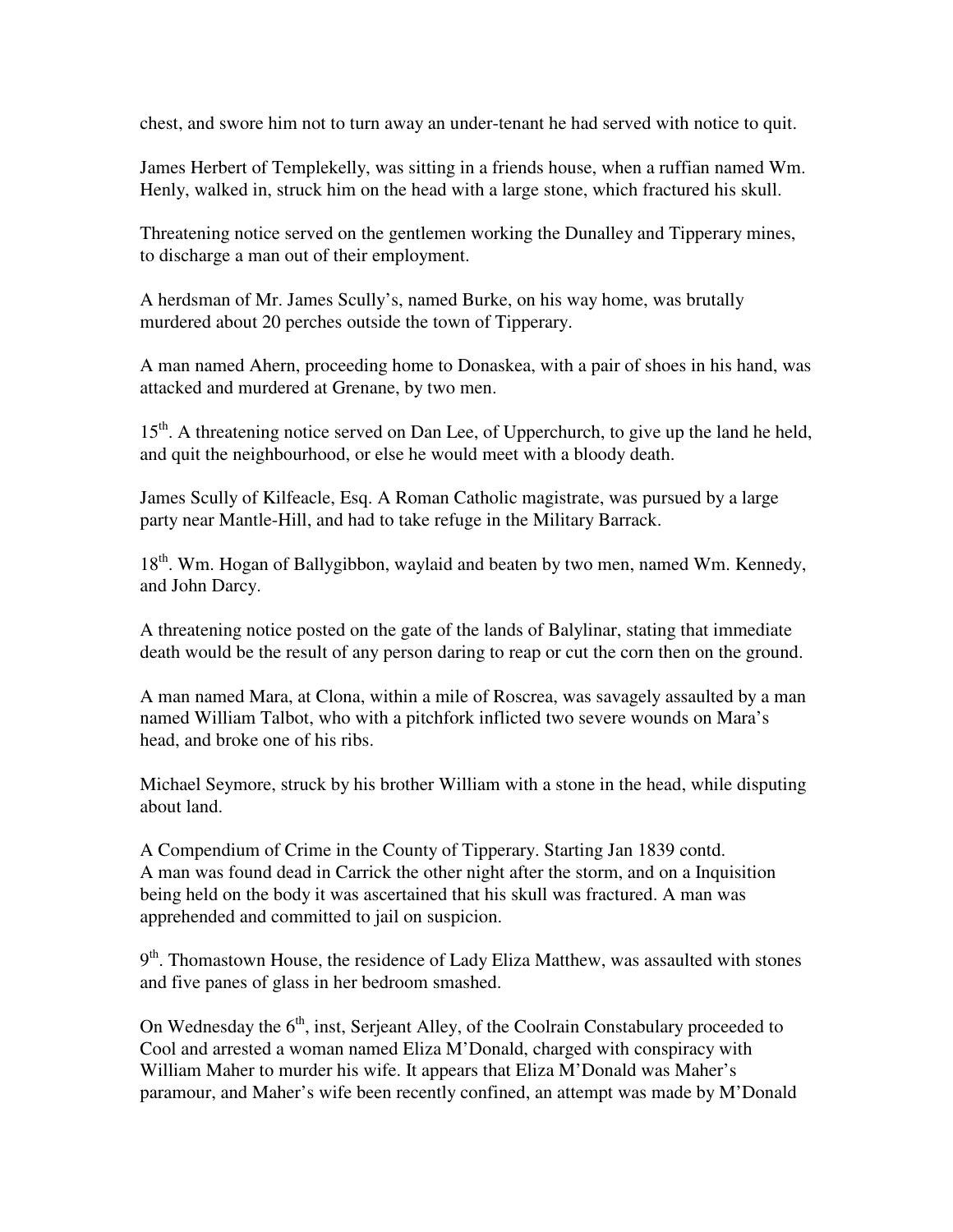to poison her; this failing in consequence of her refusing to take the drink it was prepared in, Maher enraged with the failure, went into his wife's room and stabbed her with a knife, but it providentially striking the hip joint, only slightly wounded her in the abdomen, and she is likely to recover. Both Maher and M'Donald absconded, the Constabulary having traced the latter to Cool, had her arrested and brought into Mountrath, from whence she was transmitted in care of Head Constable Moore and a party of Constabulary, to templemore, there to be committed to gaol to stand trial at the ensuing assizes.

That's the end of the Compendium of Crime for 1838-1839.

From the same Nenagh Guardian copied from a New York Paper. Love-Love is like a running river, it goes downward and downward, but it doesn't come back to the spring. The poor old Granny in the chimney corner is a withered tree up the stream, and the youngest born is a pretty flower on the bank below. Love leaves the old tree and goes to the flower.

On Christmas night T. Stapleton, of Ballycahill, in this County, was waylaid by Thomas Cullan, aided and assisted by Js. Noonan and Thomas Purcell, who assailed him with stones and killed him. The Lord Justices have offered a reward of £60 for the apprehension of the parties concerned.

On Sunday night last, an armed party came to the house of a respectable Farmer named Gaynon, (a tenant of Richard Bayly Esq) residing at Ballinaclough, three miles from Nenagh, and fired shots into three different bed rooms, with the intention of murdering Gaynon. The family were all in bed, but providentially escaped the bullets of the would be assassins. Two balls were found next morning. Constable Sloan and party made a dilligent search, but it proved fruitless. This daring act was committed within fifty yards of the Ballinaclough police station.

On the night of Wednesday, the  $26<sup>th</sup>$  Dec daring and wanton attacks were made on the houses of John Bennett, and Pat Barry, and several other persons who are poor and industrious men, living in Pound Street, Nenagh, not far from the Police Barracks, at the hour of 1 O'Clock, by a large party of ruffians, who dashed stones at their doors, and smashed them, calling out that they were whitefeet, and threatened the inmates with death and destruction. Three persons have been identified, named Guilfoyle, Spain and Toohey.

On Saturday the  $29<sup>th</sup>$  ult, three young men of the names of James, Pat, and John McKeogh, of Boher proceeded to the lands of Curraghbawn, within four miles of Nenagh, in order to make a distress, under a civil bill decree,, and had scarcely accomplished their seizure, when they were assailed by a party of men armed with stones and other weapons, who knocked John McKeogh down, and beat him in such a manner with stones that his life is despaired of.

9<sup>th</sup>. Two magistrates were assaulted on their return home from Nenagh, by two men, who caught hold of the reins of their horse, and broke them, but were seized by the gentlemen,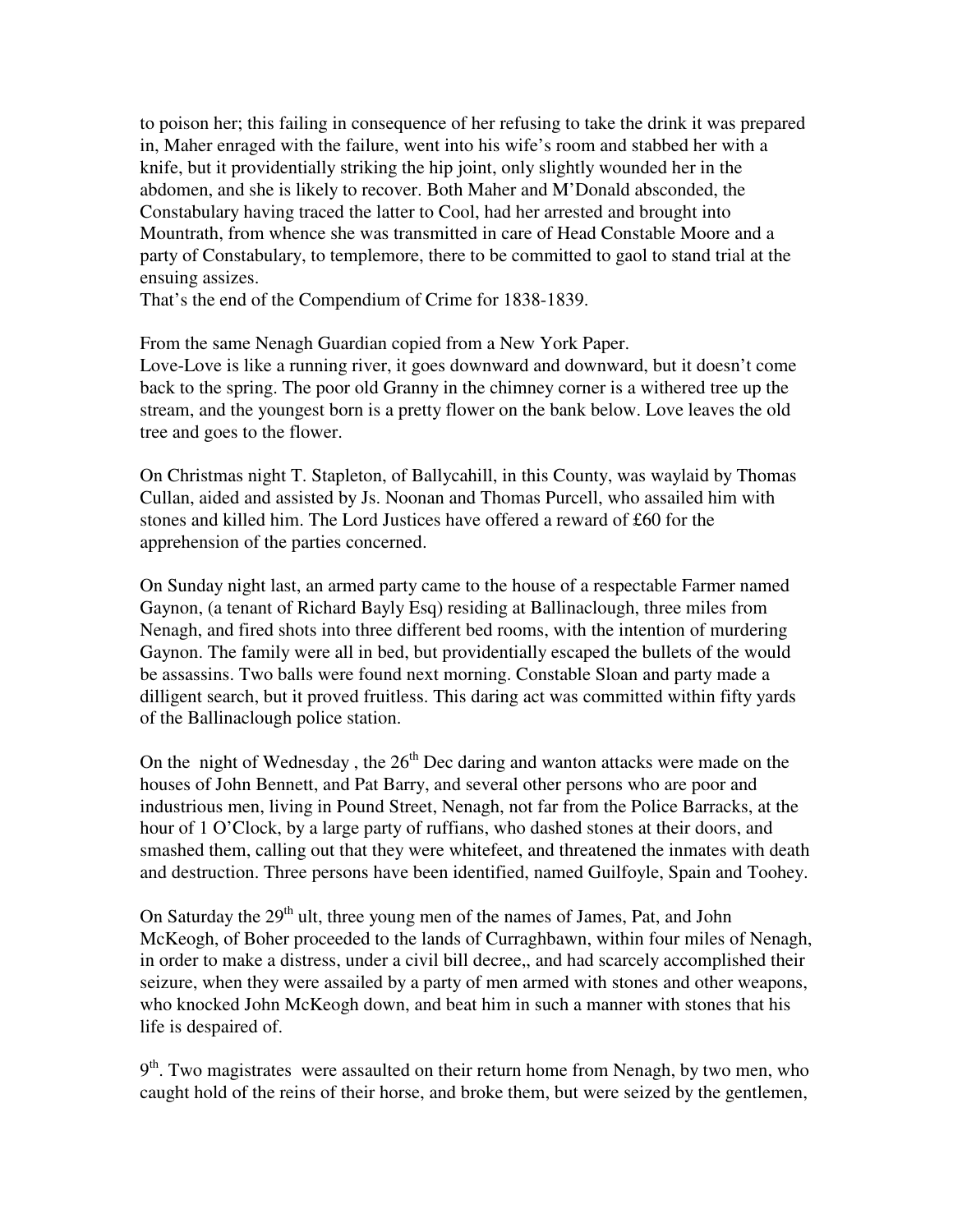and brought into town, and committed.

12<sup>th</sup>. A man named Meehan was assaulted in a Public House in Nenagh and had his skull fractured.

The keeper of the Tipperary Bridewell has been committed for the murder of his wife. The murder took place at Tipperary last Tuesday.

A man named Gleeson was waylaid on last Thursday, at Cumford's cross, near Nenagh, by some of his wifes relations, to whom he had rendered himself obnoxious, by processing them for an unpaid part of her marriage portion. He received a severe wound over the right eye, and it is not improbable that their villainous intentions would have terminated in murder, had he not been rescued by some persons who were passing at the time. We are sorry to say , that in such cases there is a little chance of the perpetrators being brought to justice.

December 14<sup>th</sup> 1871 From the Times.

The Lands of Lisnamrock containing 255 acres with the Dwelling house and Offices thereon, situate in the Barony of Slievardagh, in the County of Tipperary. Held under lease dated  $20<sup>th</sup>$  August 1838, for one life, at the yearly rent of £217, and for 90 years, after the death of said life, under lease dated  $29<sup>th</sup>$  August, 1866, at the rent of  $£217.$  The lands are all in occupation of the owner, and are in grass but four acres, well fenced, watered and sheltered, and well known for their fattening dairy qualities. The dwelling house is in thorough repair, and contains two sitting rooms, four good bedrooms, two servants rooms, kitchen, store rooms, larder, front and back hall, water closet, etc.

There are two large yards, the upper one containing a large dairy, churning house, harness room, coachhouse, the lower yard contains stabling for six horses (Four boxes and two stalls), cowhouse for forty herd of cattle, barn, scalding house, straw house, and piggeries, and there are extensive lofts over the stables, harness room and dairy.

There are nice pleasure grounds in front of the dwelling house and a garden at the rere. There is a first class herd's house and a labourer's cottage on the lands.

This desirable property is situate in the Slievardagh Colliery district, where abundance of fuel at a reasonable rate can be procured, and is about 10 miles distance from Thurles, and five miles from Killenaule.

For further particulars, conditions of sale, title, etc. apply to George Langley, Esq. Coalbrook, New Birmingham. Frederick Sayers, Auctioneer, Fethard, Co. Tipp., or to Messers Cathcart and Hempshill, Solicitors, 101 Lower Baggot Street Dublin, any of whom will receive proposals for the purchase of the property up to the last day of Janruary, 1872.

## 12-7-1848 From the Times.

This morning intelligence reached town that Mr. Michael Doheny, who has been one of the most active missionaries of propagandism in the south of Ireland, and an energetic promoter of club organization, was arrested in Cashel yesterday, and committed, not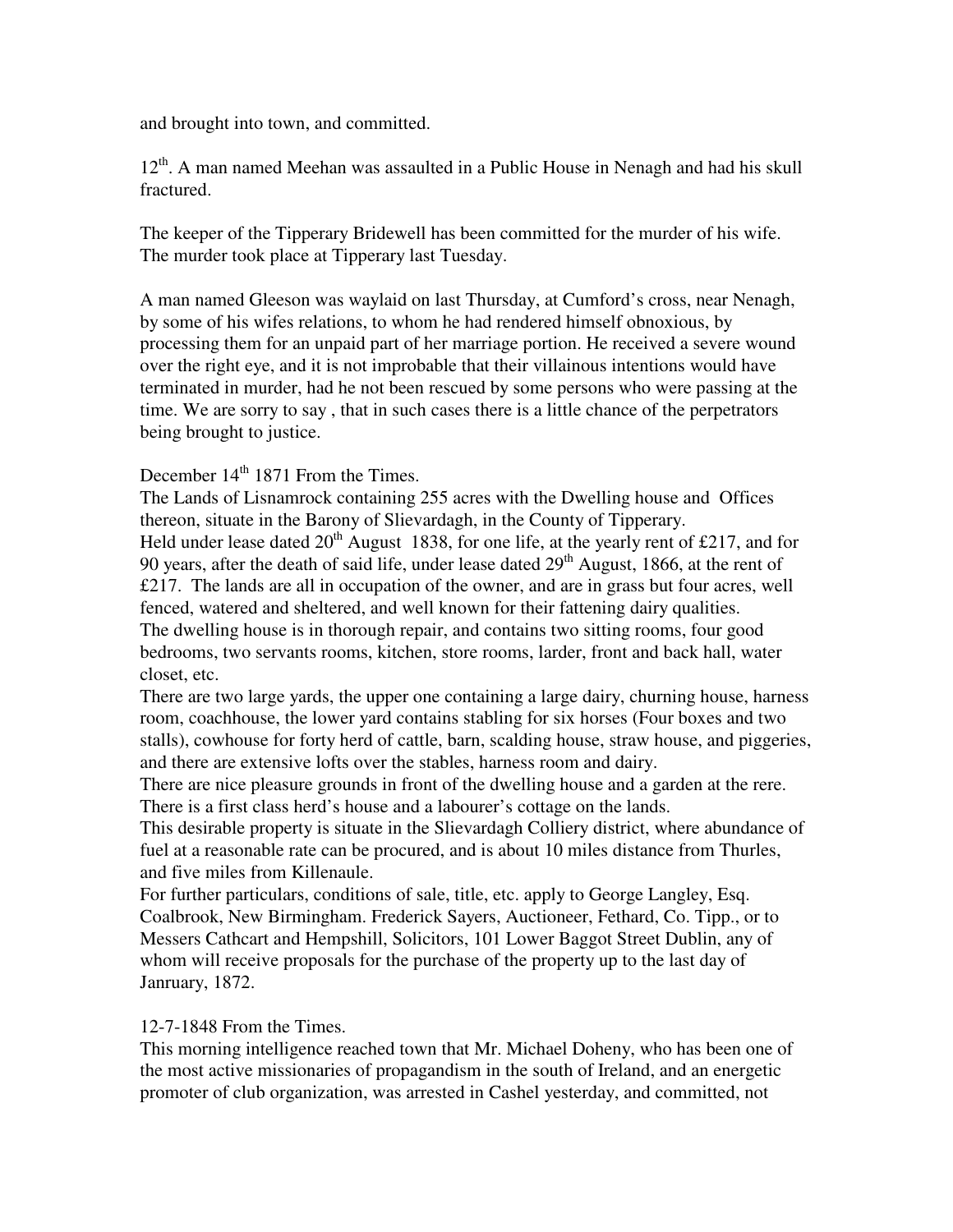without an attempt at rescue, to Nenagh Gaol, to abide his trial for felony at the present assizes. Mr. Doheny is a contributor to the Tribune newspaper, but it appears that it is for a speech delivered at Roscrea, in his capacity of emissary from the Irish Confederation, that he has been made amenable, and not for any of his contributions to the treason press of Dublin.

#### 22-7-1848.

After Mr. Doheny was bailed out, at Nenagh gaol, on Saturday evening, he announced his intention of attending a repeal meeting at Slievenamon, next day. The proceedings are thus described by the Limerick Reporter.

About half past twelve, an immense cavalcade set out for the mountain of Slievenamon, next day. Besides a long line of cars, there were a great number of horsemen, and the roads and fields were black with people, such as could only be met with in Tipperary, fellows who could keep running the entire way, before the cars such a broiling day. A splendid band, handsomely dressed, found a place in the procession. Mr. Doheny was mounted on a charger, and wore the uniform of the '82 club. At every village and hamlet he was cheered and congratulated. Mr. Meagher, who was distinguished by a beautiful green cap, and was also mounted, shared the cheers of the peasantry. On reaching Fethard, an ancient castellated and walled town, the procession was augmented by large reinforcements.

It is just half a century since a meeting was held on that mountain-in the year 1798. About five o'clock the chair was taken by James O'Donnell, Esq. Ballyboo. The chair was a hugh rock, on which were accommodated also the ladies and the members of the press. Beside it was another rock, the tribune from which the orators addressed the meeting. Among those conspicuous at the meeting, were the officers and committee of the John Mitchell Club, of Clonmel, who wore tri-colour rosettes in their coats. The Carrick-on-Suir Clubs were also represented. Though the numbers were greatly diminished by the fact of the rumour that the meeting was put off having gained ground, there could be not less than 10,000 or 12'000 fighting men there. It was also stated that the Rev. Dr. Burke, of Clonmel, advised the people against going to the meeting, when (a rather unusual thing, but significant of the times) one of the congregation replied that "he ought to be heading the people there". On the other hand, the Rev. Dr. Baldwin told the people to go there, and gave them his blessing. Immediately after the chair was taken. Mr. John Bailey read an address to Mr. Meagher and Mr. Doheny. Mr. Wright read an address from the Foig-a-Balagh Club of Mullinahone. This address stated that it was work, not words, the people wanted now, and that they would support Mr. Meagher and Mr. Doheny to the death (here again there were three lusty cheers given for a republic). Mr. Nash of Cahir, read an address from the Lord Edward Fitzgerald Club of that town, and Mr. Hannegan read an address from the Invincible Club of Kilcash. Mr. Doheny then mounted the rock, and was greeted with enthusiastic cheering. He said he was in gaol at that hour last night, 70 miles from the spot on which he now stood. They saw that he was there now thank God. That was no holiday meeting like '43 (cries of hear hear). The men who toiled up that hill would go to the cannon's mouth (cheers). When he saw the glorious scene before him and breathed the air of heaven 'neath the sun,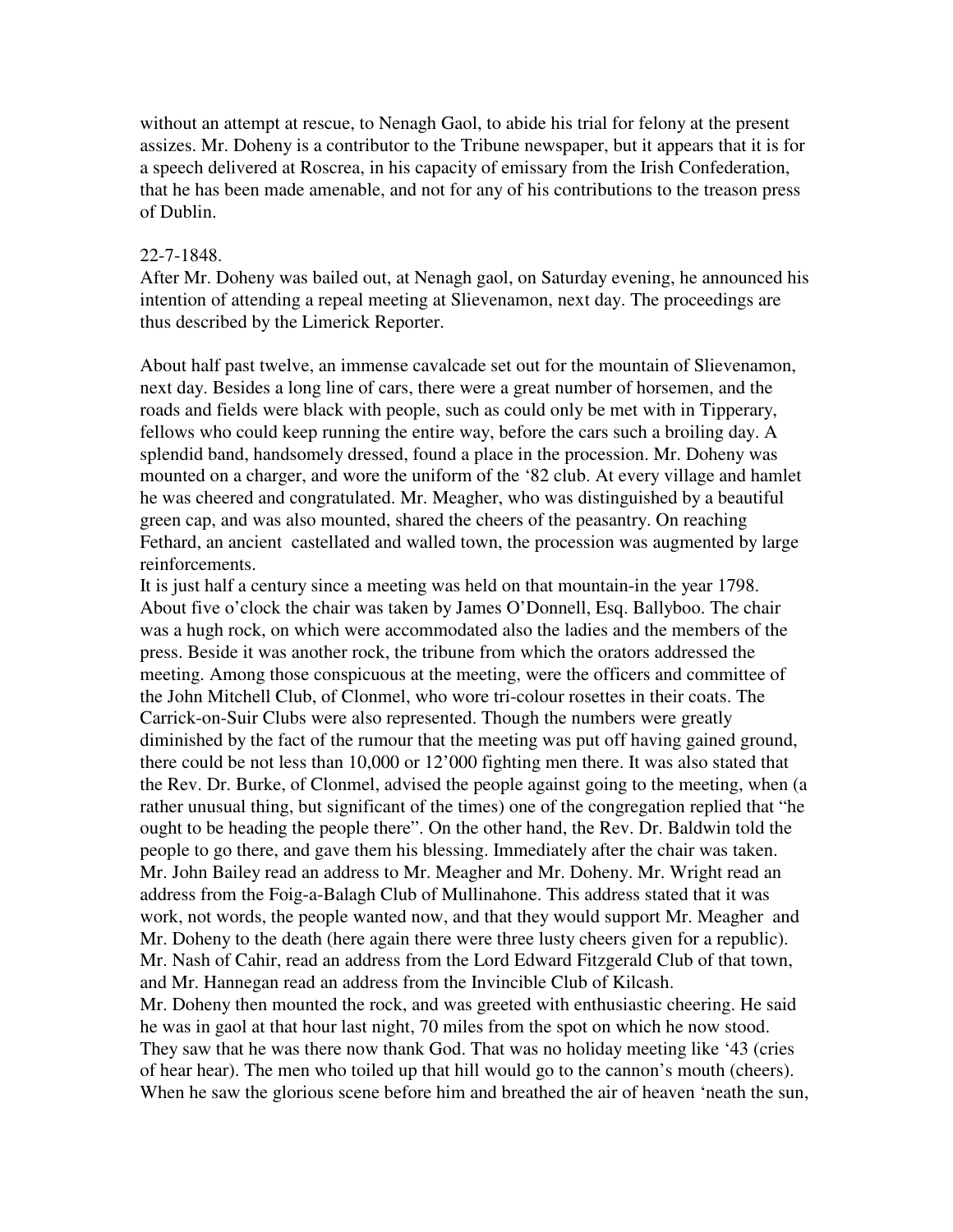and saw around him so many with whom he had spent his schoolboy days on those hills, and when he thought of the happy scenes of his boyhood and youth-when he saw a people around him to whom God had given the land to possess it, but man had denied them the gift of heaven-he was ready to shed the last drop of his blood in their noble cause. But there would be no blood shed. The English were not such fools as to attack the men he saw here today. He had travelled a few days ago 70 miles at the expense of her Majesty the Queen, and was accompanied all the way by the soldiery. He saw what they could do. There were lads there not sixteen years of age who had travelled twenty five miles to go to that meeting. The troops that escorted him could not walk seven miles on the level road without fainting. They could not mount this mountain. (loud cheers). It has been said that Cromwell was on this summit. He never came so high. He only came as far as Killavalla. They had come to the top, and what did they see. Fertility teeming for miles beyond miles where the eye cannot reach, and that glorious sun of heaven ripening it into food for man. God had said in the voice of the silent dew, 'That land is for you'. England said it was not. Whether would they obey England or God (hear, hear,). For his own part he had no hesitation in saying that he did not come there for repeal.

A voice,---We must have a republic.

Mr. Doheny did not want to talk of a republic or any other form of Government. He came there to carry out God's command, that the people in the sweat of their brow should eat bread and not starve. Enough had perished. They must never allow people to starve again. (loud cheers). If they had human hearts and human sympathies, they must shed their blood rather than that such another year should come. He would have to stand his trial on the  $2<sup>nd</sup>$  August. Mr. Meagher had a longer day. The time was at hand when the harvest would be ripe for the sickle. If they were men they should know how to defend it. A Voice---Three cheers for John Mitchell, (here followed a scene of enthusiasm that baffles description.)

Mr. Doheny continued---The sun has a prophetic light for him and this very evening, as he lies upon his pillow beyond the wave, it will soothe his spirit by telling him that there are men in Ireland yet, and that on a lofty mountain they are paying homage to their creator, and swear to him that his blessings will not be bestowed in vain. I have said before that the time for speech making is past, and the time for action has come. Let us swear to God that this year will not go by till Ireland is a free nation. Raise up your hands. (Here every hand of the vast assembly was raised up.) Mr. Doheny then concluded amidst protracted and vehement cheering.

Mr. Meagher next ascended the tribune, wearing his green cap with a gold band, and a tricolour sash, he was received with unbounded enthusiasm. When the applause subsided, he said, 'You have heard a true son of Irish soil, whose rugged virtues partake of the character of the Country. You have heard him say that I am to stand my trial at the next assizes, which will be the day after the fair. (laughter). If there is anyone to communicate the proceedings of this meeting to the Government, I thrust that they will find out that they made a great mistake in arresting me. (loud cheers, and 'You never shall follow Mitchell.' I am here not only to repent of nothing, but to dare them to do something worse (Loud cheers). When I threw myself into this movement, when I was barely yet of age, I felt that I lived in a land of slavery, and that if God gave me intellect, it ought to be employed for the Country. It was with this feeling I joined the cause of Ireland at a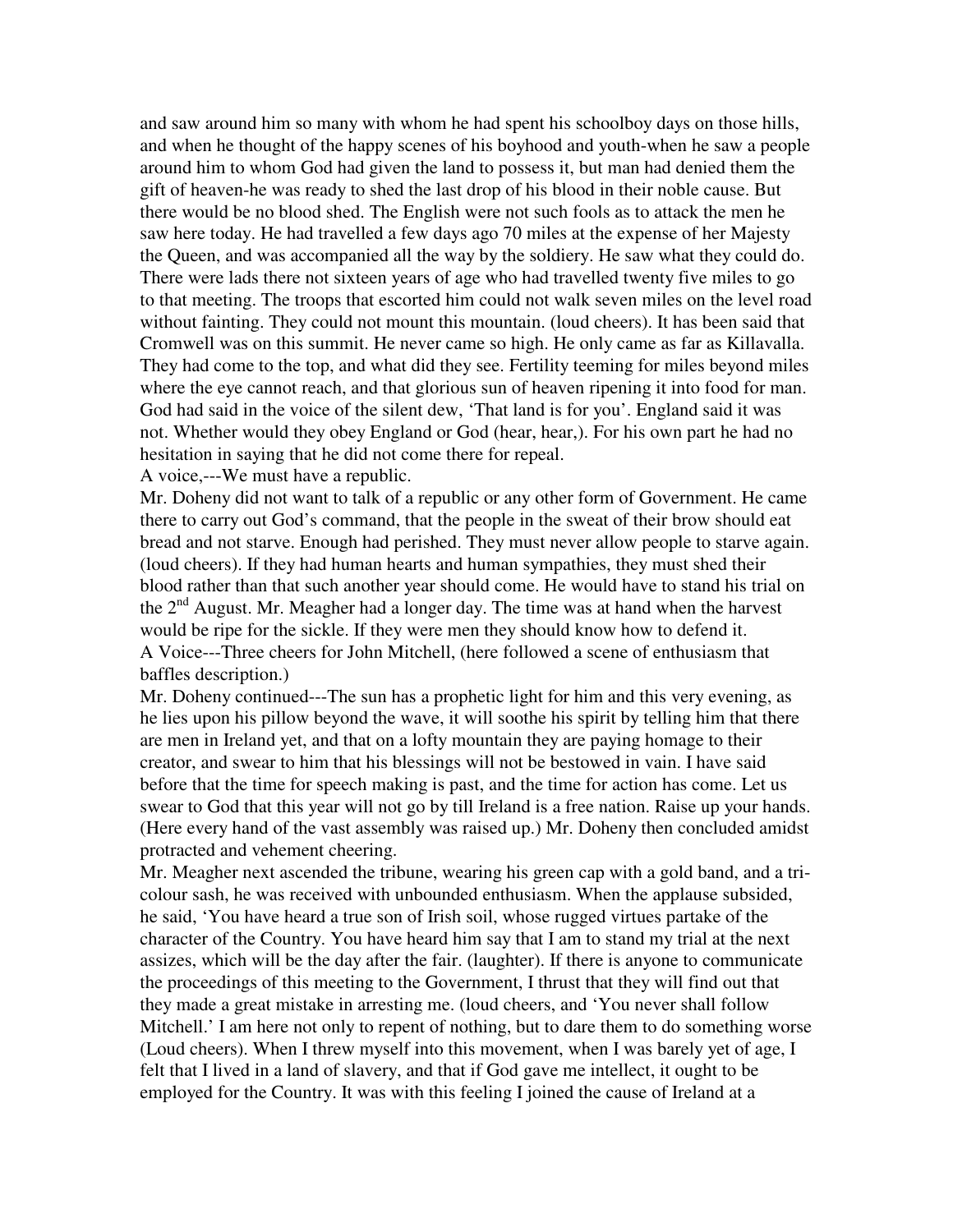moment when every nation wished to see her flag unfurled on these hills. Forty-three passed away, but its vows have not passed away. I wish I had the eloquence of him who stirred up the Country. O'Connell, like all great men had his faults, but he had his virtues, and he had his victories. This I will say, that he preached a cause that we are bound to see out. He used to say, 'I may not see what I have laboured for'. I am an old man-my arm is withered; no epitaph of victory may mark my grave; but I see a young generation with redder blood in their veins, and they will do the work. (cheering). Therefore it is that I am ambitious to decorate these hills with the flag of my Country. Nor is it alone because I feel this obligation. A scourge came from God, which ought to have stirred you up into greater action. The potato was smitten; but our fields waved with golden grain. It was not for you. To your lips it was forbidden fruit. The ships came and bore it away, and when the prices rose, it came back, but not for the victims whose lips grew pale and quivered, and opened no more. Did I say they opened no more?. Yes, they did open in Heaven to accuse our rulers. Those lips, beautiful and fresh with the light of God, supplicated his throne, and he has blessed our cause. This fact is plain, that this land, which is yours by nature, and by Gods gift, is not yours by the law of the land. There were bayonets, therefore, between the people and their rightful God. Are you content that the harvest of this land, which you see, and to which your labour has imparted fruitfulness, should again be reaped for the stranger?. (Loud cries of No, No, and we never shall). Walking in this glorious scenery Cromwell said, 'Is not this land worth fighting for?'. (Cries of 'We would fight and die for it.).

There always appeared to me a cloud on its brightest scenery, because it did not belong to its inhabitants-because our flag was not here. The flag of England waves over all your institutions. The famine came, and then their coercion laws. Then the gallant man, young and brave, with a wife and young children, who, if they were made of less heroic clay, would have caught him to their breast before he went forth to preach the Gospel, that a life of a peasant is worth the life of a Lord. That gospel went through the country, and you said it was the true one. Because he preached this they took him, threw him into a prison and banished him from his native land. There is a stain on the nation while he remains in Bermuda. He does not sleep, his feverish chafed spirit knows no rest. He is listening day by day to the sound of the waves, thinking that in these sounds will come his liberty and yours. Because he does not rest, you ought not to rest. He stood up before his Judges, and he said you have done your duty and I have done mine. Like the Roman youth who, standing before the tyrant, put his hand in the fire till it was burned, and said 'There are 300 to follow my example. I will promise for one, two, three--aye, for three hundred!.' He uttered that prophecy, and he is not deceived. Others have stepped into the breach, and Newgate will, hereafter, be dedicated in our history as the Temple of Liberty. Will you permit the country to be deprived of these men.?. I stand here upon the lofty summit of a country which, if we do not win for ourselves, we must win for those who come after us. You will mount higher than this, and face a burning sun. No man came here today that is not determined to brave the worse that foe can do. I have not come here today for the purpose of speech making, but to tell you the duties you owe yourselves and the prisoners. Hear the verses of a young and gallant patriot, whose grave ought not be forgotten amidst the dazzling lustre of the living. Of the men of Tipperary he said---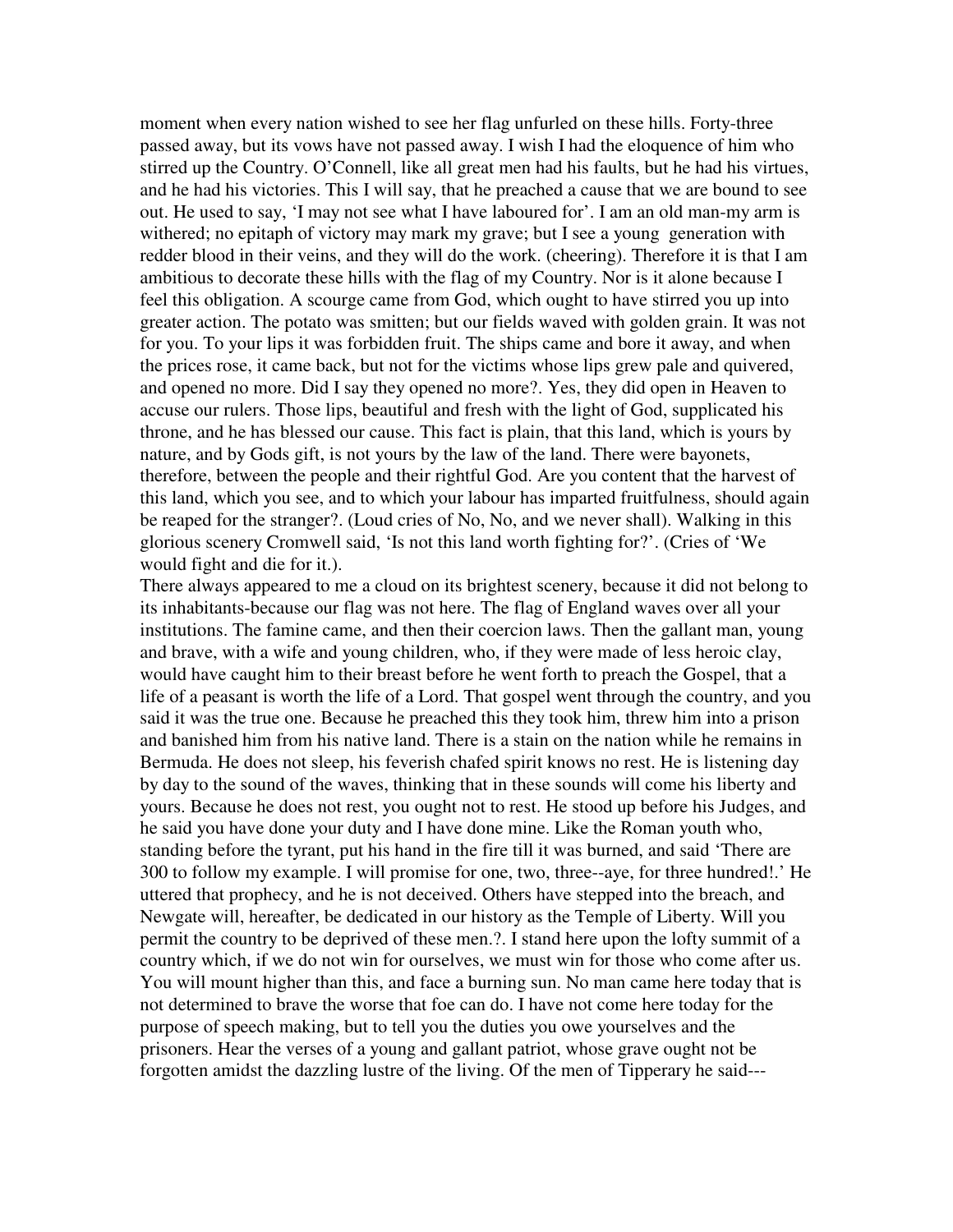"You're free to share his scanty meal, His plighted word he'll never vary, In vain they tried with gold and steel, To shake the faith of Tipperary."

You have given your word--you have plighted your faith. Then hear the other verse--

"Let Britain brag her motley rag, We lift the green more proud and airy, But mine the lot to bear that flag, And head the men of Tipperary."

 (Then the scene of cheers and enthusiasm that followed, of which it would be impossible to give any adequate idea, hats waved, shillelaghs flourished, and a true Tipperary cheer echoed for several minutes from hill to valley.)

A splendid tri-colour was then unfurled, orange, green and white. It belonged to the Wolfe Tone Club of Waterford.

"Mr. Doheny seized it, and, waving it in triumph, amidst vehement cheering, said--'When that flag is raised in the last struggle you will keep it free, nor ever allow it again to lie in the dust.' (Cheering and cries of---Why don't you mount a pike on it.)

The meeting was then addressed by Mr. Wright, who eulogised Messrs. Doheny and Meagher; after which, it being then seven o'clock, the vast assemblage separated. Mr. Meagher proceeded with some friends to Carrick-on-Suir, where the people had been expecting him, and where the men of Waterford were to meet him. The Nenagh Guardian gives a report of another speech delivered by Mr. Doheny, in which he told his auditors to get ready to meet the English foe on their Irish soil, ere the

Dublin Evening Post 28-11-1801

Co. Tipperary.

The following Capital Freehold Estates, to be sold by Private Contract, in the Barony of Kilnemanagh, viz.

| Farms.              | Tenants.               | Rents.     |
|---------------------|------------------------|------------|
| Ballymore           | James Murphy           | £455.11.4. |
| Ballymore.          | Dan and Pat Murphy.    | £525.10.6. |
| Skehane and Cumask. | Thomas Murphy.         | £152.8.6.  |
| Clonkelly.          | Samuel Alleyne.        | £146.14.9. |
| Shanballyduff       | Francis Phelan.        | £65.0.0    |
| Shaghavry.          | Mathias and B. Phelan. | ££300.0.0  |

produce of the present harvest should be drafted out of the country.

The first four farms are near Cashel, and the other two between Cashel and Borrisoleigh. The tenants will show the premises, and descriptive particulars may be had at Mrs. Holland's at Cashel, of Ambrose Harvey, Esq. 19 Suffolk St. Dublin, and of Charles Hassalt, esq. 22 Suffolk. St. Dublin who is legally authorised to sell the premises.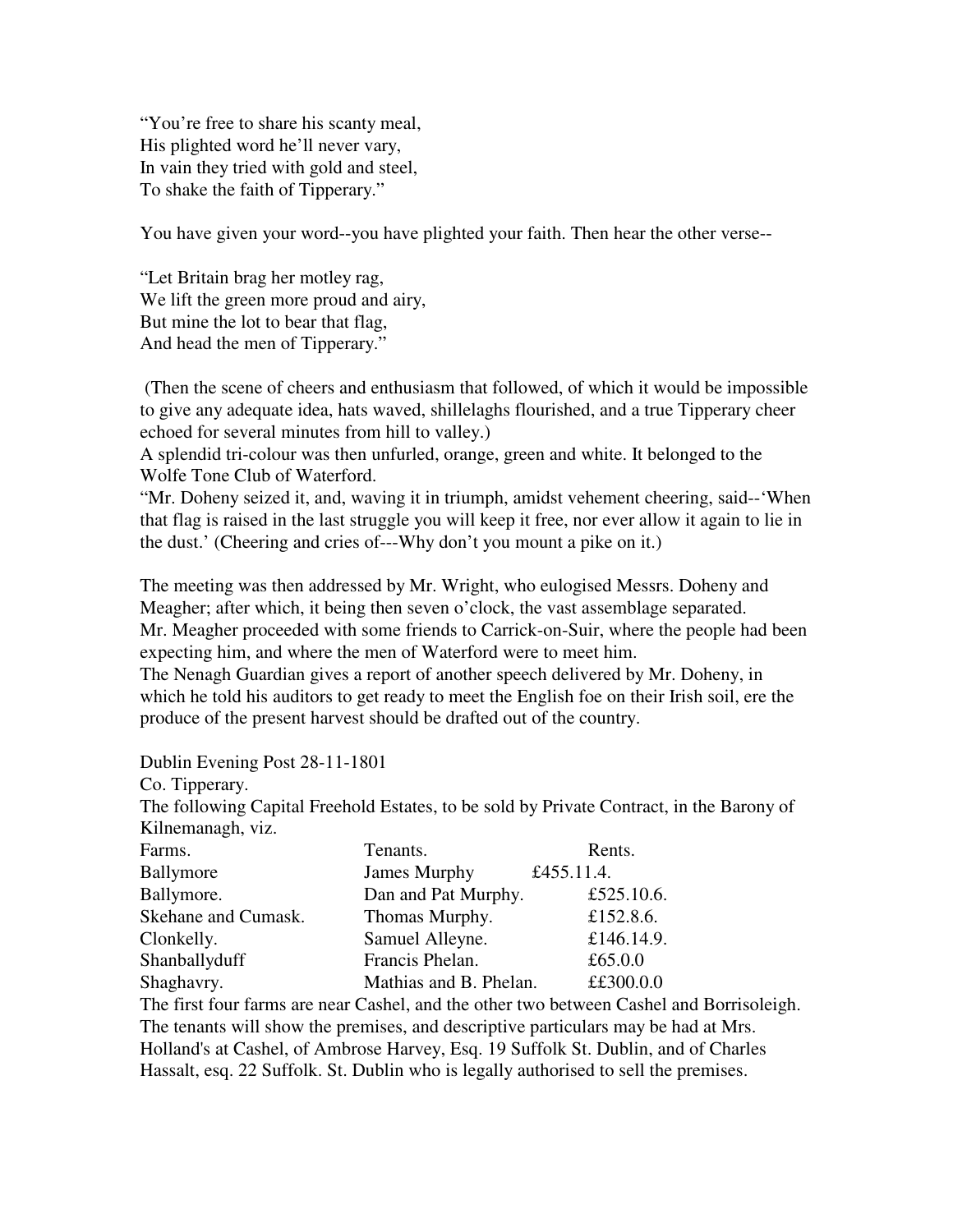Evening Mail:-

#### "Thurles, County Tipperary, Sept. 1, 1858.

"Sir, my attention has just been called to a paragraph in your paper of Wednesday last, in reference to the case of the Cormacks, in which you express your "conviction that the confession of the wretched men whose case was made the foundation of that scandalous proceeding (the late meeting at Nenagh) is in existence, and that it leaves no doubt of the justice of their punishment". You add - "Whether professional etiquette or real respect for the law will influence those in whose keeping the secret lies, we cannot,of course determine.

 Now, Sir, this statement, coupled with the allusion in it to professional etiquette, was, no doubt, intended, - or at all events, is supposed - to apply to the counsel or attorney engaged for the Cormacks, as being depositories of their alleged confession. I was their attorney, and in justice to their memories and my own character. I feel bound to give the whole statement the most unqualified contradiction. It is not only wholly untrue - but it happens to be directly the reverse of the truth - for not only did these poor men not confess their guilt to me, but they at all times, before and after their conviction, gave me the most pathetic and solemn assurance of their innocence, not merely of the murder of Mr. Ellis, but of any participation whatsoever it, directly or indirectly. I can also say with perfect sincerity, that everything which has come to my knowledge on the subject, has impressed me with the truth of their dying declarations, and their entire innocence of the crime for which they were suffered. So far, therefore, from there being, as you allege, no doubt of the "justice of their punishment, there is a general a well founded belief - in which I most fully share - that their execution was a lamentable miscarriage of public justice.

 It is right to add that the counsel who defended the Cormacks had not any personal communication with them, and therefore, could not well have received any such confession, as you refer to from them. The statement in question therefore, so far as it relates to the professional men concerned in their defence, is a pure fiction - and taken in its widest possible application. I affirm that it does not contain a single particle of truth. After this you will, I hope, feel called upon to retract this unfounded statement - or, failing that, to verify it by such proof as you can produce.

 I cannot conceive how the idea of this imaginary confession originated with you, for until the statement in the mail, no one ever heard of its existence. Trusting to your sense of fairness for the insertion of this letter in your next publication. I have the honour to be, Your obedient servant.

Edward Dwyer.

Evicted Tenants Fund. 28-10-1882. Freeman's Journal

A meeting of the Mansion House Committee was held yesterday and the following grants were made--

Mrs. J. Dalton, evicted Jan. 1882, 9 in family, Cloughleigh, Golden, Co. Tipp on the estate of Captain Creagh.

James Coll, evicted April 1882, 3 in family, Aughadarra, Dromore, Co. Tyrone, on the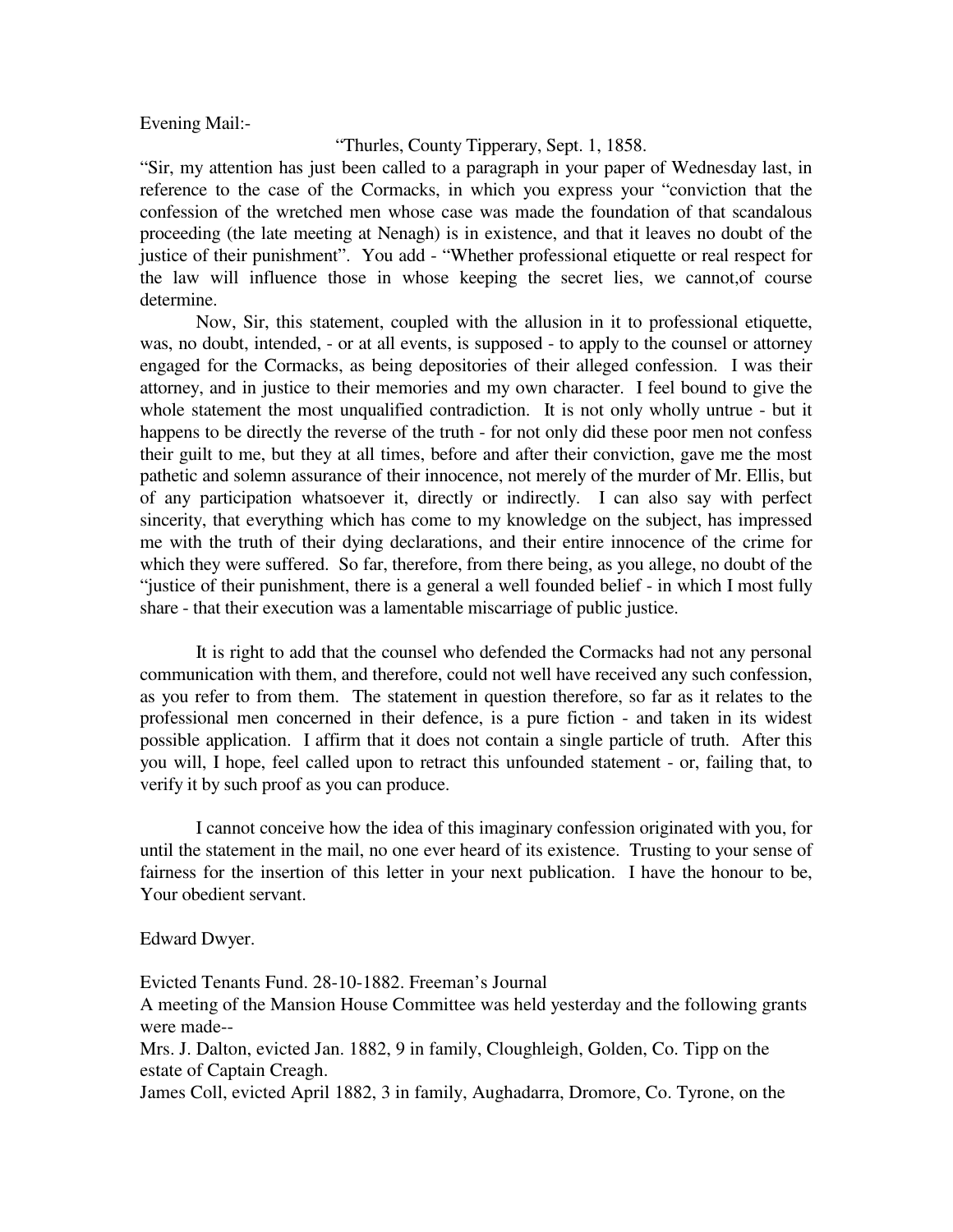estate of Mrs John Scott.

Edward Mullen, evicted July 1882, 4 in family, Glenan, Dromore, Co. Tyrone, on the estate of Mrs Sproule, Deasy Hill.

\*James Drury, evicted Jan. 1882, 9 in family.

John Mahon, evicted Jan. 1882, 10 in family.

Michael Donoher, evicted Jan. 1882, 9 in family.

Frenchpark, Co. Roscommon, On the estate on O'Connors, minors.\*

Mr. Magher, evicted July  $27<sup>th</sup> 1882$ , Kilbury, Cloneen, Fethard, Co. Tipp, On the estate of Henry Beasly.

John Howard, evicted Sept. 22<sup>nd</sup> 1882, 3 in family, Emly, Co. Tipperary, Estate of George Madder Ingram, Charlemont Tce. Cork.

Michael Carty, evicted April 1881, 7 in family, Grangemore, Boyle, Co. Roscommon. On the estate of Vesey Story, Esq.

Mrs Duignam, evicted June 1880, 7 in family, Cryanstown, Co. Roscommon. On the estate of R. Ffrench, esq.

Anna Healy, evicted March 31<sup>st</sup> 1882, 4 in family, Doon, Boyle, Co. Roscommon. C. Kiely, evicted 1880, 10 in family, Kanturk, Co. Cork.

John Kean, Pat Brady, John Kielty, Michael Scanlon, and P. Fallon, living in Land League Huts, on the property of Mr. Bourke, Claremorris, Co. Mayo.

Patrick Kennedy, evicted 1882, Parish of Thurles.

Mr. Ryan and Mrs Hammersley, New Pallas, County Limerick, on the estate of Major Leslie.

Francis M'Nally, evicted March 1881, Gortletena, Ballinamuck, Co. Longford, on the estate of Colonel White, Cloona, Grange, Co. Leitrim.

\*Thomas M'Nulty, evicted  $25<sup>th</sup>$  May 1880, 5 in family.

John Dunkan, evicted  $25<sup>th</sup>$  May 1880, 8 in family.

Thady Higgins, evicted  $25<sup>th</sup>$  May 1880, 4 in family.

Michael Mulligan, evicted  $25<sup>th</sup>$  May 1880, 5 in family.

Dunmeanor, Kilasser, Swinford, Co. Mayo, on the estate of H. M'Gioin.?\*

Henry Carr, evicted May 1880, 7 in family, on the estate of R.W.Orme.

Meeting Adjourned until 4 O'Clock on next Friday.

Evicted Tenants Fund.

30-9-1882.

A meeting of the committee in aid of the Evicted Tenants was held yesterday at the Mansion House.

The following Grants were made to evicted tenants.

James Kinsella, 11 in family. G. Buggy, 4 in family, P. Campion, 5 in family. Ed. Byrne, 4 in family, All in Ballyroan, Queen's County on the estate of Mr. John Wrafter Doverey.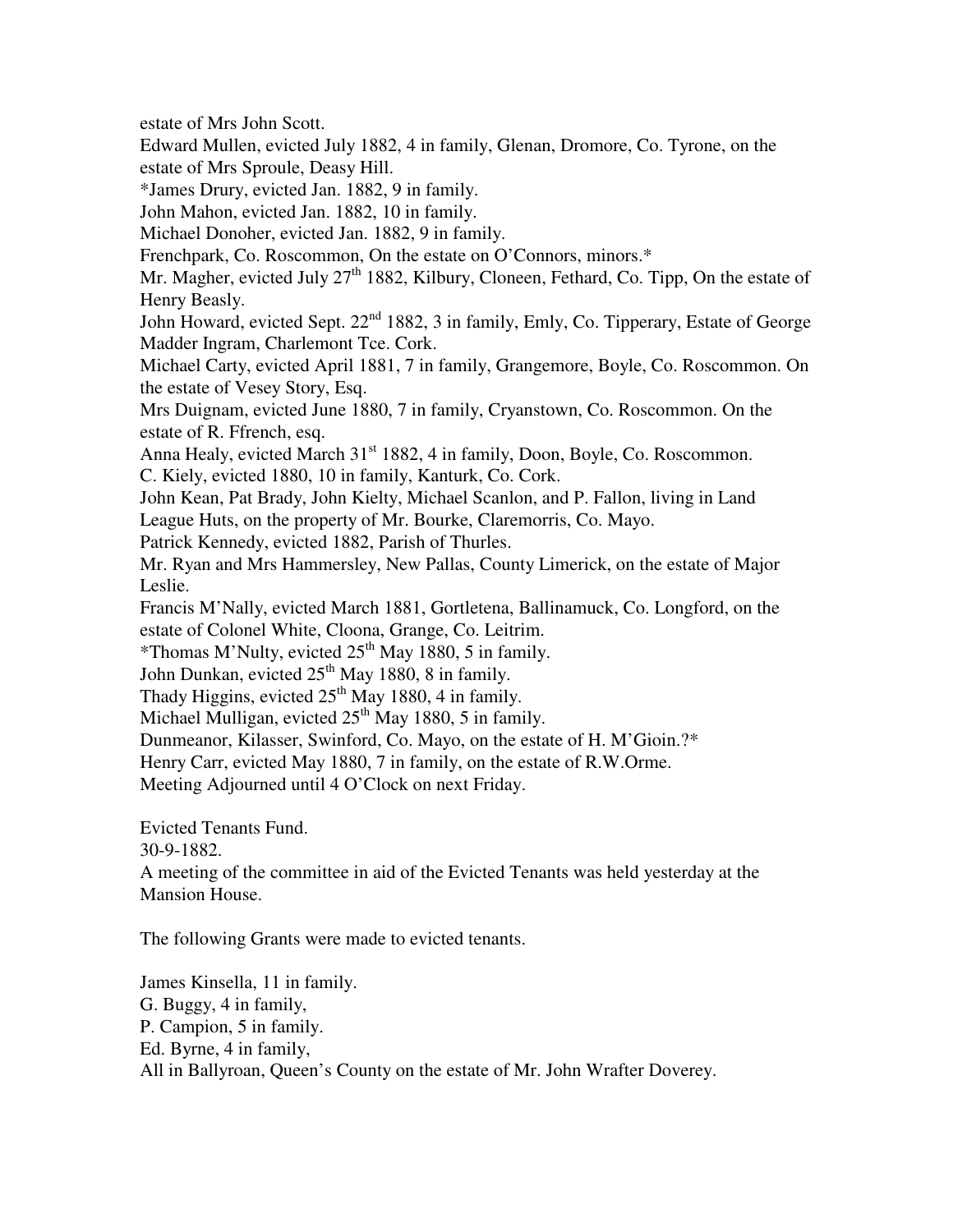Edward Price, of Capaboe, ? Ballinamore, Co. Leitrim. Wm. Acton, Landlord.

John Shelly, Coon, County Kilkenny, Captain Humphries, Royal Hotel, Malahide, Landlord.

John Torpey, Kilteely, Co. Limerick. Mr. Anderson, Doneraile, Landlord.

--------------------------------------------------

## 16-11-1882

After a meeting held yesterday in Mansion House, the following Grants were made.

Thomas Shea, 6 in family, evicted by Kerr, Rhode, King's County.

Thomas Ryan, Curraheen, Drangan, Co. Tipp, evicted by George Bradshaw 14<sup>th</sup> Aug. 1882

Mrs. B. Wilson, Rathsallagh, Dunlavin, Co. Wicklow, 4 in family, evicted by Edward Pennefather, Fitzwilliam Place, Dublin, 11<sup>th</sup> March 1882.

William McNamara, Kinnegad, Evicted October 1882 by the reps of Mrs Levinge.

Michael McNamara, Kinnegad, Evicted October 1882 by the reps of Mrs Levinge.

James Roorke, Kinnegad, Evicted October 1882 by the reps of Mrs Levinge.

John Rochfort, Kinnegad, Evicted October 1882 by the reps of Mrs LevingeJohn Cully.

Kinnegad, Evicted October 1882 by the reps of Mrs Levinge..(Reps of Mrs Levinge---- M.A. Levinge, J.P.New Park, Athlone)

Rev. Michael O'Donovan, P.P. Corrofin, County Clare, granted £7.12.0.,for the erection of wooden houses.

Patrick O'Sullivan, Eyries, Berehaven, evicted by Lord Bantry, 15<sup>th</sup> Sept. 1882.

--------------------------------------------------------------------

29-1-1883

After a meeting held yesterday in Mansion House, the following Grants were made. Eliza Hunt, 7 in family, Landlord, Pierce Hunt, Roskeen.

P,. M'Cormack, Landlord, James Groarke, Streamstown.

Francis Ryan, 6 in family, Landlord, Thomas Dowling, J.P. Rathgar.

Timothy Dwyer, 6 in family, Landlord, Thomas Dowling, J.P. Rathgar.

John Hogan, sub-tenant of Kendal O'Brien, Landlord, George Errington.

John Caby, 9 in family, J.W.Townsend, Landlord.

John Mulrooney, Jeremiah Dunne, Aghaboe, Ballacolla, Landlord.

Margaret Buckley, 8 in family, Landlord, E. Supple, RIC inspector, Dundalk.

Bridget Lissmith, Crettyyard, Queen's County, 4 in family, Landlord, James Warren, Ardristol, Tullow, Co. Carlow.

Clonmel Chronicle June 24<sup>th</sup> 1865.

More Extracts of Everything.

An Irish Save-all.

An Irishman, on being told that a newly invented stove would save him half the fuel he usually used, replied, "Arrah!, then I'll have two , and save it all, my jewel".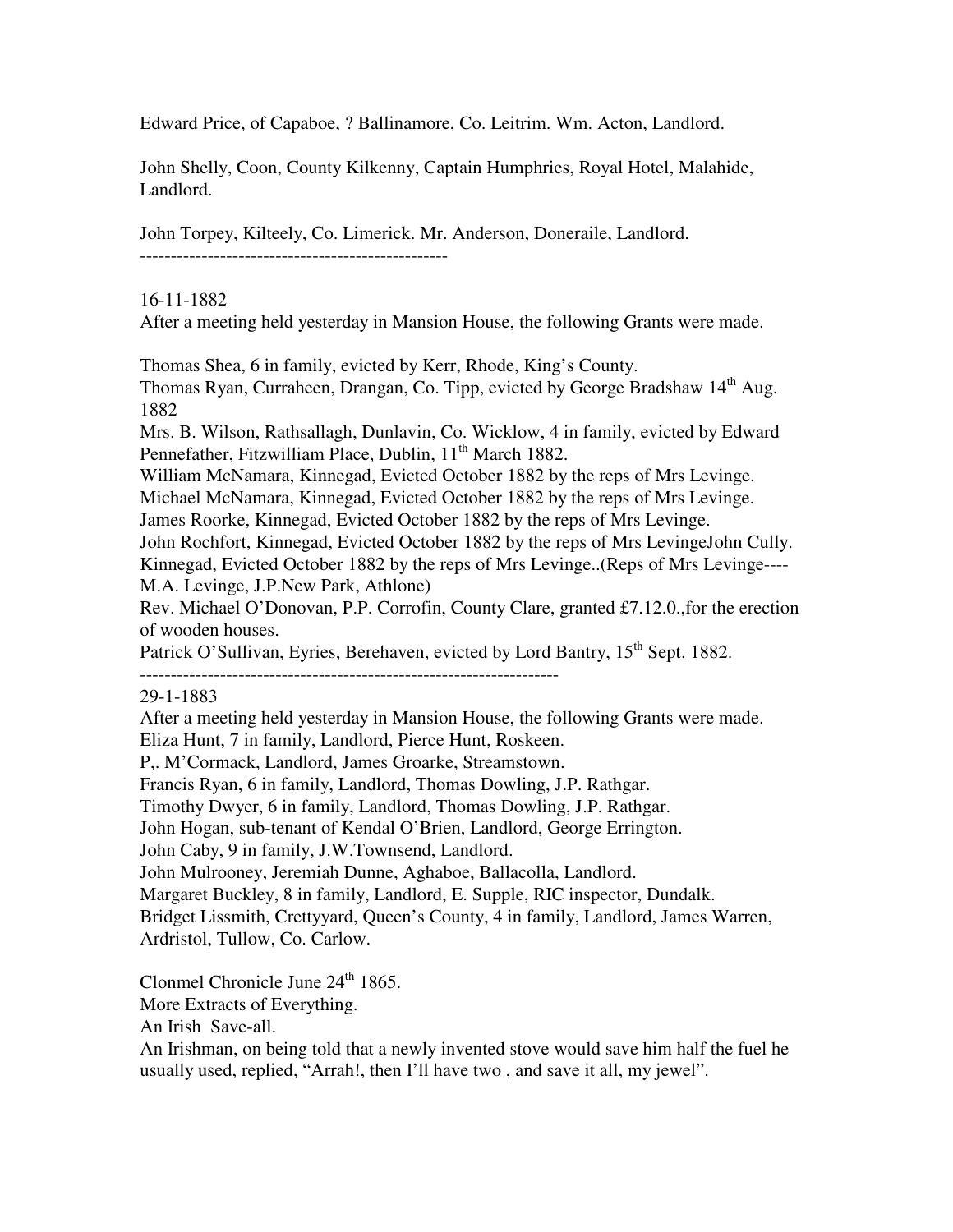Scene in Philadelphia.-Excited Orator, " We have taken Atlanta, we have taken Savanah, , Columbia, Charlestown, and now at last we have taken Petersburg and occupied Richmond, and what remains for us to take?". An Irishman in the crowd shouts "Lets take drink".

# **FROM A NEWSPAPER CUTTING - REPORT OF FUNERAL OF REV. JOHN FENNELLY P.P. ANACARTY.**

He died, after a brief illness, on Saturday evening 8th Oct 1892, aged 81. Born at Ballingarry; ordained in Maynooth 51 years ago, where he had a most distinguished career as a student. For past 28 years P.P. of Anacarty and Donohill; during that long stretch of time, he earned the love and esteem of his parishioners; erected picturesque chapel of Anacarty at cost of £6000, where it was his privilege to be laid to rest amid the sorrows of his devoted parishioners. Not many years ago, he donated to it a magnificient white marble altar at cost of £500. At his own expence, he built Anacarty N.S. at cost of £600, and later on at considerable expense, he embellished Donohill church. At Madras, he founded through his relative, Archbishop Cologan, a most extensive orphanage at cost of £2,500. To Sacred Heart Home Dublin, he donated £300; and Deaf and Dumb Asylum at Cabra, and the Home for the Blind at Merrion received his charitable attention. He was the holder of burses in Thurles College for the foreign missions to the extent of £800. An ardent Repealer with O'Connell; presided over the first Land League meeting held in Tipperary Town in 1879 by the late Mr. Parnell.

He was interred in the church under the 12th Station of the Cross in compliance with his last wish.

Chief mourners:- Rev. T. Fennelly, P.P. Moycarkey; Rev. J. Fennelly, C.C. Killenaule, Rev. J.J. Duan, C.C. Thurles, cousins; Messrs, James, Pierce, and Rd. Fennelly, Ballingarry, nephews; Messrs. James Fennelly, Mohobber, Wm. Fennelly, do, E. O'Sullivan, do, and Nicholas Fennelly Ballingarry, cousins.

Fethard 1813-1814

John of John Sullivan, labourer, & Ally Mansell, "a notorious marriage".

Mary Haslitt of Killinor (Coolenure) & Mgt. Ryan (sic) - "a notorious bawd".

Mgt. (illeg) of Dan Ryan of Coolroe, an insignificant puppy, & Mgt. Lahy

Mary Lahy N.B. The parents infamous, malicious liars, restrained by no consideration of morality"

1816

Patk (illeg) of Patk Connor, a married man, & Bgt. Poor, an idiot

Wm of Ml. Quinn, a scoundrel, & Mgt. Doolan

 Henry illegitmate of Harry Black Junr. Illegitimate of Harry Black Senr. & the notorious Moll Morris  $\&$  co. Mother of the child, Judith Quigly. (Black of Rathcool  $\&$  was later married to Jude Quigly)

1818

Mary of John Heany & Mary Donnell, the child full grown tho' the mother is only seven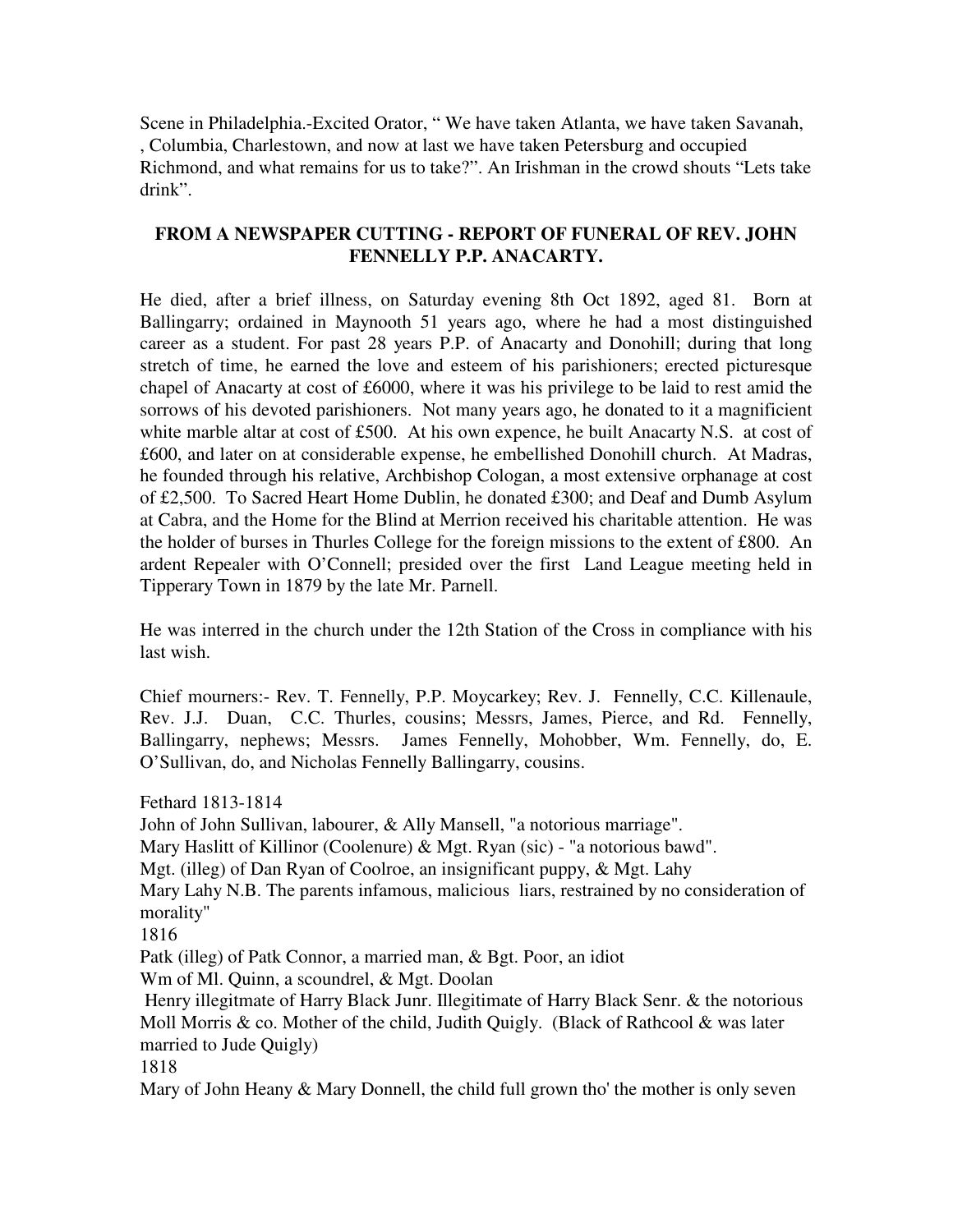months married 1827 Mary of Rody Hennessy (ha! ha!!! !!!) & Cath Ryan, Town (sic) 1828 Mgt. of Daniel Leahy & Bgt. Tyril - "a sport"

Fethard 1812 Daniel Buckley - Weaver Thos Heany - Shoeman John Wall - Shoeman Edm. Russell - Carpenter, Rathsalla Ml. Brittain - Shoemaker Ml. Burke - Victualler Pat English - Carpenter, Grange John Landers - Smith Names Sponsors

Edm. Loughnane - Weaver Jas Meagher - Butcher Ml. Real - Woodranger,Grove John Lonergan - Weaver William Guider - Weaver Jas Meagher - Mason Matt Donnell - Cooker

Fethard 1813 John Meagher - Grocer, Fethard Dan Quillinan - cooker, Fethard Ml. Carew - Carpenter, Green Charles McCarthy - Shoemaker Ml. Needham - Mason, Currascarteen Pat Cahill - Taylor, Fethard John Gleeson - Grocer, Fethard Rd. Carthy - Shoemaker Thomas Carew - Grocer William Butler - Nailor, Kerry St. Roger Mara - Weaver, the Green Denis Ryan - Smith, Currascarteen

11-3-1861

The Queen V. Michael Foley.

The prisoner was indicted for that he, on the 18th of Nov. last year, at Killenaule, in the South Riding of Tipperary, did steal a letter containing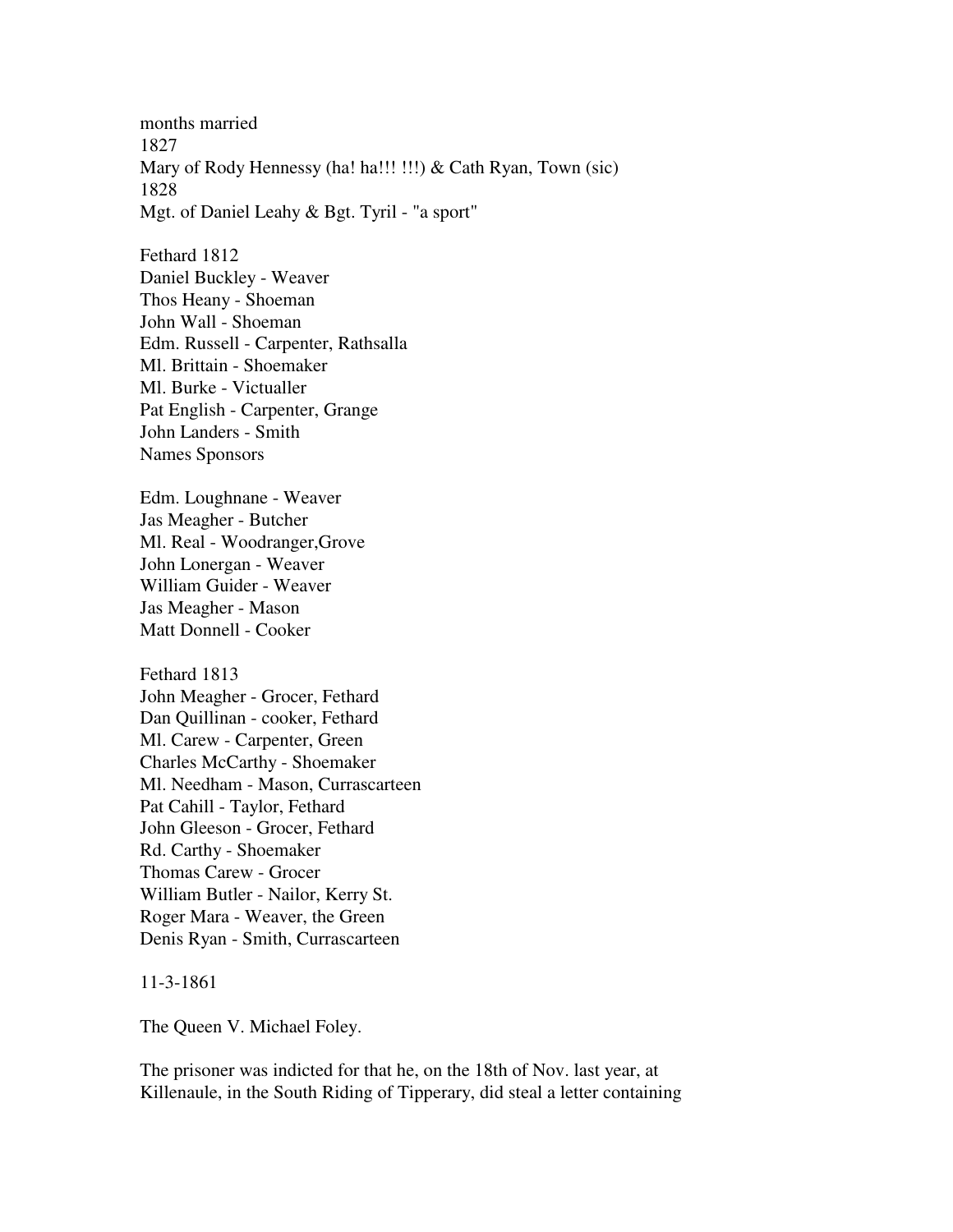two halves of bank notes, each for £5, also for embezzling.

Mr. Michael O'Connor, of Old Bridge, in County Waterford, enclosed to one Michael Kennedy, of Killenaule, on the 17th November, send two halves of National Bank notes for £5 each-Clonmel issue-the other halves he gave to a carrier named John Hall, to bring to Mr. Kennedy in Killenaule.

Mr. Michael Kennedy proved that the first time he saw either of the four half-notes again was when Mr. Gill, the manager of the National Bank in Clonmel, showed them to him.

John Hall proved he was a carrier, got a letter from last witness on the 17th Nov. to bring to Mr. Kennedy in Killenaule. Saw him cutting two notes in half, and putting them into an envelope for witness, witness brought the letter to Mrs Kennedy the next morning. Mrs Kennedy proved that on Sunday the 18th of November, she had received a letter from last witness, which she saw her husband open, she did not open it. Michael Kennedy proved that he had got the letter from last witness containing two half £5 notes, knows the numbers, took the numbers about a fortnight after-gave those notes to a Mr. King, a victualler in this town, got them back from King, send them back again to O'Connor by letter through the Post Office.

Mr. William King-Received the half notes from Kennedy on the 21st November, did not notice the numbers; Kennedy told me I would get the other halves from O'Connor. Kennedy and O'Connor were then recalled to prove that the left-hand halves of the notes which were produced were the notes which had been enclosed in the envelope sent by the carrier to Kennedy, and from Kennedy to O'Connor again.

This was the only way by which the half notes could be properly identified. O'Connor now proved that he had put the right hand halves into an envelope, gave it to a boy named Cummins, who had posted the letter addressed to Mr. Kennedy, Killenaule. John Cummins proved that on the 17th Nov he had received a letter from O'Connor, which he had posted in the Clonmel Post Office.

To a Juror-The letter was addressed to Michael Kennedy.

Patrick Wall proved that he was in the employ of the Post Office in Clonmel; proved the post mark of Clonmel, Nov. 17th 1860, the mail for Killenaule was despatched at a quarter to nine in the evening of that day.

Mr. Wall, Postmaster at Killenaule-The Clonmel mail of the 17th arrived in Killenaule at a quarter to ten on the 18th, proved the Killenaule postmark, identified the prisoner, gave all the letters he received on the morning of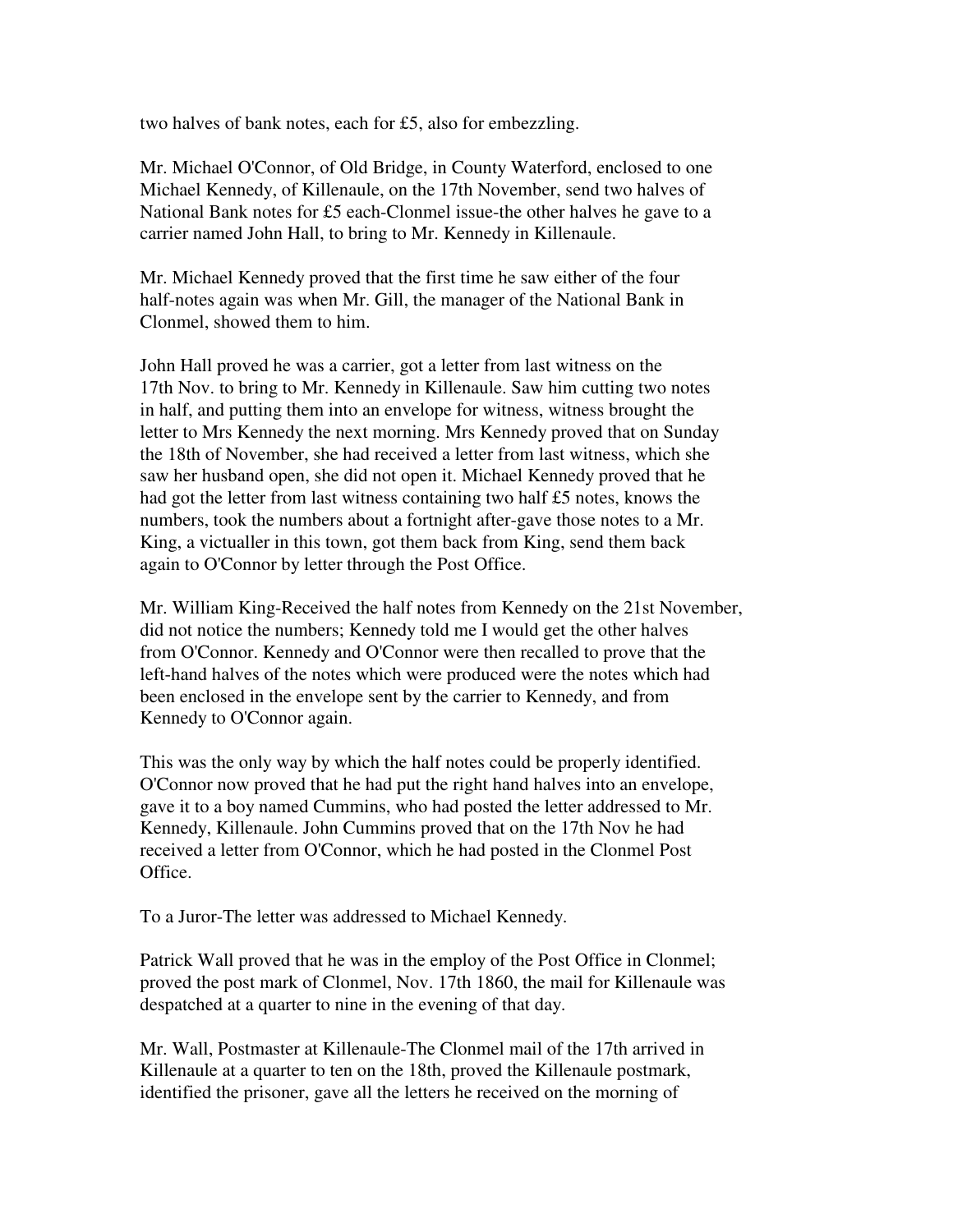the 18th Nov., prisoner never gave any of the letters back to witness.

Mrs Kennedy, wife of William Kennedy, a former witness, proved the custody of the left hand halves for some time, her husband gave them to her, and she gave them to Michael Kennedy.

Mr. John Fitzgerald-Keeps a shop at Killenaule, knew the prisoner to be letter carrier of Killenaule, prisoner came to witness sometime in December, and showed him two half notes, he asked witness what he should do with them, I saw the name Clonmel on them, and told him to bring them to the National Bank in Clonmel, where, if he could get any respectable person to answer for him, he might get the money. Prisoner then left witness's shop bringing the notes with him, Mr. M'Craight met prisoner in Killenaule next morning, he said he had half notes with wrong numbers, and wanted to know whether witness would take them to Clonmel. I told him I would next day, and said he might leave the notes at witness's shop in the course of the day, came about 3 o'clock, and in his presence and witness, showed him two half notes which he said were those he had left there, he knew the word "five" was written on the notes;-witness brought those half notes to Clonmel the next day, to Mr. Gill, the manager of the National Bank, witness marked the notes.

Mr. Gill-Manager of the National Bank in Clonmel.---Mr. M'Graight brought the right hand half notes to me on the 13th Dec.; the left hand notes were presented to the bank on the 13th Dec.; the person who had left the left-hand halves witness could not recognise. Constable McLean arrested the prisoner on the 14th Dec. and found the envelope already proved to have contained the right-hand half notes, showed the envelope to O'Connor; who gave it to the Post-Office surveyor, Mr. James.

Mr. Ryan, the postmaster there, proved that he had told the prisoner to deliver the letters when he gave them to the prisoner. It also appeared that in November he got £6 per year as Postmaster in Killenaule, and from that paid the prisoner as letter-carrier one penny per day, or 30s., a year.

The Postmaster gave the prisoner an excellent character, and stated that when hiring him he got a very good character of him from the last Postmaster.

His Lordship then charged the jury and recommended all who heard him not to follow the example of O'Connor in not taking the number of half-notes when sending them through the post.

The jury found the prisoner guilty of stealing the money from the envelope.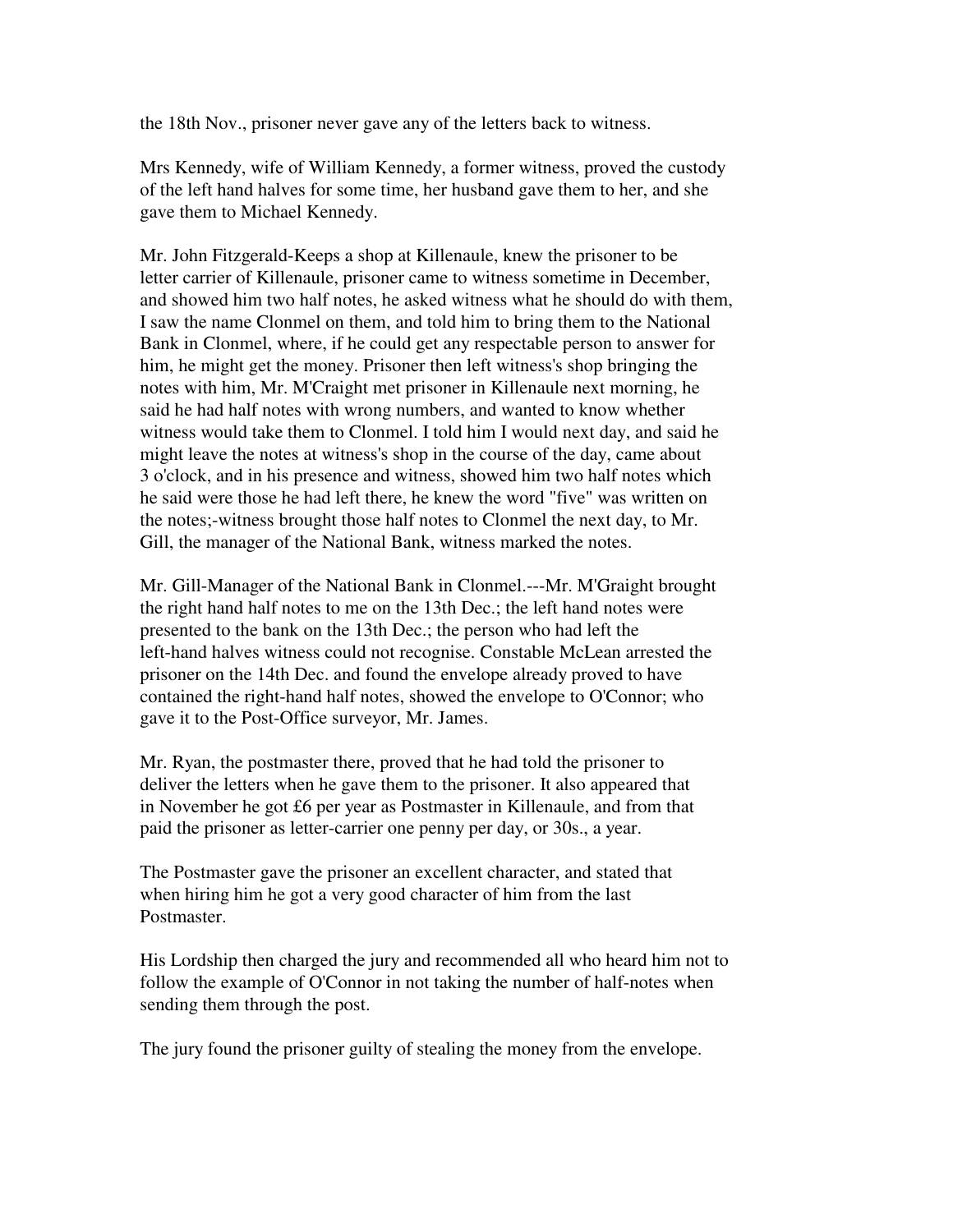1-1-1817 Freemans Journal.

Since the commencement of the Tipperary Assizes, the following convictions have taken place;

Patrick Sullivan, for stealing money and plate from Honora Bulger; pleaded guilty and was sentenced to 7 years transportation.

Simon Stack and Patrick Egan, for stealing an oak tree at Ballintaggart, to be confined three months.

Margaret Roberts, Honora Ryan, and Honora Ryan jnr, for a confederacy to defraud with base tokens of the Bank of Ireland.

Thomas Maher, for robbing the house of Thomas Moore, of watches, jewellery etc. to the amount of 300s.

John Molony for horse stealing.

John McCarthy for stealing lard? at Tipperary, to be imprisoned three months. Thomas Moloney for pig stealing; to be transported for 7 years.

John Quigley for rape on Judith Dawson.

Thomas Lahy for robbery, transportation for 7 years.

William Shanahan and Daniel Delahunty? Delahauty, for burglary and robbery in the house of the Rev. Irvine Whytty; pleaded guilty-Michael Burke stood his trial for the same offence and was acquitted.

Freeman 29-4-1817.

Clonmel

On Saturday morning John Quigley, for a rape near Newport, was executed in front of our County Gaol, pursuant to his sentence at our last assizes; and on Monday Patrick Sheffly and Thomas Ryan were hanged at Drombane for forcibly taking arms from John Grant, a constable.

April  $26<sup>th</sup>$ .

Last night four fellows with pistols and blunderbusses, broke into Patrick Cunningham's house, near Newport, Co. Tipperary, and stole every portable article they could get hold of;-Just as we were going to Press, Alderman Watson detected a fellow named Hickey, in whose possession much of the stolen property was found-he is lodged in jail.

A reward of 150/. Is offered by the gentlemen of Nenagh, and its vicinity, for the apprehension of the two persons concerned in the murder of William Kennedy, near the town, on the night of the  $12<sup>th</sup>$ .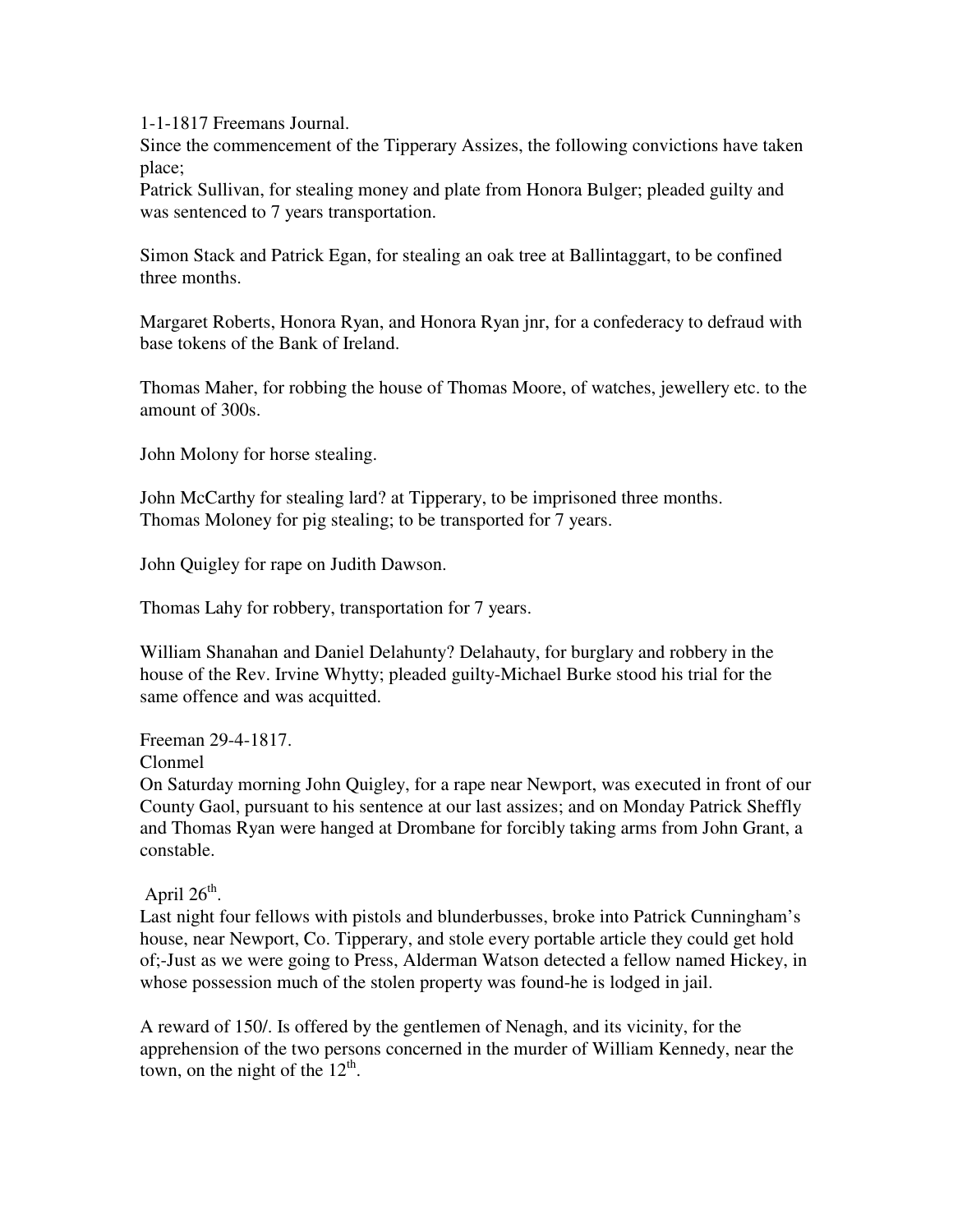We have to record another of those acts of outrage which disgrace this country;-Last night between the hours of 12 and 1 O'Clock,, the beautiful cottage at Bird-Hill, on the estate of Arthur Ormsby. Esq. was maliciously set fire to, and burned to the ground. It was lately put into neat order, and occupied by Mr. Thomas Franks, Esq, Agent to Mr. Ormsby. It may be remembered that about two years ago, the mansion house on this estate, and in the absence of the respected owner, suffered a similar fate, and though there was not the least doubt of its being maliciously burned, yet the fact could not be brought home to the suspected persons, and the inference to be drawn now is, that the very fellows who committed the former act, feeling themselves secure from any punishment on that account, were emboldened to commit the present, under the same hope of success. Since writing the above, we have learned that three more houses were burned on the Lands of Kilmaquae and Cragg, in the same neighbourhood.

## Freeman April 15<sup>th</sup>. 1817

Limerick April  $12^{\text{th}}$ .

Yesterday a man of the name of Darby Ryan, having a warrant which, we understand, he surreptitiously received from a distant Magistrate, went to the neighbourhood of Doonass to execute it, when a scuffle ensued between the parties, in which a young man of excellent character named Thomas Hayes was killed.

# Clonmel April  $12^{th}$ .

On Monday evening, a man of the name of Condon, was way-laid on his return from the fair of Thurles, and murdered by the blow of a stone on the head. His character is said to have been that of an industrious and well disposed man.

# Freeman April 16<sup>th</sup> 1817.

We feel pleasure in recording the intrepid conduct of Sub-Constable James Rea, (Belonging to Major Donoghue's Police Establishment at Tipperary), who being on duty at Emly on Wednesday last; was wantonly and furiously attacked by a number of fellows, who attended a funeral to that place from Pallis-Grean. After elevating their spirits with a sufficient quantity of whiskey, they tumultuously assembled in front of the Sub. Constable's quarters; shouting, "Pallis boys for ever" and "Five pounds for the head of a Peeler"-. They soon proceeded to attack the house, breaking all the windows with stones, and endeavouring to force open the doors. The constable finding that forbearance produced no good effect, and that his life was in danger, suddenly rushed out amongst the assailants, with a loaded carbine, which he discharged, and severely wounded two men, one of them a leader in the attack was shot through the arm and side. The cowardly assailants, on perceiving the Constable provided with a second carbine, instantly fled, he pursued the fugitives, and after a long chase, in which he was joined by some of the Emly men, he succeeded in securing three prisoners who have been fully identified as principles in the attack, and are now lodged in the Bridewell at Tipperary

Freeman' Journal April 8th 1817.

Newry April 5th.

The office houses of a man named M'Kenna, who resides in the neighbouring of Ball's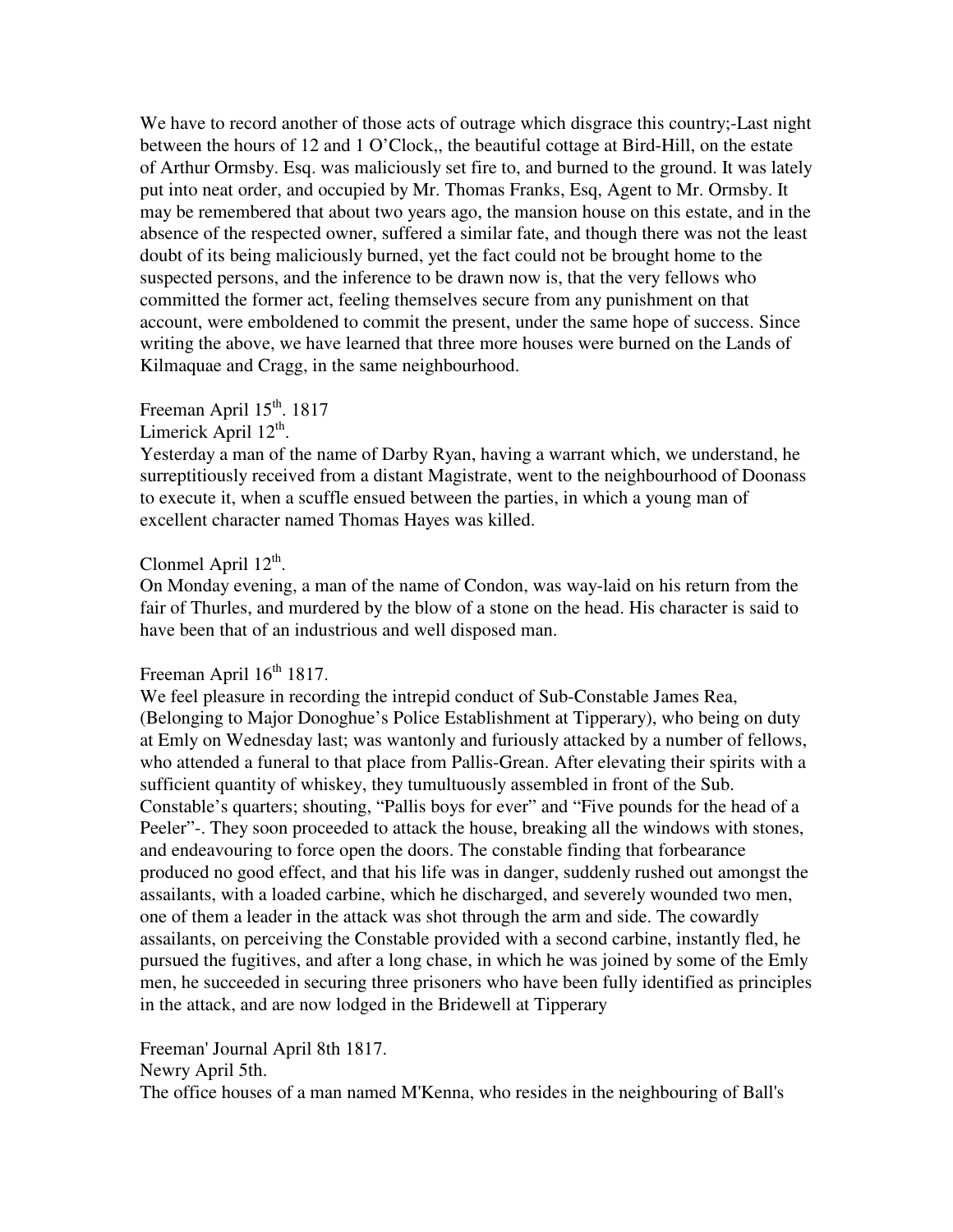Mill, was last night set on fire and consumed-7 head of cattle were in the houses, part of which belonged to two neighbouring men. No reason can be assigned, except that it was reported M'Kenna had taken corn acres in the neighbourhood of Greggan, a method of letting land very common in the country, and never known to provoke malice before. The dwelling house was on the opposite side of the road, and of course escaped. On Monday night last, as John M'Nally, a respectable young man, was returning home from the market of Castlewellan, to his house in Newcastle, he was murdered on the high road in Drumcree, by strangling. An inquest was held by Mr. Caddell, the coroner, who committed to gaol, a man of the name of Patrick Morgan, on strong suspicion. On Sunday morning the 30th March at 6 O'Clock, the walled park of Mrs Corry of this town, was broken into, and a quantity of timber stolen, and on the following Monday, 31st of March, the same park was broken into, and four sheep, the property of Mrs. Corry, were killed and taken away. The wall that encloses this park is 14 feet high. Information having been made before Smithson Corry Esq. against a man named Bernard Magennis and John Magennis, his son, both of High Street, who were seen carrying away the timber as it as thrown over the wall, a party of constables proceeded on a search warrant, in pursuit of the timber, which they found in the house of Bernard Magennis, and took John Magennis into custody, but Bernard escaped, and has not since been heard of. In searching through the same street, within a few doors of Magennis's houses, the constables discovered in a house of a man named Edward M'Anearny,a trap door, on which was laid a large chest. On descending into the cellar, they found the carcases of two sheep, which had the appearance of been recently killed, the skins were also found in this placed, one of which has been identified, as also a leather strap, which was round the neck of one of the sheep. On searching the house there were found some iron spikes about one foot long, which might have served for scaling the wall-Some rakes, pitchforks, shovels, a bottle of aquafortis, and some unbleached linen. Edward M'Anearny and his son John were apprehended and were this morning transmitted to Downpatrick.

For County Cork. Freeman's Journal 9-12-1836. Tithe Prisoners in Cork.

William Sheehan, aged 60 years, his wife deranged and bed ridden these nine years, committed to gaol on the  $1<sup>st</sup>$  of May. 1834, where he remains to this day, at the suit of the Rev. John Gavin, Rector of Wallstown, for contempt of court.

Thomas Norris, aged 80, nine in family, in gaol since Sept 1834, for contempt of court, at the suit of Rev. John Gavin, Rector of Wallstown, for contempt of court.

Michael Cotter, aged over 80 years of age, in gaol since May last, at the suit of the Rev. J.B. Ryder.

Michael Mahony, over 60 years of age, has a wife and five children, in gaol since Sept. last at the suit of the Rev Hume Babbington of Moviddy.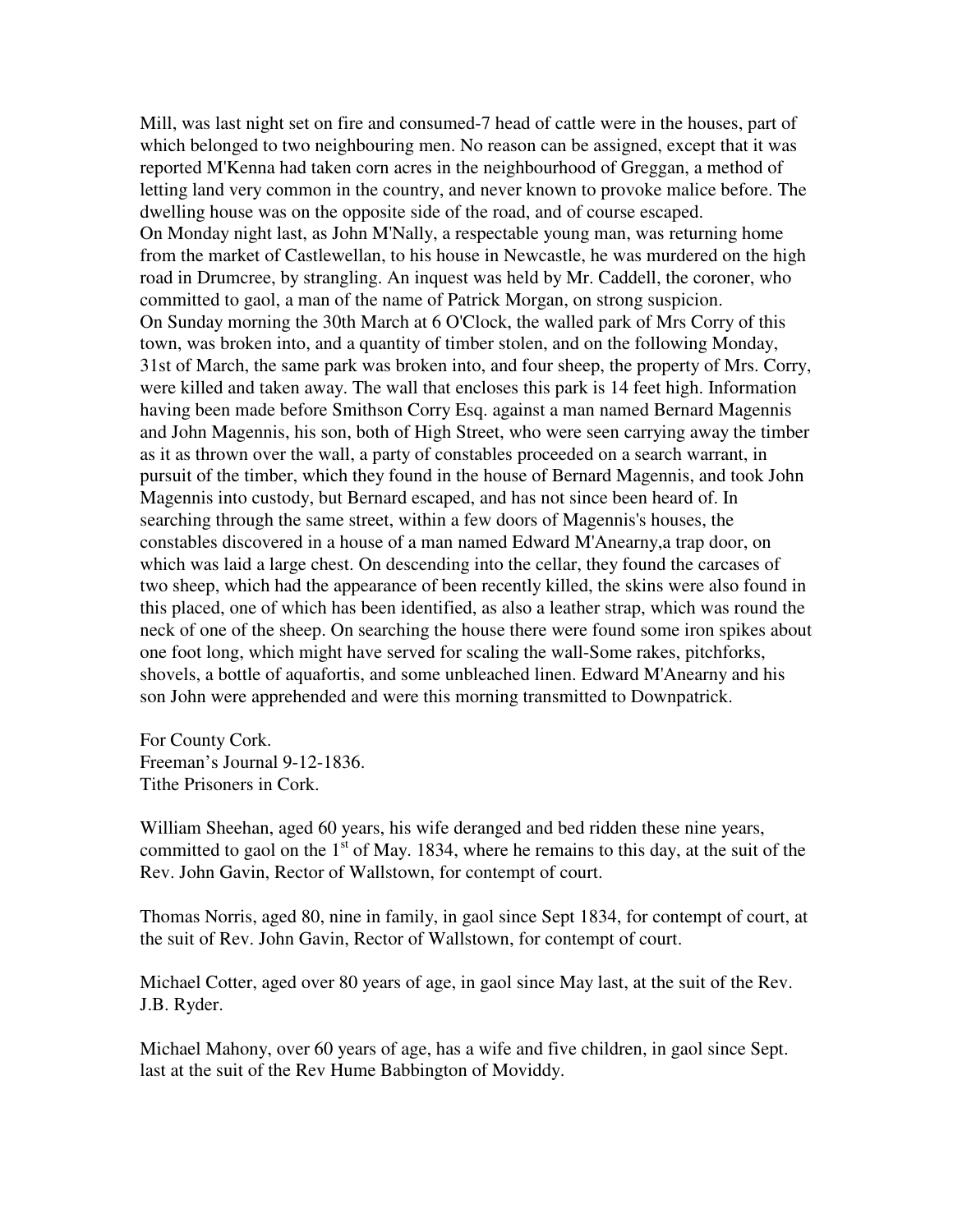Jeremiah Delany, aged 52, wife and three children, in gaol since Oct. last, at the suit of the Rev. W.L. Beaufort. This poor man was never served with any notice, but the Rev. Divine got a person to do the needful.

John Connell, over 70 years, in gaol since October last, at the suit of the Rev Mr. Penrose, the tithe and costs not ascertained as it is for contempt of court. The amount was tendered to Bastable, the plaintiffs attorney, before he received any notice, but the sum 17.10.0., besides 3.7.0., due by others on the plough lands, would not be received without 8/., costs.

James Lyons, aged 40, in gaol for the last fortnight, is now in typhus, committed by a creditor, his corn having been first seized, and sold by the Rector of Mallow, under an Exchequer process.

James Barry, aged 52, committed on an I.O.U., for 6/., balance of tithes, he having paid the Rev. Mr. Ryder of Castle Lyons, the plaintiff, about 20/., for costs and tithes within the last four months.

### Freeman's Journal 11-10-1781.

Last week a most daring robbery was committed on Mr. Miles Comerford, near Roscrea, in the County Tipperary, by six men, armed with one blunderbuss, two horse pistols, cutlasses, and long knives, who entered his house, while his family were at supper. These villains, after securing eight persons in one room, under a guard, ransacked every apartment, broke open a chest of drawers, and took three dozen shirts, 14 shifts, a piece of linen containing 27 yards, seven guineas, a gold ring, and a copper half crown of James the  $2<sup>nd</sup>$ , date 1689. They then swore Mr. Comerford, that he had no more money in the house, drank two quarts of strong beer, and departed before eleven, leaving the door of the room in which the family were confined, double locked.

Thomas Greaves, John Butler, and William Kinselagh, three notorious White Boys, were lately apprehended in the mountains near Killenaule, and committed to the care of a guard, until they could be safely brought before a Magistrate, but some of the watch falling asleep, and the rest taking a little too much of the comforts of whiskey, the villains made a shift to untie each other, and got clear away, about four in the morning.

#### 6-12-1788.

An extraordinary transaction lately took place not far from Cashel that has caused much conversation in the polite circles, and probably will afford great sport to the civilians. A large company dined with the Rev. Mr. A. a near relation to the Archbishop's, and when the ladies left the dining room the gentlemen pushed the bottle so briskly that on their joining the ladies in the drawing room, they were reeling ripe for sport and fit for any frolic. In this situation the master of the house observed that he had never married a couple, and desired to know whether any of the parties present would permit him to begin with them, and particularly asked the beautiful and young Miss M. this question. She replied she had no objection, provided he would get her a partner: he asked Mr. R. a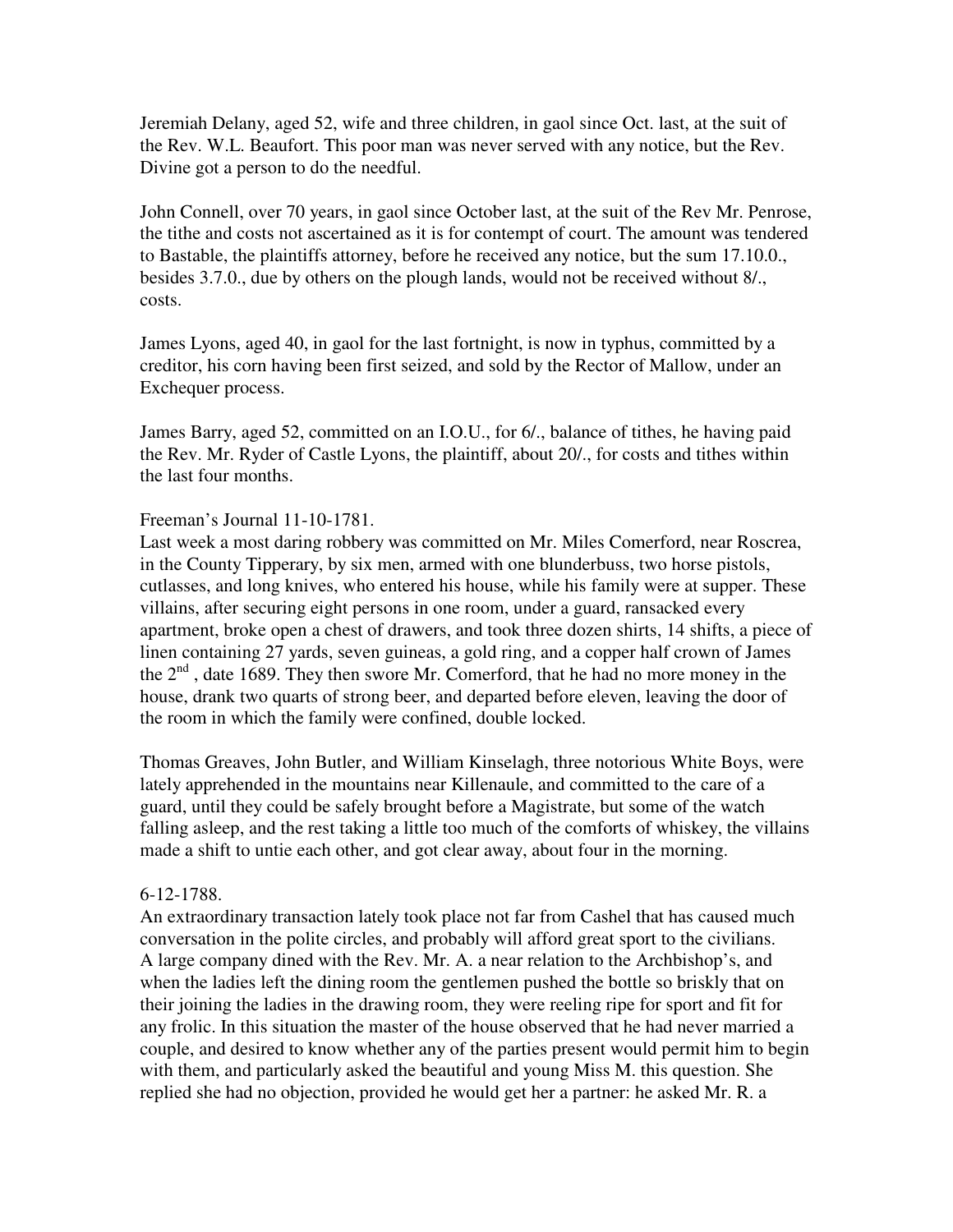gentleman of a very large fortune who had dined with him, and was then perfectly elevated to stand as groom, who immediately did so, and Rev. Mr. A. then went regularly through the whole marriage ceremony between Mr. R. and Miss M. to no small amusement of the company. Fatigued with this business, as well as overpowered with the wine he had drank, Mr. R. on the ceremony being finished, threw himself on the sofa and fell fast asleep. In the interim the company began to separate, and the party with whom Miss M. had come insisted on leaving her behind, declaring that they could not part Mrs R. from her husband. On Mr. R's awakening, somewhat sobered by his nap, he was not a little surprised to find that he had unexpectedly got a wife, and persisted on treating the whole transaction as a mere matter of sport. But no matter of sport is he likely to find it, for the young ladies friends choose to view the business in the most serious light, and intend, as we understand, to institute a suit in the Ecclesiastical Court to enforce the consummation of the marriage.

#### 6-10-1770.

On Saturday the 22<sup>nd</sup> ult William Geehan was executed at Clonmell, pursuant to his sentence for horse stealing. Among many other robberies he confessed to having stolen from Mr. Westrop of the County Limerick, two saddle horses, which he sold at the fair of Spancil Hill.

### Extract of a letter from Clonmell.

Last Saturday being the 29<sup>th</sup> ult. James Hacket of Orchard's Town, Esq. was sworn in Sovereign of this most ancient and loyal Corporation, when Maurice Keating and William Howley, Esqrs were admitted to their freedoms of the said borough. And on the first of this instant, being swearing day of the different corporations of Clonmel, George Robbins, Esq. was duly elected and sworn in Master of the guild of Merchants, and Amyas Griffith, of this town, Esq. had the honour of being admitted to his freedom; and yesterday was sworn in a common council man of that most ancient, loyal and respectable Company.

Married a few days ago-Patrick Stack of Nockelly, Esq, near Fethard, to Miss Cummins.

### Freeman's Journal.

2-12-1769

On Sunday the 19<sup>th</sup> November last, James Corcoran and Thomas Fogarty, read their recantations from the errors of the Church of Rome, and embraced the Protestant religion, in the Parish Church in Killenaule.

#### 15-12-1775

Extract of a letter from Clonmel, Dec.  $4<sup>th</sup>$ .1775.

In the evening a number of principal inhabitants of the neighbourhood of Fethard, brought to our County Gaol, the following notorious Whiteboys, who were apprehended last Saturday, viz, Maurice Hayes and John Hayes, who lived on the ground of Wray Palliser, esq., at Derryluskan, John Connor and John Markly, both of the neighbourhood of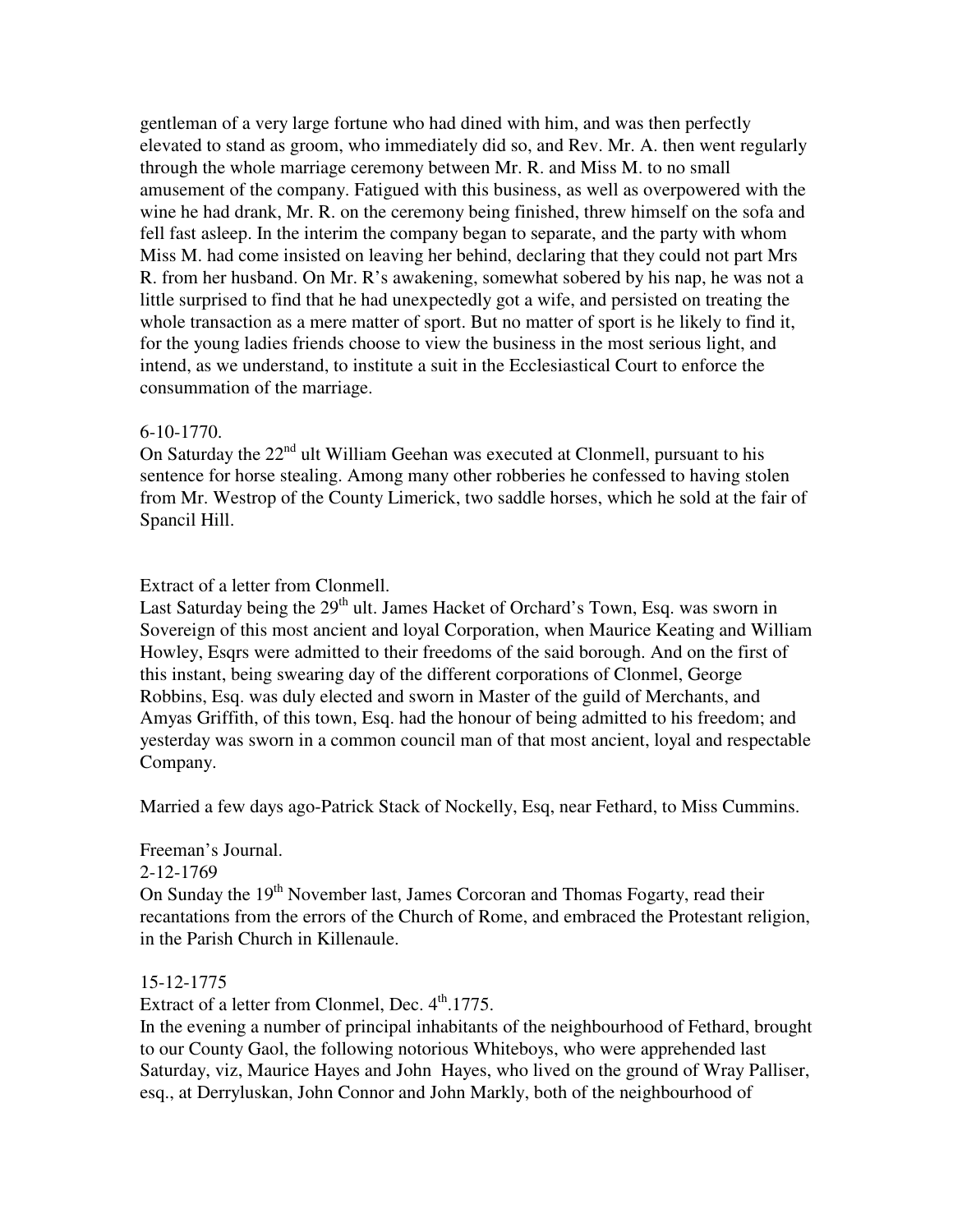Fethard. We are informed that they are positively sworn to, as being some of the villains who broke into the house of Ambrose Power, Esq. on the morning of the  $27<sup>th</sup>$  ult, whom they most inhumanly murdered.

Also apprehended by the Gentlemen of Cashel, Fethard, and neighbourhood, was one Walsh, a most daring and desperate robber, who was wounded in the leg before he was taken. One of Mr. Power's servants has given informations against many others, who were concerned in the most barbarous murder.

### 28-8-1777

The following letter was send to Sir John Fielding, Magistrate.

Cashel, Co. Tipperary, August  $18<sup>th</sup>$  1777.

We beg leave to inform you of a most violent outrage committed on the person of Miss Mary Max, a Heiress, entitled to a very large furtune, who was on Thursday night, the  $7<sup>th</sup>$ of this month, forcibly carried off against her consent, by Samuel Phillips, of Foyle, in the County of Kilkenny, assisted by Richard Phillips, his father, who is a Magistrate of the said County of Kilkenny, assisted by William Phillips, Frances Phillips (Daughter to the said Richard), Edmond Leonard, of the City of Kilkenny, Gent, Denis Meagher, and several other persons unknown. This young lady is but 13 years of age, and we find that they sailed on the night of the  $14<sup>th</sup>$  inst., from Passage, in the County of Waterford, in a brig, commanded by one Hearn, who had taken in Ballast for Swansea, or Milford. We shall pay the sum of 50/. (who are the Guardians and Trustees of the young lady's person and fortune) for apprehending the said Samuel Phillips ; and for Richard Phillips, the father, the further sum of 500/.

#### 25-9-1777

Yesterday Messrs Heley and Prothero, two of Sir John Fielding's men, arrived in town from Dublin, having safely delivered to the keeper of Newgate the body of Daniel Meagher, Esq, in the County of Tipperary, indicted for carrying away Miss Max some time ago, violently and against her will and consent, being but 13 years of age. Mr. Meagher was concerned with four or five more persons, people of reputation in Ireland, who have now got Miss Max in France, and the latter will be secured there (though the parties cannot) by the interference of Sir John Fielding with the secretaries of State for France and England, and restored to her parents. Three hundred pounds was offered as a reward for Meagher, and on his being safely lodged, it was directly paid.

#### Freemans Journal 28-8-1827

Murder of the Sheas. On Monday, Patrick Walsh, was tried at Clonmel Assizes, for the atrocious murder and burning of the Sheas, at Tubber, in the County of Tipperary, on the night of the  $19<sup>th</sup>$ . Nov. 1821?. This important case excited a strong and general feeling of anxiety, the Court House was crowded, and at 6 O'Clock in the evening, the jury retired for deliberation. There appearing no probability of an agreement, the Court adjourned to the next day, the jury remained in all night, and at 10 O'Clock in the morning when the latest accounts left, they had not then found a verdict, and preparations were being made for kishing the panel to the bounds of the County. Last Spring assizes Pat Gorman was found guilty and executed for this terrible outrage.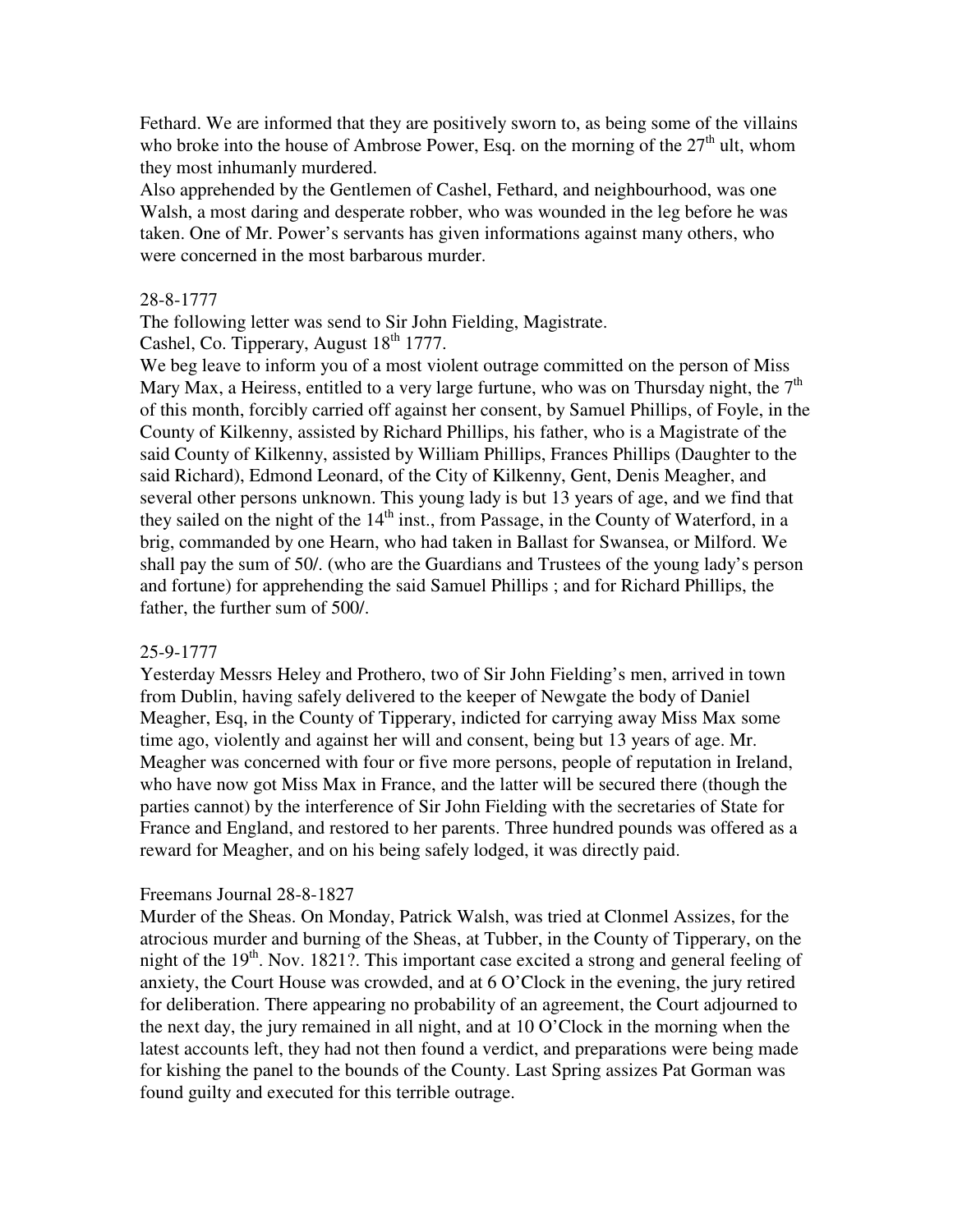Freemans Journal. Dec  $9<sup>th</sup>$ . 1836 Justice Rent. Toomavara,  $4<sup>th</sup>$  Dec. 1836 Sir-Enclosed I send you 20/., out of the 24/., the sum subscribed to the Justice rent from Toomavara, Upper Ormond, the remaining 4/., I gave to the poor widow Fogarty, whose husband was murdered in the Dunkerrin tithe affray, at the wish of the subscribers. Please to move as members the following subscribers who paid £1 each. Rev. John Meagher. P.P. Rev. Thomas McGrath, R.C. Rev. Mr. O'Connor, C.C. Widow Henry Ryan, a tithe sufferer. William John Cummins, a tithe sufferer. Mr. Jeremiah Toohy, Mr. Terence O'Brien, Mr. Michael Meagher, Mr. H. Kennedy. Mr. Richard Magher. Mr. Royce. Donoghoe. Mr. John Donohoe. Mr. Daniel O'Brien. Mr. R. Donoghoe. Mr. Martin Shelly. Mr. John Brute. Mr. O'Meara. Mr. John Dalton. Mr. Edward M'Donald. Mr. J. Hurley. Mr. M'Carthy. Mr. Tom. Poame. We have been favoured in this neighbourhood with an excellent amiable parson, Rev. Mr. Knox, Rector of Anamaedle, who, sooner than be an accessory to the loss of more lives, put off his claim for the present. There are some subscribers on this list who are Tithe sufferers in another Parish in this union. These expect from the association support and sympathy, should they be driven to prison-to gaol they will go sooner than submit. Among the subscribers you have the widow of Mr. Henry Ryan, a lady of great worth and

respectability, exceedingly charitable, but cannot be prevailed upon to pay the Tithes, and declares she will go to gaol sooner than submit, and thus set an example of heroic fortitude in upholding public principle to every pusillanimous, selfish, crouching scoundrel who refuses at this momentous crisis to make common cause with his fellow sufferers. The people give their money here and in every other Parish, on the condition that the association will aid them, and if sent to prison liberate them. After meeting this first and very important claim on their funds, in my humble judgement some portion of your funds should go to assisting in the suppression of the odious tithe impost, have subscribed their names at foot, and have done me the honour of requesting me to become the medium of transmitting to you our first contribution of 20/., which I have great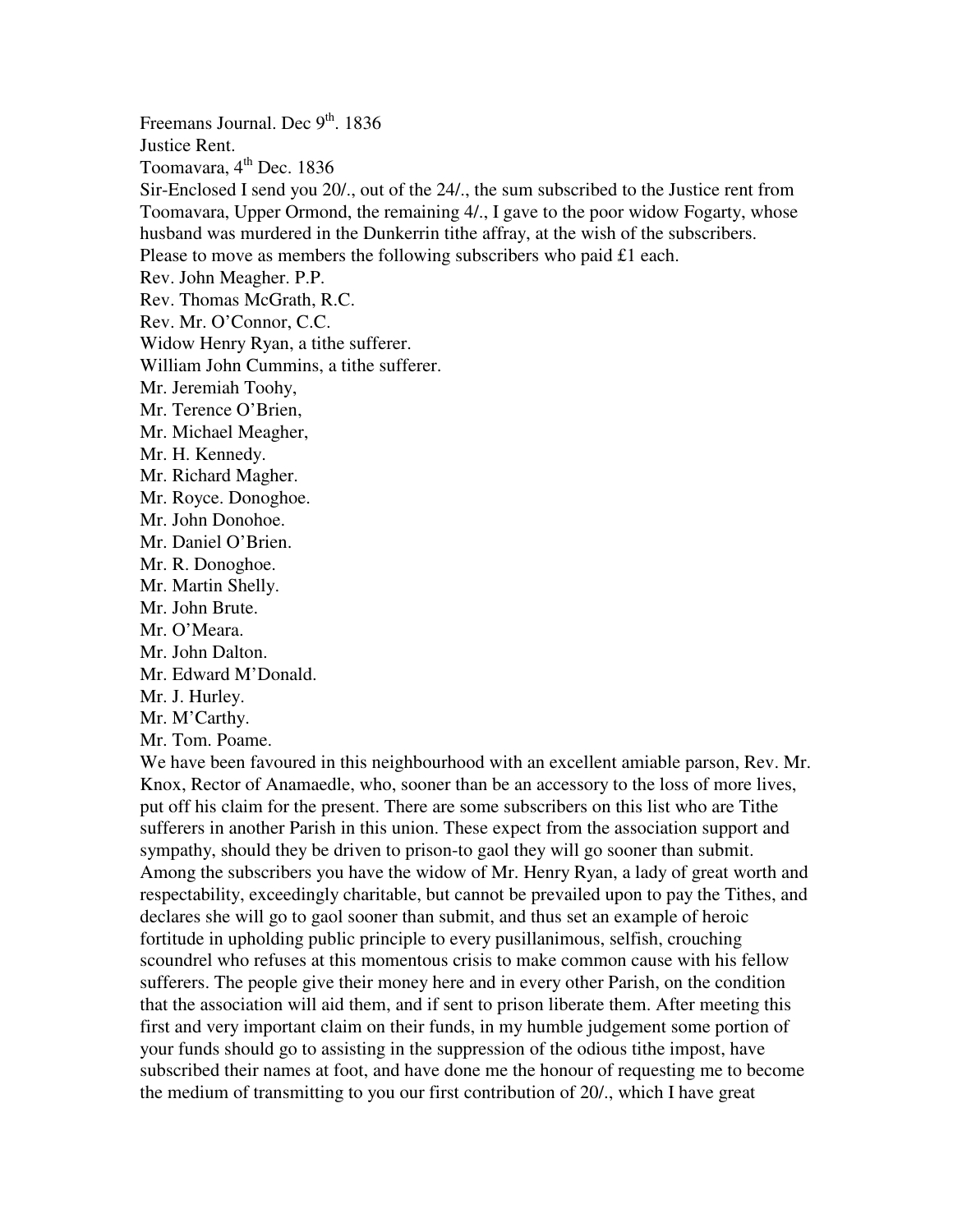pleasure in doing, and I hope to address you again on a similar occasion. I am Sir, Very respectfully, Thomas Bury, Treasurer. Names of 1/., Subscribers for Toomavara. John Sheehan, Peter McArdle, John McArdle. Thomas Marsh, Thomas Bury. Patt Magee, James Cearn, Anthony M'Coy, William Phillips, Bartholomew Morton. Edward Bunbury. Dr. Callan, Bernard Mahon. Richard Shiel 2/. Thomas Maguire, Terence M'Lean. Patrick Deoy, John Reynolds, 10/. Richard Day, 10/. Sundries 19/. ----------------------------------------------------------------

From Assorted Dublin Newspapers, mostly the Freeman.

3-9-1761.

A few days ago was married Barrasakane (Borrisokane), in the County of Tipperary, Mr. Thomas Hayes, aged 35 to the Widow Beetle, aged 80, being the ninth time of her entering the Hymeneal state.

# 6-7-1769.

A correspondent in the County Tipperary, has favoured us with the following piece of intelligence;-two reputable widowers of said County, one aged 69, the other 63, having each a good many children, all of whom had been decently provided for, in the matrimonial way, except one daughter each, of about 18 years of age, mutually agreed to intermarry with each others daughters, which they accordingly did a few days ago, with this resolution of living all together in one house, and as an encouragement to propagation, the old veterans have made a bet of one hundred guineas, to be paid to him whose young wife shall soonest make her brother in law a grandfather.

# 9-12-1769.

A few days ago, Cornelius Londrigan, and William Hurigan, both of Graige, in the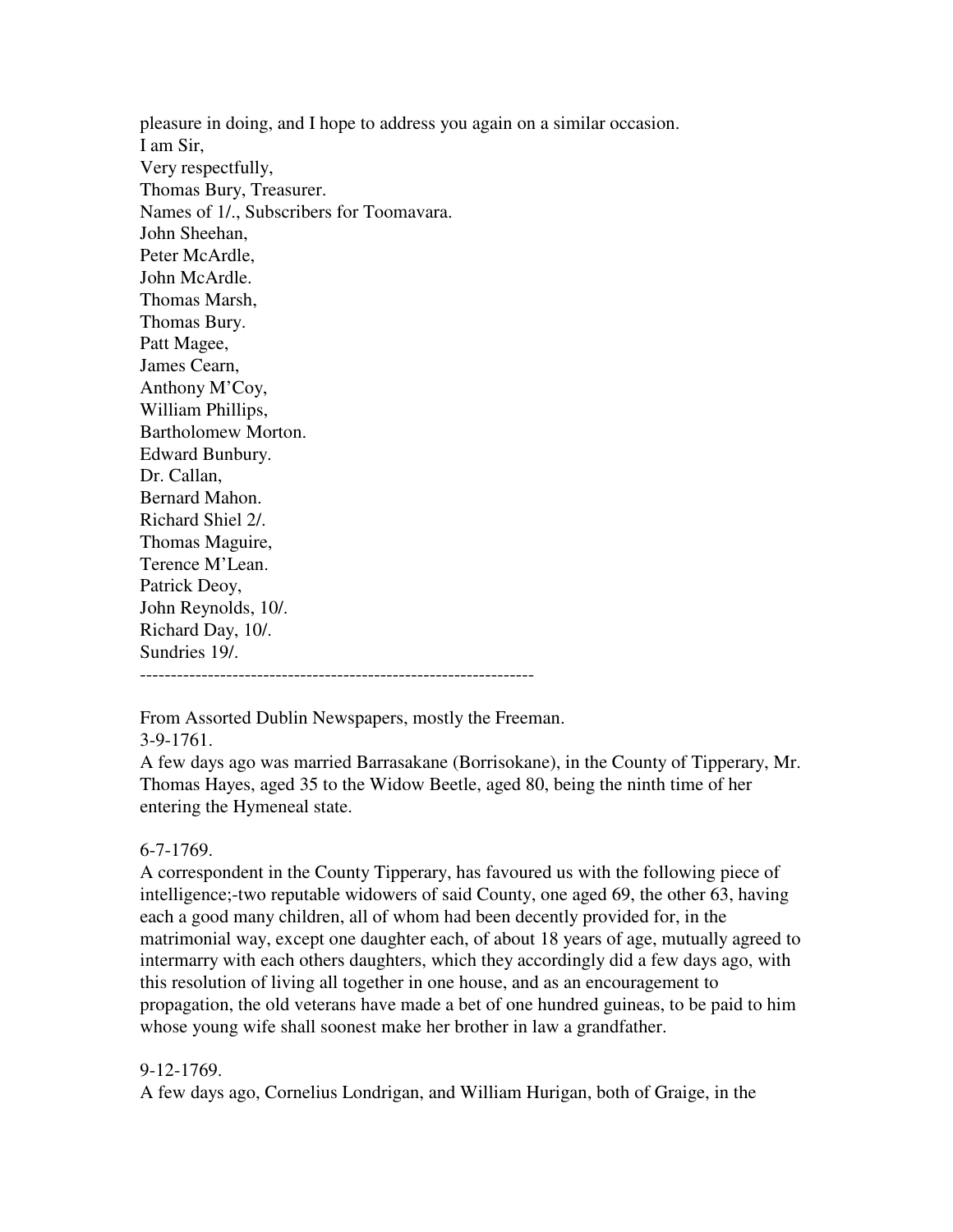County of Tipperary, read their recantation from the Church of Rome, in the Parish Church of Rathronan in said County, and embraced the Protestant Religion.

# 11-2-1763

Last Wednesday night four men with their faces blackened, entered the house of Michael Quielon,(spelled as in paper) near Borrisoleigh, in the County of Tipperary, a poor dealer, and from there stole 16 pieces of linen, of different prices, which had his name in the middle of each piece, together with all his wife's wearing apparel, his hat, wig, and shoes, and after tying him, they took the cash out of his pocket, amounting to 7 shillings, and after severely beating him for having so little money, made off with their booty.

# 18-7-1789

Married lately at Castle Driscol, in the County of Tipperary, Mr. Egan, aged 98, to Miss Driscoll, aged 13.

# 29-5-1755

Last week was married at Ballydine, in the County of Tipperary, John Mandeville, of Ballynagh, aged 102, to the daughter of Thomas Mandeville, esq. of the said County, an accomplished young lady, aged sixteen with a fortune of 4000/.

# 16-3-1756.

We hear from Fethard in the County of Tipperary, that on Saturday the 28<sup>th</sup> February last, a great rumbling noise was heard in the Earth, but did no other damage than throwing down a small bridge, and drying up all the streams on the South side of the town.

# 19-2-1756

A few days ago William Beere,Esq., of Ballyboy, in the County of Tipperary, aged 85 was married to a widow called Mrs Guard, of Mallow, Co. Cork, aged 91, with a jointure of 700/., per annum.

# 21-8-1766

Last week died at his seat in the County of Tipperary, Col. Thomas Winsloe, aged 146 years;-He was a Captain in the reign of King Charles the  $1<sup>st</sup>$ , and came with Oliver Cromwell into Ireland.

# 28-11-1767

A few days ago was married, at Fethard in the County of Tipperary, Ambrose Dotah, a Beggarman, aged 111, to Mary Stapleton, of the same profession , aged 94.

# 13-9-1764

Sept  $8^{\text{th}}$ .

Thursday last was married Francis Mathew, son and heir apparent of Teo. Mathew, Esq., of Thomastown, in the County of Tipperary, to the celebrated Miss Smith, second daughter of James Smith, Esq., one of the representatives of Antrim, with a fortune of 10,000/. Immediately after the ceremony the Countess of Branden presented the bride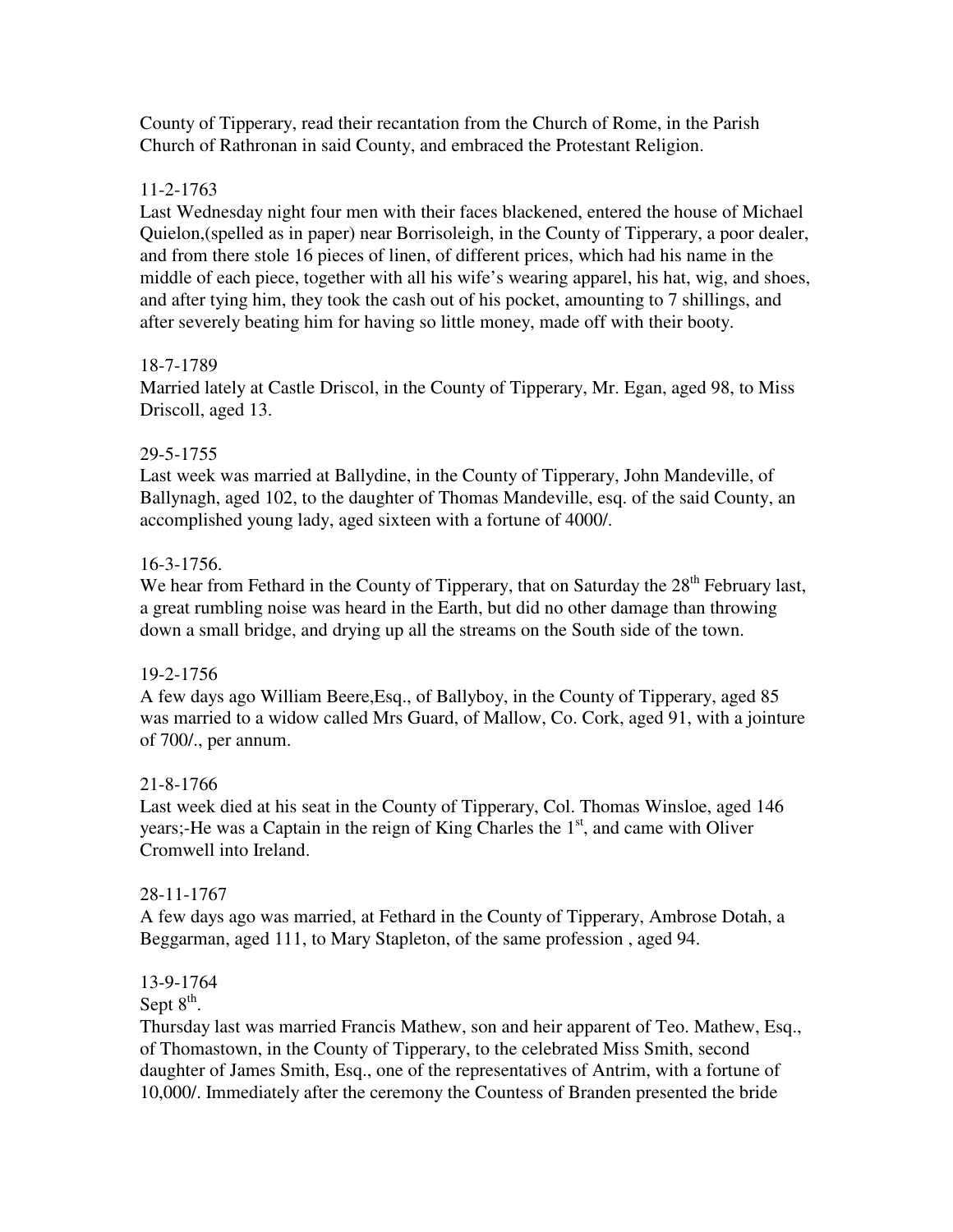with a casket of jewels of great value.

31-10-1767 Saturday last John and William Godfrey were executed at Clonmel, for the murder of Timothy Lowry, near Knockadine, in the County of Tipperary, and on Saturday next, Michael Godfrey, the third brother, is to be executed at Tipperary, for the same offence.

## 13-10-1789

Last Thursday a duel was fought in the Church-Yard of Clonbeg, near Tipperary, between Henry Fitzgerald, of the County of Limerick, and Thomas Laurence, of Nenagh, Esqrs., wherein the latter was dangerously wounded in the thigh by his antagonist's ball, which was endeavoured, though ineffectually, to be extracted. The dispute arose in consequence of an altercation which took place between them a few nights ago.

## 16-9-1782

Deserted from his Majesty's 93<sup>rd</sup> Regiment of foot, at Reading, in the County of Berks, John O'Bryan, 19 years of age, 5 feet 6 inches high, fair complexion, grey eyes, sandy hair short, born in the County of Tipperary, in the Parish of Cullow, by trade a weaver.

## 29-4-1782

# Clonmel, April  $15<sup>th</sup>$ .

Last Friday was committed to the county gaol, by William Baker, Esq., James English, otherwise called the Buck of Gurmaskeha, Richard English, and Michael English, all charged on oaths of William Duggan, and Patrick Ryan, with having on the  $25<sup>th</sup>$  ult with others, armed with guns and blunderbusses, forcibly entered the house of the said William Duggan, and after compelling him and his family to quit it, maliciously injured the same, his goods and chattels, destroyed his hay, burned his turf, and converted his house into a garrison, by making port holes in the walls, to fire thereout, in order forcibly to keep illegal possession of the lands of Clashdrumsmith, in the County of Tipperary---Richard English also stands indicted in the Crown-Office, in the said County, for the murder of William Steward. They were escorted to gaol by a party of the Cahir Union, under the command of Lieut. Hayes.

## 24-4-1769

## Dublin Castle

## Proclamation.

Whereas information has been given upon oath, that in the night of the  $14<sup>th</sup>$  of March last, John Hamerton, of Orchardstown, in the County of Tipperary, a farmer, accompanied with about 30 other persons, mostly armed with guns and pistols, particularly by Mary Bradshaw, otherwise Hamerton, of Mine in said County, sister of the said John Hamerton, did enter the dwelling house of John Millet, of Knockura, in the said County, Gentleman, and from thence did feloniously take and carry away, Mary Millet, only daughter of the said John Millet, by force, and without her consent with an intent that the said John Hamerton should marry or defile the said Mary Millet. Now we, the Lord Lieutant and Council, being fully determined to have said offenders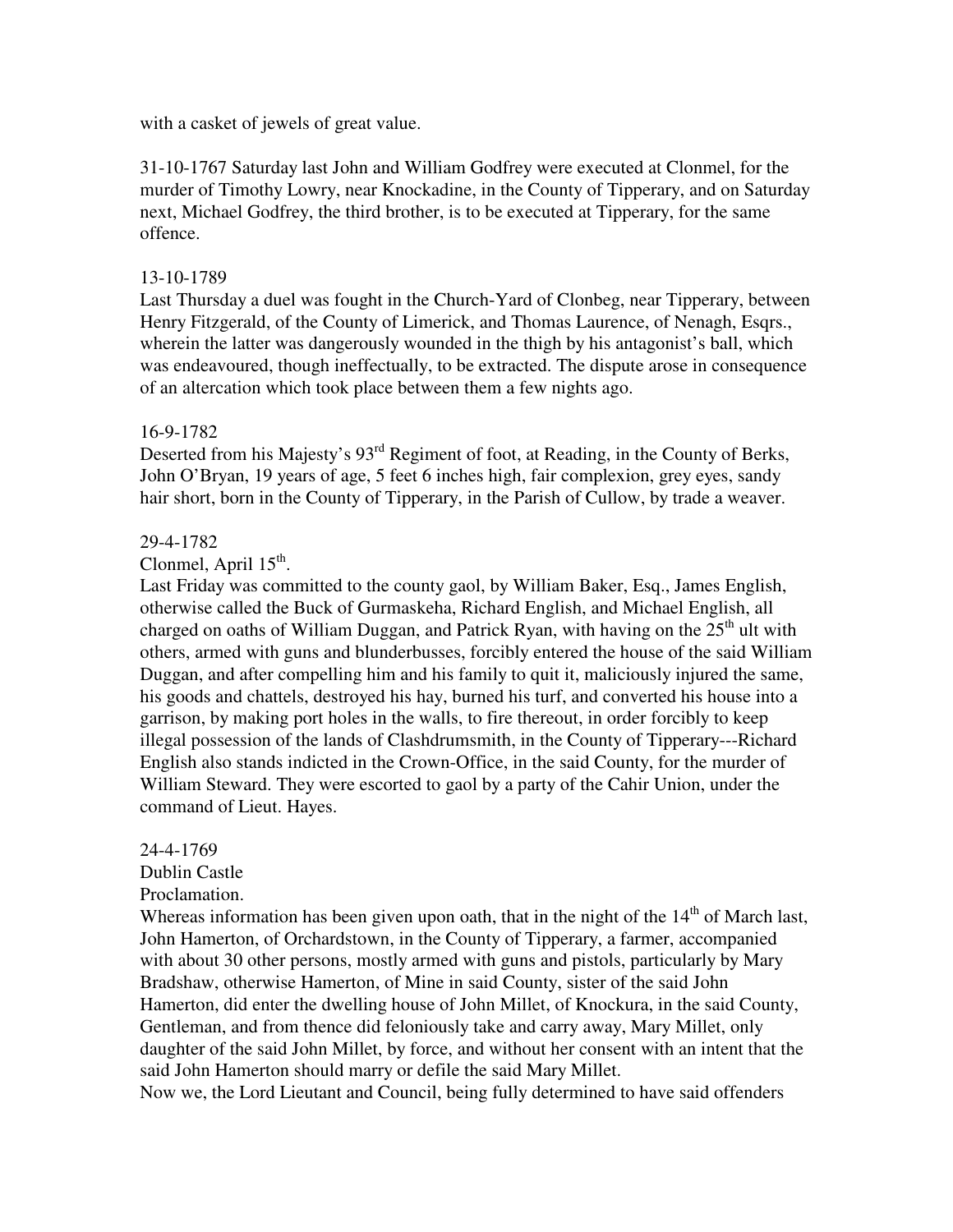brought to speedy punishment, do hereby publish and declare, that if any person or persons, shall on or before the  $20<sup>th</sup>$  of Oct. next take and apprehend the said John Hamerton and Mary Bradshaw, or either of them, and lodge either of them in any of his Majesty's gaols in this Kingdom, such person or persons so apprehending him or her, shall receive as a reward the sum of £50 for each of the said persons so apprehended as aforesaid.

And we do hereby further publish and declare, that, if any person or persons (except the said John Hamerton and Mary Bradshaw) do within the time aforesaid, so that he, she, or they be apprehended and convicted thereof, such person or persons so discovering , shall receive a reward the sum of £20 for each and every of the three first persons so apprehended and convicted as aforesaid.

And we strictly charge and command all justices of the peace, mayors, sheriffs, bailiffs, constables, and all other of his Majesty's officers, civil and military, to use their utmost endeavours to have the said offenders apprehended.

From Papers in the National Library, Dublin.

List of those in prison under the Protection of Person and Property Act 1881,

published as a supplement to United Ireland, 10<sup>th</sup> Sept 1881.

(L.L. Land League.)

{(P.L.G. Poor Law Guadian).}Both of these indications of status.

{(T.C. Town Commisioner).}

# Portland Prison.

Michael Davitt.

# Kilmainham Prison Dublin.

John Dillon, M.P. for Tipperary. Rev. Eugene Sheehy, C.C. President Kilmallock, Limerick. Andrew J. Kettle, Central Eecutive, Artane. T. Brennen, Secretary of Irish National L.L. Michael P. Boyton, Organiser, Central Eecutive. Joseph B. Walsh, Castlebar, Co, Mayo. Merchant. P.J. Sheridan, Tubbercurry, Co. Sligo, Hotel Keeper. J.W.Nally, Balla, Co. Mayo. Thomas J. Quinn, Claremorris, Hon. Sec. D. O'Connor Brosnan, Castleisland, Medical Student. Thomas M'Auley, Grange, Ballina. Thomas Daly, Crossmolina, Co. Mayo. B.T.Kelly, Athenry, Farmer. Martin O'Halloran, Kiltulla, Farmer. Joseph D'Alton, Milltown, Galway, Foreman. Patrick Fury, Mayo, Farmer.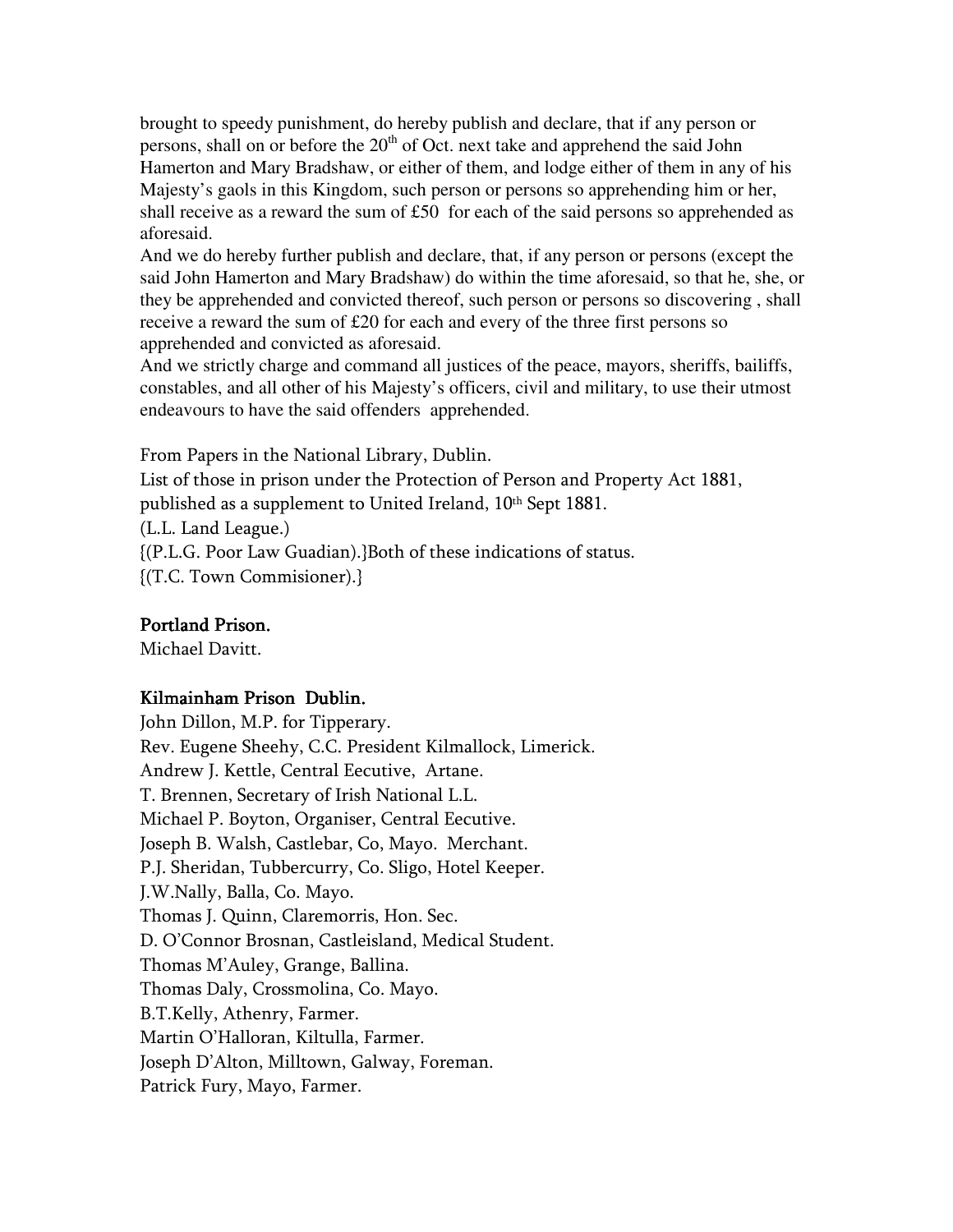Patrick Kearney, Turloughmore, Galway, Farmer. Cornelius Keogh. Denis Hannigan, Drumcolloher, William Kennedy, Oola, Limerick, Farmer. J.M.Murray, North Dowra, Leitrim, Teacher. James M'Manus, Drumshambo, Merchant. Charles Nelson, Killarga, Leitrim, Farmer. Michael Kelly, Drumahair, Leitrim, Farmer. Edward Hussey, Castleisland, Kerry, Farmer. Patrick D. Kenny, Pres. Ballymacadam, (Kerry). Daniel Kevane, Dingle, Kerry, Farmer. Michael Flynn, Pres. Tulla, Co. Clare. Farmer. Michael Quigley, Tulla, Co. Clare, Farmer. Bernard M'Hugh, Castlerea, Roscommon. Jeremiah Dowling, Castletown Bere, Cork. Daniel O'Connor, Irishtown, Mayo. Farmer. Edward Slevin, Ballinrobe, Land Stewart. John Ryan, Cappawhite, Tipperary, Farmer. Patrick Feerick, Claremorris, Farmer. Jas. Higgins Hon. Sec. Clonmellon, Westmeath. Patrick Hession, Ballinrobe, Co. Mayo. Farmer. Richard Nally, Claremorris, Mayo. Labourer. John Nally. Claremorris, Mayo. Labourer. J. Tully, Boyle, Editor Roscommon Herald. George Marshall, Mount Nicholas, Kerry. Farmer. Patrick Crampsey, Sec. Carndonagh Branch, Donegal. Denis Diver, , Organiser, Culdaff, Donegal. Cornelius Nicholls, Britain St. Dublin, Gunsmith. Thomas Gulding, Dublin, Waiter. J. Kavanagh, 60 Up. Dorset St. Dublin, Carpenter. John Leavy, Richmond Hill, Kilmainham, Dublin. P.J.Barron, Castlecomer, Kilkenny, Farmer. John Hanligan, Ballyduff, Kerry, Farmer. Martin Hogan, Ardagh, Limerick, Farmer. James Lalor, Mountrath, Queen's County, Farmer. Bernard Corcoran, Ballycumber, Westmeath, Farmer. Arthur Muffeny, Ballina, Co. Mayo. Michael Moore, Oola, Co. Limerick. Herdsman. F.A.Allen, Kilfinane, Limerick, Auctioneer. George Patterson, Edenderry, King's County, Merchant. William Doorley, Cloghan, King's County, Farmer.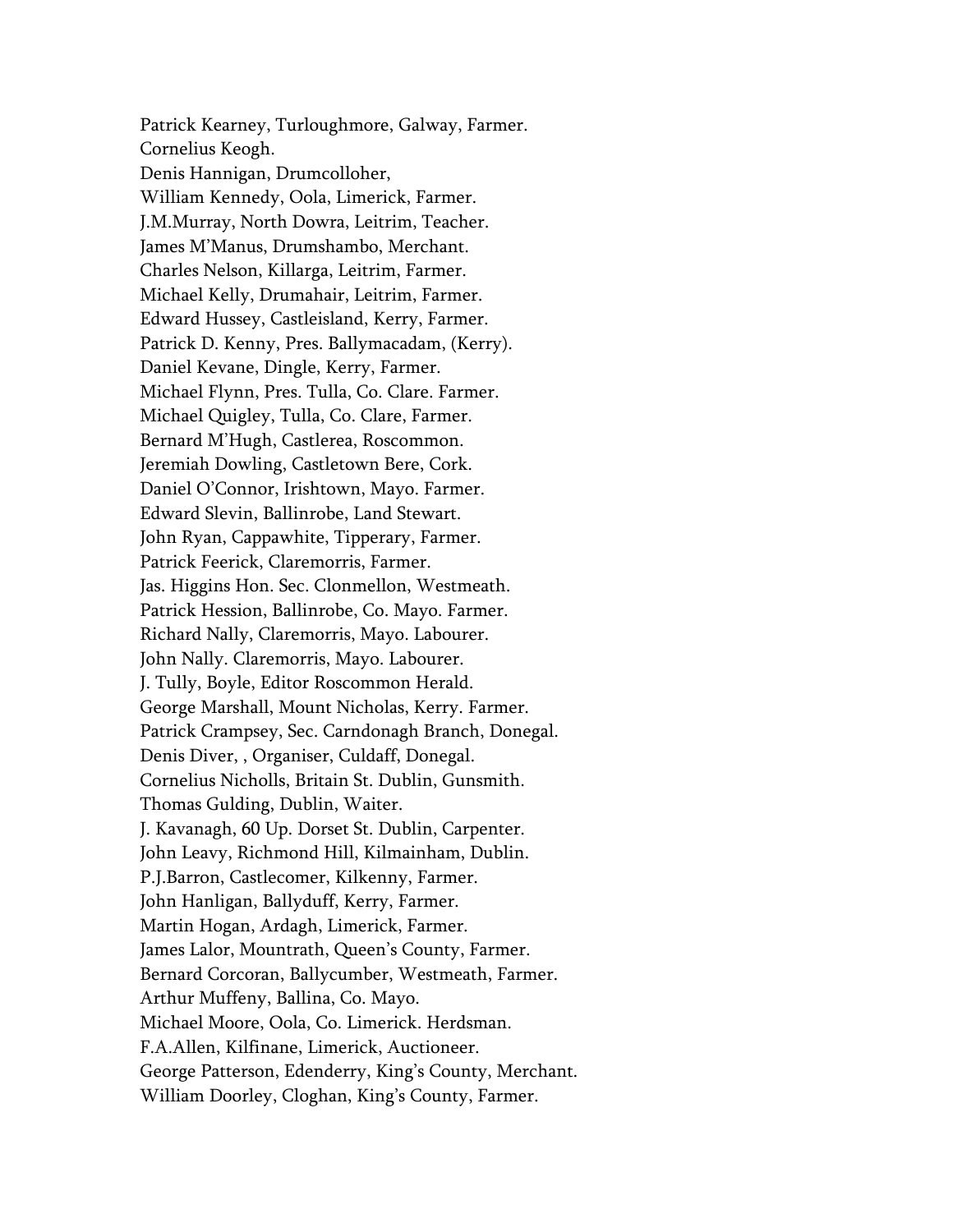John R. Heffernan, Blarney, Co. Cork, Farmer. John O'Connor, Hon, Sec. Cork, Commercial Traveller. P.J. Murphy, Fair Hill, Cork. John Redington, Maryborough, Queen's County. Farmer. H.F. O'Mahony, Ballydehob, Cork, Farmer and Merchant.

#### NAAS Prison.

Patrick Doran, Maryborough, Queen's County, Gocer. P. Meehan, Maryborough, Queen's County, Gocer. Michael McCarthy, Kilmallock, Limerick, Farmer. Henry Gilberson. Kilmallock, Limerick, Auctioneer. J. Collins. Bulgaden, Limerick, Farmer. J. Fenton. Vice. Pres. Cahir. Tipperary. Farmer. Patrick O'Donnell, Sec. Cahir. Tipperary, Farmer. Daniel Reardon, Kilmallock. Limerick. Contractor. Laurence Slevin, Cloghan, King's County, Shoemaker. Michael Ryan, Borris, Tipperary, Grocer. James Browne, Tullaroan, Kilkenny, Farmer. Martin Delany, Sec. Borris. L.L. Queen's County, Grocer. John Slattery, Kilmallock, Limerick, Farmer. J. O'Donnell, Kilmallock, Limerick, Farmer. Michael Donovan, Blarney, Cork, Farmer. Henry Miller, Innistiogue, Kilkenny, Farmer. Patrick White, Innistiogue, Kilkenny, Tailor. P. Murphy, Sec. Rathdowney, L.L. Queen's County. Shopkeeper. J. Campion, Rathdowney, Queen's County, Shopkeeper. J. Cahill, Sec. Nenagh, L.L. Co. Tipperary, Draper's Assistant. Thomas Finn, Nenagh, Co. Tipp. Shoemaker. William Meelan, Nenagh, Co. Tipp. Hairdresser. P. O'Brien, Chairman Town Commissioners, Nenagh. George Crowley, Stradbally, Co. Waterford, Farmer. Robert Dormer, Stradbally, Co. Waterford. Farmer. James Moran, Rathkeale, Solicitor. Thomas Doherty, Kilfinane, Co. Limerick. Flour Merchant.

### Limerick Prison.

Thomas Walsh, Knocknagoshal, Kerry, Shoemaker. John Creedon, Macroom, Farmer. Cornelius Creedon, Macroom, farmer. John O'Sullivan, Millstreet, Law Clerk. Malachy Coffey.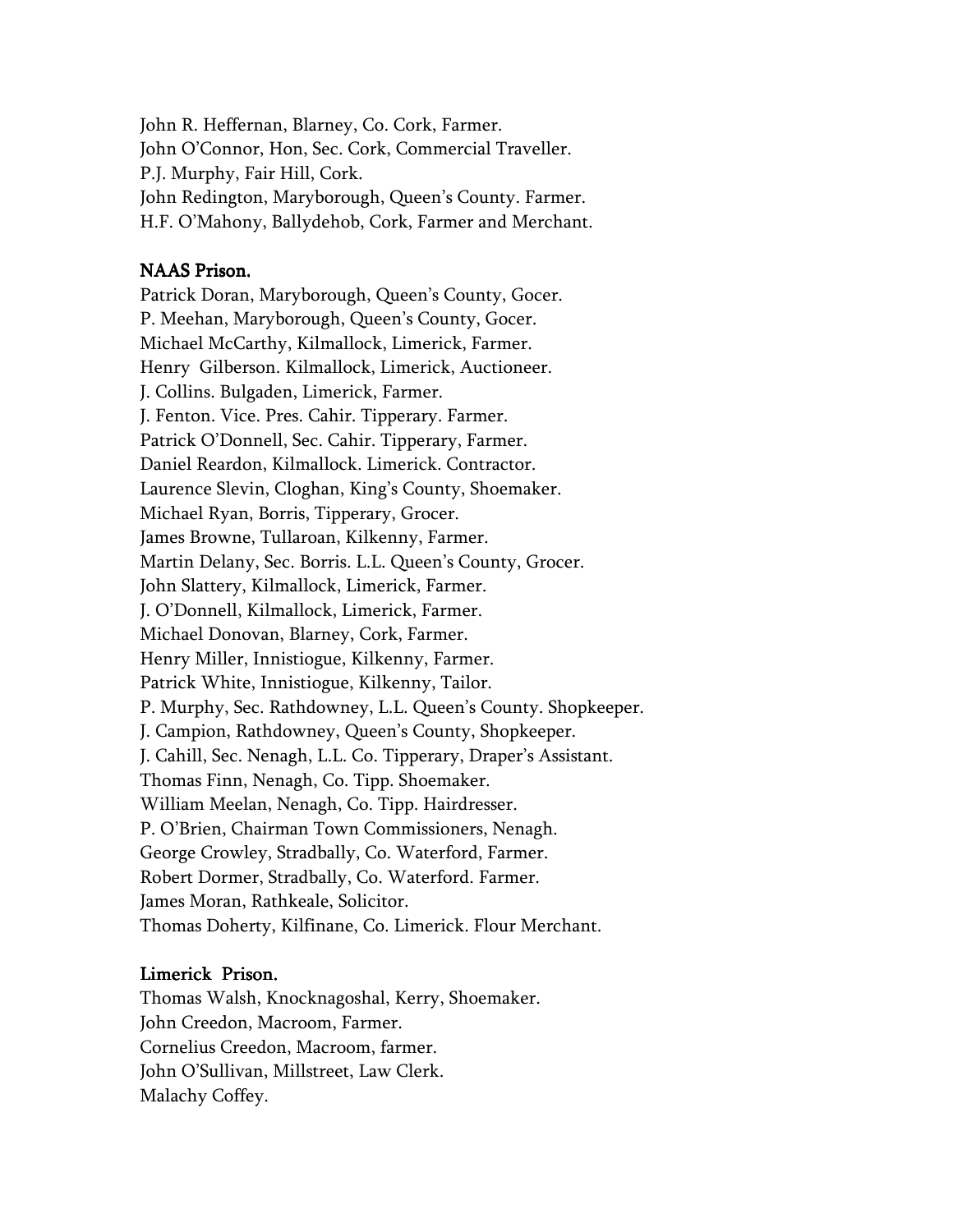Jeremiah Brosnan, Castleisland, Farmer and Merchant. Patrick Quinlan, Castleisland, Farmer. Laurence Quinlan, Castleisland, Farmer. Patrick Doyle, Pres. Tuogh L.L. Beaufort, Kerry. Michael Harrington, Macroom, Farmer. Cornelius Kelleher, Ballyvourney, Cork, Farmer. Timothy Dooling, Ballyduff, Kerry, Shoemaker. Timothy Dolan, Kiltulla, Galway, Farmer. Edward Fahey, Kiltulla, Galway, farmer. Patrick Keogh, Kiltulla, Galway, farmer. Maurice Mannix, Hon, Sec. Mitchelstown, Student. John Mannix, Mitchelstown, farmer. Michael Haugh, Nenagh, Farmer. John Reardon, Hon. Sec. Millstreet, Merchant. Andrew O'Connor, Millstreet, Draper's Assistant. Pierce Lee, Cahir, Tipperary, Blacksmith. J. Joyce, Hon, Sec. Kilmallock, Wheelwright. M. Tobin, Kilfinane, Limerick, Farmer. Patrick Murphy, Rathfarran, Kerry, Farmer. James O'Mahoney, Millstreet, Shoemaker. M. Healy, Macroom, Labourer. William Enwright. John Burke, Castleisland, Framer. David O' Connell, Cordal, Kerry, Labourer. James Crottie, Bodyke, Clare, Farmer. Michael Marshal, Tomgraney, Farmer. Andrew Mortell, Kilfinane. Farmer. Edward O'Neill, Kilfinane, Farmer. James Griffin, Glenbeigh, Kerry, Farmer. Martin O'Sullivan, Ballyduff, Farmer. John O'Callaghan, Bodyke, Clare, Farmer. Michael O'Callaghan, Bodyke, Clare, Farmer. Edward Stewart, Bodyke, Clare, Farmer. Michael Hussey, Bodyke, Clare, Farmer. John Ryan, Killaloe, Clare. Patrick Breen, Cooraclare, Clare, Miller. John O'Callaghan, Kilmacthomas, Waterford, Farmer. John Curran, Killarney, Farmer. John M'Inerney. John Power, Carrick-on-Suir. Farmer. Edward O'Brien, Killeagh, Cork, Farmer.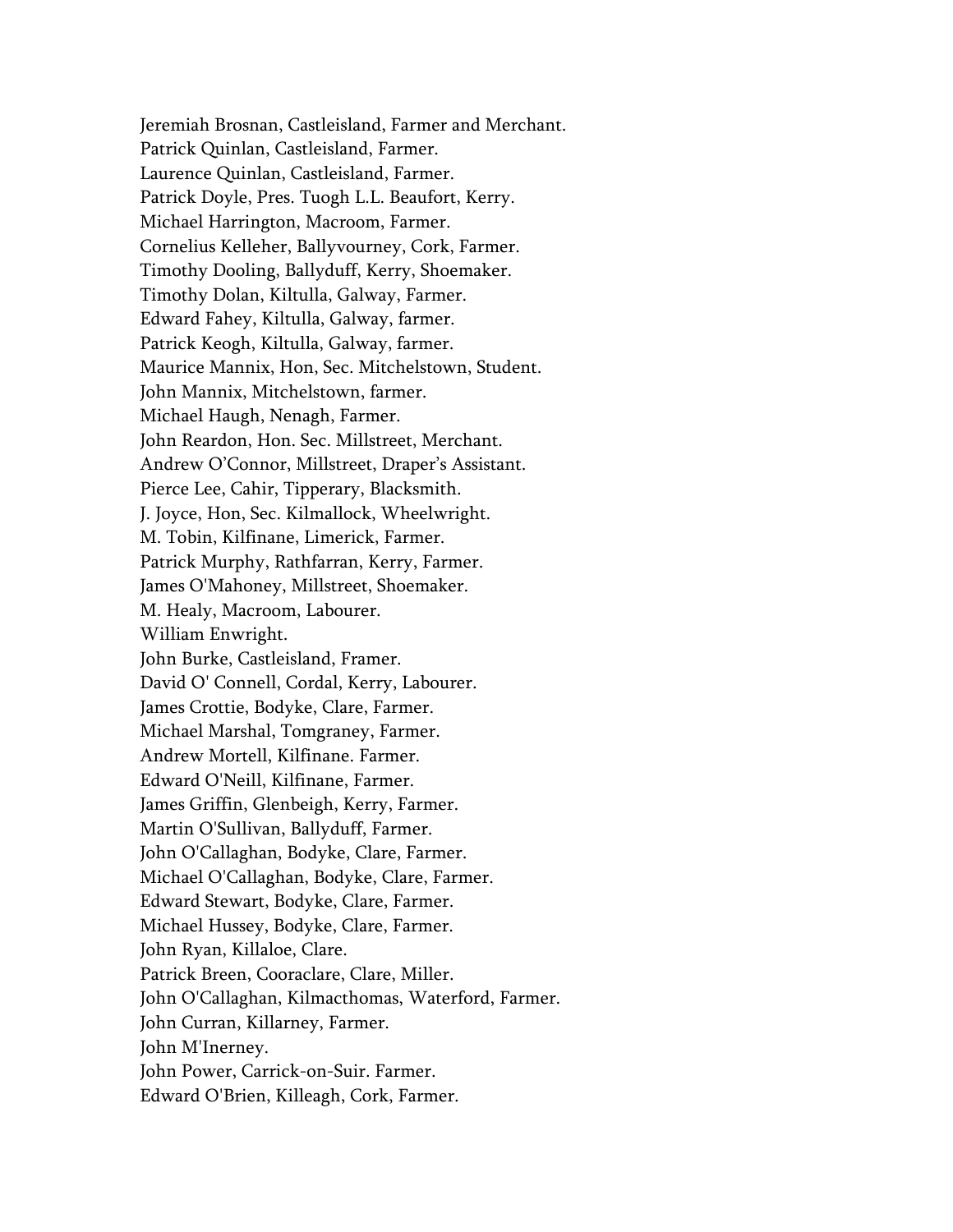John Hyde, Killeagh, Farmer and Merchant. Roger Kennedy. Patrick Spillane, Skibbereen, Co. Cork. Merchant. Patrick Slattery, Feakle, Clare, Farmer. Patrick Murphy, Brosna, Kerry, Farmer.

### Dundalk Prison.

Frances O'Gallagher, Glassagh, Donegal, National School Teacher. D. McSweeney, Pres. Falcarragh, Donegal, L.L. Farmer. Joseph Sweeney, Loughrea, Co. Galway. Merchant. Joseph Hubon, Loughrea, Medical Student. Thomas Cunningham, Loughrea, Medical Student. Edward Coll, Gweedore, Donegal, Farmer. Martin Bermingham, Athea, Galway, Farmer. James Darcy, Kiltulla, Galway, Herdsman. John Ryan, Kiltulla, Galway, Herdsman, Joseph R. Cox, Dromsna, Land League Organiser. Hugh McBride, Bunbeg, Donegal, Process Server. R. Hodnett, Pres, Ballydehob, Cork. L.L. Farmer. Davis Cahill. James Flood, Hon, Sec. Kells, Meath. Farmer. Henry Flood, Kells, Student.

#### Galway Prison.

M. Harris, T.C. Organiser. L.L. Ballinasloe, Co. Galway, Builder. John kinane, Letterfrack, Galway, Blacksmith. Thomas M'Gloin, Aughalish, Leitrim, Farmer. Patrick M'Cloin, Kinlough, Leitrim, Farmer. William Elliott, Kinlough, Leitrim, Farmer. P. Kinane, V.P. L.L. Letterfrack, Galway, Farmer. John Kinane, Letterfrack, Galway, Blacksmith. Thomas M'Cloin, Aughalish, Leitrim, Farmer. Patrick M'Cloin, Kinlough, Leitrim, Farmer. John Gannon, Kilrooskey, Roscommon, Farmer. Michael Gibbons, Kilrooskey, Roscommon, Farmer. Patrick Gibbons, Kilrooskey, Roscommon, Farmer. Thomas Madden, Castlebar, Co. Mayo, Farmer. Timothy M'Dermott, Ballymote, Co. Sligo. Labourer. John King, Castlebar, Mayo, Tailor.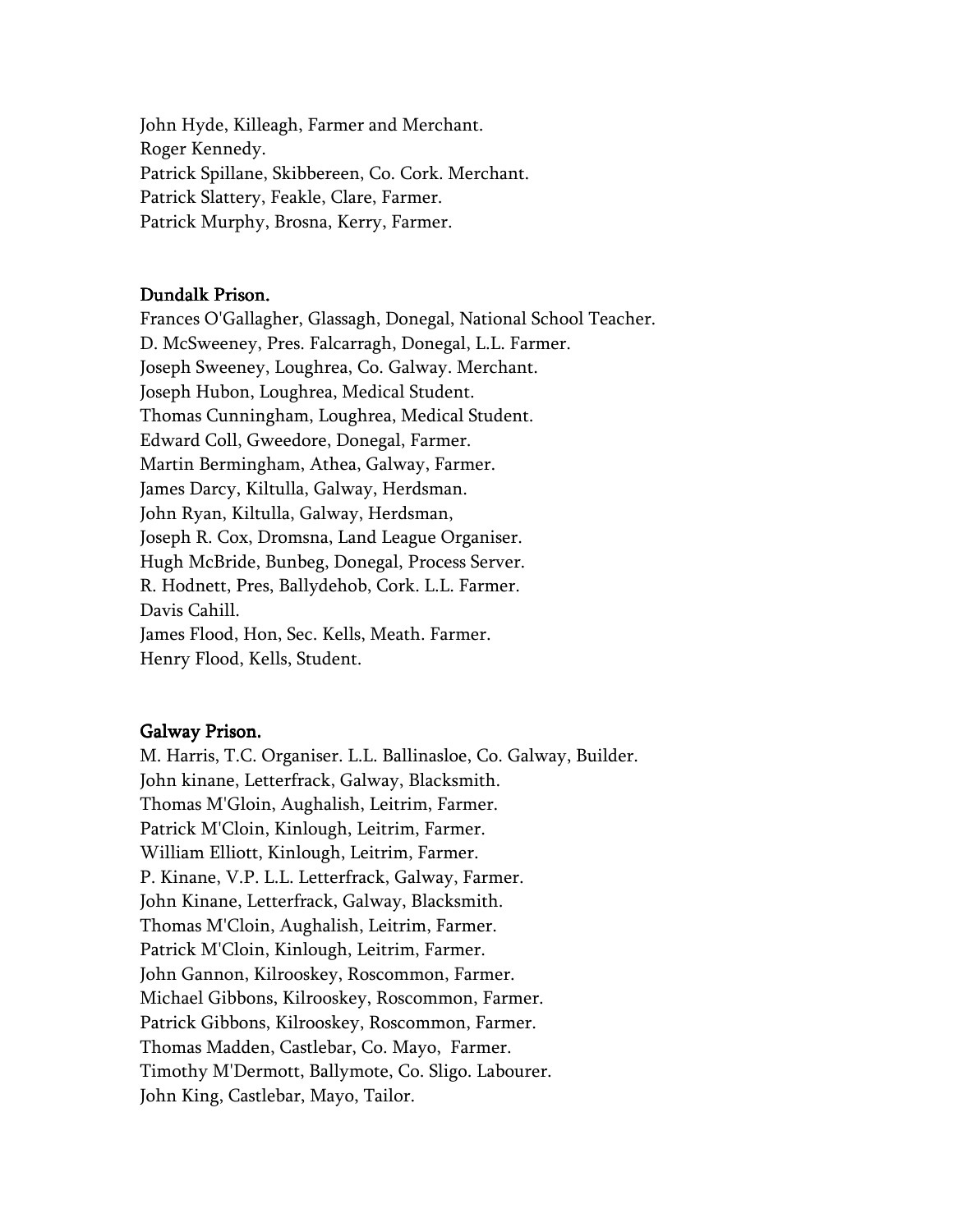Thomas Wintercale, Castlebar, Mayo, Farmer. Thomas Gibbons, Kilrooskey, Roscommon, Farmer. Michael Sheridan, Castlebar, Mayo, Shoemaker. Patrick M'Loughlin, Kinlough, Leitrim, Shoemaker. Patrick Gordon, Claremorris, Mayo. Thomas Ganley, Arran Islands, Galway, Farmer. Michael O'Flaherty, Arran Islands, Galway. Farmer. J. Daly, Castlebar, Mayo. Editor Connaught Telegraph. Patrick Lynch, Ballyfarnon, Roscommon, Farmer. Philip Brady, Ballinamore, Leitrim, Grocer. C. O'Beirne, Ballinamore, Leitrim, Shopkeeper, and Farmer. Patrick Murray, Ballinamore, Leitrim, Labourer. Thomas Murray, Ballinamore, Leitrim, Labourer. John Galloughly, Ballinamore, Leitrim, Farmer. Peter Reilly, Ballinamore,Leitrim, Herd. Bartholomew Finn, Gurteen Sligo, Medical Student. E. Valelly, Letterfrack, Connemara, Galway, Farmer. T. Valelly, Letterfrack, Connemara, Galway, Farmer. Timothy Harrington, L.L. Organiser Tralee, Editor Kerry Sentinel. Jas. Tuite, Sec. Mullingar, L.L. Westmeath, Jeweller. William O'Farrell, Pres. Mullingar L.L. Westmeath. Thomas Fallen, Geevagh, Sligo, Farmer. Owen Brehony, Geevagh, Sligo, Farmer. J, Cull. Pres. Keadue L.L. Roscommon, P.L.G. John Hazel, Sec. Gort. L.L. Galway, Merchant. T. M'Givney, Sec. Dromkeeran, L.L. Leitrim, Merchant. Patrick Duffy, Belmullet, Mayo, Farmer. John Kelly, Ballintogher, Sligo, Farmer. Peter Foley, Treas. L.L. Drumcondra, Sligo. William McDonagh, Raywood, Sligo, Farmer. Patrick Flinn, Raywood, Sligo, Farmer. M. Mulligan, L.L. Organiser, Brackloan, Roscommon. Martin Spellman, Craughwell, Galway, Carpernter. Timothy M'Dermott, Ballymote, Sligo, Labourer. Michael Murphy. John Faherty, Letterfrack, Galway, Farmer. Philip M'Nally, Clifden, Galway. Farmer. Owen Murray, Carrigallen, Leitrim. John Dunleavey, Bohola, Mayo, Farmer. T. Towney, L.L. Organiser, Ballaghaderrin, Mayo. Thomas Shanley, Dromod, Leitrim, Farmer.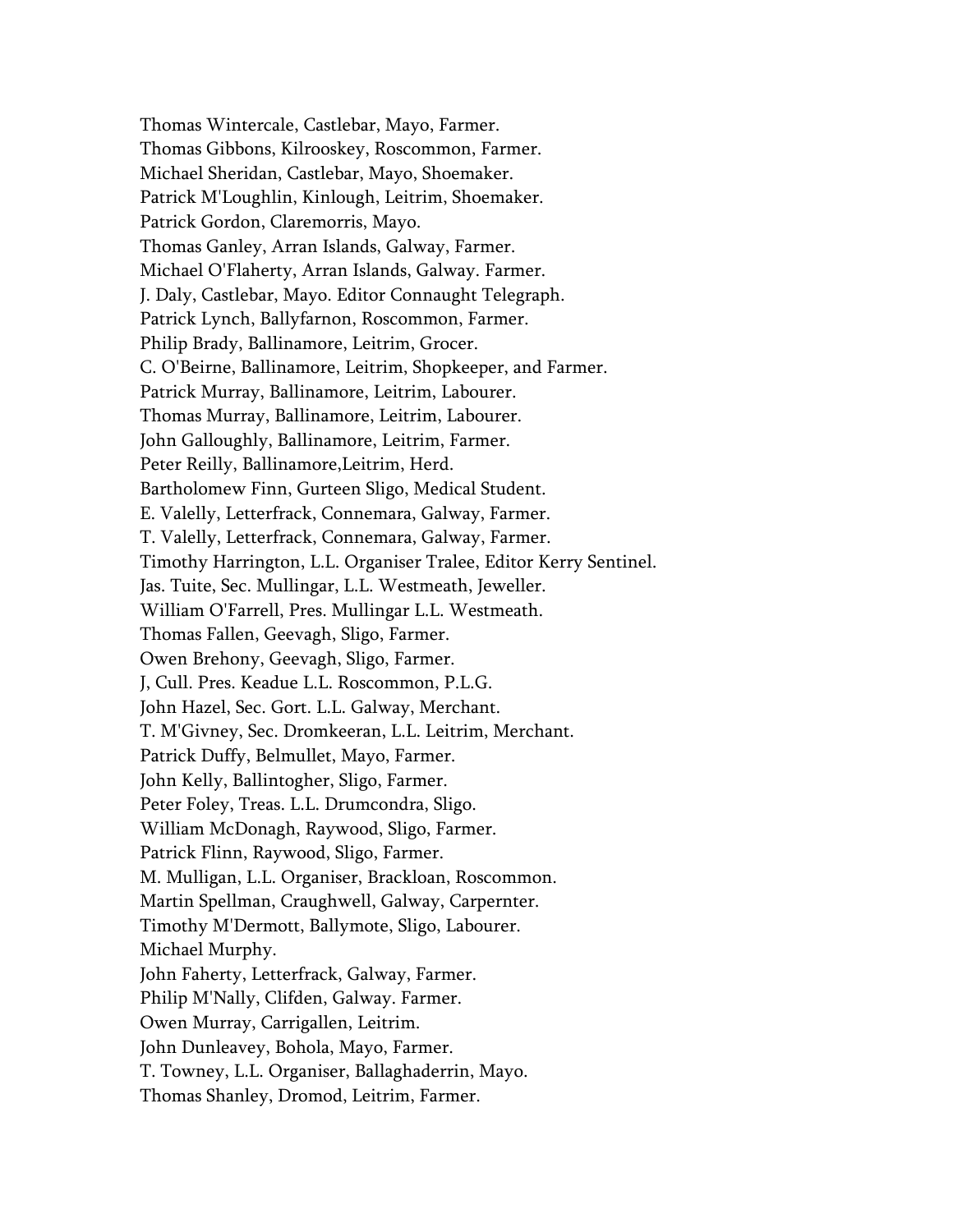Michael Glennon, Kilchreest, Galway, Farmer. Thomas Connelly, Lettermore, Galway, Farmer. Michael Connelly, Athenry, Galway, Farmer. John Kelly, Loughrea, Galway, Farmer. Edward Barrett, Sec. Craughwell L.L. Galway, Telegraph Clerk. Thomas Jennings, Tynagh, Galway, Farmer. Matthew Jennings, Tynagh, Galway, Farmer. M. Ryan. V.P. Kilkerrin, L.L. Galway, Shoemaker.

From the Clonmel Chronicle,

Jan  $10^{th}$  1877

Another alleged Highway Robbery near Tipperary.

On Saturday night last a farmer from Garryduff near the Glen of Aherlow, named Edmond Ahern, reported to the Tipperary Police that he had been attacked by four men, near the old Police Barracks of Brookville, as he was going home from Tipperary. They rifled his pockets, but found nothing on his person except a pipe and some tobacco, which they took from him. He had no money or anything else about him. Not being satisfied with what they found they struck Ahern several times with their clenched fists about the head and face, and when he came to report the matter to the Police he was bleeding from the nose and mouth, while his left eye was quite black from the effects of a blow of some hard substance. The farmer stated that he did not know any of his assailants, nor would he be able to identify any of them as the night was dark. It is the general cry of the peoplewho have to travel the Brookville road, whether going or returning from Tipperary–that it is quite impossible for them to escape being attacked after nightfall since the Brookville Barracks was broken up. Although the Tipperary Police are most vigilant in their patrols along the same road, they are unable to detect the perpetrators of those daring outrages which have of late been reported.

#### Rescue from drowning.

About 9 O'Clock on Sat. night last, as a young man named Patrick Guiry, was staggering past the Bridge in Cahir, he fell over the wall into a very deep trench filled with water in Major Sargint's garden, within a few yards of the river Suir. The night was extremely dark, and none of the persons present would venture in to attempt to rescue the unfortunate man, whose death seemed certain, as the floods had swelled the river to a considerable depth, and several feet of mud lay beneath. Sub-Constable James Wilson, who happened to be passing near at that time, was attracted by the shouts, and on being told of the state of things he jumped over the wall, and a match having been struck, the Sub-Constable just caught a glimpse of the drowning man, reached where he was and succeeded in holding his head above the water until he was able to release him from his extremely critical position. Upon on being taken out of the water Guiry was found to be in a very weak and exhausted state. Head Constable Ahearn and a party of police had him removed to the police barracks where he was carefully attended to and provided with dry clothes.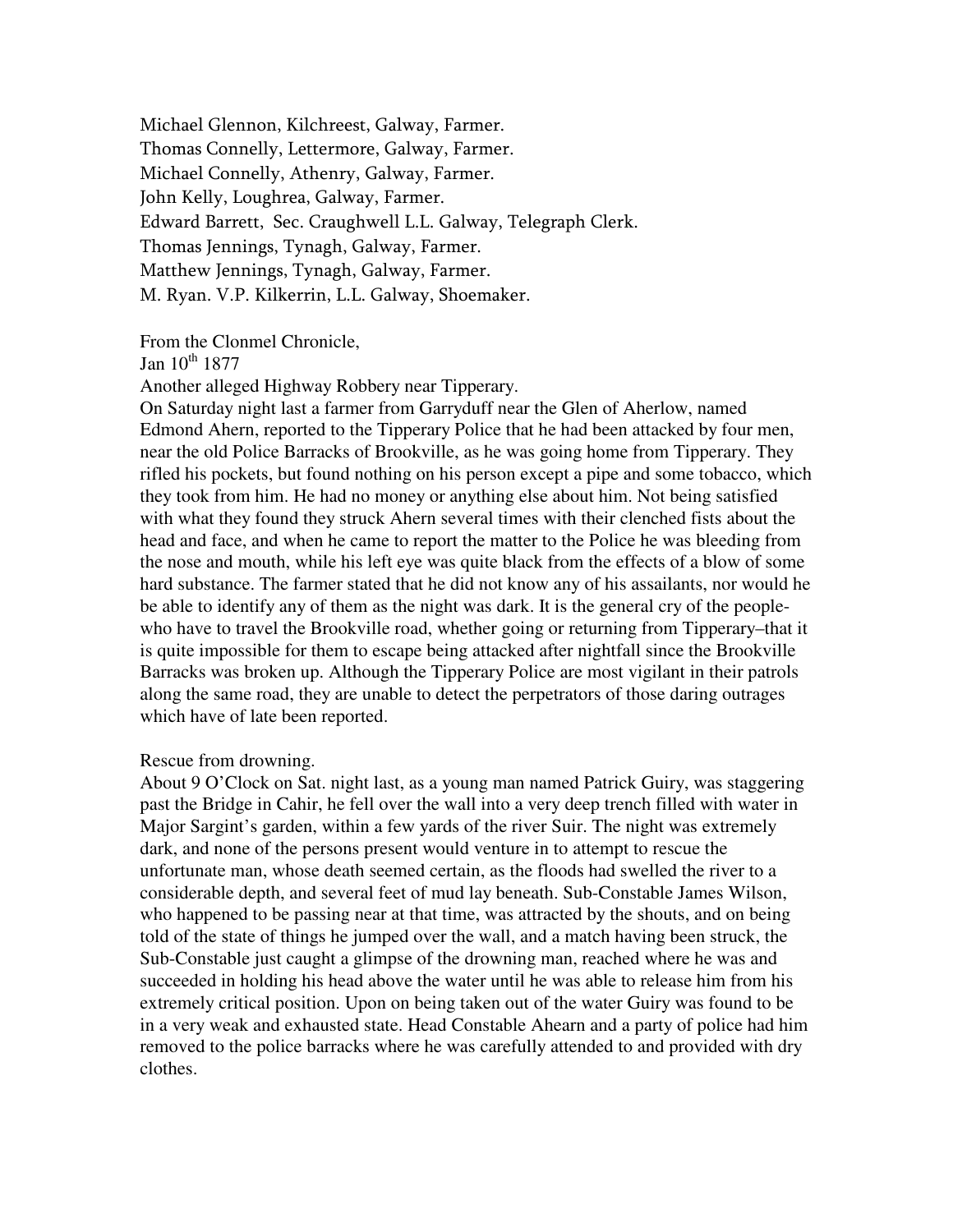From the Clonmel Chronicle.10/1/1877 Clogheen. Board of Guardians. The usual weekly meeting was held on Tuesday . Present---Mr. William Jones in the chair. John G. Fennell, Richard Grubb, William Perry, John Morrissey, John R. Lonergan, J. Ryan, John Keating, John McGrath, Tobias Egan, Joseph Fenton, James Keating, and M. Cashin. State of the house-- Remaining at last report-235 persons. Admitted during the week-5 Discharged during the week-5 Remaining on the above date-235 Among the applicants seeking admission (11 in number) was a young woman, with an infant, who stated she got married in Clogheen to a soldier in the  $5<sup>th</sup>$  Dragoon Guards named Forde, that she had not heard from him in the past three months, but had heard that he had deserted. Admitted, the master ordered to write to the Colonel of the Regiment,

inquiring after Forde. A man named Hickey from Clogheen, seeked admission for three young children. He stated that his wife had deserted him and that he could not care for them. He had a "very damaged eye" which seems was a parting gift from his wife. Admission refused unless he entered with the children, which he declined to do.

A return of persons evicted out of their holdings in the Parishes of Mullinahone and Grangemockler, by Florence M'Carthy on the  $6<sup>th</sup>$  Sept.

Mullinahone. Michael Freany, 5 in family. John Sweeney, 6 in family. John Sweeney, Jnr., 4 in family. John Geary, 3 in family. Patrick Tobin, 8 in family. John Power, 6 in family. Maurice Hally, 3 in family. Widow St. John, 7 in family. Bridget Landy, 6 in family. John Dalton, 7 in family. Widow Cahill, 1 in family. Widow Egan, 5 in family. Nancy Mara, 2 in family. Richard Connolly, 9 in family. Number evicted in this Parish is 72.

Grangemockler. Michael Cuddihy, 13 in family.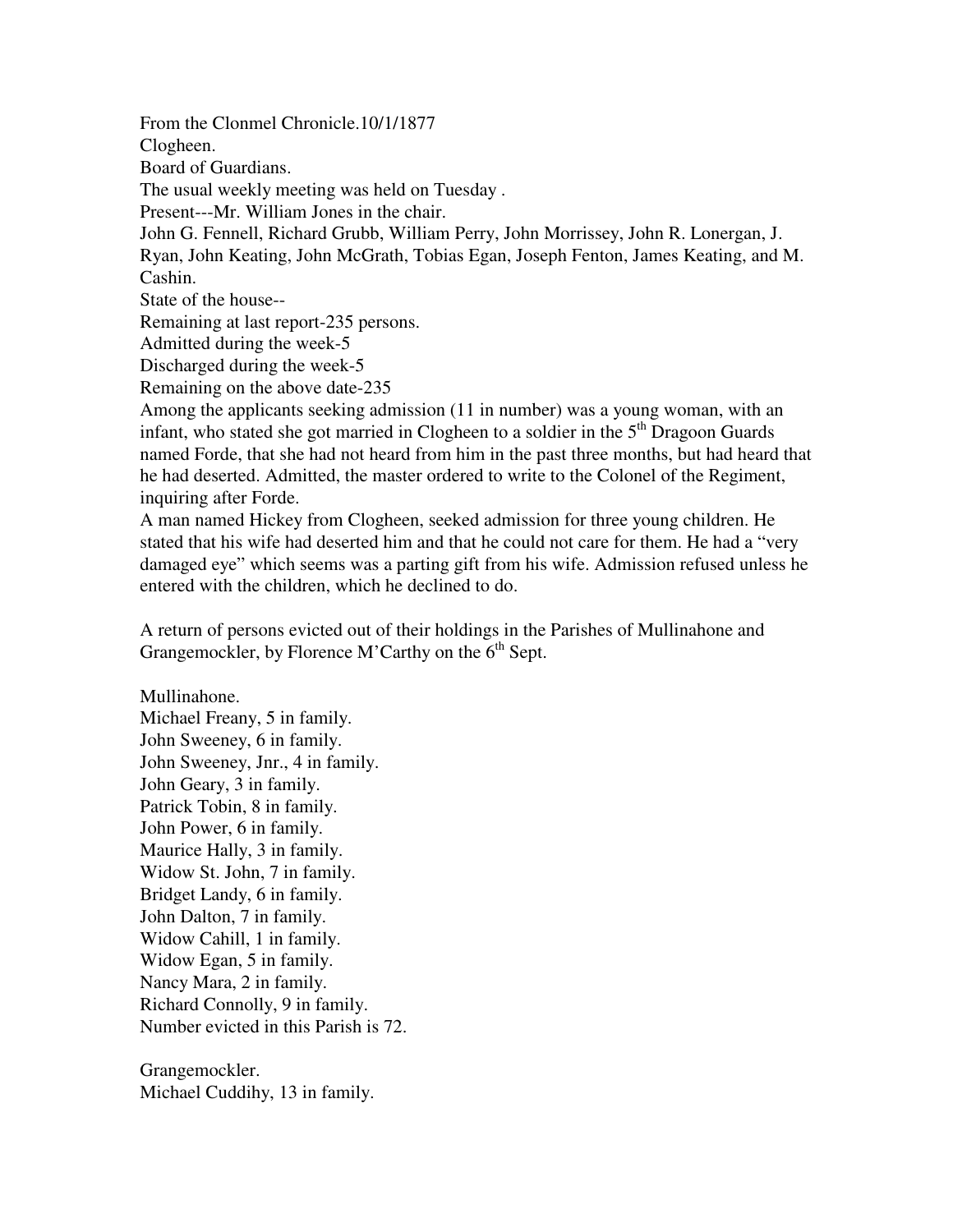Pat Coman, 5 in family. Michael Maguire, 6 in family. Pierce Cantwell, 5 in family. Nicholas Coman, 4 in family. William Scully, 7 in family. Thomas Tobin, 3 in family. Number evicted in this Parish is 43.

From the Freeman's Journal 22<sup>nd</sup> Sept 1849

The Tipperary Free Press has the following article:-

On Sunday last General Macdonald, attended by his staff and a large force of military, police, artillery, etc., proceeded to Ballingarry, and drew up his forces in battle array. It appears that the General had received information that the fulfilment of an old prophecy of Columkill, which is rife amongst the peasantry--namely, that in the  $9<sup>th</sup>$  month, in the  $9<sup>th</sup>$ year, some great benefit was to wrought by the people, a large assemblage was to take place at the Commons, and thither he repaired with all the pomp and circumstance of war. However, no meeting was held-no assemblage of the peasantry had congregated:-there came together only a motley crowd of women, and children to look upon the 'glittering throng', and, when the shades of evening drew nigh, the cavalcade again returned whence they came.

#### From the Irish Press --20-11-1920.

#### The Greatest Mother of all.

There is a certain type of Irishman who is accustomed to talk about the Irish people as "a fighting race, who have fought for seven hundred and fifty years and never been conquered". This is true. It is also true that Ireland may be able to fight for another seven hundred and fifty years without being conquered. That the Irish Nation has so far escaped extermination is due to the fact the very choicest of her intellects, strongest and bravest of her sons have spent the splendour of their manhood in her defence. Whilst the free nations of the world progress in science, art, commerce and power, and their children are free to devote their energy and skill to increase their own and their country's prosperity, every Irishman is conscripted before he is born. He is called to the defence of his colours as part of his birthright, whether he is a man of peace or a man of war. The Irish are a fighting race, not through love of fighting, but because they must either fight or die. The picked men of Ireland are always the marked men of England. If they escape death or imprisonment at her hands they are forced to live their lives in poverty and obscurity, seeing their plans and hopes for Ireland wrecked and the nation they had helped to build laid in ruins by the British. Ireland has no riches to bestow upon her children, yet there is not in history a parallel case to the story of Irish devotion to the motherland and humanity. America owes her good emigration laws to the devotion of an Irish girl of gentle birth who travelled as a peasant in one of the old sailing ships in order to expose the terrible conditions under which emigrants were brought into America. Am Irishman Swift MacNeill, was responsible for having flogging abolished in the British Navy. Irish Catholics fought against and finally destroyed religious bigotry in America--a heritage of the Pilgrim Fathers brought here from England. The world owes much to Ireland, for she is humane, charitable and sweet. "Sweet and mild would look her face, ah, none so sweet and mild, could she crush the foes by whom her beauty is defiled". The passionate love of liberty which still burns in her breast, her devotions to ideals and her altruistic spirit will make her when she is free as much beloved of the world as she is by her own children. Every man of Irish blood owes a debt to his motherland which he can never repay in full. She has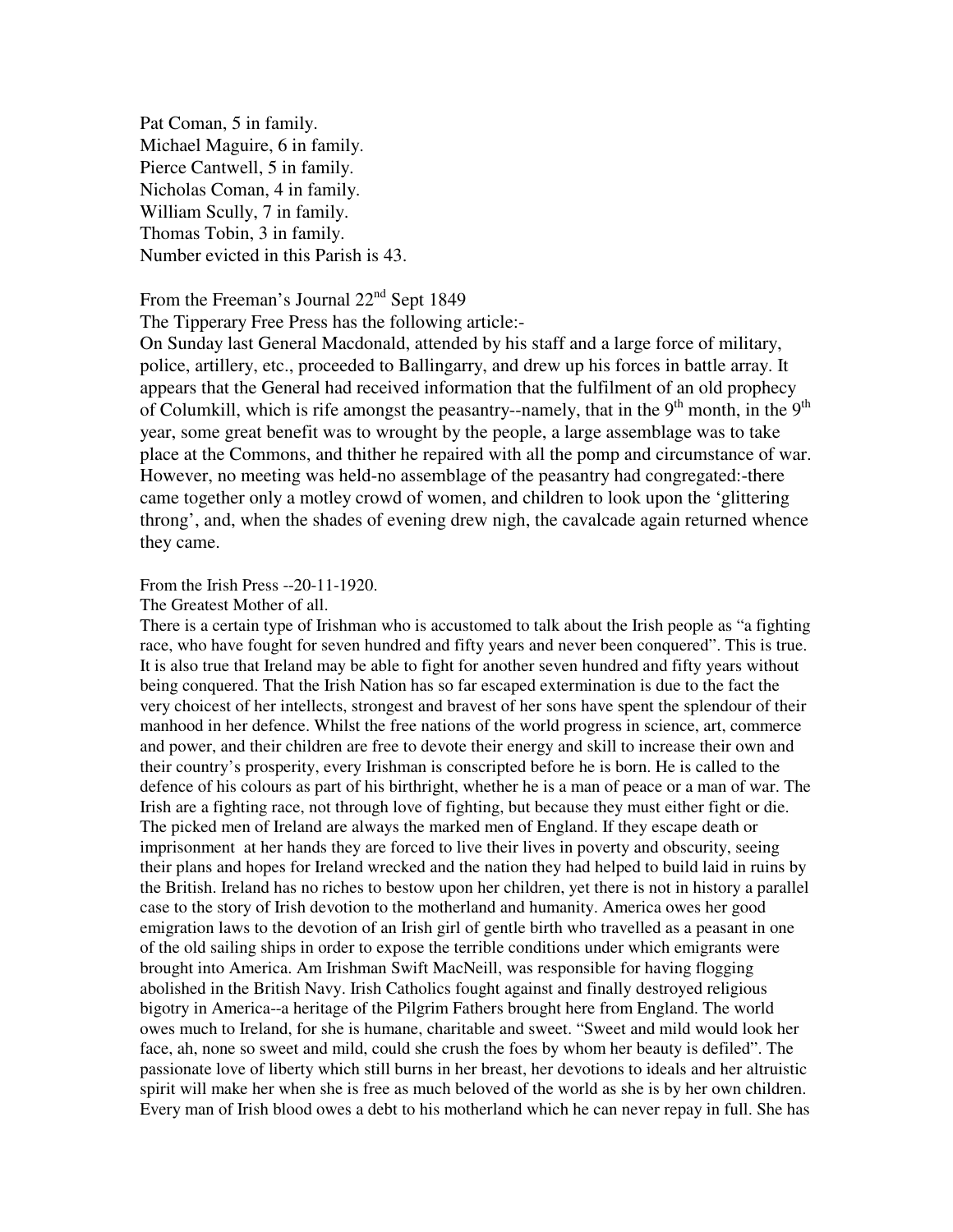given to her children a culture to be proud of, a flag to unite them and a home to return to. She has established them on the soil of Ireland so that they are no longer like foundlings, but devoted children of a mother, who is poor but very rich, meek, but very proud, gentle but very fierce.

### From the Nenagh Guardian 21-10-1839

Tithes-Threatening Notice.

Gentle reader, what think you of this fact?.-Mr. Arthur French, of Carney Castle, in this county, paid the tithes of his land, and sought to recover the several portions from his respective tenants; but to the horror of the ex-secretary of the Catholic Association did he find posted on his gate, a few days since, a threatening notice, which told him if he attempted to press his tenantry for the tithes his head would be nailed where the knocker of his hall door is. What an indignity to offer the late worthy host of the most worthy proclaimer of Tipperary tranquillity, Mr. Ashton Yates, M.P.

# From the Times 23-11-1839

### Advert.

Tipperary County, seven miles from Cashel, 12 miles from Thurles.

Mr. W.W. Simpson has received directions to sell by auction, at the Commercial Buildings, Dublin, on Tuesday Jan. 14<sup>th</sup>, at 1 O'Clock, GLENOUGH, a valuable fee simple estate, eligibly situate in the Barony of Kilnemana, within 7 miles of the City of Cashel, and only 12 miles from the excellent market town of Thurles; It comprises nearly 2600 statue acres of land, consisting of arable, pasture, meadow, woods, bog, and reclaimable mountain. Few estates offer greater facilities for improvement than this, indeed by a modest and judicious outlay the rental might be at least doubled in a few years. The estate is in the occupation of a respectable and industrious tenantry, from year to year, at exceedingly low rents, amounting to £337.3.8. per annum, which low rents have prevailed without alteration for upwards of a century. The estate may be viewed and particulars and plans may now be obtained of Messrs. Brassington and Gale, land agents, Dominick Street, Dublin; of John Lanigan, Richmond, Templemore, William Stephens, Esq. solicitor, Bedford Row, London, and of Mr. W.W. Simpson, Bucklesbury.

## 26-11-1859 From the Times.

Fall in value of land--It is a singular fact, but still true, that the value of land in Tipperary has considerably receded of late, and there is no longer that keen competition observable which marked the sales of property in this county for a series of years in the Landed Estates Court. On some late occasions properties put up in the Courts did not realise anything like the prices current a short time ago, and not a few of the sales were adjourned owing to the insufficiency of the bidders.

#### 16-11-1859.

County Tipperary. In the matter of the estate of Joseph George Smith, owner, ex-parte John Eyre, petitioner.

Premises held under a fee-farm-grant, at the yearly rent of 14/., comprising the house, adjoining the Hillhouse lot, and now called St. Cronin's, in the town of Roscrea, containing one acre, one rood, and twenty nine perches, Irish plantation measure, upon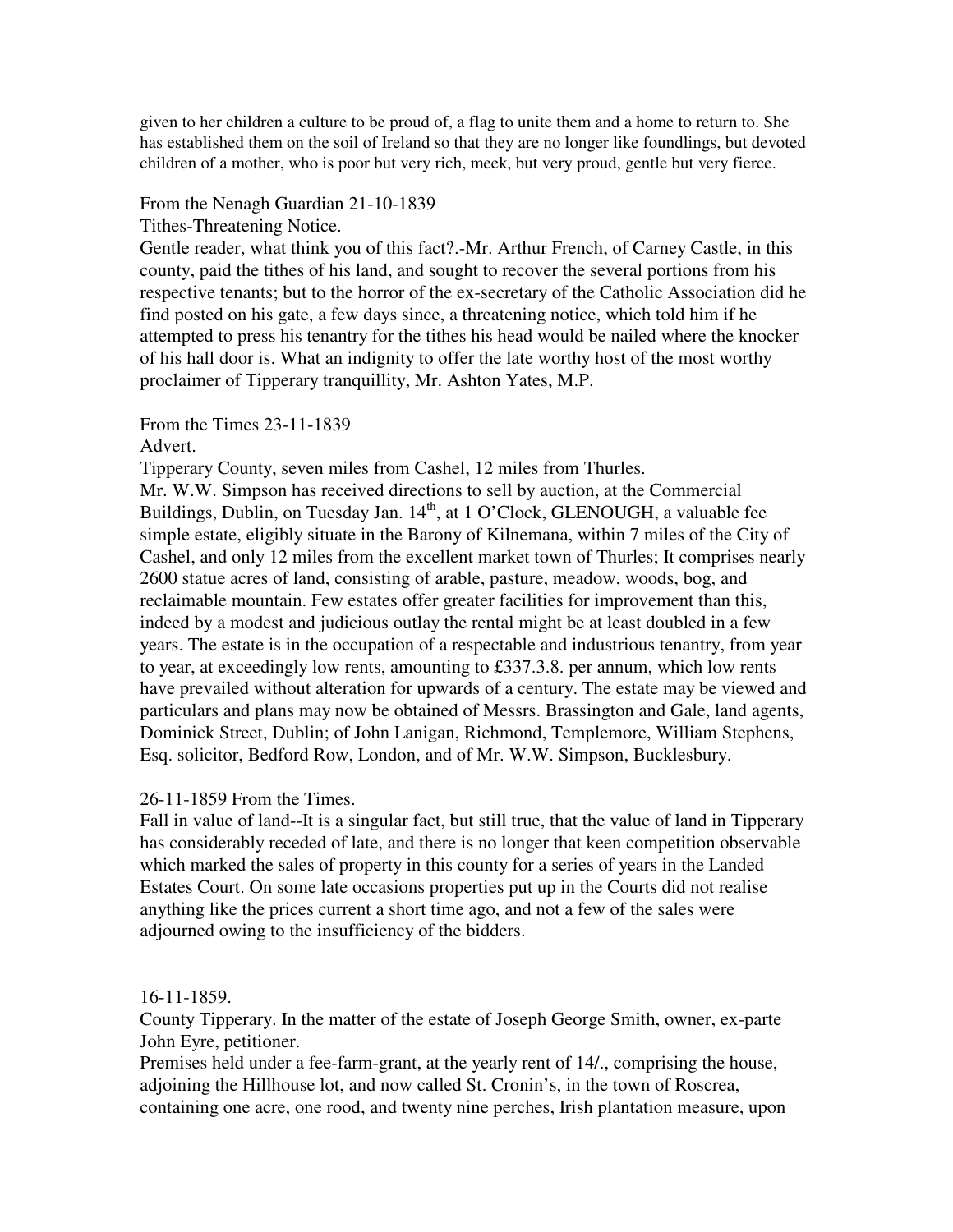which stands a well situated and respectable dwelling house and offices, with two large gardens or pleasure grounds. Sold to Mr. William Fry, for £450. Solicitor-John Eyre, 5 Talbot Street.

### 12-11-1859

Chancery Appeal Court.

Harrington v. Costello.

This was an appeal from a decree of the Late Lord Chancellor, overruling several exceptions taken by the appellant to the Master's report. The litigation arose out of the will of Patrick Cash, dated 1817, of which Daniel Costello, deceased, whom the appellant represents, was appointed executor, the legatees being the respondents. The principal question was at issue as to the value of the stock and property left by the testator, who had been the owner of several farms in the county of Tipperary. The evidence of the respondents represented it as being worth 1695/s., while that of the appellant only set it down as 406/s.

From the Times copied from London Gazette 29<sup>th</sup> August 1787.

Whitehall August 28<sup>th</sup>

The King has been pleased to order letters parent to be passed under the Great Seal of the Kingdom of Ireland, containing his Majesty's grants to the dignity of a Baronet of that Kingdom to the following gentlemen, and the heirs male of their respective bodies, viz. William Richardson, of Augher, in the County of Tyrone, Esq.

John Craven Carden, of Templemore, in the County of Tipperary, Esq.

Edward Leslie, of Tarbert, in the County of Kerry, Esq.

Henry Mannix, of Richmond, in the County of Cork, Esq.

Richard Gorges Meredyth, of Catherine's Grove in the County of Dublin. Esq.

Times 8-5-1787

A letter from Clonmel dated April  $26<sup>th</sup>$ , says,

"Last Friday John Heirk, and Paul Kierwan, convicted at our last assizes, under the whiteboy act, for burglariously breaking into the house of the late John Dunne, on the lands of Fennor, on the night of the  $31<sup>st</sup>$ . Jan 1786, ornamented with white-boy drapery, horns, etc. and mounted on horse back , and under an escort of horse and foot, commanded by Major Kingsmill, beating the dead march, for the purpose of rendering that tremendous scene still more awful, were taken from hence to Cashel, making Fethard their way, which was the fair day thereon. The next morning they were conducted from thence to the lands of Fennor, where they acknowledged their being guilty for the crime for which they suffered, and were executed pursuant to their sentence, on an eminence at that place, in the presence of upwards of twenty shousand spectators, who assembled from the counties around. The Magistrates and posse comitatus, who attended the occasion were numerous."

24-5-1798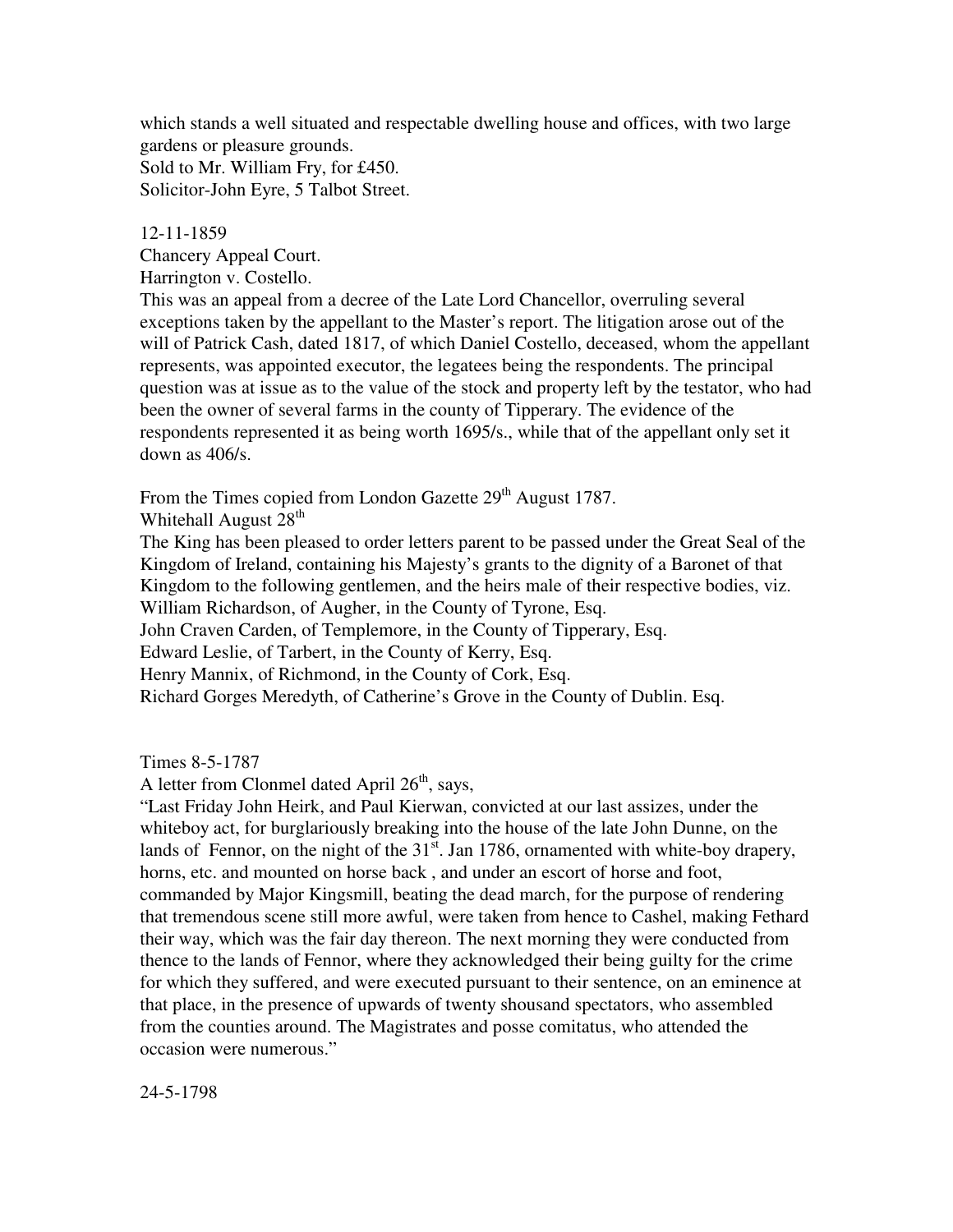# May  $19<sup>th</sup>$ .

It having been represented to General Sir James Duff, that the farmers etc. in the Barony of Doohara, between Killaloe and Nenagh, County Tipperary, had concealed large quantities of arms:- the General yesterday morning marched 100 of the city of Dublin Militia, to the said place, where they are to be quartered at free cost, until the said arms shall be delivered up.

Ten members of the Yeomandry Corps at Charleville have been expelled for conniving at treason.

## 15-8-1786

Clonmel July  $27<sup>th</sup>$ .

On Wed. and Thursday last the Rev. D. Butler of Thurles, visited the parishes of Holycross and Muckark, and convened the Parishioners, for the purpose of exhorting them against joining in those unhappy risings of the White Boys, or taking the oaths administered by them. Those of the Parishes who met on the occasion, pledged themselves to each other to exert their endeavours for carrying his laudable admonitions into execution . Having prepared for that purpose,(When they heard the meeting of that day had been fixed on for swearing the parishioners to be loyal to them, and supporring their regulations) Mr. John Mannin of Shanbally, with his friends and assistants, proceeded to their rendezvous at five O'Clock in the morning, but they proposed to him to take the oath, which they were then administering to a vast concourse of people, whom they had collected together on the occasion, to the number of 1000 at least. Mr. Mannin, knowing many of them, addressed them in the mildest manner in his power, and exhorted them to desist from their illegal proceedings, notwithstanding, which they persisted in the swearing of the people, and told him he should also swear, which, when he refused, they fired upon him, and threw several stones upon him, and the people with him, and surrounded him and disarmed them, and most unmercifully beat him and abused him, and them, giving them several cuts on the head, beating one of them to a degree that his life is despaired of, and obliged him (Mannix) and them to take several oaths to them, and then proceeded to swear the rest of the parishioners; and thence upwards of 300 of them went to the house of Mr. William Mannin, of Coollip,(Probably Coolkip) in said Parish in order to swear him, who locked and barred up his doors and windows, and most spiritedly withstood all their threats. They then threw several stones at the door, and broke his windows, when they could not enter to effect their wicked design.

From the Times of 31-1-1837

State of the poor in Ireland.

Extract from the Report of The Irish Poor Law Commissioners.

Munster, County of Tipperary, Parish of St. Mary's, Clonmel. Barony of Iffa and Offa, (East Barony).

Persons who attended the examination;-Rev. Mr. Baldwin, Roman Catholic Clergyman. Rev. Dr. Bell, master of the Endowed School. Mr. Benjamin B. Bradshaw, J.P. Mr. William Chaytor, Mayor of Clonmel. Mr. Grub. Merchant. Mr. John Hacket, Proprietor of the Tipp Free Press. Mr. Hodges, Attorney. D. Malconson, Proprietor of factories. Mr. Meagher, shoemaker. Mr. O'Connor, foreman of the Clonmel Advertiser. Rev. Mr.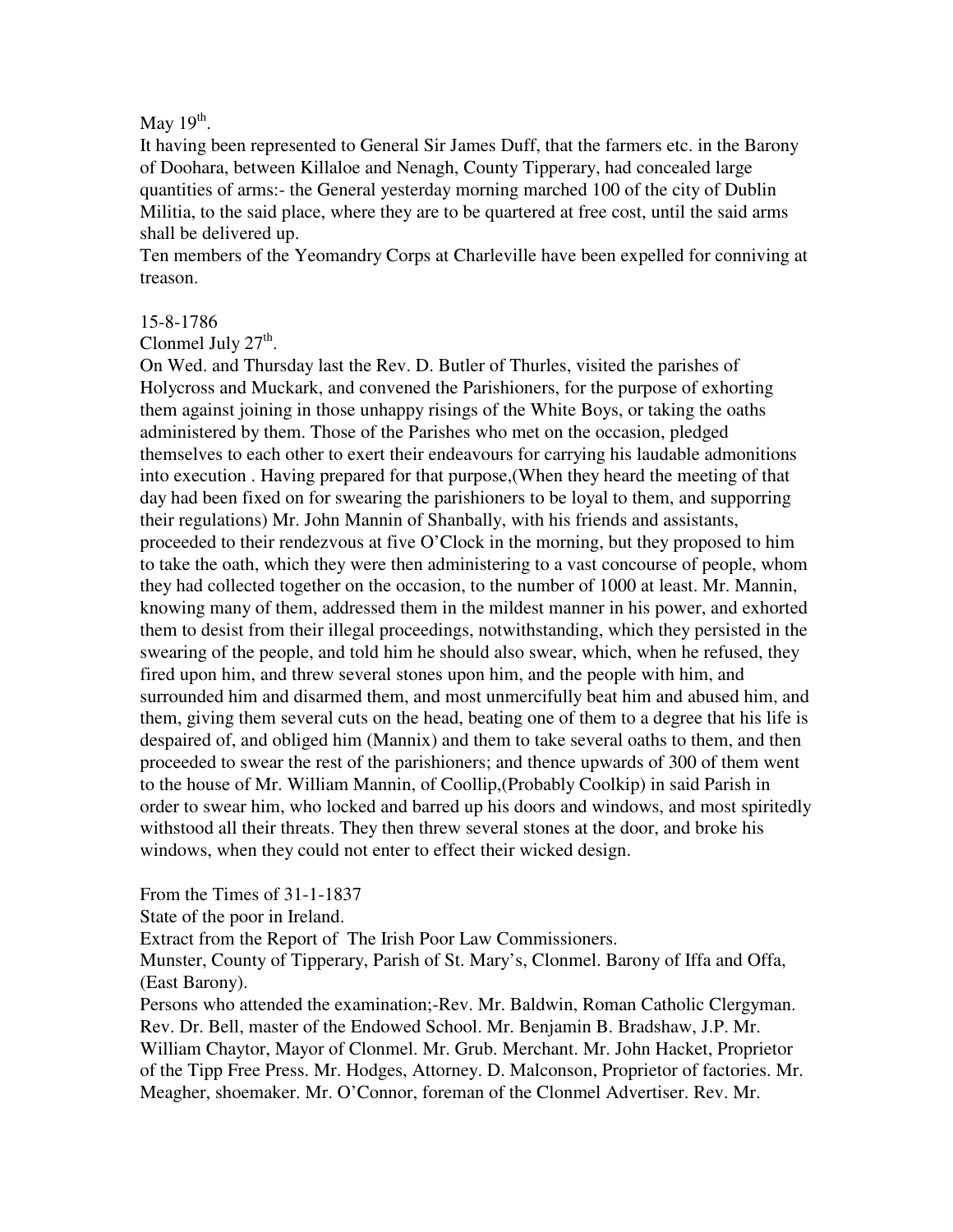Stevenson, Protestant clergyman, Thomas Walsh, Labourer, and many others present at different times.

Town labourers are chiefly attendant on slaters, masons, etc. They have not 3s. a week, 2s. on average from November to April; they suffer privations at such times, Sheahan says, he has known his comrade spend the whole day without work, and go to bed without supper, and get work the next day and work until 2 O'Clock before he could get 6d. to buy food. It is very common to have one meal a day; when everything is pledged, sometimes they borrow articles from friends, in order to pledge them. John White, a pensioner and dealer, says he has lost many things in that way. When they have no work, they live regularly on one meal a day. Only now and then it happens that a person passes an entire day without eating.

A policeman present say's that a labourer told him last summer that he had no food for 24 hours. Half of the labourers in town have no potatoes; the country labourers generally have some potatoes, and are much better off than the town labourers. The wives and children go round in the unemployed months. Meagher saw a discharged soldier break a window, in order to get into gaol to get something to eat. About two years ago many persons committed felonies in order to be transported. They wish for emigration. Persons in great want often steal provisions, but never without great necessity. A person stated that he knew a man last August to steal potatoes for his family who were in want. When the provisions are out in the country, the richer farmers join the labourers in an I.O.U., and this enables them to get meal and potatoes at a high price, 6s. or 7s. a cwt. more than the price.

Sheahan says, if a labourer can get credit he is never out of debt. It is only those with ground who can find any one to bail for them. A man without ground can only live begging till he gets employment again; some steal, being ashamed to beg, they would do neither if they could get employment.

A loan fund that existed was given up because the bails were so often called upon to pay the money; the want of punctuality or of means was the cause of its failure.

It very seldom happens that the landowners employ more labourers than they require; if they give employment under such circumstances; they wages are lower. Farmer's sons now work who did not formerly; they cannot afford to pay labourers, the price of corn is so low. They assist one another, " I work today for you if you work for me tomorrow." It is impossible for a labourer to lay by; he cannot count a single farthing his own at night; what can he save out of a shilling. If he had a little clothes he may pawn them; this is the only provision he can make.

A man mostly marries from 20 to 22 years of age, women from 18 to 20, sometime under 17, very seldom under 16. Nobody present heard of a girl of 13 being married. Farmers wish to marry off their daughters as fast as they can, to preserve their purity, farmers sons marry earliest, and girls who marry at 16, usually have fortunes. The parents usually make the match, in order to prevent them from running away. Farmer's boys and servant girls sometimes marry early, but not so often as those who are more comfortable; 30 or 40 years ago, no man married till about 28 to 30, and the women 23 or 24, now they marry to better themselves; the one will help the other, they never think of having children, it steals on them at last. People sometimes look forward to having children to support them in their old age. Young boys mostly make the worse marriages. The labourers marry much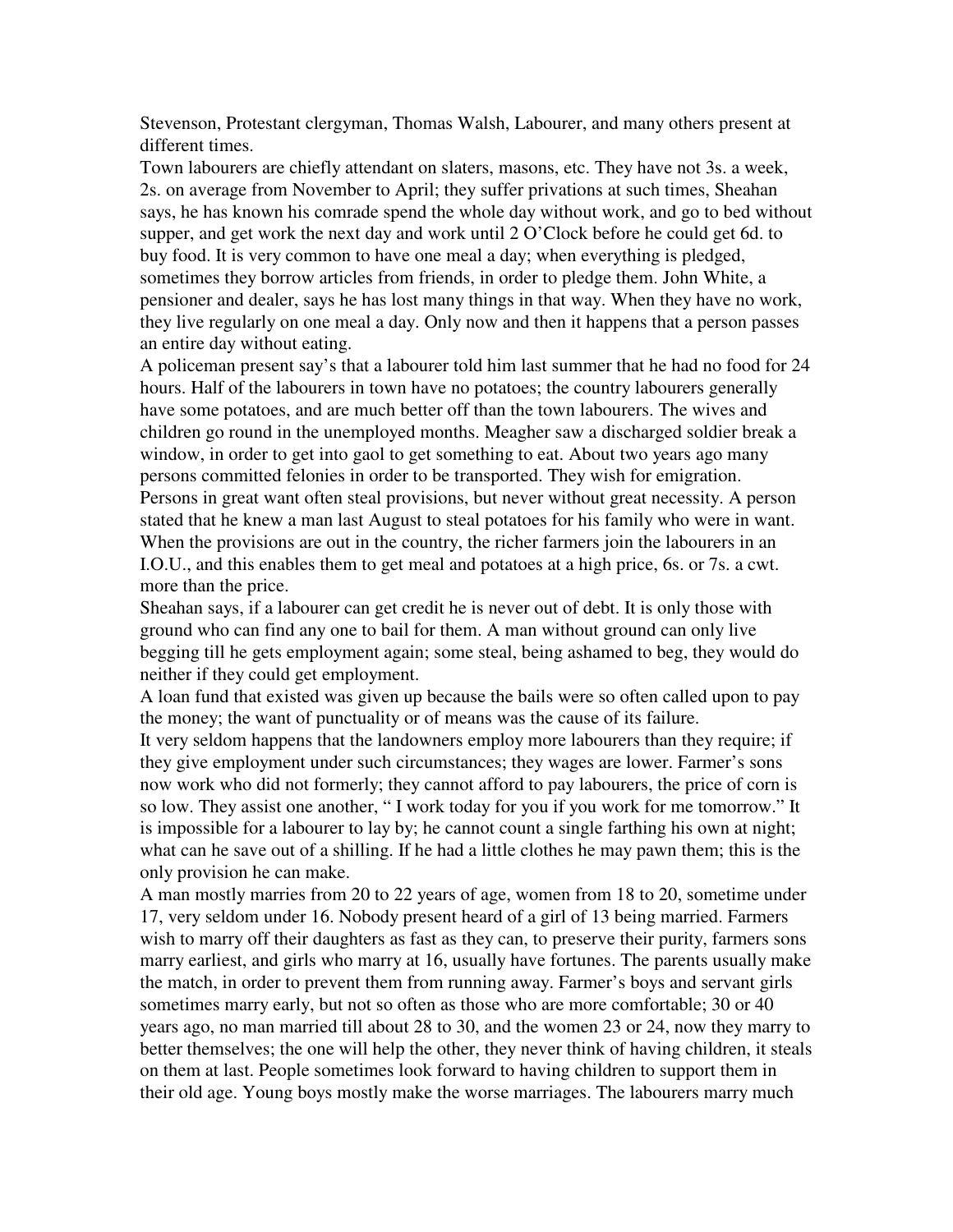earlier than the mechanics; the apprenticeship of the mechanics lasts till they are 20, and then, they do not marry immediately.

From the Tipperary Vindicator.

12-8-1844

A Fact for Juries.

A man of the name of Neil, tried and found guilty at the last assizes for this county, of the wilful murder of John Kennedy, at Cappagh, in January last, and left for execution, was, on Thursday morning, informed by the governor of the county gaol, that the government had granted him a free pardon. Neil, overpowered with the unexpected intelligence, could not, for some time, credit his informant, and supposed that a mistake had been made-but Mr. Smith confirmed the truth of the statement by conveying him to the prison gates and allowing him to go free. The conviction of Neil was certainly a matter of some surprise on the part of those who heard the trial and the charge of Baron Richards, and the verdict which the jury returned was one, perhaps, of the strangest ever heard in a court of justicenamely, that the prisoner was of good character, and did not intend to perpetrate the crime of which he had been found guilty. We believe, in point of law, that this verdict amounted to an absolute acquittal, because, if the prisoner did not intend to commit the deed, he had no malice prepense, and consequently he did not perpetrate murder, which is only distinguished from manslaughter by the malice of the perpetrator. We are happy that the government has given this proof of honesty in the administration of the law. This simple act will do much towards allaying discontent in the minds of the peasantry, who really believe that there is no protection whatever for their lives and liberties in this unhappy region.

## 9-6-1846

## Extensive fraud in the Cashel Workhouse.

The committee of the guardians who visit the house are engaged in investigating a series of alleged frauds over a space of two years, by which it is said that 37 paupers have been charged on the books of the house for the last two years, and that no such persons have been in the house almost since admission, some of them dead, and others unaccounted for. There is another charge undergoing investigation, which preludes us from giving the names of the parties at present, who are charged with sending up the bed and other clothes of an officer of the house who had lately fever, to be washed by the paupers, and thereby running the risk of introducing contagion to 800 or 900 people. We hope, for the sake of the public at large, that those cases will undergo a most rigorous ordeal.

#### 20-3-1846

## Fatal effects of intemperance.

On Wed. last, a farmer named Denis Crowe, of Killeen, within five miles of this town, employed a large number of men for the purpose of building a boundary ditch. He supplied them with a profuse quantity of ardent spirits, of which many of them, who had not the happiness to be disciples of Father Mathew, partook to excess. The melancholy consequence has been that two men, named McCormack and Ryan, died on the same evening. Two others lie in a precarious state. An inquest was held on the bodies by James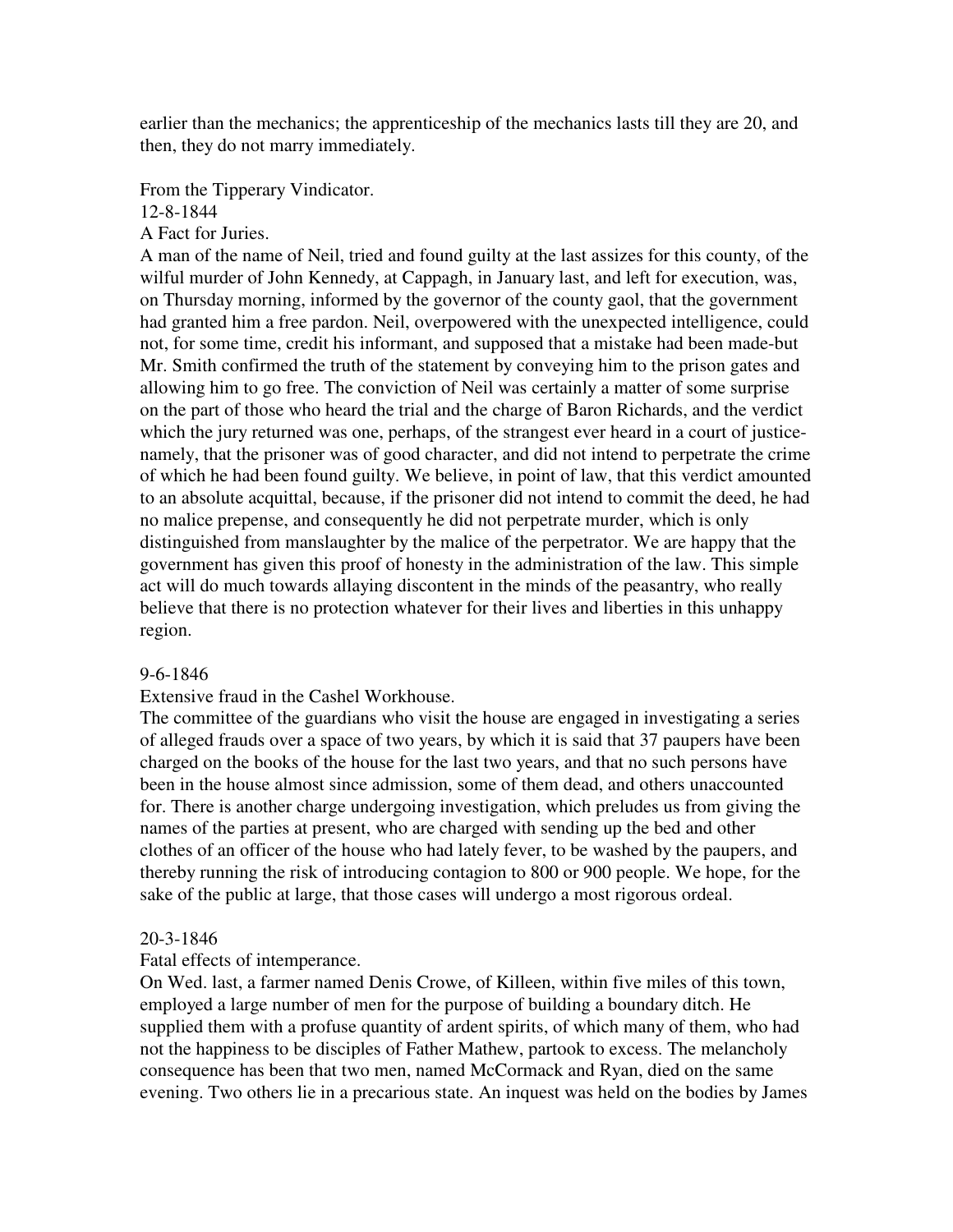Carroll, Esq, Coroner. The jury found that the unhappy men died from from the excessive use of ardent spirits. A third man has since died, and seven others are missing, no trace of them is discovered up to this time. Most probably the endeavoured to find their way home, and died in some dyke or ditch. Five others were most providentially taken into a house on the spot where they were found lying, and by the attention of the poor woman who occupies it, who administered to them large quantities of melted butter, they were saved, and are likely to recover.

### 19-8-1844

Curious Circumstance---A farmer of the name of Ryan, resident at Barnane, waited on George Ryan, Esq. D.L. Inch House, a few days ago, accompanied by a person of the name of Flanaghan. Ryan stated that the day previous Flanaghan called upon him and offered his services as a labourer, which he (Ryan) declined, observing that he had a person already in that capacity, with whom he was perfectly satisfied. Flanaghan replied that he would enter the employment for any sum that would be given--in fact for two shillings a week, that he would be found more useful than the person already about the farm, and that it would be well to turn the other labourer off. On inquiring into the motives by which he was actuated, Flanaghan told one of Mr. Ryan's servants that he was send by a certain head constable in the neighbourhood, and that he would be able to make a good quantity of money by the business, in addition to the wages he was to receive. Flanaghan was immediately arrested, he adhered to his statement in the presence of the Rev. Thomas Mullany, P.P. Drom, by whose directions he had been brought before the magistrate (Mr. Ryan) D.L. who took down the statement, and said he would do nothing respecting it. The affair, which wears rather an inexplicable aspect, has caused some sensation in the district in which it has taken place, we notice it because it is the topic of general conversation in the district in question.

# From the Tipperary Vindicator.

# 21-8-1844.

Orange doings at Cloughjordan,---We have received particulars of the riotous conduct of some shoneen vagabonds at the fair of Cloughjordan on Monday last. They seemed determined by all means to create a row; their language and conduct were in the highest degree insulting. But the principal object of their wrath was a poor balled singer, whom they wantonly attacked, tore his ballads and trampled on them. One of them was armed with a cane-sword, which he brandished, and with which he actually struck a man on the face. The people, goaded and insulted by these audacious Orangeman, would have retaliated but for the timely interference of the police, who arrested the two shoneens and disarmed them. We are informed that the conduct of the constables on this occasion was prompt and decisive, and deserving of the highest praise. The rioters will be tried at Borrisokane on the  $22<sup>nd</sup>$  inst, when he hope to see them prosecuted to conviction.

# 8-9-1848.

Nenagh. Sept  $2<sup>nd</sup>$  --On Monday, at eleven o'clock, A.M. Mr. Monaghan, sub-inspector of the Killenaule district, accompanied by Head Constable Stack, arrested Mr. O'Flanagan at his mother-in-laws house at Killrenal. Mr. Monaghan demanded and proceeded to an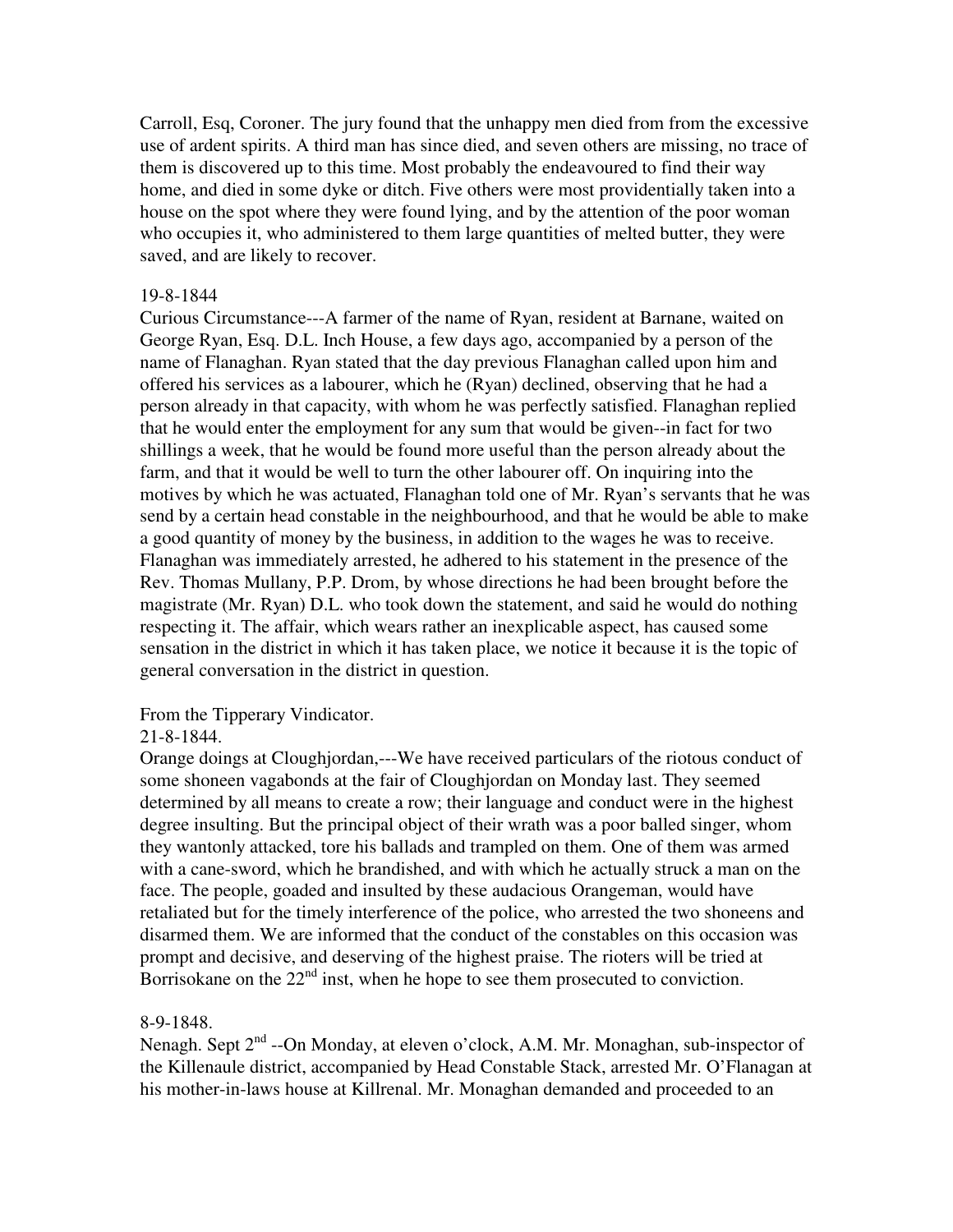examination of Mr. O'Flanagan's papers, and took two documents from his desk---one a public circular, the other acknowledging a public subscription. The Ballynonty police station and petty sessions court being contiguous to Kilrenal, the party proceeded thither, where the presiding magistrates, after detaining their prisoners for nearly seven hours, decided on sending one of their body to Dublin, to consult the authorities on the taking of bail, which was tendered to a large amount. A numerous body of the constabulary from the adjacent stations were on duty on Monday night at Ballynonty, as Mr. O'Flanagan sleeps at the police station. Up to Wednesday no communication had been received from Dublin.

#### 5-5-1847

Stoppage of the Public Works.---The horrible expedient to which our rulers proclaimed they had come of dismissing the truly wretched labourers to their dismal homes this day to die the death of famine, has been revoked; and a "confidential" communication has been received by the subordinates of the Board of Works in the country, with the wording of which we are gravely assured it is impossible we could be acquainted , but its purport having oozed out through various channels, we believe we are correct in saying that all the labourers are not destined for starvation for the present. Applications have been made for a perusal of the letter that has been received, but the application has not been granted. We are unable to state to what extent the order has been revoked, or for how long a time, or in what peculiar districts, or under what peculiar circumstances; but this we do know that such an order has come down, and whether the public works are to proceed in their present condition, or whether the pairing process may be found more convenient, our rulers have decreed that the public shall be kept in the dark on this most vital matter for some time. We know that the dismissal of the labourers this day would be followed by consequences fearfully disastrous to property-perhaps to life.

#### 3-12-1847.

In consequence of notices very generally posted throughout the country convening a meeting of the peasantry at Toomevara for yesterday (Tuesday), in order to enter Nenagh in a body and demolish the workhouse, or obtain outdoor relief, the dragoons, infantry, and police were on the lookout from an early hour under the directions of Captain Pollack. R.M. The weather was exceedingly severe. Rain continued to pour in great abundance throughout the entire day, which was also gloomy and disagreeable, and in no way calculated to invite persons out of door. Before twelve o'clock a troop of dragoons, two companies of the  $77<sup>th</sup>$  Regiment, and a large force of police were on the spot at which the meeting was called--but whether owing to the severity of the day, or the appearance of the military, there was no demonstration on the part of the peasantry, who it should be proclaimed, are labouring under intense misery, and for the alleviation of whose deplorable sufferings no efficient means are being taken in the way of relief or employment. All day yesterday the military were under arms in Nenagh Barracks and the police at Nenagh Union Workhouse;--but there was no occasion for their services in this particular;--no attack was made.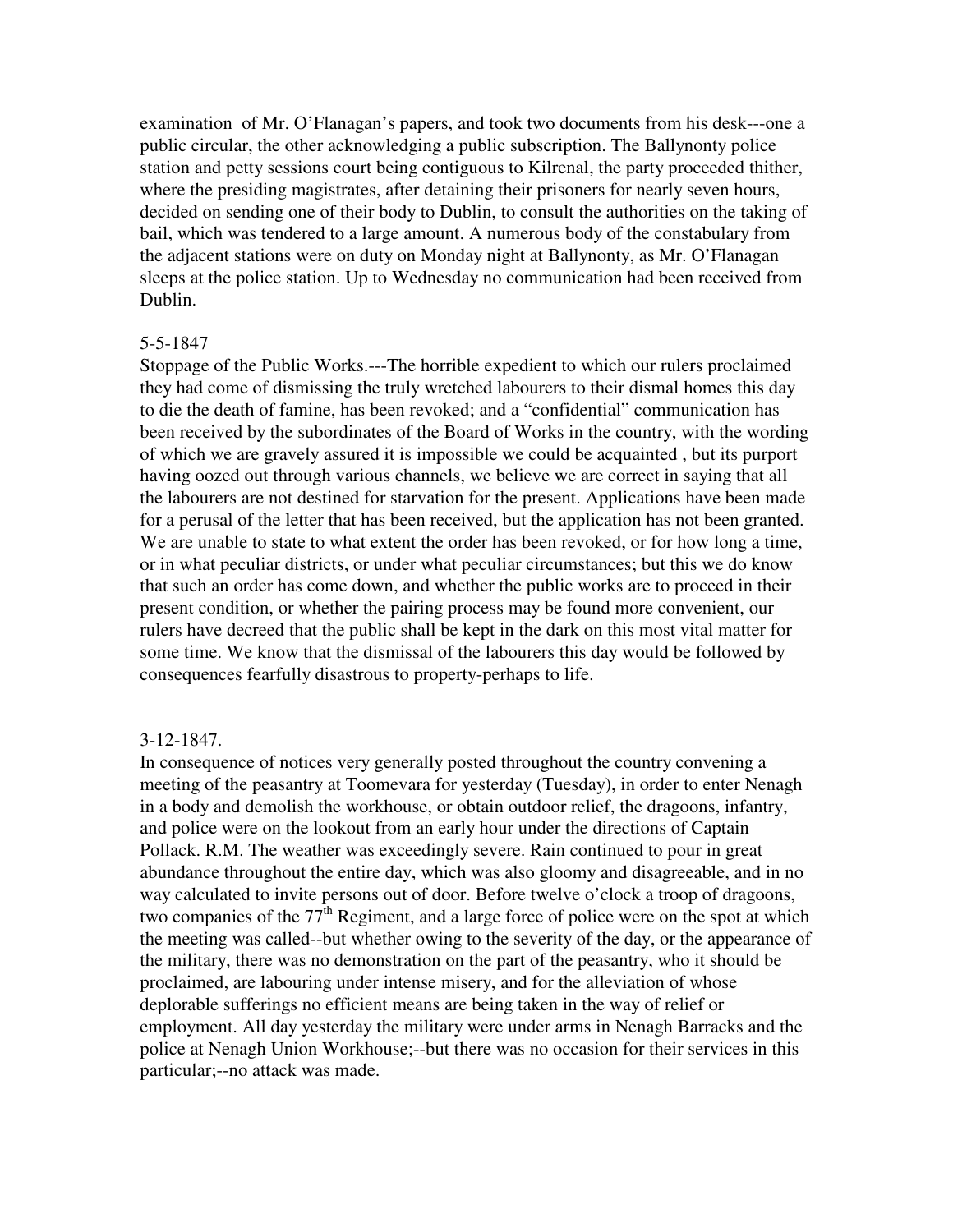Gazette 19-6-1821

To the Representatives or Heir at Law of Francis Bourke, late of Gurtnaskehey, in the County of Tipperary, deceased. TAKE notice, that in pursuance of the clause for perpetual renewal in the lease of the said lands of Gurtnaskehey, made by Robert. Clarke, of Burrossoleigh, in the said County of Tipperary, Esq. deceased, to the aforesaid Francis Bourke, bearing date the 24th day of July 1799, I hereby call upon you to take out a renewal of said lease, two of the lives mentioned therein being long since dead, namely, the said Francis Bourke and Thomas Ryan.— Dated at Grallagh, near Thurles, 6th February 1821. DANIEL GUYDER, legal Representative of the aforesaid Robert Clarke.

Ireland  $26<sup>th</sup>$  April 1864 Dublin April 24<sup>th</sup>.

Two murderous outrages are reported in the Clonmel Chronicle. John Carey a tenant on Lord Derby's estate in Tipperary, died on Thursday last from the effects of a brutal assault which took place on the  $7<sup>th</sup>$  inst, the weapon used by the assassin being a pitchfork. The deceased was 65 years of age. A man named Egan has been committed to prison charged with the offence.

Near a place called Annacarty in the same County, 14 men, with their faces blackened, entered the house of a farmer named Thomas Quirke at midnight, and beat him and his wife almost to death. Notice was promptly given to the police by a little boy, who escaped through the roof of the house, but none of the party have been apprehended.

Ireland Old News Faulkner's Dublin Journal Dublin, Co. Dublin, Ireland Sat., 1 June, 1765-Tues., 4 June 1765

Birth.

In London, the Right Hon., the Countess of Corke and Orrery of a Son and Heir.

Marriages.

Last Week, Frederick FLOOD, Esq; Counsellor at Law, to Lady Juliana ANNESLEY, Sister to the present Earl of Anglesey, at his Lordship's Seat, Camolin Park, in the county of Wexford.

The Rev. Nicholas SPENCE to Miss KNOX.

Friday, Henry CLEMENTS, Esq; to Lady Betty SKEFFINGTON, Sister to the Right Hon. the Earl of Massereene.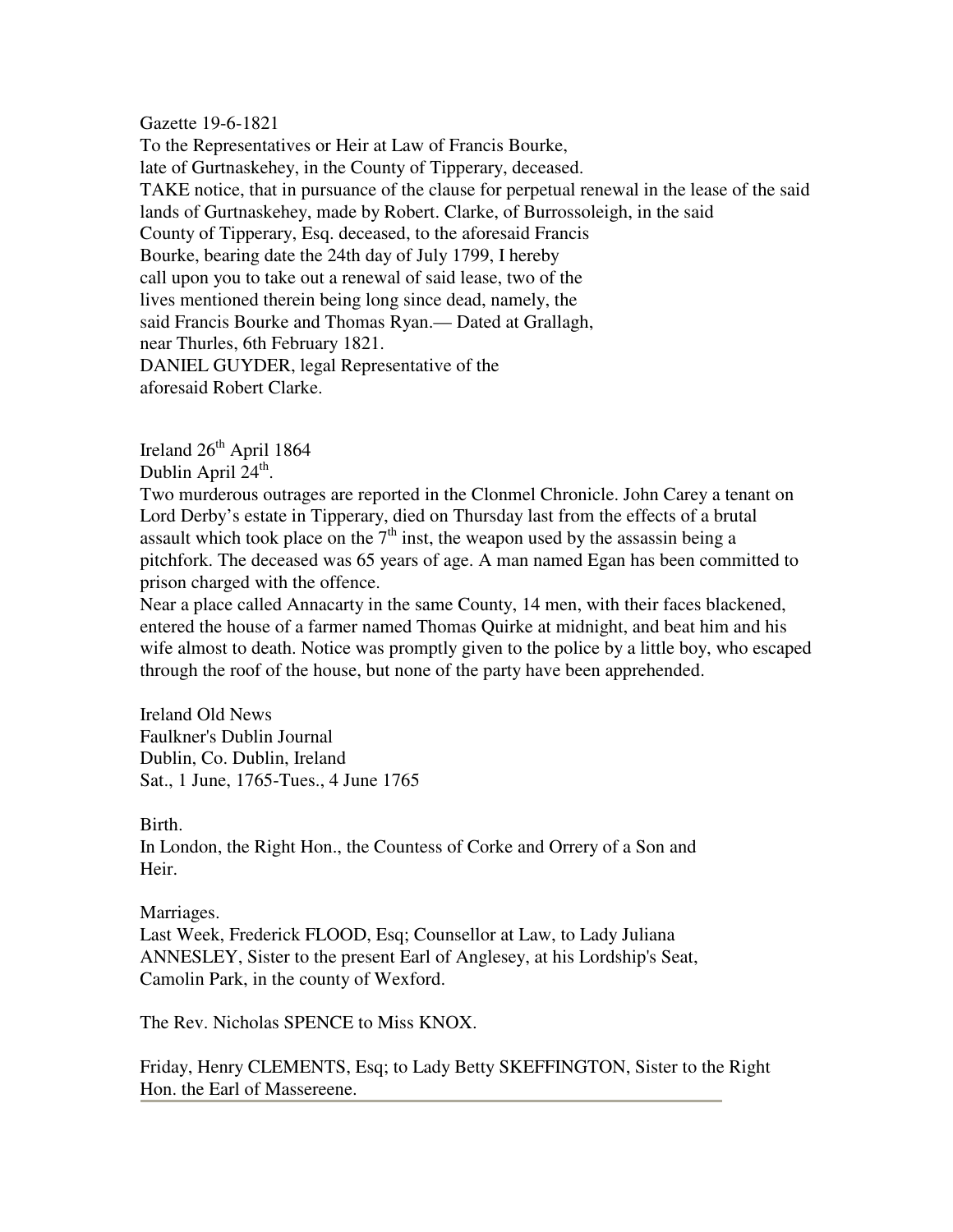Tues., 4 June 1765 - Sat., 8 June 1765

Birth.

Last Wednesday, Mrs. ST GEORGE, Lady of Richard ST GEORGE, of Athlone, Esq and Member of Parliament for said Borough, was safely delivered of a Son and Heir.

# Marriages.

At Tuam, George DARCY, Esq to Miss CHALLONER, at Mount Overen in the County of Armagh.

Mr. Daniel M'DONALD, Gardiner, aged 18 to Miss Eleanor M'CASTEES, aged 84. She behaved remarkably cheerful on that agreeable Occasion, being the third Time of her assuming the Appellation of Wife.

Thursday, Mr. James WEYBOURNE, to the amiable Miss Kitty DOYLE a handsome Fortune.

Deaths.

Sunday last, suddenly in his Chariot on his Way to the Country, Francis BINDON, Esq, one of the best Painters and Architects this Nation has ever produced. He was a most polite and well-bred Gentleman and Scholar, which he improved by his Travels abroad.

At his Lodgings in Hoey's Court, Richard PALLISER, Esq., Counsellor at Law.

In Galway, the Rev. Dominick BROWNE, a worthy Roman Catholic Clergyman, Parish Priest of Minlough and Clare Galway.

Sat., 8 June 1765-Tues., 11 June 1765 Birth. The Lady of John Jervis WHITE, Esq; Counsellor at Law, of a Son.

Marriages.

In London, Lord Percival, eldest Son of the Earl of Egmont, to Miss POWLET, Niece to his Grace the Duke of Bolton.

Wednesday, last, Mr. Dermot BRENAN, of the Queen's County of Dublin, Esq., to Miss HOARE, of Cavendish-street.

Deaths.

At his Lodgings at Hampstead, England, Mr. James MacARDELL, Mezzotint Engraver, a Native of Ireland, whose Abilities as an Artist are well known.

Mr. John HULEATT, Attorney and Clerk to the Hon. Mr. Justice ROBINSON.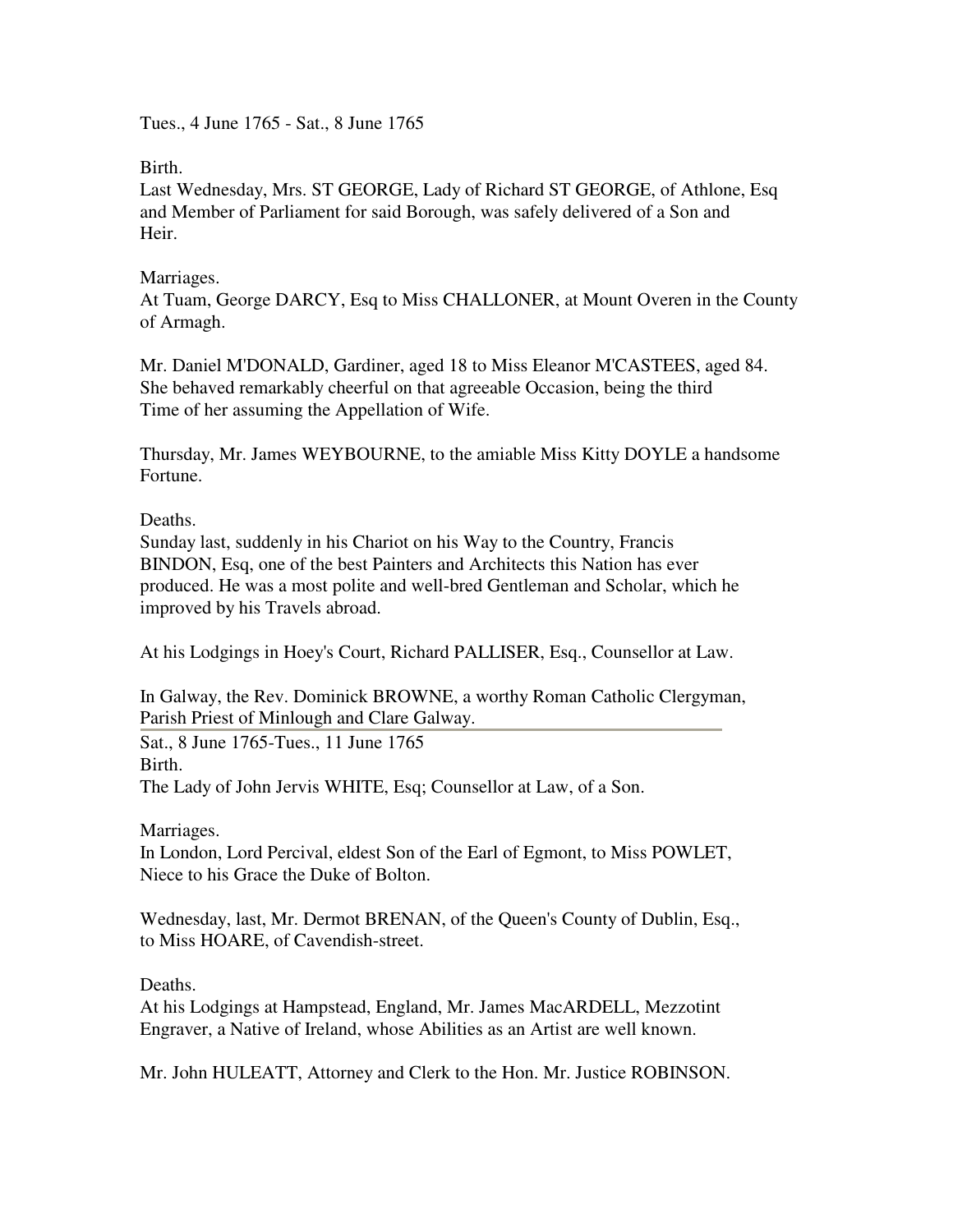At her House in Queen-street, the Relict of the last James DALY, of Kilelagh, in the County of Westmeath, Esq.

In Bull-lane, the Relict of Mr. GREEN, Wine Cooper.

In Galway, Mrs. GILBRAITH, Wife of Mr. James GILBRAITH, one of the Sheriffs of that Town. Tues., 11 June 1765-Sat., 15 June 1765 Marriages. Last Week, John FREKE, Esq. to the Right Hon. Lady Elizabeth GORE, Daughter of the Earl of Arran.

A few Days ago, Mr. Thomas MURPHY, of Usher's Island, to Miss REILY of Pill-lane.

Mr. John LeFEBURE, Attorney to Miss Jane FOX.

Mr. Rob SHAW, jun. of Clonmel, Apothecary, to Miss Anne PATTISON of Cashel.

A few Days ago, Nicholas BETTSON, Esq of Carlow to the amiable Miss Frances BOWERS, eldest daughter of Molesworth BOWERS, Esq of Killscanlon, in the County of Wexford.

Deaths. Wednesday, Mrs. DEXTER, widow and Relict of Mr. John DEXTER.

In Corke, Mr. KEATING, an eminent Skinner and Glover. Sat., 15 June 1765-Tues., 18 June 1765 Deaths. At his Seat at Bunowen, County of Galway, aged 73, Edward GEOGHEGAN, Esq.

In Belfast, Mrs. BETTY, Wife of Mr. Thomas BETTY.

At Lisburne, Mr. Laughlin BYRNE, one of the officers in the Lagan Navigation.

A few Days ago, at his House in Phrapper-lane, after a tedious indisposition, Mr. Henry MAGILL, one of the Attornies of the Common Pleas, Gent. Faulkner's Dublin Journal Dublin, co. Dublin, Ireland

Tues., 18 June 1765 - Sat., 22 June 1765

Marriages. Lately in London, Sir Brook BRIDGES, Bart. to Miss FOWLER, an Heiress of a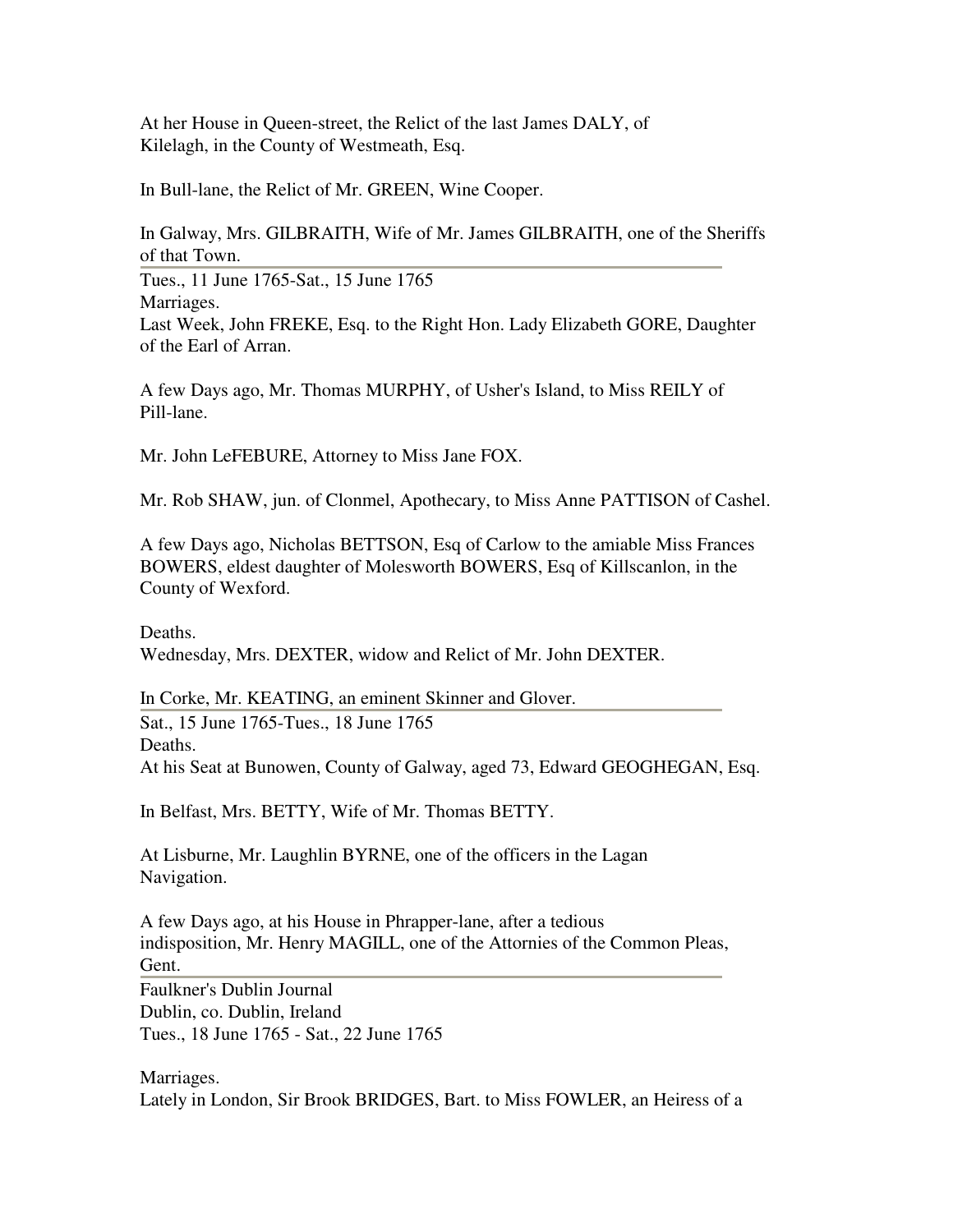large Fortune.

Deaths. Saturday last, at Ballycastle, in the County of Antrim in the 75th Year of his Age, Hugh BOYD, Esq.

On Wednesday, suddenly, at Lurgan, Mr. Samuel HENDERSON, an eminent Linen-draper.

A few Days ago, Miss HENSELL, Daughter of the Rev. Mr. HENSELL, Minister of Dunshaughlin.

Sat., 22 June 1765 - Tues., 25 June 1765

Marriages.

Mr. Robert CARTER of Poorstown, in the County of Carlow, to Miss Susannah HOARE, Daughter of Wm. HOARE, Tanner, of Tullow, in said County, with a handsome Fortune.

In Limerick, Mr. Richard GOING, of Birdhill, to Miss WHITE.

Deaths.

A few Days ago, in Great Britain-street, the Right Hon. George FORBES, Earl and Viscount of Granard, Baron of Clanehugh, one of his Majesty's Most Honourable Privy Council and senior Admiral of the Navy. His Lordship succeeded his Father, Arthur, 2 April 1737, and married the eldest Daughter of Wm., the first Viscount of Mountjoy, and Relict of Phineas PRESTON, of Ardsallagh, in the County of Meath, Esq; by which Lady, who died October 4 1758, he hath issue two Sons.

On Ormond-quay, Mr. EVANS.

On the 17th past, at Paris, Martin Trueshot DARCY, of the Co. of Galway, Esq. He hath left the bulk of his Fortune to his Widow, a French Lady, and considerable legacies to his Relations in France and Ireland.

Tues., 25 June 1765 - Sat., 29 June 1765

Marriages.

Mr. Edward WEBB, of Kilgobbin, to the Widow JOHNSTON, of Stillorgan both in the County of Dublin.

Mr. Richard JONES, Goldsmith, to Miss MURRAY, of Hoey's Court.

On Tuesday last in London, Lord Viscount TORRINGTON to Lady Lucy BOYLE,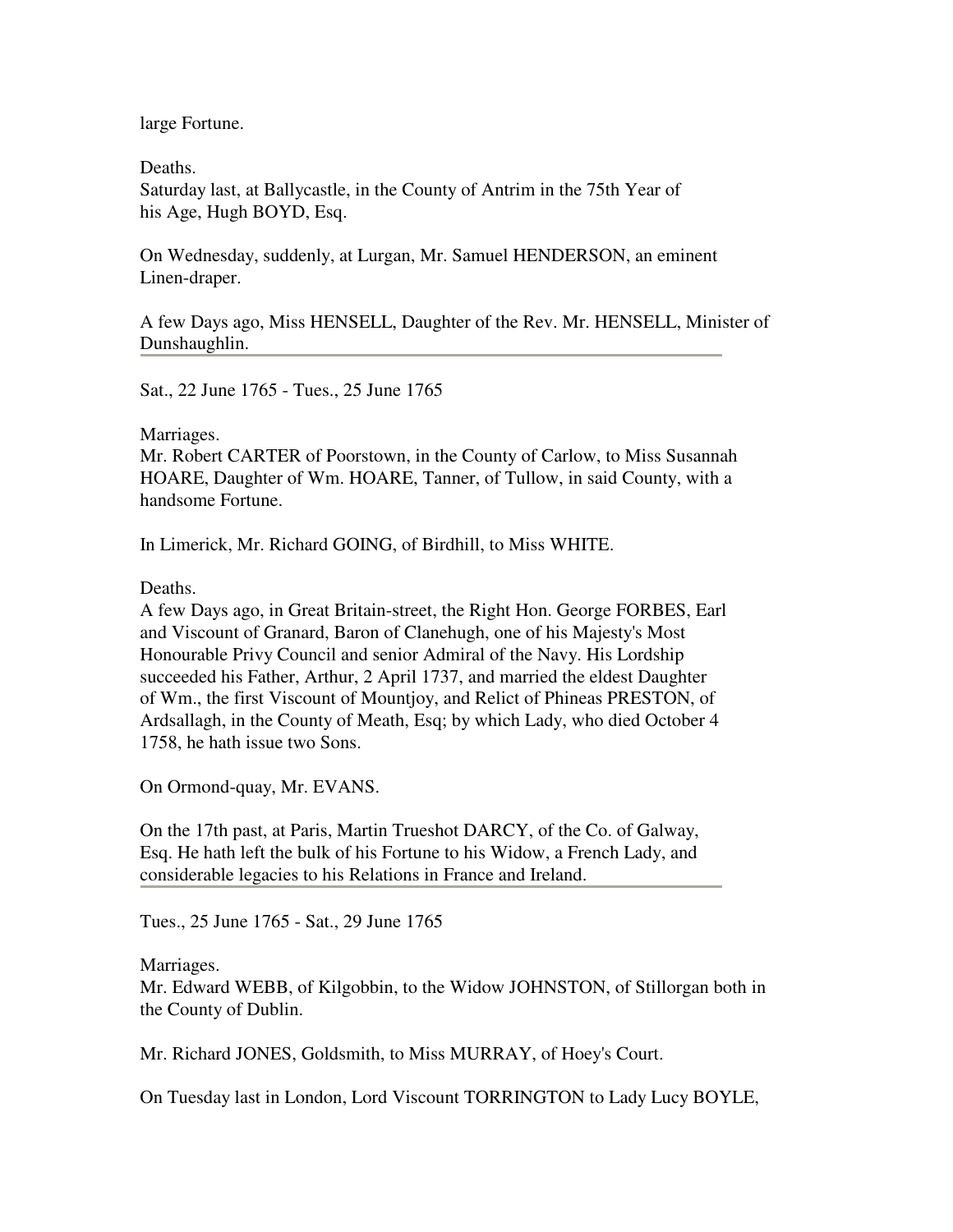Sister of the Earl of Cork and Orrery.

On Wednesday, Thomas KINGSBURY, Esq; Counsellor at Law, to Miss BURSTON.

Mr. Wm. FENNEL of the County of Tipperary, at the Quaker's Meeting House, to Miss Mary LUCAS.

Dominick TRANT, Esq; to the agreeable Mrs. BLENNERHASSET, Widow of Colonel DEGG, and Judge BLENNERHASSET, at Dingly, in the County of Kerry.

Deaths. In Corke, Mrs. Mary ROYNANE.

At Cellbridge, the Widow CARR.

Saturday, at 8 o'clock, James LYNCH, Esq., Son and Heir of Markes LYNCH, lat of Gorracloone, aged 16.

Sunday night in Merrion-street, the Lady of Gen. DEJEAN.

Thursday Morning, in Dame-street, Mr. Timothy TURNER, Sen. an eminent Ironmonger.

Monday Night, one SAILLY, a Stone-Sawyer, fell into the Liffey and was drowned.

Sat., 29 June 1765 - Tues., 2 July 1765

Marriages.

Thursday last, in Bolton-street, Lieut. Wm. CULLIFORD, to Miss Anne ROBINSON, daughter of the Rev. D. ROBINSON.

Irish Circuits

Monday, the Clonmel assizes terminated about noon and the judges proceeded for Kilkenny.

Since our last the following Capital convictions have taken place.

Michael Daniel for the murder of Capt. Baker, pleaded guilty on Saturday and was hanged on Monday at Bansha, his body is preparing to be placed on a gibbet at the fair-green of Golden.

Pat Sheffly and Thomas Ryan for robbing J. Grant, a constable of his arms, on the 9th of March, for execution on Monday the 21st inst.

James Kennedy, for highway robbery on Peter Tatton Dwyer, for execution on the 3rd. of May.

Thomas Maher, for robbing the house of Thomas Moore, on being brought from the gaol to court to receive sentence of death , on Monday escaped at the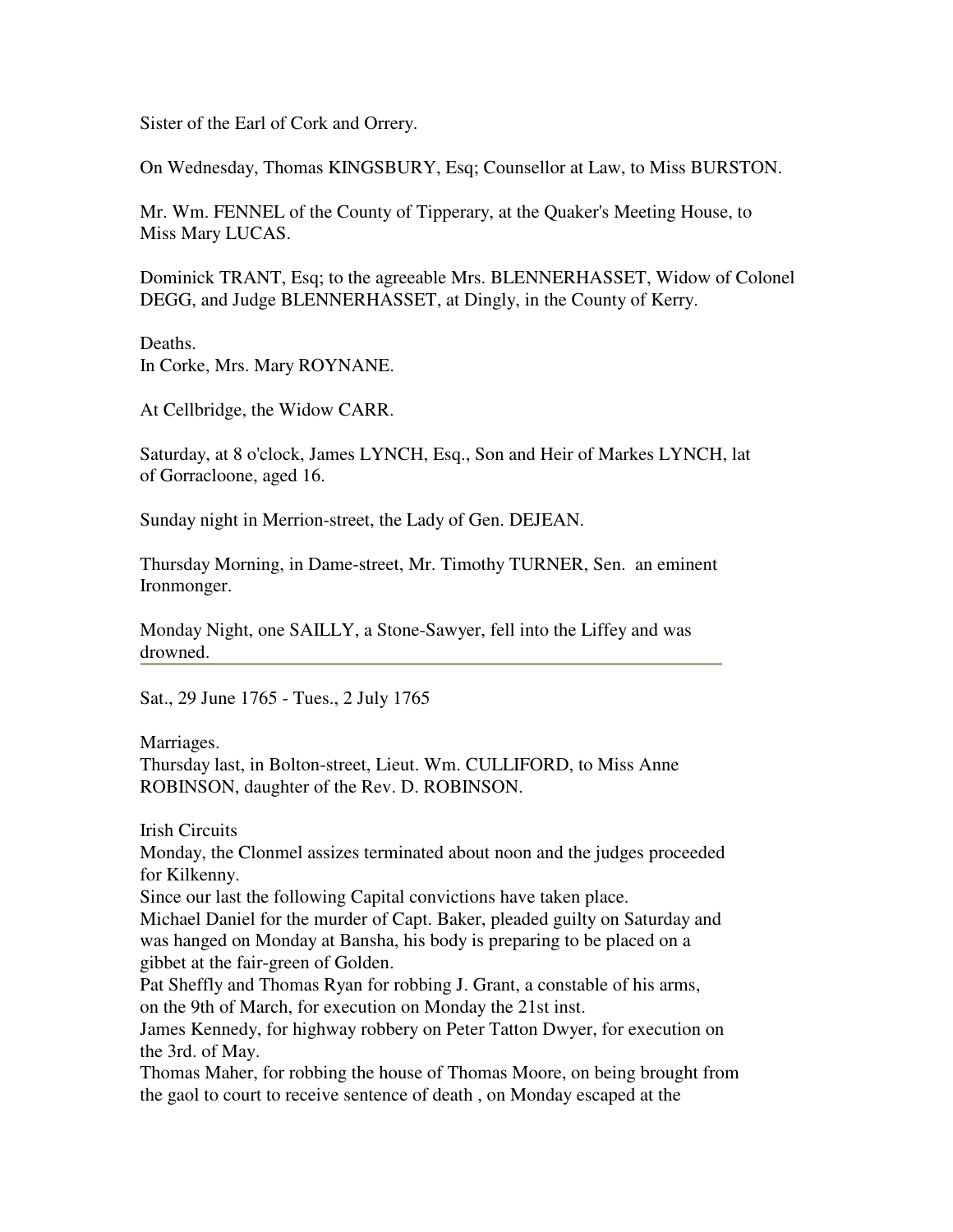door of the dock, from between a guard of military and constables, he having been able to loosen his hand from the irons which bound him to a chain to which the prisoners were attached.

### Irish Circuits. 2-4-1817 The Freeman.

Clonmel Assizes March 29th-The following convictions have taken place-; Thomas Maher, for a burglary and felony in the dwelling house of Thomas Moore, Esq. at Ballinree, on the 18th of March 1816. Mr. Moore the prosecuter, detailed the circumstance of the robbery; immediately after the transaction took place, he gave information of it to Captain Wilcocks, and to Mr. John Keilly, Chief Constable of the Police, under that gentleman, with such an accurate description of Maher's person, that Mr. keilly apprehended him in consequence. This latter part of Mr. Moore's testimony was corroborated by Mr. Keilly- and afterwards on the suggestion of the jury, by Captain Wilcocks.

John Quigley for a rape on Judith Dawson at Derryleigh on the 9th of Oct. 1815-one of the most attrocious offences of this kind, and most satisfactorily proved, that we have for a long time witnessed. The woman, who was young, married and of interesting appearance, underwent a long and close cross-examination, but without shaking her direct testimony in the slighest degree.

Thomas Leahy, for stealing one Bank note for £5 and a pocket-book, the property of John Tobin, on the 17th of Sept. last, pleaded guilty, and was sentenced to seven years transportation.

Patrick Sullivan for stealing Bank notes and silver spoons from Honor Bulger, at Clonmel, the 19th of Nov.last, pleaded guilty and was sentenced to 7 years transportation.

Patrick Shanahan and Daniel Dullahunty, for a burglary and robbery in the dwelling-house of Irwin Whitty, at Glankeen the 9th of Jan. last offered to plead guilty but the humanity of the court interposed in postponing the admission of the plea, to give the unfortunate men time to consider whether they will persist in it.

Irish Times of 1<sup>st</sup>. October 1913

At the Fethard Petty Sessions District Inspector White charged William O'Connell, Corbally, Drangan, and his wife, with having neglected their four children. It was stated that the man's wife and family were living in a new labourer's cottage, which they held from the Cashel District Council, when, without any reason, they went back to live in the old roofless hovel that they formerly occupied. The rain was coming down on them, and the children were in a dreadful plight. " Mrs. O'Connell (wife of the tenant) As sure as God is over us,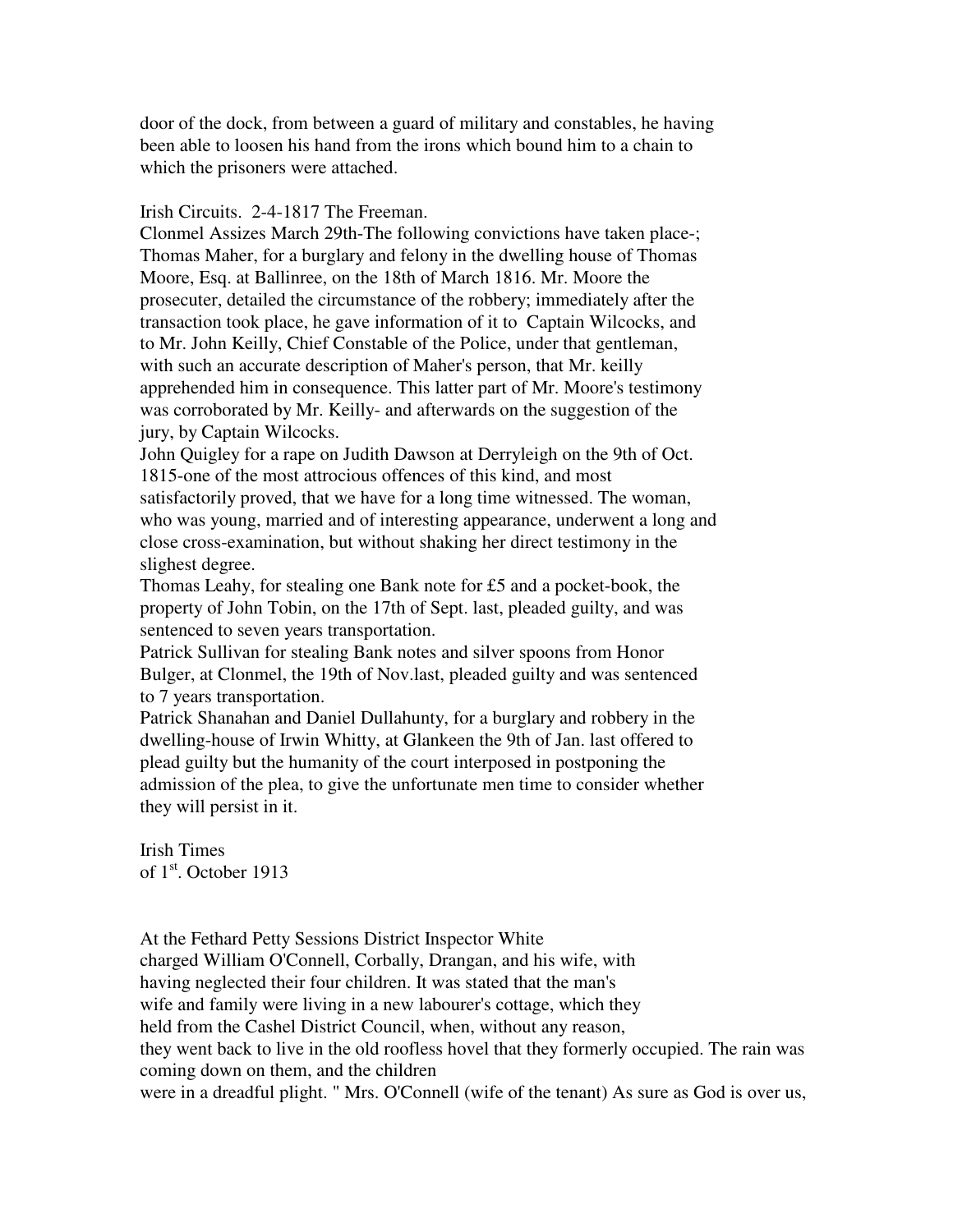we couldn't live in the cottage, because it is between two hills, and it is full of vapours.' Other parties had to leave the house,

too."

Sergeant Dowd said that the house was all right.

" Mrs. O'Connell said that the house was built in a valley, and

was infested by fairies, and nobody would live in it.

" Mr. Slattery, J.P. Do not imagine for a moment that the

magistrates are believers in fairies.

"A fine of 2. 6d. was imposed. The magistrates warned

O'Connell that if he did not take his children out of the hovel within a month he would have to go to jail."

From the Clonmel Gazette.

Jan.  $3^{rd}$  1791.

To be set for three lives, from the  $5<sup>th</sup>$  May next, together in the following divisions, part of the Estate of John Hyde, Esq. situate between the Three and Four-Mile Stones, on the road from Cashel to Dundrum, in the Baronies of Clanwilliam and Kilnemana, in the County of Tipperary.

| Denominations            | <b>Tenants Names</b>   | Acres. |
|--------------------------|------------------------|--------|
| Lisheenbeg.              | Patrick Murphy.        | 352.   |
| Gurtnacreing }           |                        |        |
| Gurtnaphibole }          |                        |        |
| Drumeenroe               | J. and Denis Coraman.  | 19.    |
| Part of Kilshinane       | J. and Denis Coraman.  | 26     |
| Old Park.                | J. Hayes and Partners. | 53     |
| Churchfield.             | John Brien.            | 73.    |
| Hackett's Field.         | John Brien.            | 87.    |
| Hackett's House Quarter. | Edmund Hackett.        | 16.    |
| Clasegurrane?            | John Hennessy.         | 61.    |
|                          |                        |        |

Also to be sold, either of the above lots, as may be most agreeable to the purchaser-Proposals to be made to John Hyde, Esq. Cregg, near Kilworth, or William Price, Esq. near Cashel, who will send a man to view the lands. The tenants will be declared the  $1<sup>st</sup>$  of April next, and possession given the  $1<sup>st</sup>$  May following.

Jan  $5^{th}$  1863

Ardent, quick, passionate, and impulsive, our people are; but their impulses are generous, and no dark malice has part in their passionate temperament. Faithful, affectionate, loving, they are too, and many of their faults might almost be called virtues run to seed. Their wildest impulses, after all, spring from noblest sources, their ardor for right and justice is as great as their quickness to resent injury and wrong. The demon of faction too often seized its hold on such a people; and miserably circumstanced as our Country is, even their good qualities are perverted into instruments of their undoing. For many years important districts of Ireland had been cursed by faction ; and such strength and manhood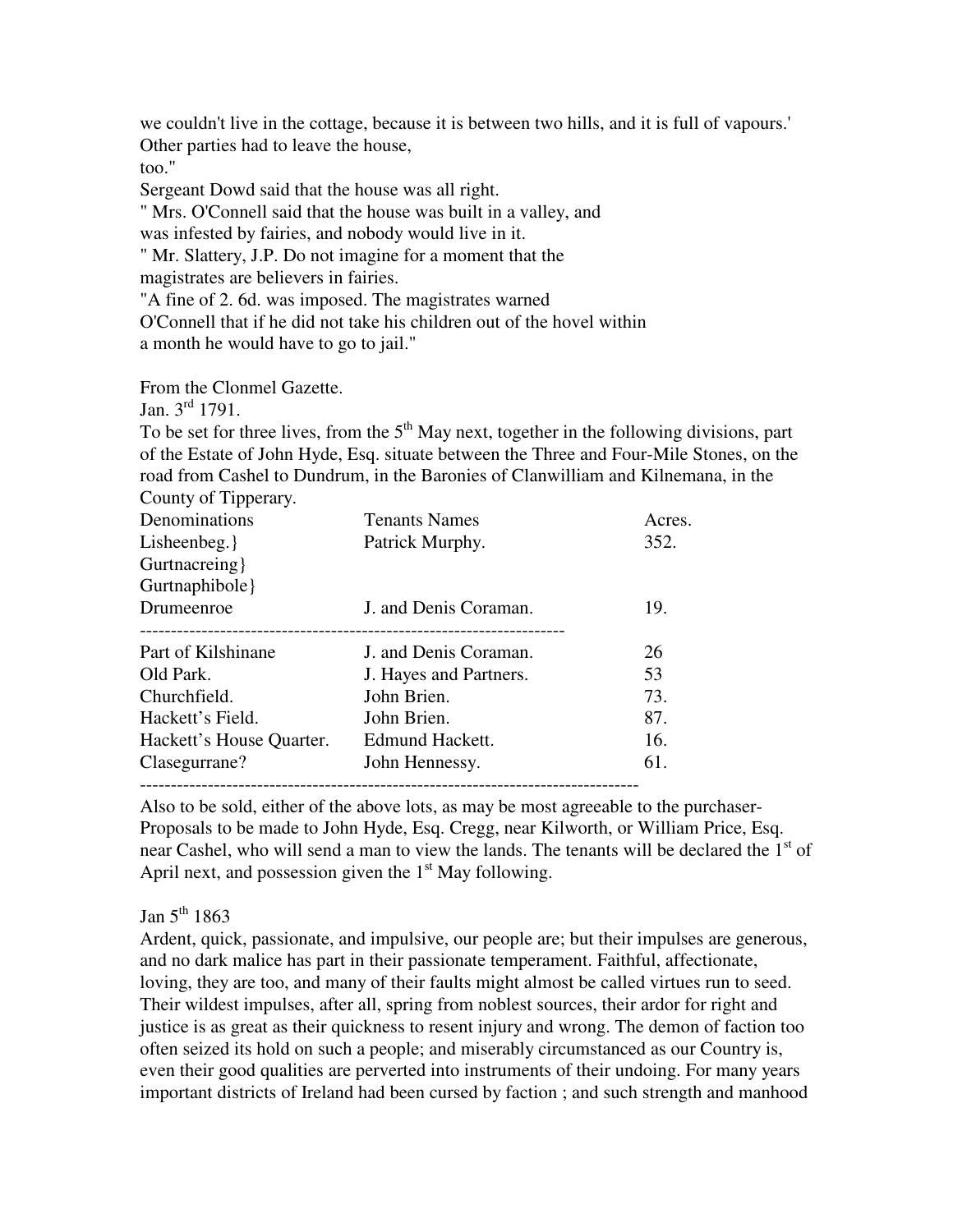which could have been devoted to the common good was wasted in idiotic brawls. Many years ago, O'Connell and Father Matthew dealt a crushing blow to this most deplorable evil; and until the other day we had thought the abomination had been utterly exterminated from the land. It remained for the Venerable Archbishop of Cashel to enlighten us as to our mistake. We learn from a pastoral issued by his Grace a few weeks ago, that for many years a quarrel of the most brutal and degrading character has existed between two factions in the richest and most beautiful district of the whole county of Tipperary.

The story of the origin of the vile quarrel would tempt one to think that the men engaged in it were not far removed from idioicy. Two tipsy fools, coming home from a fairdrinking in a public house-disputed about the age of a heifer. One said the animal was 4 years old, the other contended it was only 3 years old. The silly controversy ended in blows, and each combatant found plenty of backers. The friends of each disputant took up his quarrel and made it his own; and thus two factions were formed which, for many years, have waged bitter war against one another. And, as if deliberately to perpetuate the memory of the original dispute of the two drunken idiots-and show what self degraded fools they all were-the rival parties dubbed themselves the "Three year olds" and the "Four year olds". We blush to say-and with bitterness of heart we record the humiliating truth-that this insane and brutish quarrel raged for years amongst the most intelligent peasantry of the noblest county in Ireland. How utterly the unhappy men, all of the same race and creed (Children of the same hapless mother, Ireland) could have so trampled upon their own manhood and self respect as to have maintained this sanguinary and treacherous war against one another for a whole generation, is a thing that fills us with amazement. We say treacherous; for the circumstances recorded as attending this quarrel are disgraceful to Tipperary. Fair fighting had ceased amongst them, and cowardly roadside assaults became the rule. It was no longer man to man, in open fight, stick to stick, foot to foot, and blow for blow, but a dastardly and treacherous knot of some three, four, or half a dozen, would lurk behind a hedge to waylay one suspecting adversary, rush out upon him and batter his head. In this way several cruel and cowardly murders were committed. Recounting facts so utterly disgraceful, we weep for the tarnished honour of Ireland. But there is hope now that this bloody stain will be washed away for ever from the fair escutcheon of noble Tipperary. The Archbishop of the diocese, after denouncing the accused rime of faction, invited the Redemptorist Fathers to Emly and give a mission there. The good Fathers came; and blessed fruits have followed from their holy labors. The peasantry thronged in thousands to the Church, and Father Harbison appealed to them with all the touching eloquence of a genuine Irish Priest, who loved his country and his people, and deplored their faults as well as their misfortunes. His appeal was not thrown away; two thousand stalwart young peasants knelt down and solemnly vowed to have done with faction evermore. May God grant that they will be true to their vow. We want these men for Ireland, we want them to love one another, and swear fealty to their Country;God grant them they may never again be betrayed into the wild frenzy of faction. The light hearted courage of the men of Tipperary is proverbial, how blighting to their manhood must be the system which could reduce those men to so low a pitch of cowardice and treachery, that six of them could lurk behind a ditch to assail one unprepared and defenceless foe.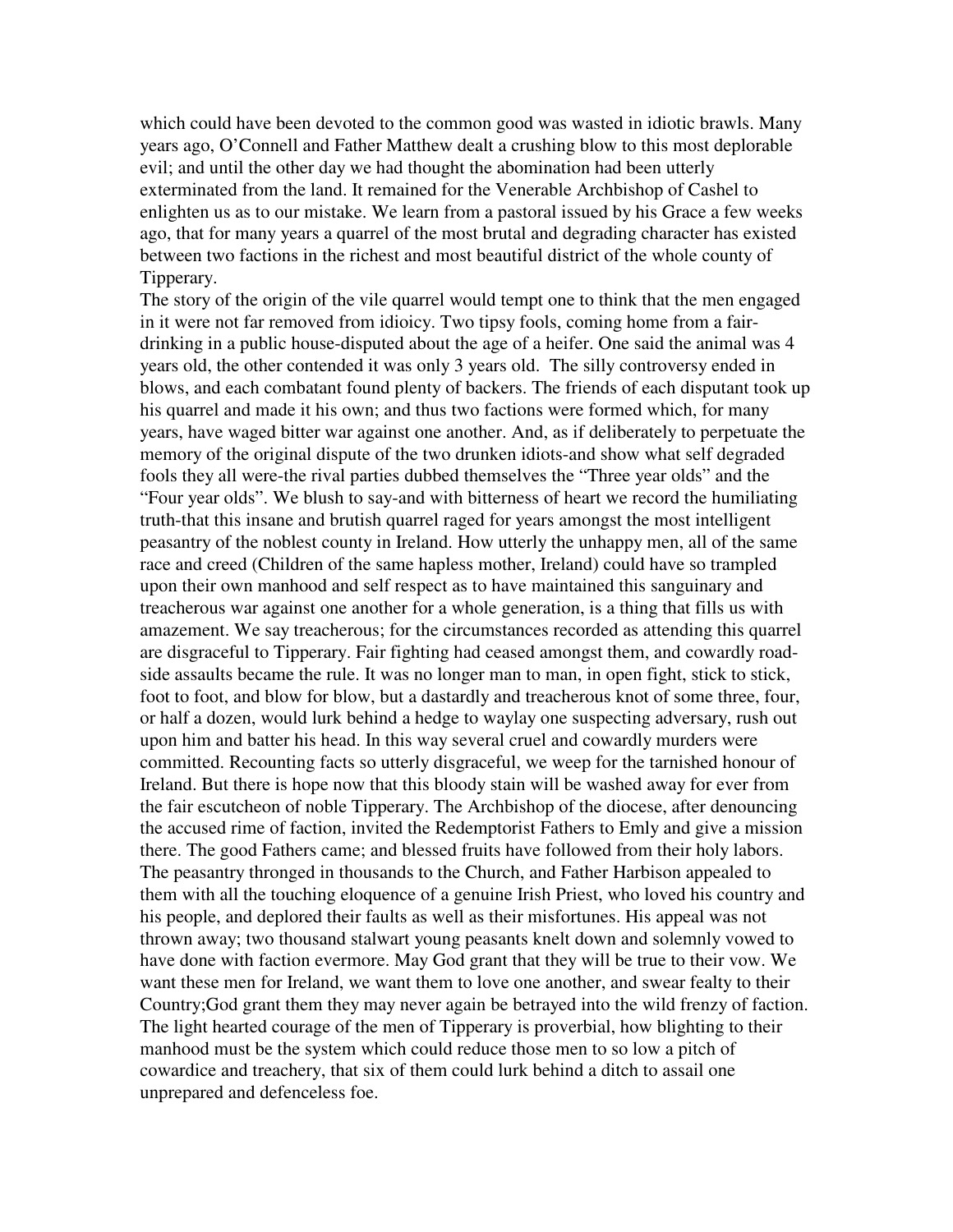Two thousand unmarried youths, answering to the good Priest's appeal, vowed to trample faction under foot, married men came after and registered the same vow before the altar. And before they received the sacraments of the Church, thousands of men, who had been bitter enemies for years shook hands in mutual forgiveness and reconcilliation. The scene which followed after, when two by two, they approached the Archbishop and renewed their vows before him, was such (So solemn and so touching) as only the Catholic Church could have furnished.

While the mitred Arch-Prelate, and his attendant Priests stood before them, the assembled crowd, on bended knees, before God's altar, registered their solemn vow, to which afterwards they affixed their names.

We, the undersigned inhabitants of the Parish and neighbourhood of Emly, moved by the paternal voice of our beloved Arch-Bishop, and impressed by all the graces of the mission which is now being given by the Redemptorist Fathers in the Church in Emly, do hereby, in the presence of Almighty God, of his Grace, the Arch-Bishop, of our Parish Priest, of the missionaries, and of one another, solemnly promise and pledge ourselves.

1<sup>st</sup> –Never again to belong to the factions called the Three year olds and the Four year olds, or to any other faction or party, which may now or at any future time exist in this parish or part of the County.

 $2<sup>nd</sup>$ —Never again to join in any fight or quarrel, to strike with a stick or stone, and never to encourage or assist in any way those who belong to such factions already existing or hereafter to exist in any other Parish or part of the County.

 $3<sup>rd</sup>$ —Never, as far as possible, to name the words Three year olds and the Four year olds, and especially never to name them by way of challenge, provocation, or reproach. Whilst this pledge was being repeated, every man held up his right hand, "whilst" says the reporter, "tears bedewed the iron cheeks of old grey men, who had grown up from boyhood in the misery of these factions". The Prelate then ordered that one from each party should come to the Altar, whereupon followed this solemn and striking scene:--Two men, advanced in years-one a tall, fine looking man, about 70 years of age, a highly affluent farmer;-the other apparently not in such good circumstances, but more advanced in years-approached the Archbishop, who now sat on the platform of the Altar, and as they approached, they knelt before his Grace, who asked them were they fully, cordially, and perfectly reconciled?. They replied, with much emotion, in the affirmative, shook hands with each other, and then passed on, and were followed by others in succession, two and two, for nearly two hours, similarly. The great bulk of them were respectable, intelligent-looking, and impressed with the solemnity of the occasion. Some were young men, bright and cheerful-looking, others, men of 35 to 40, others 50, and so on, all took the promise, and shook hands. In one case, the brother of one who had been murdered, grasped the hand of the man who had murdered him, said he forgave him, and never more think of what had happened. The Archbishop asked each individual who had been his greatest enemy, and he caused the parties thus brought forward to shake hands, which they did cordially.

Jan  $28<sup>th</sup>$ . 1860. From the Times. Court of Common Pleas-Yesterday. Before the Full Court.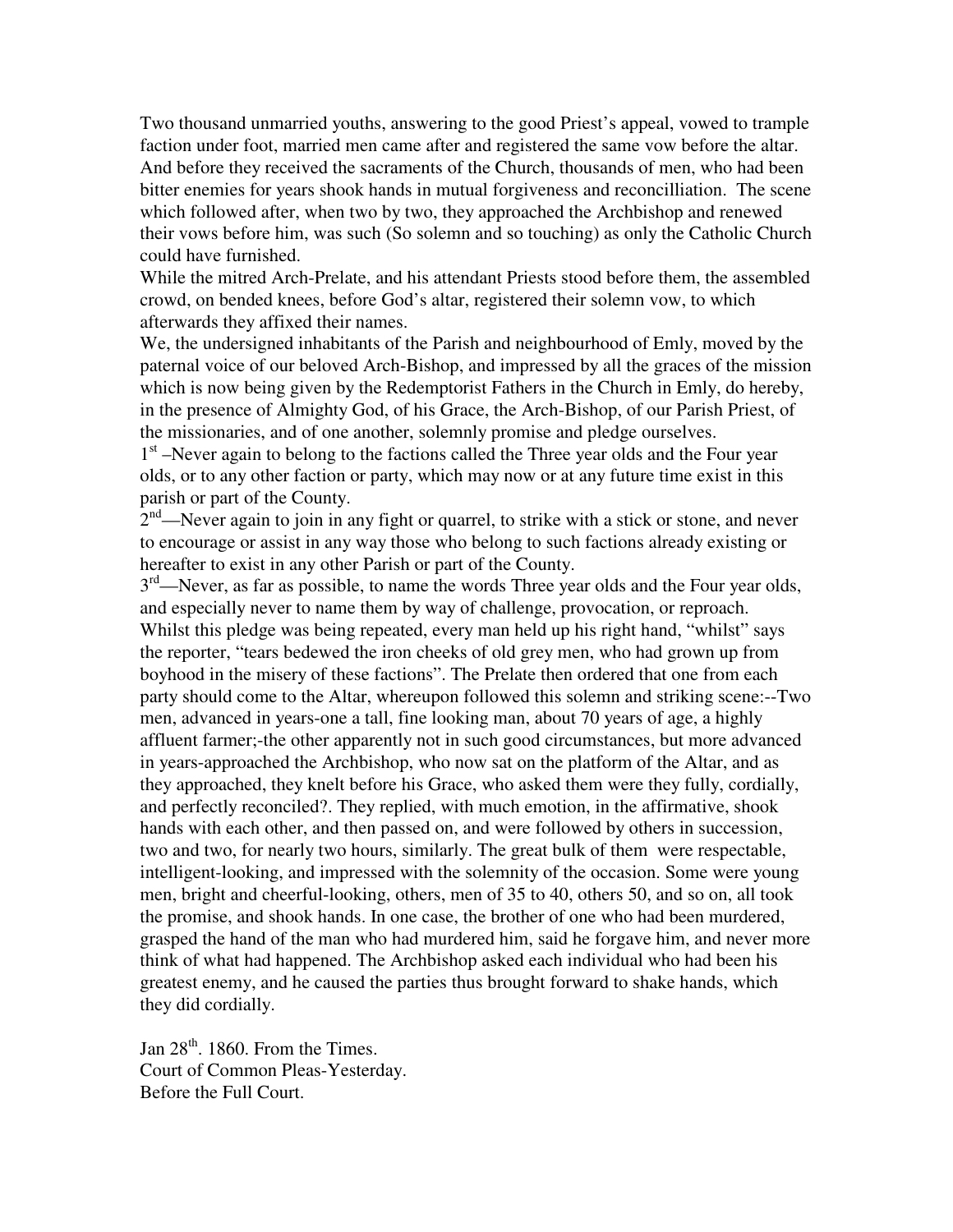George Massey Dawson V. Rev. Lorenzo Clutterbuck and others.

Mr. Rollestone, Q.C. on the part of the defendants, applied to have the venue changed in this case from the County of Dublin, to the North Riding of Tipperary where the alleged cause of action arose. The action was brought to try title to the mountain of Curragh, in the County of Tipperary, upon which the defendant Mr. Clutterbuck and his tenants, committed, it was alleged, trespasses, by pulling up certain poles and stakes upon which cautionary notices has been posted. The tenants lodged £5 in court, as compensation for the damage committed by them; but Mr. Clutterbuck pleaded a special plea, denying the title of the plaintiff, and that he and his ancestors had right of commonage and sporting over this mountain from time immemorial. The principal grounds upon which the defendant relied for changing the venue was, that the witnesses to be examined on his part very old persons, and all resided in the neighbourhood in which the cause of action arose. The plaintiff, on the other hand, denied that the trial of the case at Clonmel would be attended with more convenience than if it were tried in Dublin, and also that the public mind had been prejudiced against him, in consequence of a notice that was extensively circulated by the defendant's agent amongst the people in the neighbourhood. It appearing to the court that the defendant had pleaded several pleas which he was not entitled to do without the leave of the Court, the motion stands adjourned until Monday, for the purpose of allowing the defendant to amend his pleas in such a way as he might be advised.

Counsel for the Plaintiff-Sergeant Fitzgibbon and Mr. Darlay, Q.C.; For the defendant -- Mr. Rollestone, Q.C., and Mr. Johnstone.

Jan.  $18<sup>th</sup> 1868$  From the Times.

The Dublin Gazette of last night contains an official order from the Lord Lieutenant revoking licences granted to carry arms to the following persons;-- Jeremiah O'Grady, of Kilmallock, Co. Limerick. William Delee, of Bulgaden, Co. Limerick. Charles Cahill, Kilmallock. Co. Limerick. Michael Gubbins, Kilmallock. Co. Limerick. Mark. M. Cleary, Gibbonstown. Limerick. John Crowe. Bulgaden, Limerick. Richard Cooke, Bulgaden, Limerick. James Campion, Colomas. Limerick. David Tracy, Gibbenstown, Limerick. James Ryan, Coolrue, Limerick. Maurice Herbert, Collrue, Limerick. Frederick Newe, Millmount, Limerick. James Mortel, Fanningstown, Kilfinane, Limerick John O'Donnell, Abbeyfarm, Limerick. John Walsh, Kilbreedy, Limerick. Patrick Peter Cleary, Gibbonstown, Limerick. Denis Fitzpatrick, Ballyhaught, Limerick. Michael H. Hayes, Kilmallock, Limerick. Paul Slattery, Mount Foz, Limerick.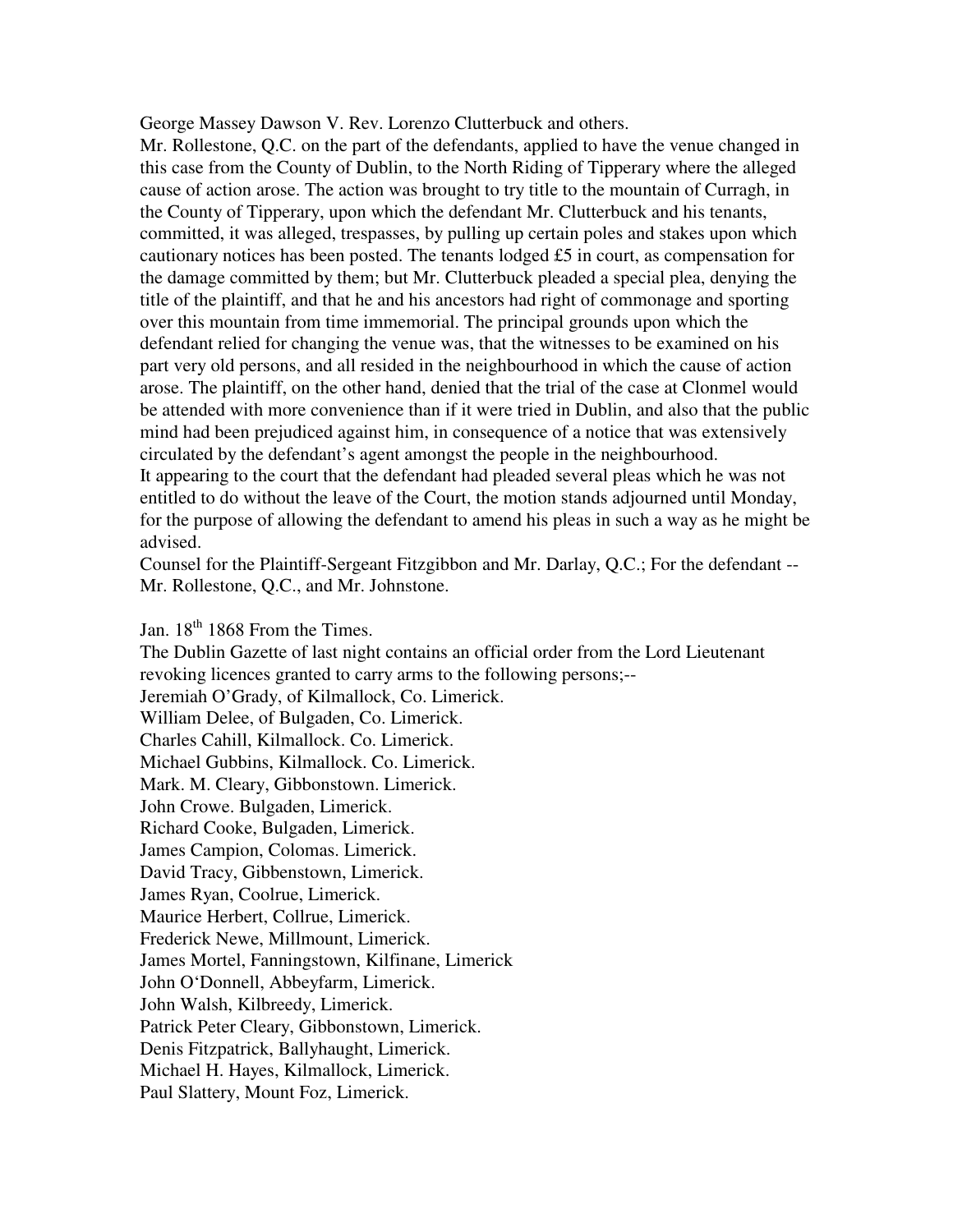Michael Walsh, Kilmallock, Limerick. William Meade, Bulgaden, Limerick. John J. Cleary, Ballycullane, Limerick. Michael Meany, Ballymashaneboy, Limerick. Denis O'Brien, Ballyahonikin, Limerick. Michael Hickey, Ballyshondehy, district of Kilfinane. Garret Bourke, Ballyshondehy, Kilfinane, Limerick. John Mulcahy, Tullovin, Limerick. Laurence Sullivan, Ballymacshaneboy, Limerick. John Sheehy, Ballymacshaneboy, Limerick. Edward Carney. Ballymacshaneboy, Limerick. Andrew Daly, Ballymacshaneboy, Limerick. David Helion, Coolalough, Limerick. Michael Real, Coolalough, Limerick. Daniel Jones. Coolalough, Limerick. Thomas Maher, Gotoon, Limerick. Mark J. Cleary, Ballycullane, Limerick. William O'Grady, Ballyhankish, Limerick. Patrick William Cleary, Ballycullane, Limerick. Michael Meehan, Ballinamona, Bruff, Limerick. Owen Birmingham, Tankardstown, Limerick. Thaddeus Duhig, Ballygrennon, Limerick. Patrick Hayes, Garbally, Limerick. Denis McGrath, Ballinstona, Limerick. Robert Bluett, Ballyania, Bruff, Limerick.

Jan.  $28<sup>th</sup> 1860$  From the Times.

M'Carthy Versus Keane.

Mr. Chatterton, Q.C. with whom was Mr. Exham, moved on behalf of the defendant that the venue in the case might be changed from Dublin to Cork. The action was brought to recover damages for alleged wrongful dismissal by the defendant, who is a clothier and merchant tailor in Cork, of the plaintiff, from his employment as foreman tailor. The plaintiff as a ground for opposing the motion, stated that several witnesses of his resided in Dublin, amongst whom he mentioned the names of the Lord Chief Baron, Mr. Justice Keogh, and several others, for whom he had cut and made clothes. (Laughter). The Court refused the motion.

July  $10^{th}$  1868. From the Times County of Tipperary. To be sold by Auction at O'Meara's Hotel in the town of Nenagh On Thursday,  $23^{rd}$  of July 1868 at the hour of 1 O'clock sharp. By Mr. Frederick Sayers, Auctioneer. The lands of Ballydavid, with dwelling house thereon, known as Ballydavid House, held in fee farm, indemnified against head rent and with Incumbered Estates Court Title. Also parts of the lands of Ballybeg adjoining, held for ever at a rent of £43.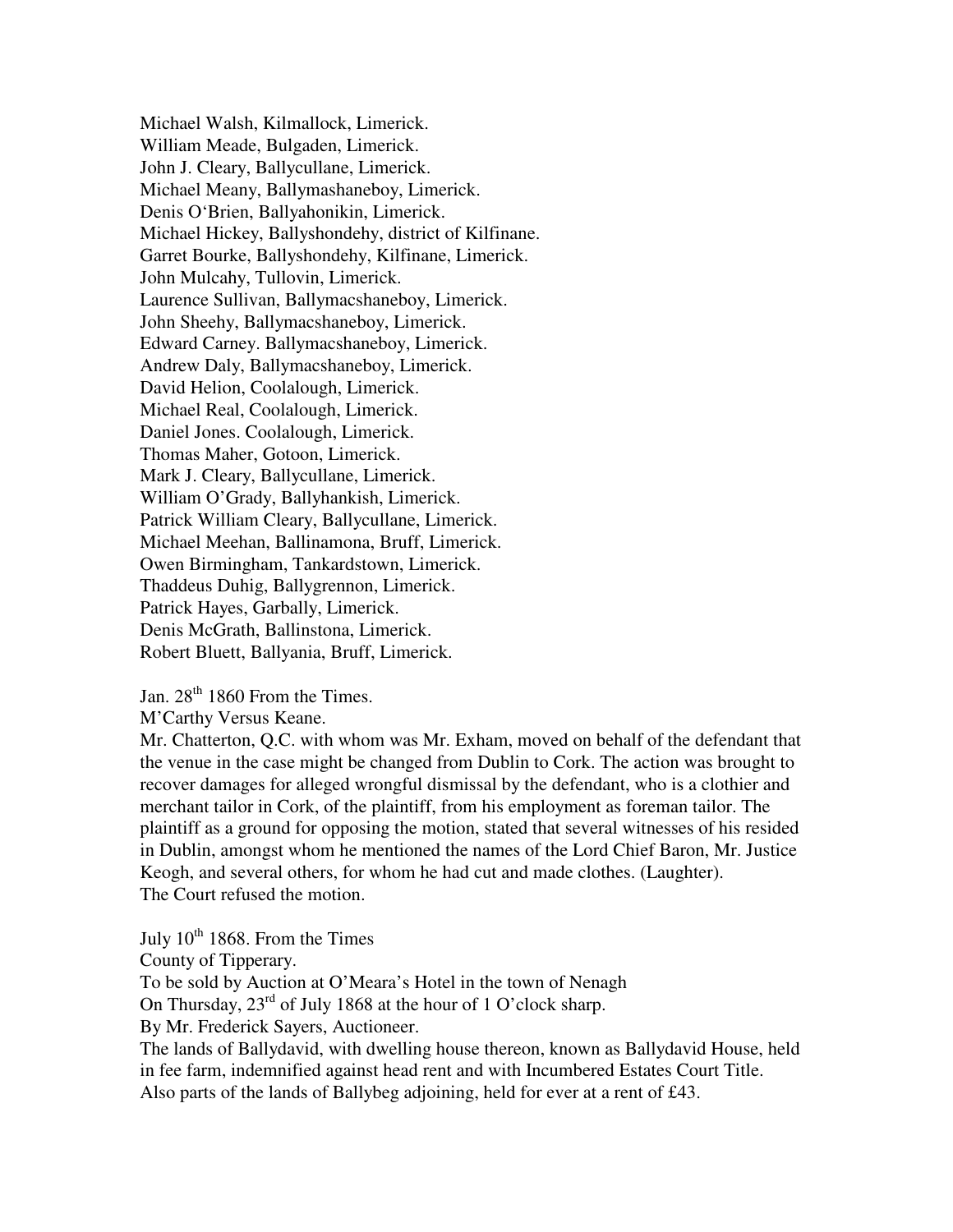The dwelling house and 123 statute acres of land are in hands (Bands) (Copy is bad) and immediate possession can be given. The residue is held by tenants paying £102 yearly; these rents are well paid.

The lands which are mostly undulating upland, are in prime order, well fenced and nearly all in grass. The owner expended large sums in improvement.

This compact property adjoins the village of Littleton, 8 miles from Thurles, and in the midst of the best sporting and hunting in the County.

The Protestant Church adjoins the lands. The Roman Catholic Church is distant about two miles.

The dwelling house is modern and in first rate order, comprising 2 unusually fine reception rooms, with 6 (or 8) bedrooms, besides kitchen, servants rooms, pantries, etc. The offices are extensive and in excellent condition, there are also large kitchen and flower gardens, and an excellent orchard. This is one of the most desirable residences in the County.

Proposals for purchase by private contract will be received by the solicitor up to the  $10<sup>th</sup>$ July 1868 Portion of the purchase money can remain out as a first charge.

For rentals, conditions of sale and further particulars apply to;

The owner, Richard Power, Esq.

Maxwell and Weldon, Solicitors, North Great George's Street, Dublin. The Auctioneers Office, Fethard. Co. Tipp.

On Friday last, a poor man, drowned himself in Tyone River, at Nenagh, and on his being dragged out of the river, his wife, almost distracted exclaimed, "Oh, what a dead lob".

Nicholas Cummins was put at the bar charged with the manslaughter of Edward Coman. The prisoner was a young lad of about 16 years of age. Michael Brien, being sworn, deposed that the parties had been at a hurling, and that a dispute arose. John Cummins, cousin of the prisoner, hit deceased on the side of the head and knocked blood out of his ear; didn't see the prisoner strike him, saw the deceased and the prisoner wrangling and fall together on the ground. No other witnesses being produced, the prisoner was acquitted and discharged.

Nenagh Quarter Sessions.

A return of convictions at the Nenagh quarter sessions which terminated on the afternoon of Thursday, the 14th inst.

Seven years transportation.

Michael Keating, grevious bodily injury and assault.

Margaret Meagher, for stealing the chalice out of Roscrea Chapel.

Martin Shanahan, for house breaking and robbery.

John Guilfoyle, James Hanly, and Thomas Gleeson (jobber), for grevious bodily injury. Thomas Gleeson was not apprehended until last tuesday.

Two years imprisonment.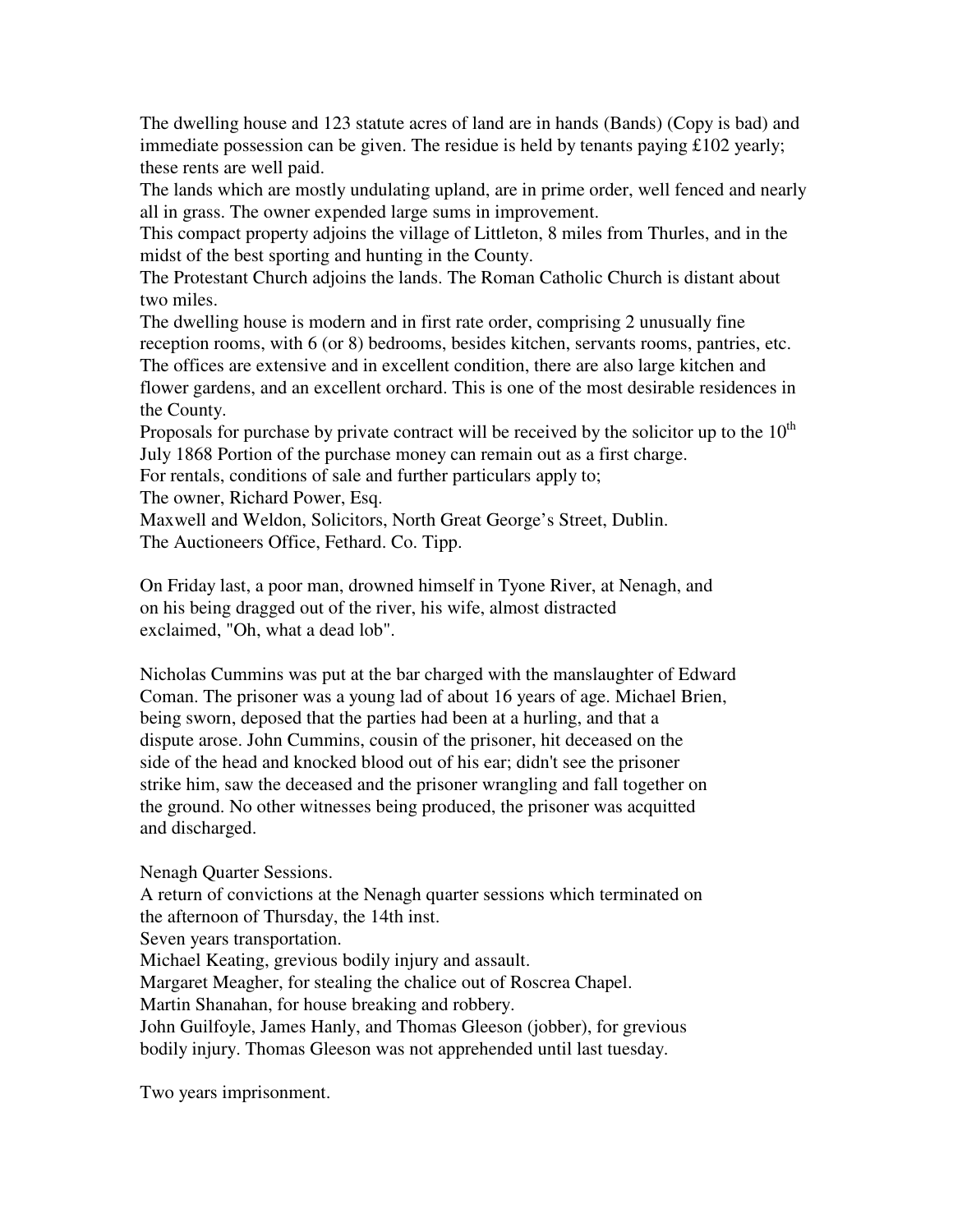Hugh Cox for conspiracy.

Eighteen months imprisonment.

Hugn Darcy, snr. Hugh Darcy, jnr. Patrick Carey, Dan Gibbons, Thomas Caplice, and William Caplice, for affrays. Margaret Clements for larceny, and Patrick Kelly, for perjury at the present sessions.

12 months confinement.

John Bourke, Michael Morressy, Thomas Brereton, Michael Nunan, Patrick Connors, Martin Shanahan, Thomas Donovan, John Cullen, William Delany, Wm. Walsh, and Pat Carey, for assault. John Horan, Martin Dwyer, Pat. Cullen, and James Hacket, for larceny.

For Nine months.

Denis Hogan, Timothy Hogan, James Hogan, Michael Ryan, Thomas Hanly, Martin Hanly, and John Quigley for affray.

For six months.

Phil. Dwyer, Michael Quigley, Daniel Sullivan, Michael McNamara, Patrick Halloran, and Patrick Dermody, for affray. Thomas Mccabe for larceny.

For three months.

John Flynn for larceny, Jeremiah Flannery, Pat Rourke, John Fogarty, John Meara, Peter Slattery, Denis Larkin, Daniel Mulloy, Conor Tierney, John Delany, Michael Delany, Denis Quinlan, Walter Hackett, Pat Meagher, Thomas Mara, Rody Coonan, Darby Whelan, and Thomas Kelly for affray.

For two months.

Thomas Whelan, Thomas Gleeson, Cornelius Leahy, John Cunningham, and William Dillon, affray.

For one month.

James Flannery, Thomas Ryan, James Shanahan, Michael Spain, Michael Whelan, Pat. Hogan, James Tierney and Thomas Mossip, assault. Thomas Coonan, Michael Kearney, Michael Corbett, Michael Murray, Michael Cane, James Doherty, Pat. Doherty, James Davern, Edward Connor, Michael Kelly, Daniel Ryan, Thomas Kelly, and John Davis, for affray.

For two weeks.

Dan Hogan, Denis Delany, William Quirke, snr. William Quirke Jnr. Barney Maguire, James Delany, and Thos. Fletcher for affray.

1908 A Boycotted Police.

The Dublin Daily Express (December 1) reports that on Sunday,November 29 :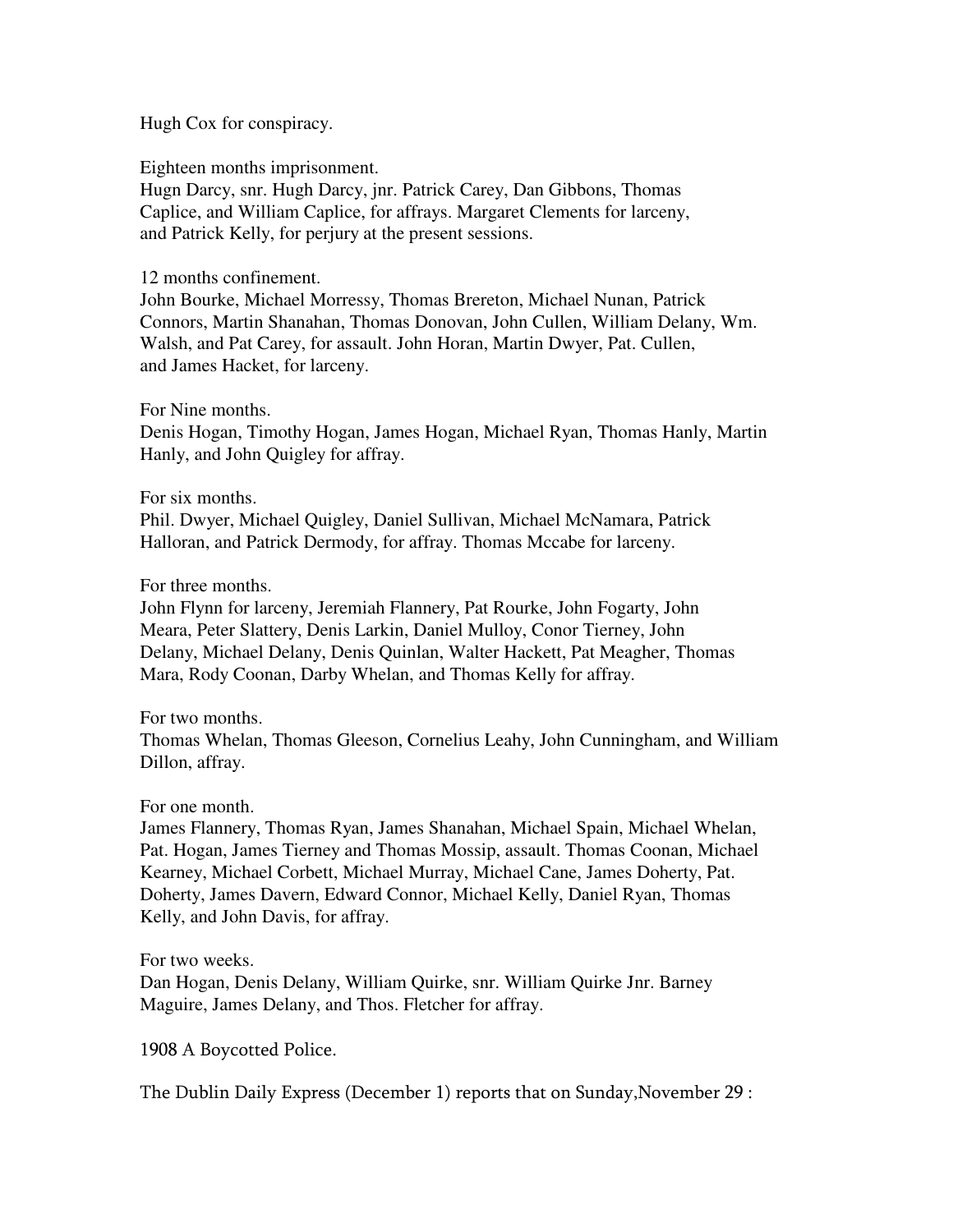"A large body of constabulary, which had been drafted into Holycross during the recent rioting there, entered the local Roman Catholic Church for the purpose of attending Divine service.Immediately the entire congregation rose from their seats, and there was general commotion in the sacred edifice.The moment the police were seated the majority of the people present left the building. A woman confronted the police within the precincts of the Church and endeavoured to beat them back by striking them with her fists."

### 1908

January 2 Co. Tipperary. An attack was made on the mansion of Lieut. -Colonel Vivian Ryan-Lenigan, at Castlefogarty, the windows being smashed with stones. This gentleman's property has been disposed of under the Land Purchase Acts, and there are some of the tenants on the estate dissatisfied with the terms.

### 1909

January 19. Co. Tipperary. Excitement ran high in Thurles to-day while County Court Judge Moore sat to hear processes against thirty-six tenants on the Carden Estate, and twenty on Colonel Carden's estate, for non-payment of rent. Great numbers of people came into the town at an early hour ; and at midday a band, followed by some thousands of people, marched through the principal street. One hundred and thirty extra policemen were drafted into the town, and a big body of these was posted near the Court-house. Judge Moore granted decrees in all the cases which came before him.

# Dublin Daily Express, Jan. 27.1909

Co. Tipperary. Shortly after midnight a band of men armed with sticks and stones made a determined raid on the dwelling house of William Kennedy, at Knockasharoon, smashing in the window and bursting the doors. Not satisfied with this destruction the mob turned its attention to the walls, gates and piers surrounding the farm and did much damage. Kennedy and his brother encountered them in a lane leading to the house, and a fierce riot followed, but after a severe struggle the Kennedys were overpowered and badly beaten about the head and body. Two men, named Richard and Michael Small, were afterwards arrested, and were later charged before a magistrate with being concerned in the affray ; they were remanded, bail being accepted.It is stated that Kennedy's farm is being claimed by a certain family in the neighbourhood.

# February 20th Co. Tipperary.

At the Thurles Petty Sessions 11 men were charged with disorderly conduct at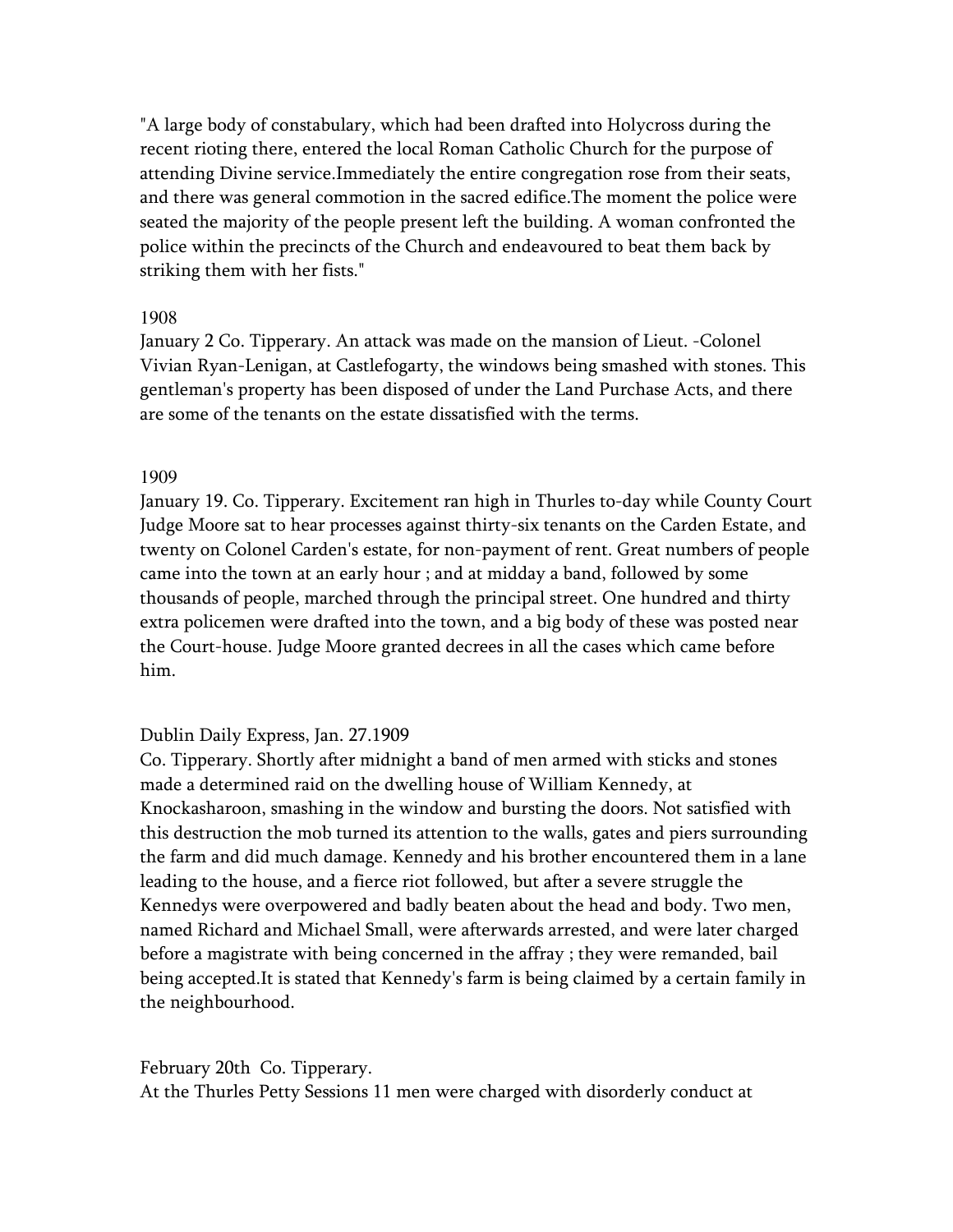Holycross on January 31, with intent to intimidate. Evidence showed that the defendants formed part of a band which assembled at a spot between the village and the Protestant Church and played during the time that service was proceeding. The police informed them that they must not disturb the congregation ;they did not desist, however, but continued making much more noise. After some consultation the chairman said that the magistrates refused to bind defendants to the peace. In the afternoon, when about 60 or 70 extra police, drafted into the town for the day, were being marched to the railway station, they were followed by a crowd, stones were thrown, and a baton charge had to be made.

March 11th. Co. Tipperary. Andrew Fogarty, a civil bill , officer, proceeded to the estate of Colonel FitzGibbon Trant, J.P., for the purpose of serving ejectment processes for rent on his tenants. He was accompanied by a bodyguard of 11 policemen, when a crowd quickly assembled and followed the officer in his movements as he effected service after service, but he was allowed to complete his duties without molestation, and returned to Thurles.

March 30 Co. Tipperary. At Cashel Petty Sessions, a farmer named Patrick Foely (Foley) was charged with having maliciously injured a gate and fence at Attyhill, the property of a Mrs. Isabella Loney. Evidence was given that Mrs. Loney recently came into possession of some lands, part of which was let for grazing, and since then the damage had been done The police took plaster casts of the foot-prints near the fence,and they corresponded with the boots worn by defendant. The accused was returned for trial.

May 19 Co. Tipperary. At the Templemore Petty Sessions, Thomas Ryan was charged with assaulting a Mrs. Mary Fanning, of Killanagan, on May 12. Mrs. Fanning deposed that on the night of the date in question her husband was away, and Ryan rode into the yard on horseback and struck her a blow with a stick on the head. The defendant was ordered to give bail for future good behaviour, or in default two months' imprisonment. He refused to give the bail.The solicitor for the prosecution said defendant was one of a crowd who had been frequently before the Bench in consequence of a disturbance over the farm.

May 19 Co. Tipperary. At the same Petty Sessions, and on the same date, Joseph Meehan was bound over to keep the peace for using threats towards Patrick Stapleton, of Dromard. A dispute arose over a small farm, and Meehan threatened to cut Stapleton's head off. The defendant refused to give bail,, and said he would rather go to gaol for honesty.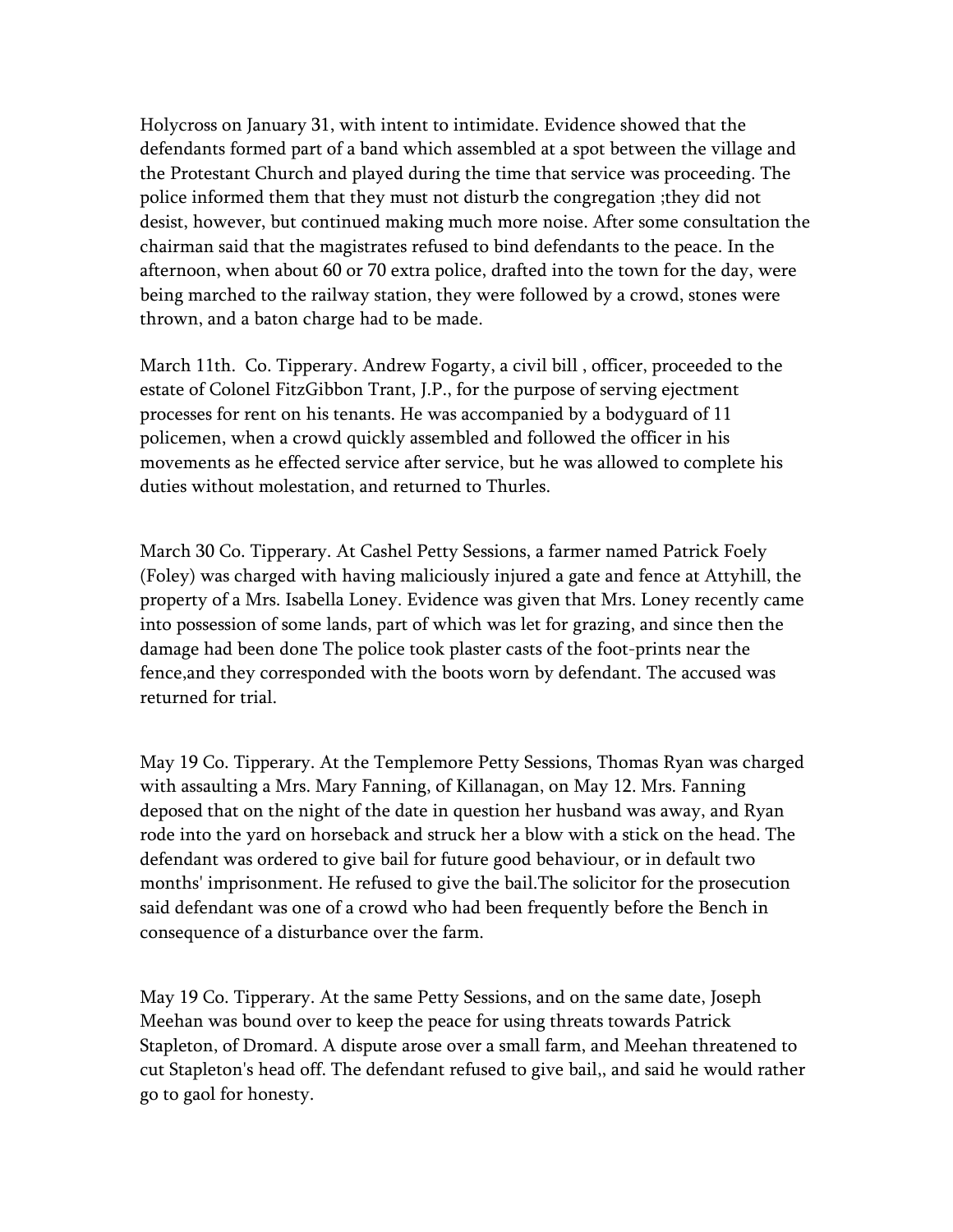June 9 Co. Tipperary. At Thurles Quarter Sessions, Mrs. Hanorah Hogan applied for compensation for the smashing of windows in houses of her property on March 29, 30, and 31 last. The applicant deposed that after the eviction of a tenant from one of her houses for non-payment of rent, a hostile crowd assembled outside the house and hooted witness ; they then threw stones at the building and smashed 140 panes of glass. For three nights the crowd paraded the streets and she had to seek police protection. The decree was granted.

June 24 Co. Tipperary. A dray cart, the property of a Mr. Thomas Cormack, Lisaroon, near Thurles, was found in the morning on the roadside near the village of The Ragg, the shafts being cut off and the wheels taken from the axeltree. The severed portions were found scattered about in different places, and six empty gun cartridges were also discovered in the vicinity. A boycotting notice was found pasted on a portion of the damaged cart. Mr. Cormack is a tenant on the estate of Lieut. -Col. Fitzgibbon Trant, 'and his house was fired into at night about a month ago. It is alleged that the supposed outrages are in consequence of his agreement to pay his rent to the landlord, while the other tenants were engaged in a no-rent agitation.

July 2 Co. Tipperary. At Killenaule, before a Special Court, nine men were charged with having on several occasions intimidated Michael Sparrow and Daniel Noonan, servants of Mr. Hughes, of Ballyphilip.Mr. Kennedy, solicitor, asked to have the cases adjourned for three months, and he would give an undertaking that no such acts would be repeated against Mr. Hughes or his servants. The magistrate agreed to this in the case of five of the defendants, but the other four who were more or less prominent in the affair were bound over to be of good behaviour, or, in default, a month in gaol. One of the defendants refused to give bail.

July 3 Co. Tipperary. Following the arrests at Thurles John Ryan Boher, of Holycross, Michael Flynn,Senior, and Michael Flynn, Junior, of Thurles, were charged with assaulting Sergeant Mullally, and Constables Heavy and Kelly. Sergeant Mullally deposed that he with Constable Heavy saw young Flynn behavingdisorderly, and when advised to go Flynn struck the constable a violent blow and knocked him down. When he went to the constable's assistance Flynn, Senior, struck him with a stick, and he received several kicks about the legs. There was a crowd of 300 people around them. He also received a blow of a stick from John Ryan Boher, who shouted. " We have them now, don't let them go ; take their lives ; they are Clarke's and Trant's hirelings."

The Sergeant stated that he would have been done for only that a woman came and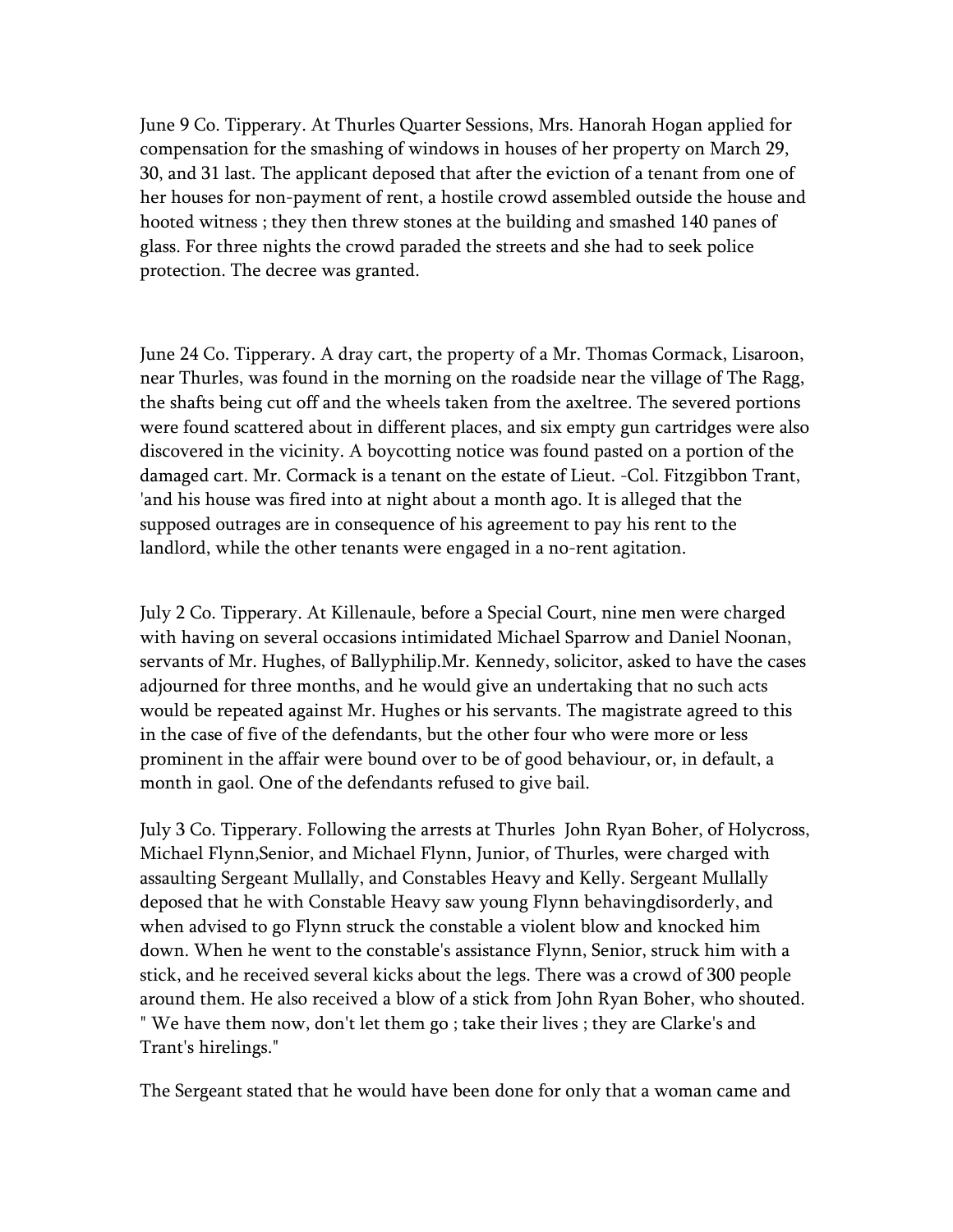carried him into her house, and he has been laid up ever since. The Chairman sentenced Flynn, Junior, to two years and three months' imprisonment, and in default of giving bail of good behaviour at the expiration of that period, he would have to go to gaol for three months more. John Ryan Boher sentenced to six months' imprisonment, and at the expiration to give the same bail or three months more in default. Flynn, Senior, to be put under bail, or in default four months' imprisonment.

July 13 Co. Tipperary. At the North Tipperary Assizes, held at Nenagh, two men, named Thomas Gleeson and Patrick Maher, were charged with intimidating employees of Lieut. -Colonel Fitzgibbon Trant, and with preventing them from purchasing goods from certain Thurles tradesmen.

An application was made to adjourn the hearing of the trial with a view to a change of venue. The application was granted, the prisoners being admitted to bail.

August 7 Co. Tipperary. Considerable excitement prevailed in the district of Newchapel, Clonmel. A small farm on the Moore estate, from which a man named Slattery and his family were previously evicted, was taken by a man named Lyons, who proceeded to cut the meadow on the land. Mrs. Slattery, the widow of the evicted tenant, arrived on the scene with a machine and commenced cutting what remained of the standing grass. The police were called upon, but Mrs. Slattery refused to quit the place.

August 13 Co. Tipperary. Some scenes were witnessed at an eviction of three tenants at Templemore. Mr. Francis Jackson, the landlord, refused to grant a reduction of their rent. He obtained decrees against them some weeks ago, but owing to the state of public feeling in the locality, no bailiff could be found to execute the warrants at the time. Mr. Jackson instituted fresh proceedings, and this time was successful in getting his decrees and obtaining a bailiff to carry them out. Mr. Jackson with two bailiffs, accompanied by a force of 60 police,arrived in the district, when about 700 people collected and met Mr.Jackson and his party, shouting and booing at them, and it became necessary for the police to form a cordon across the street to enable the bailiffs to carry out their work.

March  $30<sup>th</sup>$  1705 From a book called "The Manuscripts of the Marquis of Ormonde". Licences to Roman Catholics, to carry arms. An Alphabetical list of the names of all such persons of the Popish Religion within the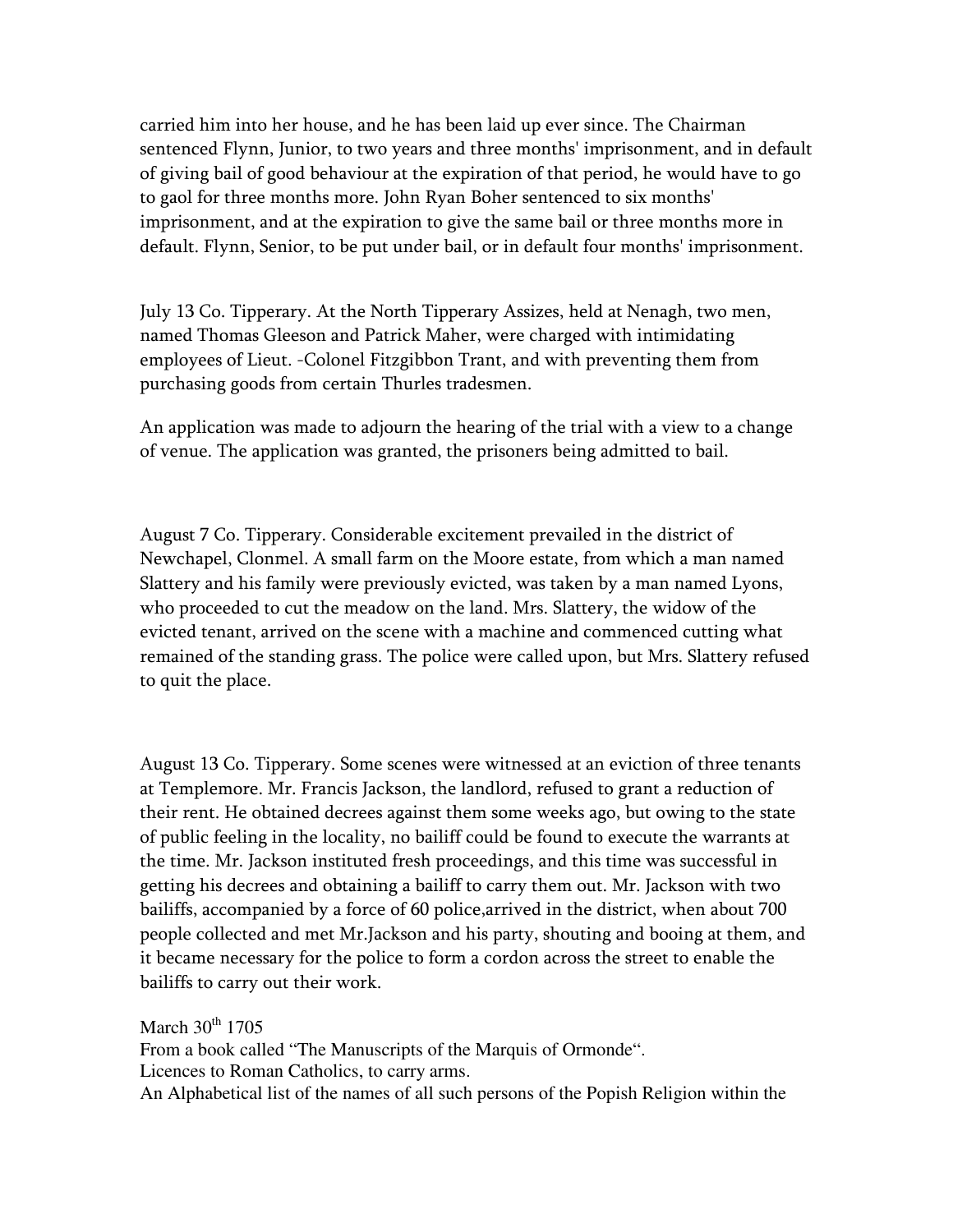Kingdom of Ireland who have licenses to bear or carry arms.

All below were licenced to carry 1 sword, 1 case of pistols, and 1 gun.

Arthur, John. Caberagh, Dublin. Aylmer, Colonel George, Lyons, Kildare. Allan, Patrick. St. Woolstans, Kildare. Butler, Theobald, City of Dublin. Bellew, Sir Patrick. Barmeath, Lowth. Bagott, Mark. Now of Dublin, late of Mountarran, Caterlogh. Byrne, Daniel. Dublin. Butler, Colonel Walter. Memphin, Wexford Bellew, Lord Richard. Barnwell, John, commonly called Lord Tremblestown. Butler, Colonel Thomas, Kilcash, Tipperary. Burk, Colonel Thomas, Portumna, Galway. Brown, Colonel John, Westport, Mayo. Burk, Lieutenant Colonel John, Milford, Co, Galway. Burk, Sir Ulick, Glinske, Galway. Bryan, James, late of Kilkenny, now Jenkinstown, Kilkenny. Butler, John, West-Court, Kilkenny. Burke, Lieutenant Colonel Richard, Gortamadin, Gallway. Barnwall, Nicholas, Dublin. Bryan O, Captain Christopher, Enistiman, Clare. Byrne, Sir Gregory, Killene, Queen's County. Butler, Colonel James, Kilveolugher, Tipperary. Carbery, John, Kilbride, Dublin. Colclogh, Colonel Dudley, Moyhery, Wexford. Cruise, Patrick, Tatrath, Meath. Colclogh, Caesar, Rosegarland, Wexford. Clinch, Simon, Colledge, Dublin. Carthy Mac, Charles, Lady Cahir's son of Re'ghil, Tipperary, now of Carrighnavar, Cork. Cusack, Robert, late of Kilcolgan, now of Rathgarr, Dublin. Dillon, Lord Henry, Viscount, Costelloe, Mayo. Dunn, Daniel, Brittas, Queen's County. Dowdall, Joseph, Corcullentragh, West Meath. Dowdall, Henry, Athearne, Meath. Dwyer, Thomas Captain, Bellacomulsk, Tipperary. Delamare, Major Walter, Dublin City. Delamare, John, City of Dublin. Daly, Major Edmond, Gortnemuck, King's County. Daly, Dennis, City of Dublin. Dunsany, Randal, Lord Baron, Dunsany, Co. Meath. Delhunty, Colonel Lawrence, Shandagin, Co. Clare. Donnellan, Lieut-Colonel MacLaughlin, Caltrons, Gallway.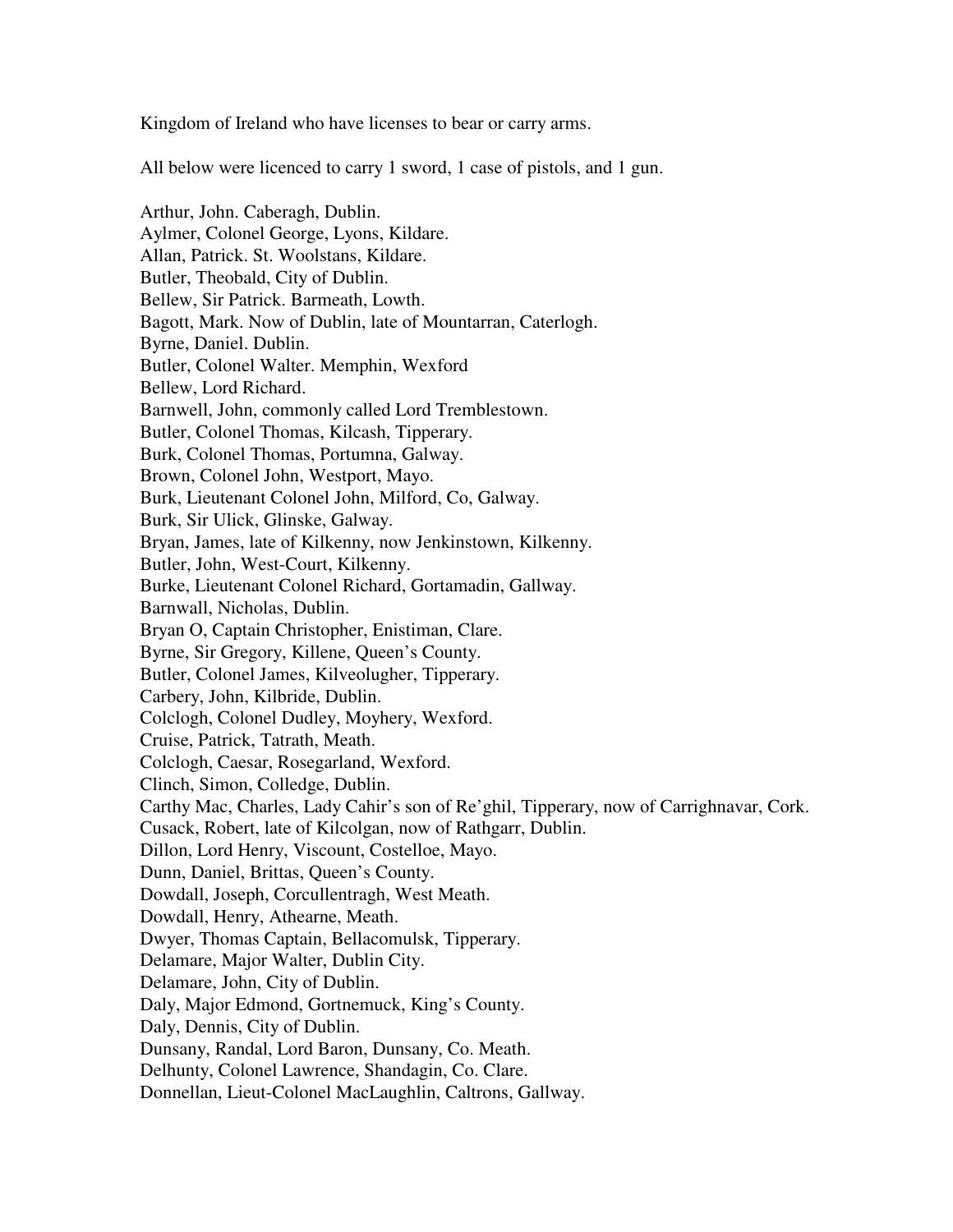Dillon, Captain, Gerald, Manning, Mayo. England, David, Enis, Clare. Everard, Matthias, Randalstown, Meath. Eustace, James, Yeomanstown, Kildare. Forstall, Edmond, Garteens, Kilkenny. French, Patrick, formerly of Dublin, now of Duras, Gallway. French, Arthur, Clooniquin, Roscomon. Furlong, Captain, James, Dublin City. Gormanstown, Anthony, Lord Viscount. Gormanstown, Dublin. Gallway, William, Cork. Geoghegan, Major, William, Dublin City. Geoghegan, Colonel Bryan, Donore, West-Meath. Geoghegan, Hugh, Castletown, West Meath. Hussey, Colonel Edward, Westown, Dublin. Hore, Colonel John, Shandon, Waterford. Hamond, Edward, Dublin City. Kingsland, Nicholas, Lord Viscount, Kingsland, Dublin. Kennedy, Captain John, Polenorman, Tipperary. Kavenagh, Morgan, Burress, Catherlogh, Leigh, Robert, London. Leigh, Francis, Rathangan, Kildare. Long, Darby, Burress, Catherlogh. Lee, Robert, Wexford. Luttrell, Colonel Henry, Luttrelstown, Dublin. Mapas, Christopher, Rochestown, Dublin. Malone, Edward, Maginnis, Arthur, Cabragh, Down. Mathews, George Snr and George Jnr, Thurles, Co. Tipperary. Maginnis, Arthur, Lurgan, Down. Martin, Richard, Corbeagh, Gallway. Moore, Colonel Garret, Dublin City. MacDonough, Lieut. Colonel Terence. Ballingarry, Mayo. Magawly, Lieut. Colonel Patrick, Tully, Westmeath. Nugent, Major Garrett, Moyne, Westmeath. Nugent, Thomas, called Lord Riverstown, Pallas, Gallway. Nettervill, Nicholas, Cruiserath, Meath. Nettervill, James. Dublin City. Nettervill, Luke, Lord Netervill's brother, Dublin City. Nugent, Michael, Dublin City. Nugent, Captain Matthias, Ballynascurry, West Meath. Nugent, John, Cloncoskreen, Waterford. Nugent, Colonel James, Castlenugent, Longford. Nugent, Lieut. Colonel Robert, Carlingstown, Westmeath. Nangle, Lieut Colonel Francis, Tallaghanade. West Meath. Nangle, Garrett, Moyne, Westmeath.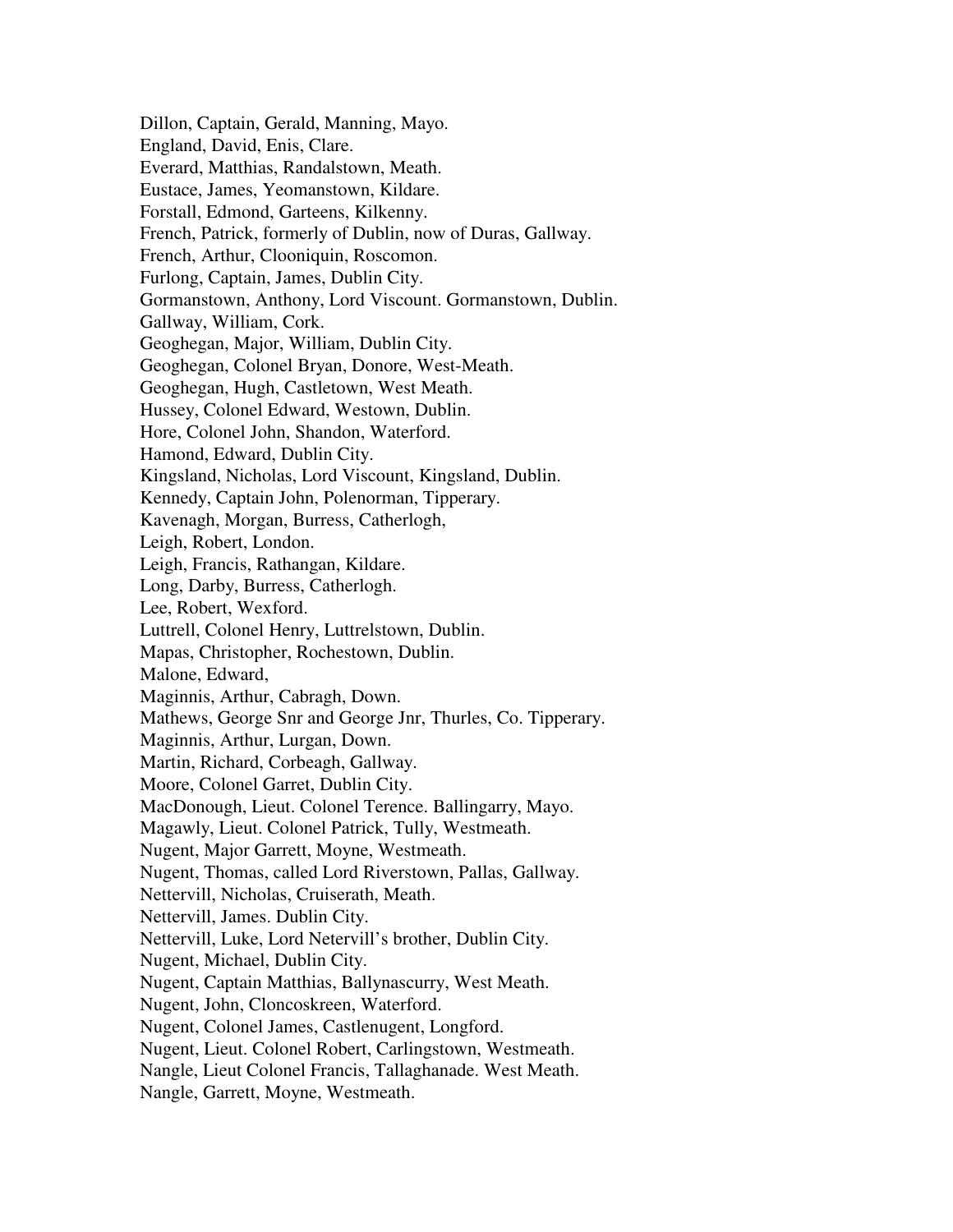Nugent, Lieut. Colonel Edward, Mitchelstown, Westmeath.? Oxburrough, Colonel Henry, Bovin, King's County. Plunkett, Colonel Christopher, Lagore, Meath. Plunkett, Nicholas, Dunshally, Meath. Purcell, Lieut. John, Crumline, Dublin. Power, Major John, Clashmore, Waterford. Purcell, Colonel Nicholas, Loghmore, Tipperary. Reilly, Lieut. Colonel John, late of Conlin, Co. Cavan, now of Ballymacadd, Meath. Redmond, Charles, Dublin City. Roch, Morris, Cork. Rice, Lieut. Colonel John, Hospitall, Limerick. Shee, Richard, Kilkenny. Stafford, Major John, Radonell, Donegal. Seagrave, John, Caberagh, Dublin. Sherlock, Edward, Dublin City. Slingsby, Captain Francis, Ballyglass, Galway. Sherlock, Thomas, Upper Butlerstown, Waterford. Talbot, Lieut. Colonel John, Dublin City. Travers, Thomas, Burgess, Tipperary. Toole, Francis, Dublin City. Usher, Patrick, Dublin City. Warren, Thomas, Corduffe, Dublin. Woogan, Lieut Colonel, John, Rathcoffy, Kildare. White, Lieut. Colonel John, Rahagoone, Limerick. Warren, Captain Michael, Warrenstown, Meath. Walsh, John, late of Dublin City, now of Shagnogh, Dublin. Dated at the Council-Office in Dublin, the 30<sup>th</sup> March, 1705. Mansion House Evicted Tenants Fund. 20-11-1882. A Meeting of the above committee was held on Sat.  $18<sup>th</sup>$  inst, in the Mansion House, the Right Honourable the Lord Mayor, M.P. in the chair. Others present were Alfred Webb, Thomas Mayne, Alderman Meagher, William O'Brien, Edmond Leamy, and T.M. Healy. Grants were made to the following-- Edward Bowe, Ballyuskill, Ballinakill, Queen's County, evicted 2nd August 1882, 9 in family, Landlord-Viscount De Vesci. \*M. Byrne, 9 in family,

J. Govan, 8 in family,

M. Govan, 5 in family,

Thady Govan, 8 in family,

Michael Halligan, 8 in family,

M. Byrne, 7 in family.

James Mullee, 6 in family.

Pat Walsh, 8 in family.

Thomas Malley, 7 in family.

James Malley, 9 in family.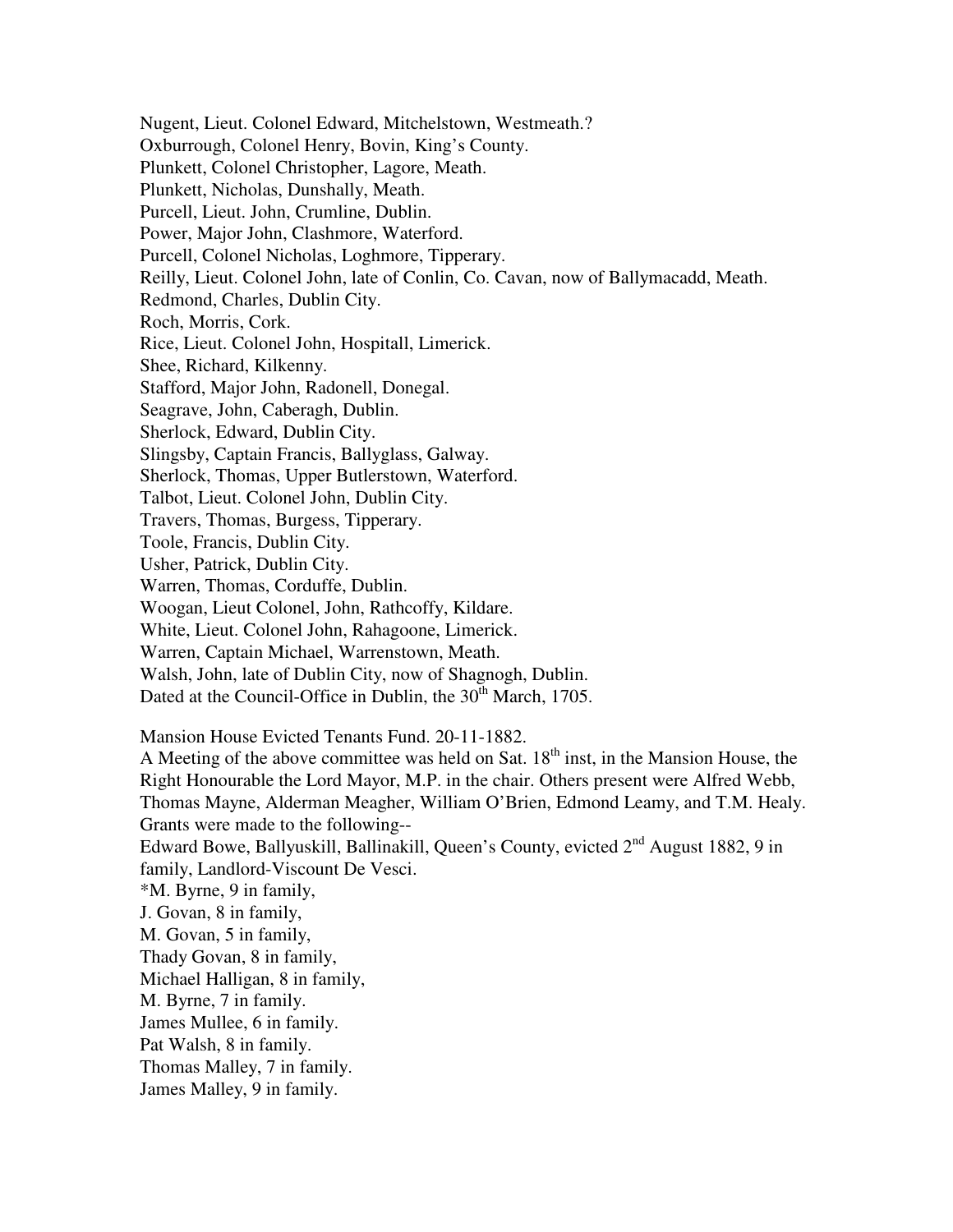D. Hegarty, 6 in family. P. Mannion, 7 in family. John Hunt, 6 in family. Andrew Durken, 6 in family. James Durken, 2 in family. P. Keane, 6 in family. James Regan, 5 in family. Patrick Moran, 2 in family. John Ring, 9 in family. John O'Connell, 8 in family. P. M'Tigue, 5 in family. Thomas O'Connor, 4 in family. John O'Connor, 4 in family. Michael Begley, 6 in family. John Keane, 9 in family. All evicted on the  $10<sup>th</sup>$  inst by Surgeon Major Isidore M. Bourke, off his estate at Curraleigh, Claremorris.\*

\*Cornelius Cleary, 4 in family, Denis Ryan, 11 in family. P. Walsh, 9 in family. John Ryan, 1 in family. Thomas Mahony, 6 in family. All evicted  $17<sup>th</sup>$  Aug. 1882 off the estate of Sir Henry Linges Keating, at Laggen-Town, Golden, Co. Tipperary.\*

\*Thomas Murphy, Rathmore, Co. Kerry, 5 in family, evicted 1st Feb. 1882. Thomas Fleming, Tureencahen?, 9 in family, evicted  $24<sup>th</sup>$  May 1881. James Moynahan and Michael Moynahan, joint tenants, Banard, 16 in family, evicted  $12<sup>th</sup>$ Feb. 1881, off the estate of Lord Kenmare.\*

Messrs J.J. Sullivan and Co. Capel Street, Dublin, cost of stoves, etc, for wooden huts erected to shelter tenants. £20.

March  $8<sup>th</sup>$  1867. From the Times. Templemore Wednesday.

From intelligence received for some time, it was daily expected that the Fenians would rise. Early this morning, information arrived that large bodies of men were seen moving in the direction of the Devil's Bit. At once all the available force, consisting of some soldiers and constabulary, marched to Captain Carden's, whose seat, Barnane, is immediately under the hill. There they found their information correct, and numerous bodies of men, variously estimated, appeared in the distance, without, however, venturing to attack Barnane, for the owner was well prepared to receive them if they came, as he had his servants armed. Whilst here the military and constabulary force received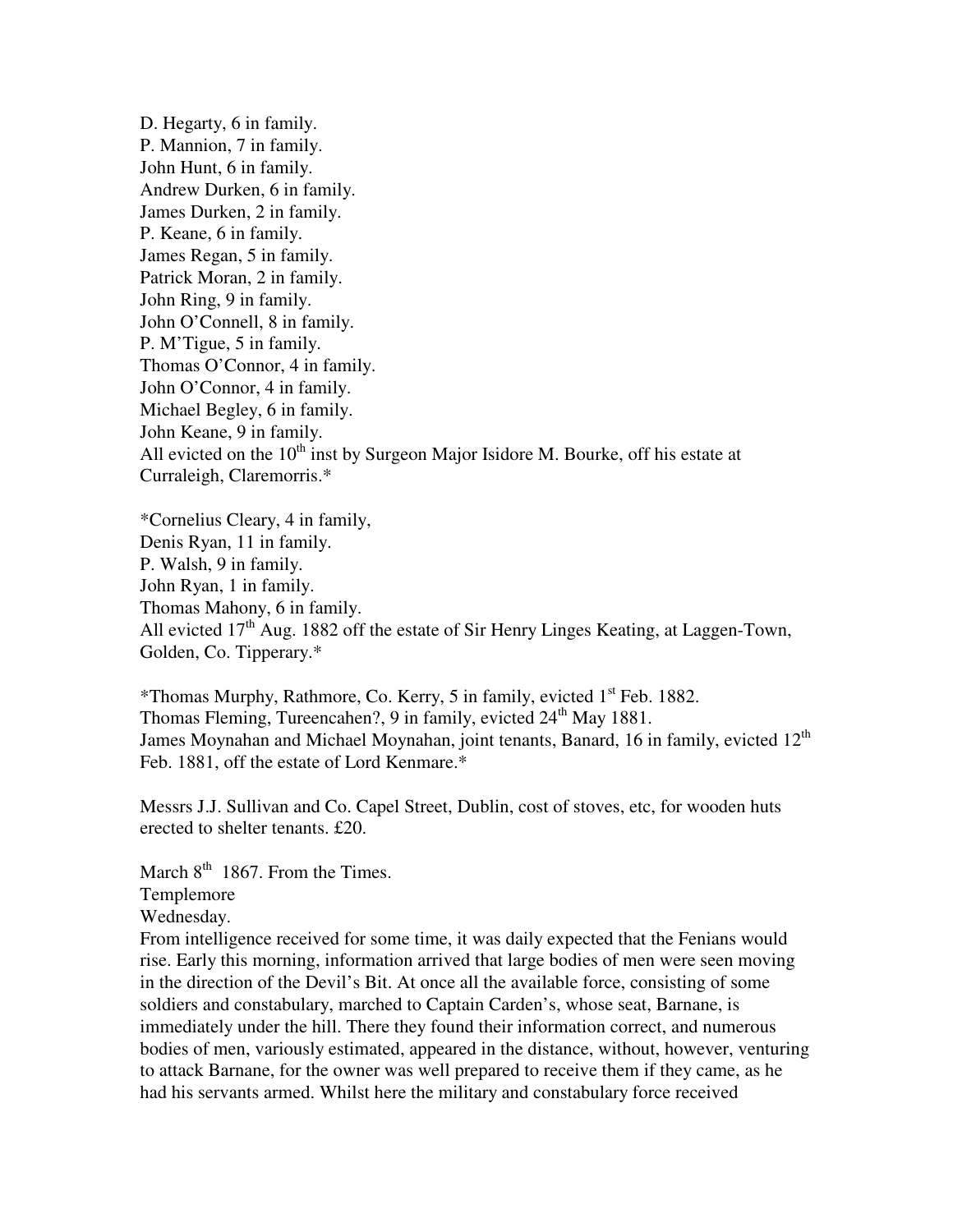information that Dovea, the residence of Mr. Trant, was menaced, and they at once proceeded there, seeing in the distance several bodies of men armed with pikes, one of which the men pursued and fired on them, with what effect they could not learn. Mr. Gore Jones. R.M. after ascertaining that Dovea was intact, and as night was advancing, ordered the force home. The insurgents burned two police barracks, but fortunately the men escaped, as they took advantage of their absence on patrol. Also, it is reported they shot a man who refused to join them. He had once been a Fenian, but under better influence had left them. Captain Gleeson, the brother of General Gleeson, is said to be commanding officer. Their plans seem pretty well laid, and such a place of meeting as the "Devil's Bit" has a certain historic connection, as it was here they assembled in 1798. They are reported to have some cannon amongst them, but, doubtless, this is only a rumour. The exertions of the constabulary here under Mr. Gore Jones R.M. and Mr. Ward. S.I., are much valued, as the work of the men, both night and day, has been unceasing. Tonight will be an anxious time, as it will show their further intentions. The darkness will favour their movements much and hinder those of the constabulary.

# March  $12^{th}$  1870.

### Novel Case of Abduction.

At the Tipperary Petty Sessions, on the  $4<sup>th</sup>$  inst., a man named Timothy Donovan, residing at Cullen, was charged with attempting to abduct or carry away by main force a young woman of prepossessing appearance, named Catherine Humphries, Kilkoran, on the evening of Sunday, the  $26<sup>th</sup>$  ult. A man named Kendal O'Brien was charged with aiding and abetting in the commission of the offence, but the name of the third party, for whom the "prize" was intended, did not turn up during the trial.

The evidence of the young woman was to the effect that on the day in question, on coming out of a neighbouring house, after her parents, from whose tender care she was well-nigh being rudely snatched away and going to miss. Donovan, the principal defendant, accosted her on the road, and immediately afterwards took her up in his arms, and attempted to carry her away with force. A short distance up the road she observed a covered car, and Kendal O'Brien beside it on a bay steed of presumably swift qualities. Not wishing to have her hand and heart, and further--what was thought to be the real cause of obtaining for her such rough attention--her fortune disposed of in this summary manner, she screamed out in a way that only young women under such circumstances will scream, and soon gave her Lothario (by proxy) to understand that he had caught a Tartar. During the scuffle that ensued she boxed his ears soundly, and she used a key which she held in her hand with such effect on her assailant's head and face that after a time he was glad to relinquish his rash project and beat a hasty retreat. The Bench on hearing the evidence, sentenced Donovan to one month in prison. The case against O'Brien was dismissed.

Reports from the County Tipp assizes reported in the Tipp Free Press dated March 20th 1833.

### CROWN COURT.

The Hon. Justice Torrens took his seat on the bench this morning within five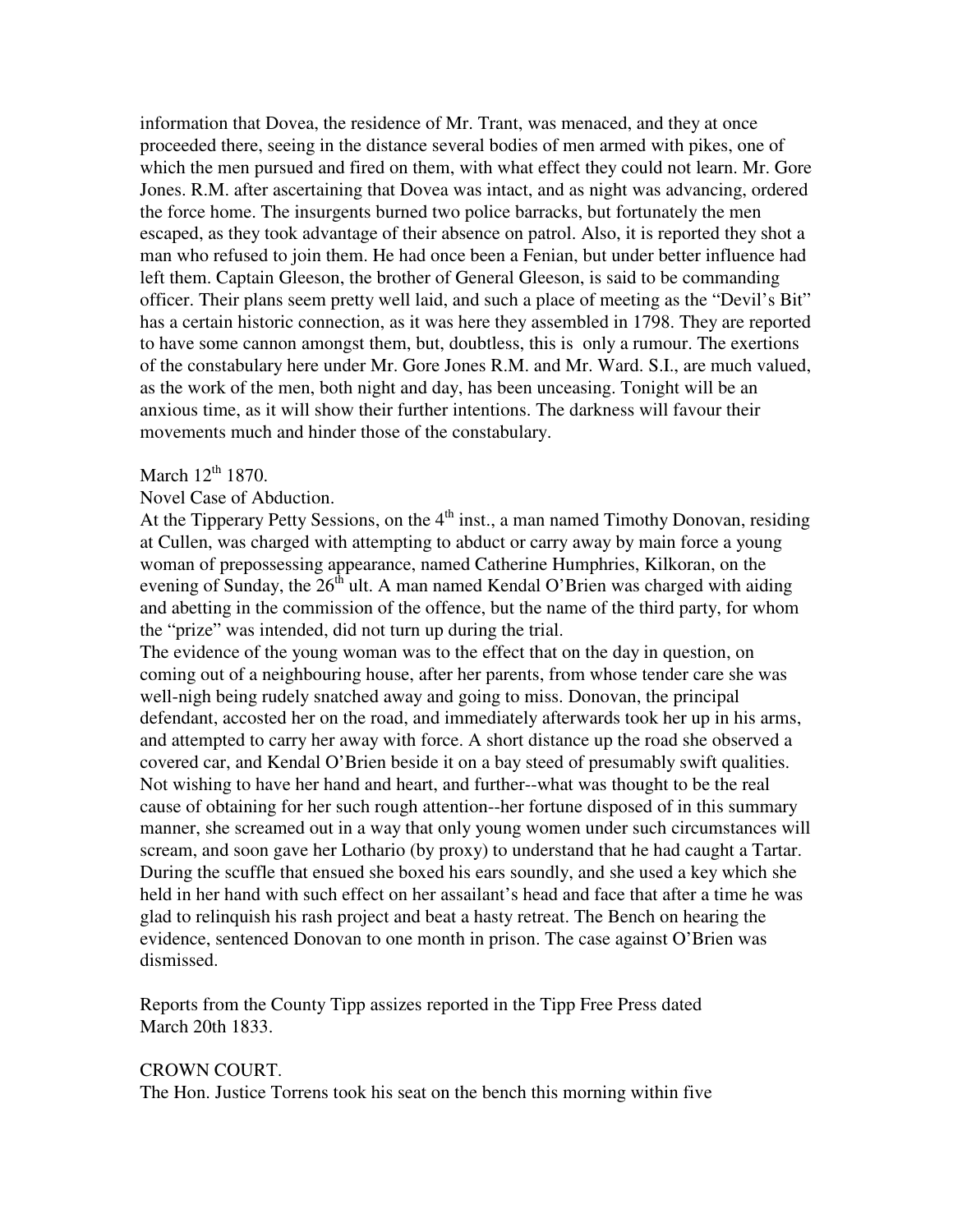minutes to 10 O'Clock. the court was called for three quarters of an hour, in hearing and disposing of burning petitions; after which the Grand Panel for the County was called over by Mr. Carmichael, and the following Petit Jury was sworn:- Richard Charles Blackmore John Barnes. Robert Keating. Nicholas Maher. William Lonergan. Francis Greene. Daniel Joseph Murphy. James Prendergast. John Luther. John Minikin. George Everard. James Keating. Margaret Hare, a square bodied, bluff faced young woman, was placed at the bar, for stealing a pair of shoes and a cloak, the property of Patrick? Collins, who resided within 5 miles of Nenagh. Peter? Collins, a meagre loooking man, sworn-. The court frequently remonstrated with witness , on the necessity of speaking out, and direct him that it was his intention not to allow expenses to those who would not address themselves in audible language to the Jury and the Court. This, I find said Judge Torrens has been introduced by Baron Gurney. The witness who pleaded deafness was, with difficulty informed of what the learned Judge said. He, at length said, that he lived in a Parish 5 miles from Nenagh, was robbed of a pair of shoes and a cloak at night, when asleep, has every reason to know who took them;- (Here he identified the prisoner), she came into his house at night, and first opened the door herself; followed her to the County Clare-(Laughter)-where he found her as well as his shoes and cloak; when he went to the house to look for her, she went under the bed to hide, knew her to be before that about the neighbourhood, did not think she had any way of living; when he took her in the house, he brought her to the police, she then acknowledged to have taken the cloak. Witness was Cross examined by the Court, but nothing in contradiction to his direct evidence elicited. He did not get the cloak or shoes for 8? days after they had been stolen. Court; Well Prisoner have you any questions to ask witness.

Prisoner-O my Lord, the varmint, ask him plase your worship, did he not lend it to me, Your Lord.

Court; Well witness, you hear what the prisoner says-she says you lent her the coat.

Witness-Wisha faith I never did, your Honours Glory.

Prisoner-O;my Lord, its all a conspiration against me-he only wants you8 darlent Honour the transportation money, my Lord.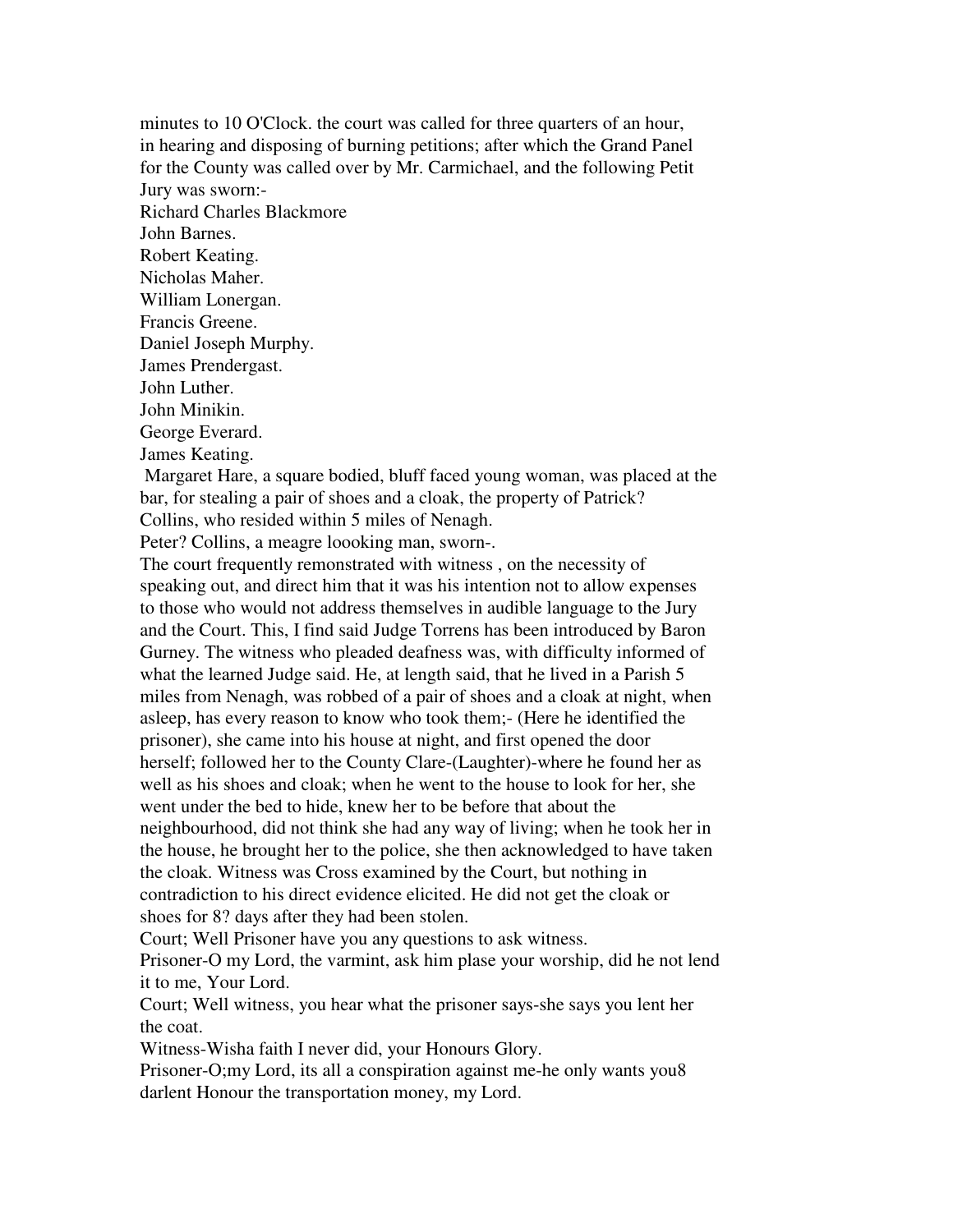Bridget Collins Sworn:

Court-Did you ever lend your cloak to the prisoner?

Witness-Never my Lord.

Prisoner-Within be my cowkins? (or sowkins), she did my Lord.

Clerk of the Court-Would you wish to ask any questions of the witness-prisoner?

Prisoner-No questions plase your worship nly she lint me the cloak, My Lord. Bridget Collins gave prisoner entertainment for two days, never saw her

working or otherwise employed, took her in for those days through charity. Mr. Keating (Juror)-Witness had you had any acquaintance with the prisoner previously to this.

Witness-No your honour.

A Policeman came forward and proved to the capture of the female heroine, who appeared all the time quite fraught with virtuous indignation. Guilty.

The learned Judge said; Prisoner, you appear to be an idle and very disorderly person, you have robbed your neighbour who gave you hospitality-You are to be transported for 7 years.

# NEXT CASE.

John Keeffe, a youth appearantly about 15 years of age was presented by the Grand Jury as a vagrant. Policeman Morgan, swore that he had no means of living, but the produce of his robberies-he had been charged with robbery 12 times before in the town of Nenagh, was tried once and found guilty, the sums were so trifling, that those from whom he stole them, did not think it worth while prosecuting him therefor.

Guilty-To be transported at the end of three months, if no character be procured for him.

# NEXT CASE.

Nicholas Dalton was placed at the bar for the robbery of Thomas Slattery. Thomas Slattery sworn-Remembers the 22nd of December last, he had, on that day, £18 in notes, and 9s in silver, in his pocket, was in the house of one Cahill, at Kilsheelan, where he went into with the prisoner, whom he and his brother met when returning from the fair in Carrick, lying on the road in a helpless state, as he (prisoner) alledged from weak fits into which he was subjected to lapse. They went to bed together at night and in the morning he found that the waistcoat which he had on him during the night was opened and the money taken out of it.; after giving information, it was discovered that the prisoner on being searched, had a peculiar sixpence which the witness had in his possession for 18 months before. Guilty-To be transported for 7 years.

# NEXT CASE.

Patrick Fox and Michael Fox were placed at the bar for a grievous assault on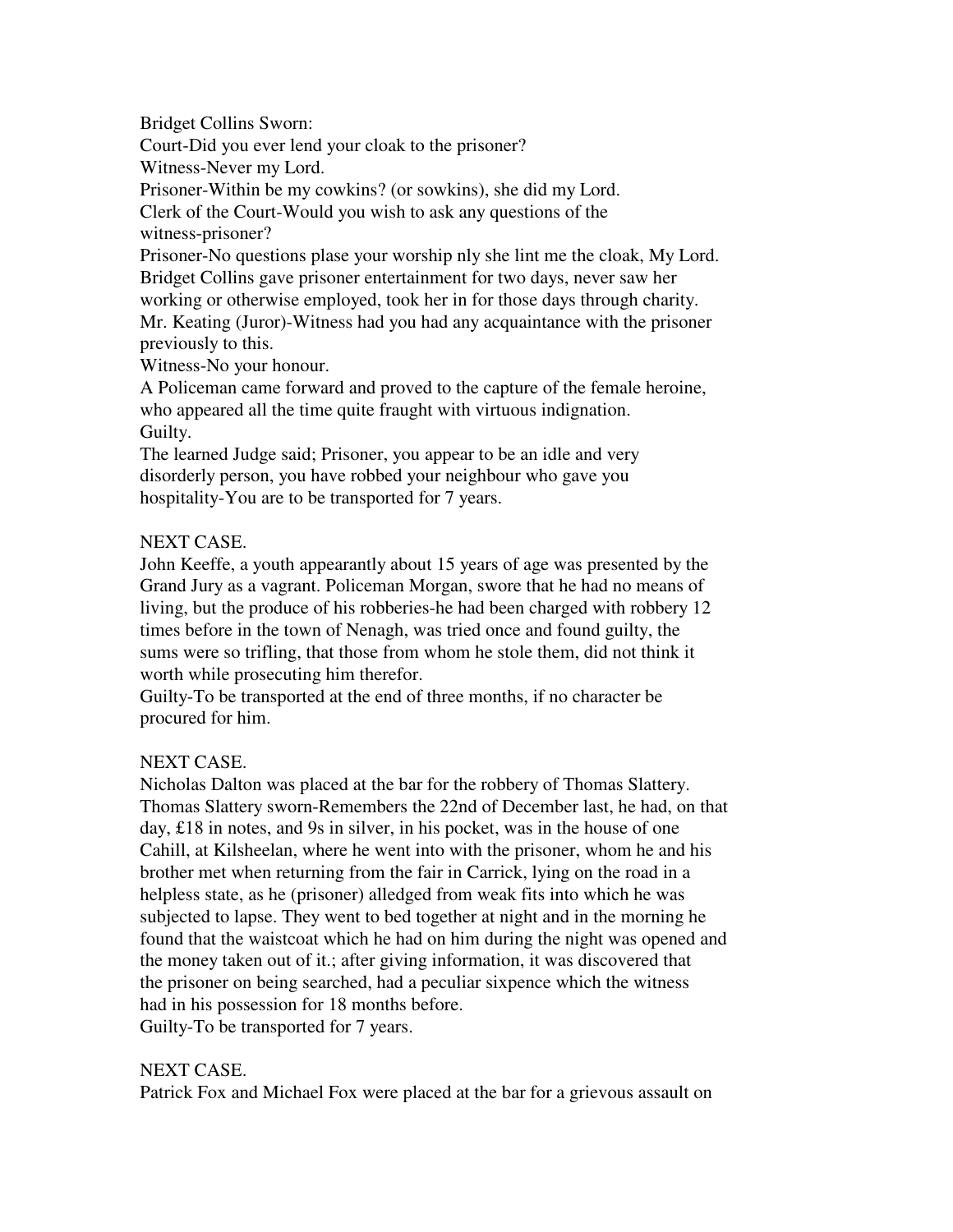# Owen Ryan.

Owen Ryan, sworn, examined by Mr. Scott, knowas Patrick and Michael Fox, they are neighbours of his, remebers last Jan., was coming from Limerick on ed. night with 2 loads of wheat, Fox met him on the road, and pulled the cape of his riding coat over his head, it was night at this time, around 11 O'Clock, was sure and certain Fox was there, knows him well, had a dispute with him bout 3 years ago. Michael Fox was the one who first came up to him, and he threw Fox on his knees. Foxes brother then struck him with a sharp instrument, on the back of the head, the blow did not knock him down, nor did he care much about it only he felt it a little uneasy. The Foxes then and two others fell upon him, they all beat and bruised him, and took the pennyworth of tobacco out of his pocket, and two pence in change. When they had beaten him severely, they threw him aside on the road, and leaving him apparently lifeless, they said"There is one of the number". (Here the witness presented his head to the court which was actually rigid with furrows). Knew the Foxes well so as could not be mistaken in them, does not know who the other men were, who were with them..

Cross examined by Mr. Hatchell-The night was dark, but he knew the Foxes well, was not tipsy returning from Limerick; Left Limerick about 4 O'Clock, and was not drunk, on his oath. Here the learned counsel went into a very long and able cross-examination, but did not shake the direct evidence of the witness in the least, who appeared althro' to be most good humouredly and well minded.

Policeman Smith arrested the Foxes about two hours after the affray occured and found the blood of Michael Fox flowing from his knees, and his trousers dirty and coat. Fox said to Ryan2You know Owen Ryan that neither you, nor your father, nor your brother was man enough for us.

Here the prosecution ceased.

FOR DEFENCE.

Thomas Walsh, examined by Mr. Hatchell, sworn,-Knowas that the Foxes had nothing to do in the matter. Went to Limerick to see a friend, on coming home went into Foxes, they were both in bed; they were all awake in the house that night as the Foxes had an unhealthy sister, who when she'd catch cold would throw up blood, when he was leaving the house to go home, and as he had his hand on the latch of the door, he heard the cries of Owen Ryan, "Bloodily" calling out not to murder him, Ryan said he was a son of Darby Ryan, Ryan was a neighbour of his.

Cross-examined by Mr. Smith, You are a neighbour of Owen Ryans and you would not go to save him, was afraid of being beat himself, and the night was so dark, is a friend of Fox, a near friend, is not a friend of Ryans, is a

neighbour though he believes, a second or first cousin of Fox.

The judge having summed up the evidence, the jury immediately returning a verdict of guilty.

Both of them transported for 7 years.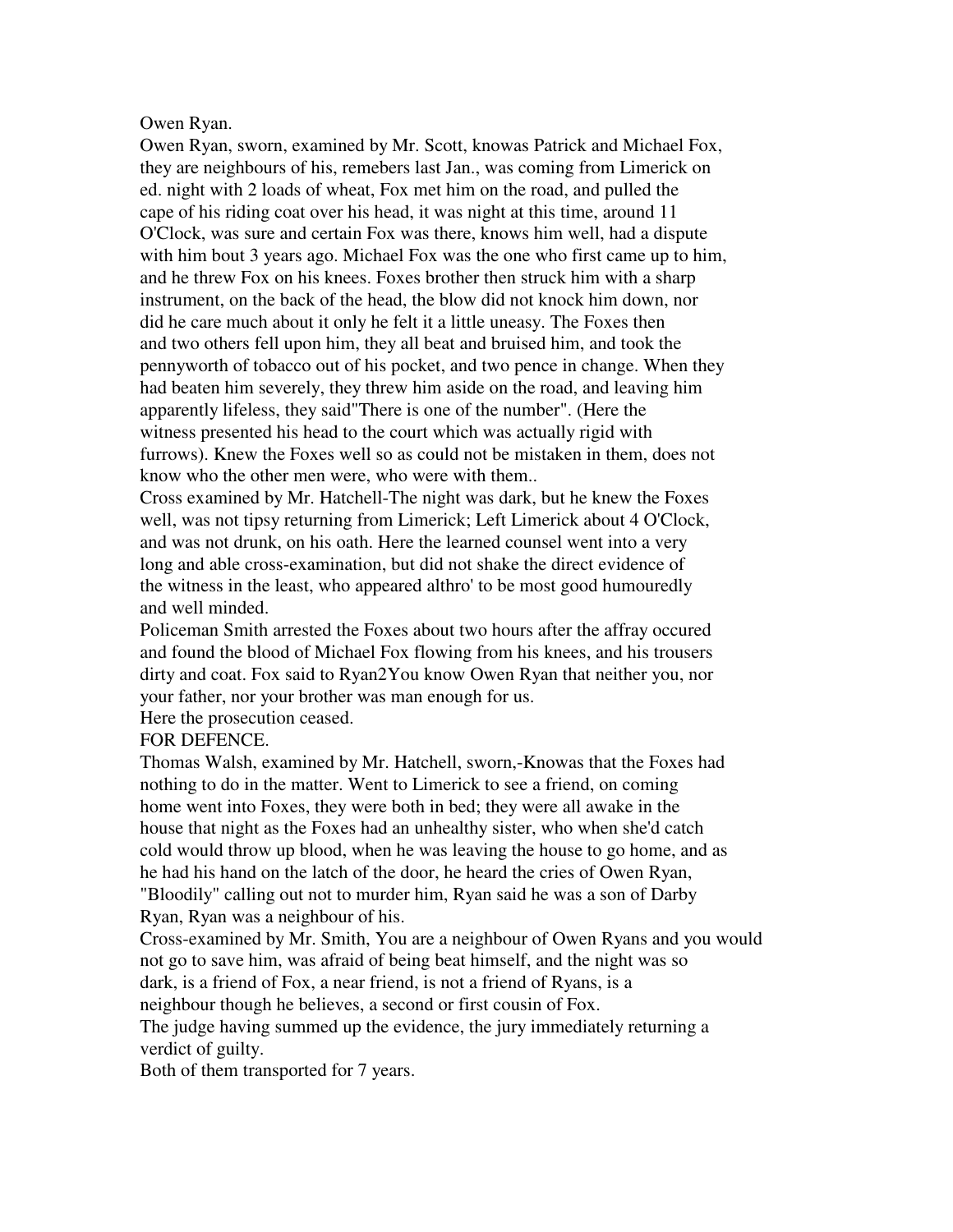March 30<sup>th</sup> 1864 Times Newspaper. Landed Estates Court Ireland. In the Estate of Jonathan Richard Willington, Owner James Roche, Petitioner.

To be sold, before the Hon Judge Hargreave, at his Court on the Inn's Quay, in the City of Dublin, on Friday  $13<sup>th</sup>$  Day of May 1864 at noon, the Mansion House, Demesne, Plantations and Lands, comprising the Estate of Killoskehane, comprising the Estate of Killoskehane, containing in the whole 1,305 acres, situate in the Barony of Ikerrin, in the County of Tipperary, all held in fee-farm, in the following lots;--

Lot 1 789 acres approx. Net rent £391.

Lot 2 406 acres approx. Net rent £721.

Lot 3 110 acres approx. Net rent £205.

R. Denny Urlin, Examiner.

Dated this day  $11<sup>th</sup>$  March 1864.

The above Estate is situate within four miles of Templemore, eight miles Roscrea, twelve miles Nenagh, all important market towns, and the latter an Assize town, and all Stations on the Great Southern and Western Railway, or its branch from Roscrea to Limerick.

The lands are known as amongst the best feeding lands in the Kingdom.

They lie within a ring fence, and are divided and bounded by roads, and are well watered and sheltered.

The house and offices stand on lot 2, on which there is a large quantity of valuable forest, as well as some fine ornamental timber, which, in 1854 was valued by Joseph Kincaide, Esq. at over £2000, and of which a considerable quantity might be cut down, without disfiguring the place.

In Mr. Kincaide's report in 1854, he states it to be the best feeding land, and of the most superior fattening description , capable of turning off two successions of fat cattle in the year, without any assistance whatever from hay, turnips or other artificial food, and he estimates it as fully equal to the land in the best feeding districts in England, which brings £3 (Or £8) per statute acre.

For rentals and maps apply at the Office of the Landed Estates Court, Dublin, to Archer Coates, Solicitor, 77 Dame Street.

Joseph Hanley, Solicitor, 25 Lower Gradiner Street.

George Bolton, Solicitor, having Carriage of Sale, No 6 Ely Place, Dublin and Nenagh.

A Compendium of Crime in the County of Tipperary, as recorded in the "Nenagh Guardian" from the 1st publication of that journal, the 21st July 1838 to the 13th. of March 1839, comprising a period of nearly 8 months. Continued.

13<sup>th</sup>. John Molony had a scuffle with two or three men in Cashel at night, received several fractures, of which he died.

Peggy Quinlisk, of Cullehill, near Borrisokane, struck with a shovel on the head by John Ryan, which caused her death.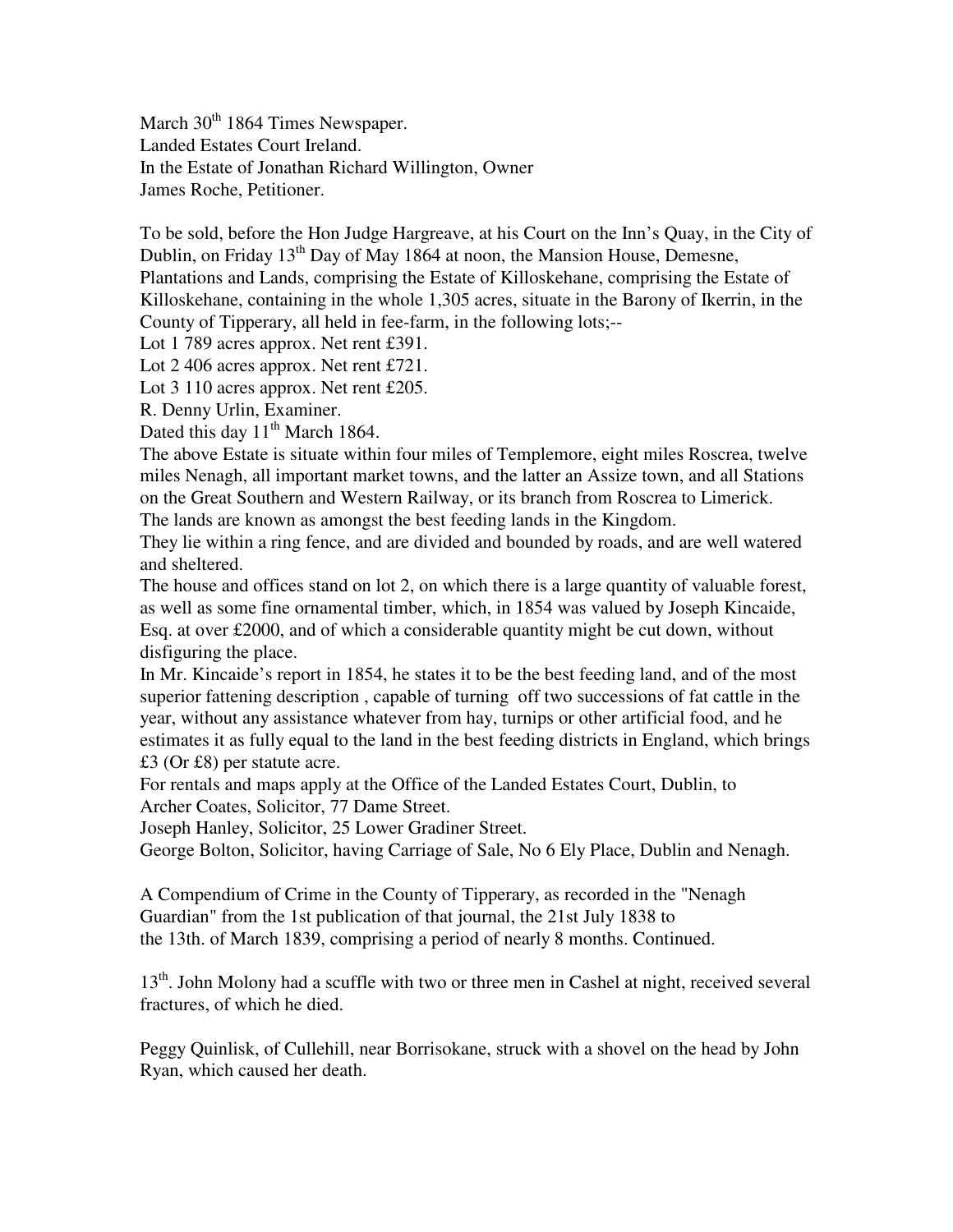Palliser Weyland, Esq. and his sons, accompanied by two bailiffs, were assaulted when collecting rents, by a number of armed men, who assailed the Messrs. Weyland, and made the Bailiffs eat the ejectment which he had just served.

John Nicks was waylaid near Portroe, by two fellows named John Wills and Pat Carey, who fractured his skull-his life is despaired of.

A poor man in charge of some hay in the streets of Cashel, was beaten by a gang of marauders, that he was obliged to be conveyed to the Infirmary.

At Templemore, William Breen, Patrick Stapleton, Michael Ryan, and others, were sentenced to two months in prison, for violently assaulting the Police.

18<sup>th</sup>.William and Catherine Dunn, were waylaid and assaulted near Cashel, by John and Laurence Dwyer, John Maher, and John Halloran, who absconded, under the belief that they had fully murdered their victims.

A large cock of hay belonging to Michael Purcell, at Ballinahore, was maliciously burned.

6<sup>th</sup>. A man named Meehan, at Birdhill, was struck a swinging blow of a heavy pitchfork, on the side of the head, which indented the skull, by a man named Ryan from Annahoulty, who has absconded.

Thomas Ryan of Upperchurch, was brutally assaulted, so as to endanger his life, by Cornelius and John Ryan, neighbours and near relations. Michael Reedy, tollman, was knocked down and severely cut by Denis Salmon, who came behind him and gave him a violent blow on the head.

Rioting in Clonmel, by reapers, two of the police were wounded by their reaping hooks.

Threatening notice served on Messrs. Taylor and Ball, conductors of the Dunalley Silver-Mines.

10<sup>th</sup>. John Maher beaten at the fair of Borrisoleigh, in August last, by Michael Magan, Pat Butler and others, died of the injuries he then and there received.

John Dwyer brutally assaulted by Pat Tierney-his skull fractured.

The Kennedys of Curraghneddy, their residence attacked by a number of men who fired shots into the thatch and set fire to the house in three or four places. A man of the name of Toohy was arrested, whom Kennedy said was of the party, but he afterwards refused to identify him.

A man went into the house of a widow in the town of Nenagh, and upon her refusing him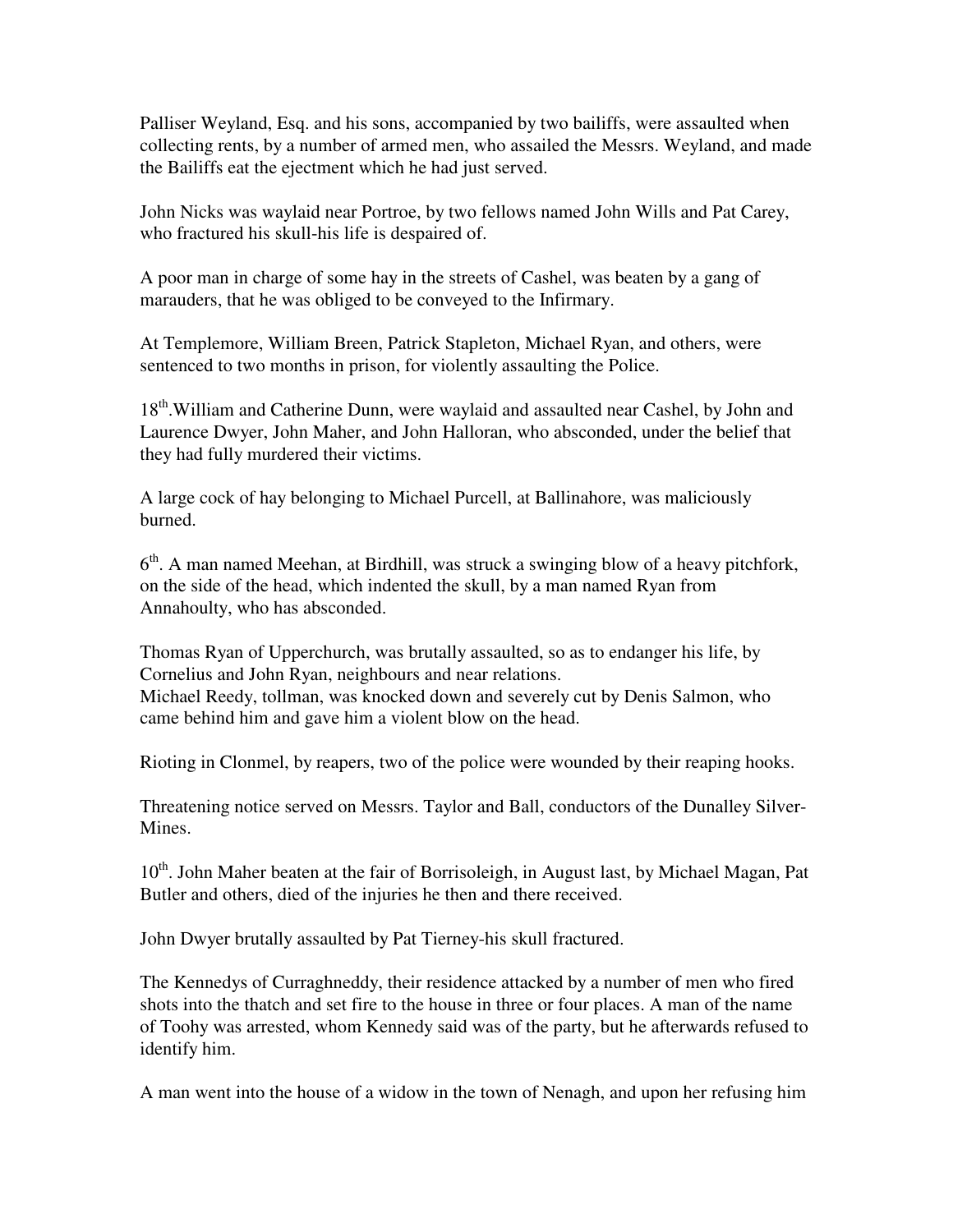money which he demanded, he seized a large candlestick, and knocked her down, inflicting a severe wound over her eye. The man is known to her but she is afraid to prosecute.

A discharge of firearms took place just previous to the service of a threatening notice at the Copper Mines near Newport, on Mr. Coates, Lord Stradbroke's agent.

Michael Flannery threatened by Daniel Mulcahy, Daniel Quinlan, and others, with the death of Brien, and also that his house would be consumed over his head, and least he should escape the flames, he would be stoned to death.

Margaret Cahill, who lived near Cashel was murdered by Patrick Cunningham, who was apprehended.

A rockite notice, well written and well composed, served on George Wayland, Esq., the elder, father of the gentleman murdered with Mr. Cooper, threatening him and every member of his family with death if he did not use his influence to obtain the liberation of the men then in custody for that murder.

The congregation in the Church of Fethard alarmed by a stone being thrown in through the windows, which struck a lady, Miss Eliza Walton on the forehead.

17<sup>th</sup>.The house of Denis Sherlock, of Killaknave, Upper Ormond, was set on fire in three different parts of the thatch, and consumed to ashes.

A quantity of corn, the produce of 8 acres, the property of Mr. Short, of Ballinamona, was maliciously set fire to and consumed.

A blunderbuss was stolen out of the garden house of Mr. Head, of Derry Castle.

A farmer named Ryan was waylaid on the Limerick road after selling corn, attacked by three men, who assaulted him, and robbed him of £7.

A similar attempt was made in the same place, the week before, on three carmen, who succeeded in beating off the assailants.

Christopher Grace assaulted in Nenagh by John and Michael Hanly.

Margaret Kilgay assaulted by James Johnson, who struck her on the head with a pound weight.

John Kennedy assaulted by John Flannery, who struck him with an iron weapon, knocked him down, and trampled on him.

20<sup>th</sup>. A farmer named Quin was met by four ruffians near Riverstown, within one mile of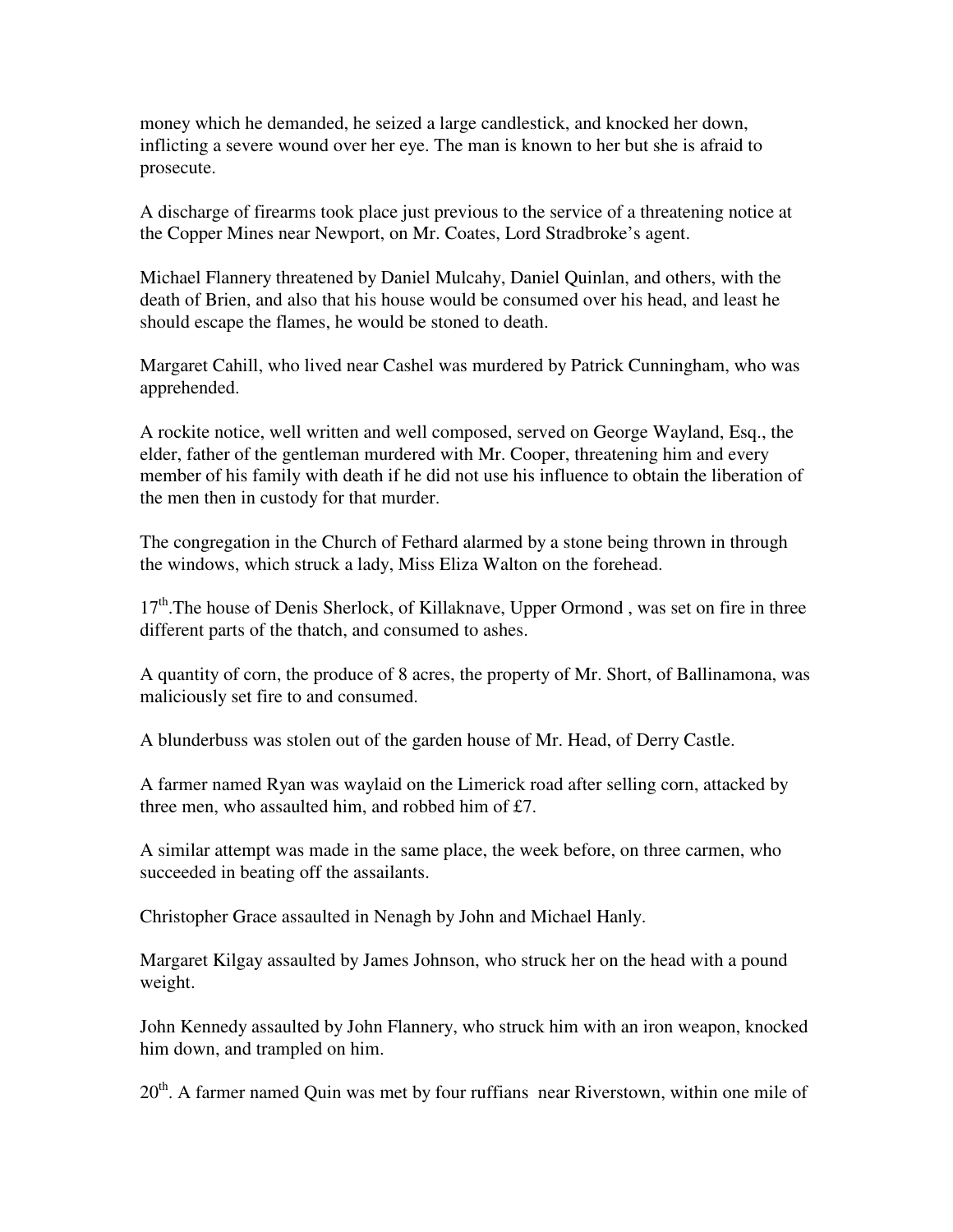Nenagh, on his return home, took him down from his horse, and threw him over the bridge into the river.

A pensioner named Lennihan was knocked down on the road on his return from Roscrea, assaulted and robbed of 10/.

### Murder of Irish Inspector.25-6-1919 The Times

The murder of District Inspector Hunt at Thurles is the sixth murder of an Irish Policeman within the last few months. Like most of the other crimes it was comitted publicly in the full light of day, and the murderers made good their escape with out difficulty -. No one has yet been brought to justice for any of these crimes. At the inquest today the jury were at first not unanimous, but ultimately agreed to a verdict of "Wilful Murder". The latest news from Thurles shows that the murder of Inspector Hunt took place in the presence of a large crowd of people, and that the murderers, who wore no disguise, got clear away during the day. Mr. Hunt has been on duty at the Thurles races. In addition to the Police force about 60 soldiers were under arms on the course. When the races had concluded the Police and the Military were marched back to their quarters in the town. Inspector Hunt walked with Captain Smith, who was in charge of the Military, for a part of the way, and then continued the journey alone to the town. The roads at the time were thronged by the Country People returning from the racecourse, and the Inspector walked through the crowds until he had reached the square, which is in the centre of the town. Then three revolver shots were fired, and he fell on the road. One bullet entered the middle of his back, the second passed through his shoulder blade, and the third struck a schoolboy in the knee. The shots were fired at very close range. The crowd fled in all directions. The Inspector lived only for a few minutes. The Police and Military were called out for duty in the streets after the murder. Several houses were searched, and all licenced premises were immediately closed. Half an hour later the country people had left for their homes, and the streets were quiet.

Inspector Hunt, was a native of County Sligo, had 26 years service in the RIC, and was promoted to the rank of District Inspector eight years ago. No arrests have been made.

Nenagh Guardian 1-10-1842

Borris, Sept. 26<sup>th</sup>.

At 2 O'Clock on the morning of Saturday, the house of Mr. George White, which is within ten perches of the police barrack and coach-offices of this town, was ingeniously entered by an assasin, who approached to the bedside of Mr. White, called him up, and when half raised discharged a pistol against his breast. The intended murderer dropped the pistol, and upon taking it up again was seized by a woman in the house, from whom, after some struggle, he made his escape. Mr. White is not dead, and is expected to recover, and his escape must have arisen from the providential neglect of the person who charged the weapon of death allowing the pellets to intermix with the power, and the consequence was that the former was not driven but dragged, and had not a deadly effect. From the morning of Mr. White's life, to the now evening of his days, he has never excited the anger, malice, or ill-will of any individual.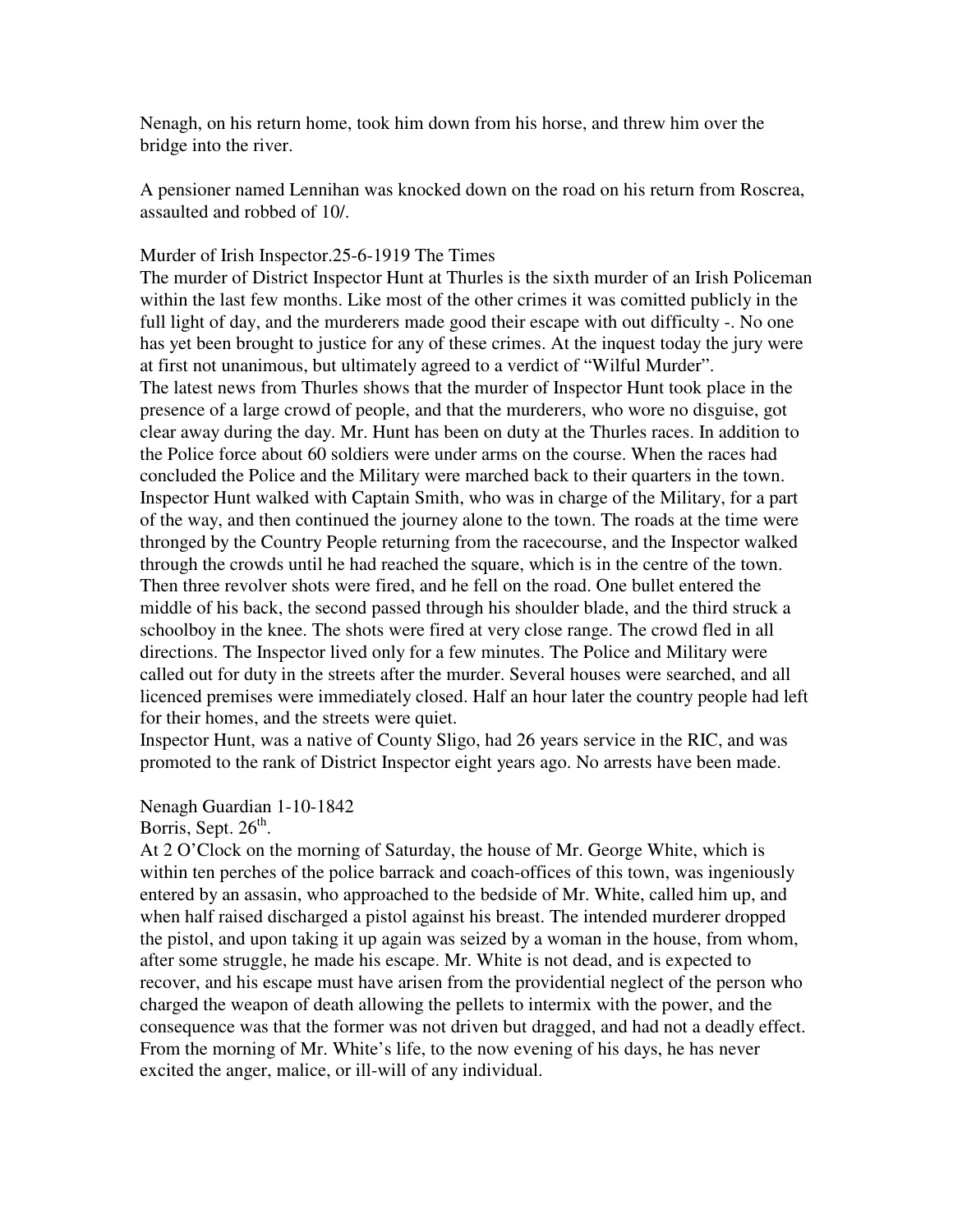### Nenagh Guardian 4-4-1845

A Tipperary Jack Sheppard.

On Monday night last, or rather Tuesday morning, James Ryan, under sentence of transportation for 15 years for highway robbery, made his escape from our goal by the most ingenious and daring means we have heard of in modern times. It appears that the prisoner, together with two men named Sheehy and Maher, were locked up in the cell by the governor, at the usual hour, after having received the spiritual admonitions of the Rev. Mr. Power, Roman Catholic Curate. The guard was doubled by the Governor of the goal, in consequence of private information which he received, that the prisoners were planning a general rising, and an attack on the officers of the establishment. Mr. Smith, the Governor, and Mr.Rock, the deputy Governor, previous to retiring for the night, examined the ammunition and the carbines of the sentries, and afterwards visited them on guard, and cautioned them to be vigilant. The escape of the prisoner was accomplished, as we said before, by the most ingenious method. His cell was situate over the privy, and by means of a small hold-fast, succeeded in raising one of the flags, with which his cell is floored; he then cut away, by the same means, the brick work and plaster, making an aperture sufficient to admit himself through, taking with him his quilt, which he tore up, twisted into the form of a rope and tied together, so as to make it sufficiently long enough for his purpose; By this he descended into the privy, got over the yard rainings, which are about 10 feet high; he then crossed similar railings of another yard, where, at the saw-pit, he got a ladder, got over the forge shed, and descended into the outer yard. His footsteps were then traced towards the women's side of the goal, where he placed the ladder against the wall, and having filled one of the Goal clothes-bags with stones, and attached it to the end of the quilt, he flung it over the wall, and then drew himself up from the ladder, which did not reach more than half way up the wall-he then dropped to the other side by the rope which, however broke as he descended, and it is supposed he must have been hurt by the fall, which is a height of 22 feet-had his rope not broken, it would have been long enough to lower him to the ground-and thus for the present has escaped "Modern Jack Sheppard". Ryan had been found guilty at our late assizes, with Timothy Quilty, for the highway robbery of a man named Hayes, and an assault of a brutal nature on his wife, and it will be remembered, that when sentenced by Baron Lefroy to 15 years transportation, the prisoner said he had a houseful of little children, and he would give the government 7 more years if they would send them out with him. He was a miner, and his knowledge of that trade, no doubt, suggested the idea, and gave him a facility which others would not have, in raising the flag of his cell. He is a native of Doon, Co. Limerick, but has lately lived at Carrawhale, near Newport, in this County. He has a wife and four children. At the hour of going to press we received intelligence of Ryan's arrest. He was apprehended at Carrigatoher bog, by Sub-Inspector Lewis and the Capparoo police. He was greatly bruised and shattered from the fall.

### Nenagh Guardian 8-4-1842

An inquest has been held on a murdered man, and a verdict of wilful murder against a person or persons yet unknown.

The substance of the evidence given at the inquest was to the effect that Patrick Ryan, the deceased, some 12 months ago took an extensive mountain farm at Cummerhunt, about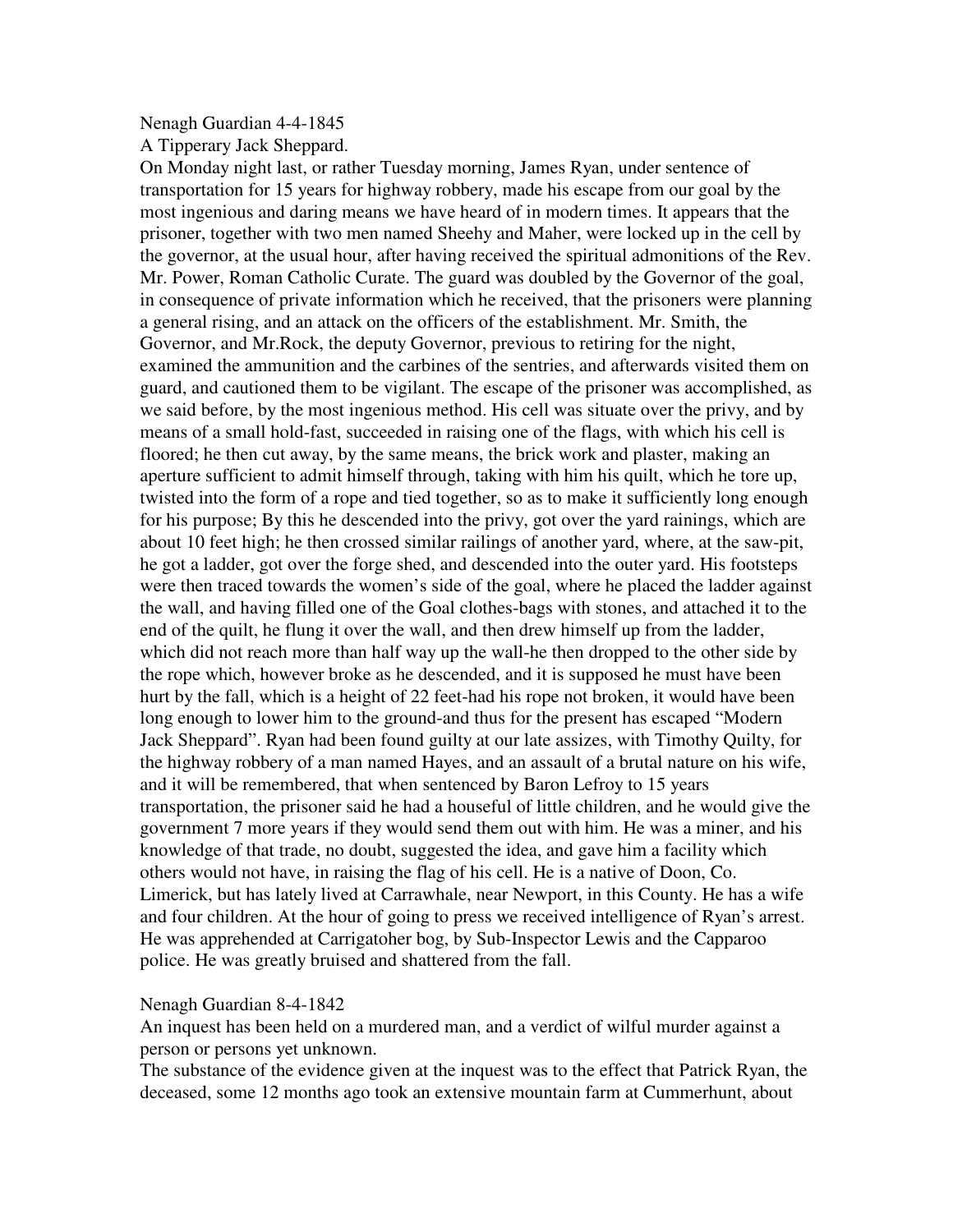15 miles from Newport, on the way leading from Anflesea Road to Holyford, and on which he was murdered.

He purchased the interest of the land from a farmer named Caplice; but, it seems there were two brothers under tenants on this farm, by the name of Wade, who were very much disatisfied at the change of landlords, and between whom and Ryan no very amicable feeling existed. On the forenoon of the day of the horrible murder it seems that one of the Wades asked Ryan's son, a boy some 16 years old, if his father would go home to the Cappawhite farm(Where his wife and family resided), to which the youngster in answer said that he would. The Wades then started fencing in the vicinity of the Ryan farm house which was not distant from their own. About 3 O'Clock Ryan left for his home on the Cappawhite farm, when he was waylaid and murdered at the place and in the manner already mentioned. The boy states that about the time his father left the farm house , the Wades left off fencing and went he cannot tell where, and that he did not see them afterwards until he heard of his father being murdered. The Police arrested the two Wades on the night after the murder; one of them having failed in his attempt to force an outlet through the thatch of the house, made a desperate resistance.

#### Nenagh Guardian 8-9-1843

On Sunday last about 11 O'Clock, a party of five armed men, with their faces blackened, entered the house of John Cormack, of Cureeny, an aged and respectable farmer, holding land under Lord Dunalley and Mr. T.B.Dancer, whose residence is in the very heart of the mountains, about 7 miles from Nenagh. They took away two guns and one pistol which were duly registered. There was only a servant boy in the house at the time named Patrick M'Loughney, whom they placed on his knees and threatened with death if he offered any resistance. After they departed M'loughney gave the alarm, when the neighbours assembled, and gave chase after the robbers. After a long and harassing pursuit, having the Terrys in their view all through, they crossed over the Reiska Mountains, and on top of Banquet Hill closed in on the party endeavouring to escape. One of the ruffians presented a pistol, but he was to closely pressed, and three of the five fellows were surrounded and captured. When they were taken, there was found in their possession two pistols and one of the stolen guns. They had thrown away the other gun, but went back and showed where it was. The two who had escaped had taken with them the pistol belonging to Cormack, the two pistols found upon the others were their own. About this time Thomas Cormack, one of Johns sons, who resided with his father came up, and identified the two guns as his property. They then bound the prisoners arms, strapped the stolen guns on the backs of two of them, and marched them with an escort of about 200 of the country people, who had come out of the chapel, and who followed in the pursuit, and having called at a Police station on the way, lodged their prisoners safely in the Bridewell in Newport. The parties who, in conjunction with Cormack's sons, effected this gallant capture, deserve much praise, and it fully proves that when left to their own sense of Public duty, and not tampered with by designing people, the peasantry of Ireland are as capable of acting right as any other on the face of the Globe. We are in possession of the names of the brave men whose conduct was so praiseworthy, but we do not deem it prudent to give them at present. We must say that if outrage was as promptly resisted, and its perpetrators overtaken as rapidly as on this occasion, we would have Tipperary a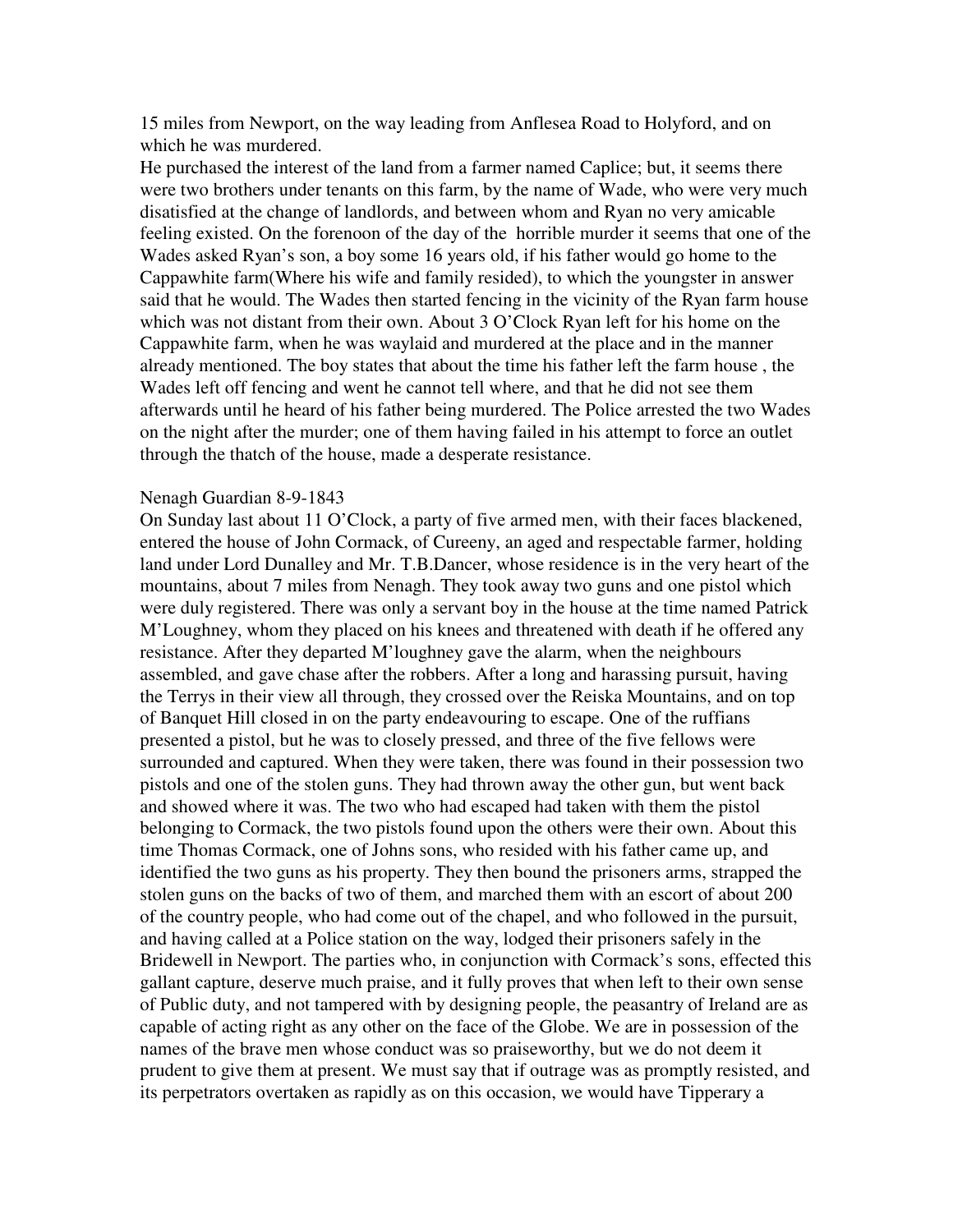different county from what it is. The pursuing party were tenants on the estate of Mr. Richard Uniacke Bayly, and the captured party were from the Parish of Ileagh, in the Borrisoleigh district, two of whom were name Ryan, and one Maher. They have been fully committed to Nenagh Gaol for trial at the next assizes.

### Nenagh Guardian 27-2-1839

### State of the County.

A man of the name of Conway, from the Parish of Kilmore, about three miles from this town, was beaten at the Public House of Laurence Finn, in Silver Street on last Saturday night by Finn himself, and Peter Darmody, a baker, in the employment of Mr. Brindley. The parties were drinking together, and a dispute arose out of some trivial circumstance. Conway was pushed outside the door; when the others attacked him, and inflicted two severe wounds on his head, and fractured his skull. The poor man is as yet unable to swear his informations, and these lawless miscreants, are still at large. This is the second riot which we have had to record as taking place in Finn's house in the last month.

On Thursday evening last, as three of the Donaskea Police, were returning from patrol, they came up with a party of fellows rioting on the road, and endeavouring to disperse them quietly, they all turned on the Police, and attempted to disarm them, but without effect, for after much struggling and fighting on both sides, the Police proved successful, and not only preserved their arms but also made three of the ringleaders prisoners who are now lodged in safe custody. One of the Police received a severe wound in the arm.

On last week the Castle Llyod Police arrested a man named Ryan, charged with having attacked, and robbed of arms a house a short time ago.

In Tipperary, on Friday the  $22<sup>nd</sup>$ . Inst. An Inquest was held on the body oa a woman who was found dead on the street. Verdict-Died from the effect of constant dissiapation.

A serious affray took place in Templemore last Sunday evening, between the Military and Constabulary arising out of some private dispute. Two respectable inhabitants of the town who interfered between them were severely cut. The Police endeavoured to identify some of the rioters next day, but did not succeed.

A wretched woman, a midwife, from Roscrea, named Catherine O'Brien, on Saturday morning last, went to Delaney's establishment and bought some poison under the pretence of destroying rats. She took it in some coffee on her return home. Mr. Keogh, superintendent of the establishment, being called upon, by the timely use of the stomach pump, succeeded so well as to put her in a fair way for recovery. It is said she had taken in the course of the day, no less than five glasses of whiskey in one shop. She made an attempt to drown herself sometime before under the same baneful influence.

# A would be affair of honour.

On last Wednesday morning, two "Knights of the yard" attempted to perpetrate an affair of honour in the fields adjacent to this town. (Nenagh). The subject matter of the quarrel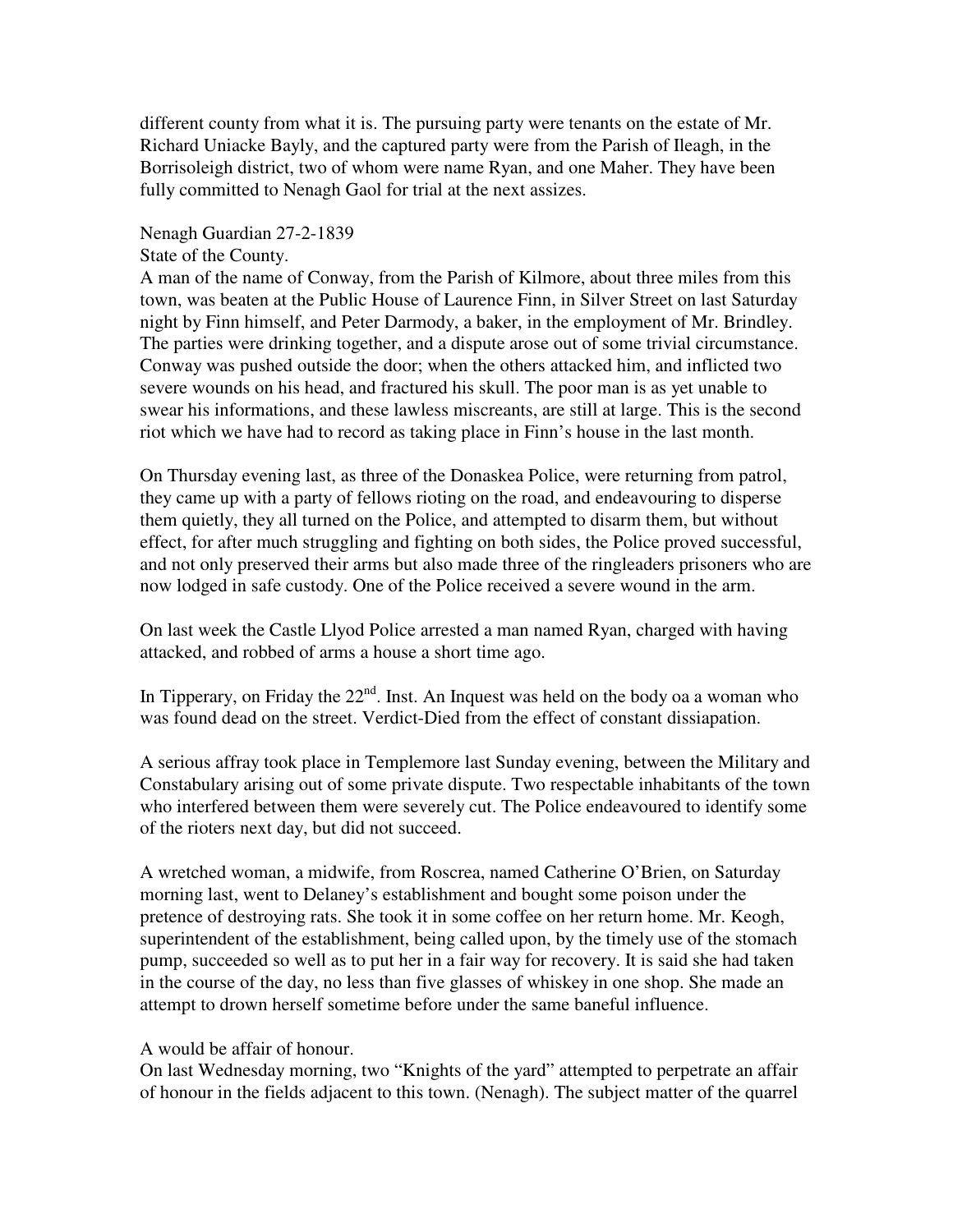was a Valentine, and not a fair lady, as reported. Mr. B. one of the belligerents, and assistant to Mr. D. was accused of sending a Valentine to his "brother chip", in which some language was used which nettled the other's feelings. We have got a peep at the offensive document, and let us now see what it was that curdled the younger hero's ire. It happens that he had, some time since, returned from "Lunnon town" and, because consequently a "travelled man", became the envy of his compeers. The Valentine thus speaks of his return;

You've wonders brought, and God knows what, Not least of all, a broad brim'd hat, And this you're now ashamed to wear, Lest folks should laugh and at thee stare, Or, others, gaping, wondering, cry, Lord! Look at the Broad-Brim passing by.

Could flesh and blood stand this?. It was in vain that he endeavoured to argue himself into a similarity of opinion with Sir John Falstaff, "That discretion is the better part of valour". "His voice was still for war"-and, at last, his courage being raised to the "sticking point", a determination to avenge his insulted honour was the consequence. Friends were nominated-time and place agreed upon-and these two beardless and milk and water striplings, sallied forth to burlesque the aristocracy of the county. The parties were on the spot at the appointed hour, each expecting that the other would shy. Face to face they met-and though many an imploring and supplicating look was cast at the seconds, still the dumb but expressive eloquence of white lips, chattering teeth, and "hair on end, like the quills of the fretful Porcupine" were either unnoticed or uninterpreted by the friends.

The signal, a white kerchief, having been withdrawn, the younger hero fired, and lodged the contents of his pistol in the green sward, within a few yards of his own feet. Mr. B's pistol missed fire.

Again, looks big with supplication, were in requisition, the seconds laughed outright-and the duellists , though they did not smell powder, smelled that it was all a joke, as the assistants were judicious enough to forget that bullets were generally used on such occasions.

On discovery of the hoax, both waxed exceedingly valorous, and vowed that they should fight a real duel. Fortunately they were interrupted by the authorities, who dispersed the youthful combatants, and thus terminated this counter-action of "honour".

# Nenagh Guardian 27-5-1842

On Monday last Mr. Carroll, coroner, held an inquisition upon view of the body of Rody Kennedy of Loughane, who was found murdered in a field contiguous to his own house, on Sunday the 22<sup>nd</sup>. Inst. The cause assigned for this murder is not known, but it has not arisen from the taking of land, which is well known to be the fruitful source from whence have sprung those fearful crimes of which it has been the unpleasant duty of this journal to be the chronicler. The deceased was a man of excellent character, and was much esteemed and respected by his neighbour, as was evidenced by the peasantry assembling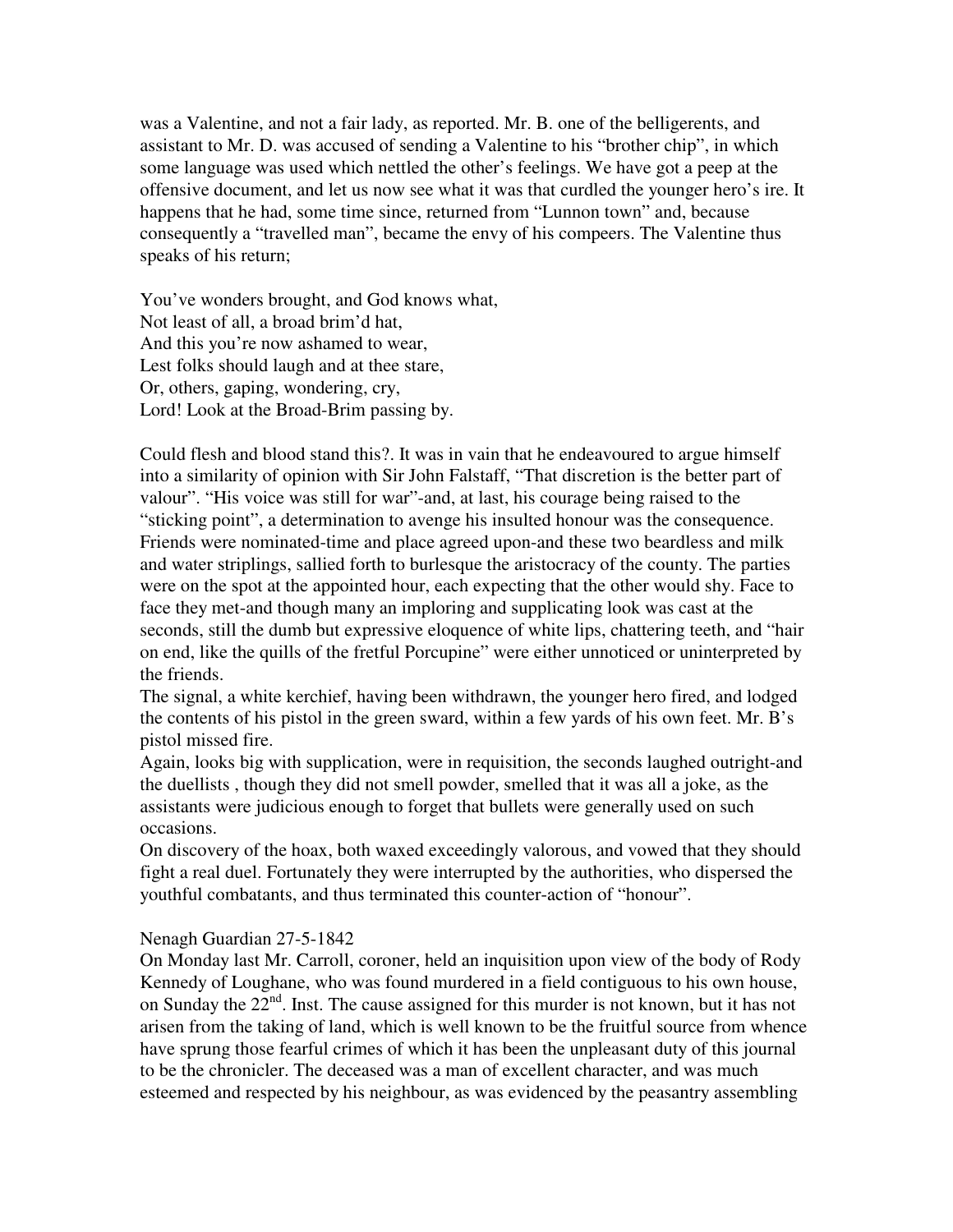from various parts of Cloughjordan, to pay a last tribute to his memory. He was a widower, and has left 5 young and helpless children, living monuments of a peasantry's barbarism. The jury found the following verdict-"That the deceased came by his death in consequence of wounds inflicted by some person or persons unknown". We understand that seven persons have been arrested as being implicated in the commission of this murder.

In the list of proscribed persons who have been served with Rockite notices is the caretaker on the lands of Kilboy, the property of Lord Dunalley.

### Nenagh Guardian 1838 (No Date)

A Ghost Seer;-On Friday, the  $7<sup>th</sup>$  inst, the remains of Patrick Cormack, a blacksmith, were borne through Nenagh, from Bantess, to be consigned to the "narrow dwelling" in Kilmore Churchyard. Some months ago Cormack resided in Nenagh, and had a forge in Barrack Street, in which he did a great deal of business. One night, after having sat up some time playing cards with his two assistants, he retired to bed, leaving them to continue their amusement. On awaking some time in the night, he looked towards the fireplace, and seeing two men sitting near the fire, whom he imagined to be his assistants, he exclained, "so ye are at it yet, I think it is time for ye to stop". The words were scarcely out of his mouth, when one of the forms slowly rose, and, bending on him a stony and staring look, said, in a sepulchral tone of voice, "if you do not drop them, too, you will rue it when it is too late". In the shadowy form Cormack thought he recognized the resemblance of a cousin of his named Jeremiah, who was murdered some years ago in the neighbourhood of Borrisoleigh. The other form then rose from its sitting position, and its proportions seemed so gigantic as to fill half the house. Cormack shivered in every limb, and could not take his eyes off them until they melted into thin air-first their legs became indistinct, then their bodies, then their necks, and finally their heads. Cormack arose the next morning an altered man, his deposition, which was always gay, became saturnine, and morose, even the flutter of a bird would startle him in a fearful manner. He walked about like a being who held companionship with the invisable, his energies were cramped, and his spirits seemed awfully depressed by some supernatural agency. The unearthly visitant still frequented his hearthstone, and startling are the reports of the conversations that are rumoured to have taken place between him and the shadow of his murdered cousin. In order to rid himself of his ghostly intruder, he broke up house, and went to live in Bantiss, near Cloughjordan. He opened a forge there, but the change of abode brought no change of feeling, for he still continued to to be the pining victim of the haunting of the murdered dead. Human nature could not bear any longer its being in contact with supernatural companionship, and on Wednesday poor Cormack breathed his last breath. We have seen him borne to his long home, his funeral was numerously attended and his death sincerely lamented.

# Nenagh Guardian Feb.  $2<sup>nd</sup>$ . 1846

One of the most disgraceful outrages that has occurred in this unhappy County since the murder of the late Mr. Waller and Miss Vereker at Finnoe House, was committed yesterday (Sunday) in the middle of the day, on the person oa a highly respectable lady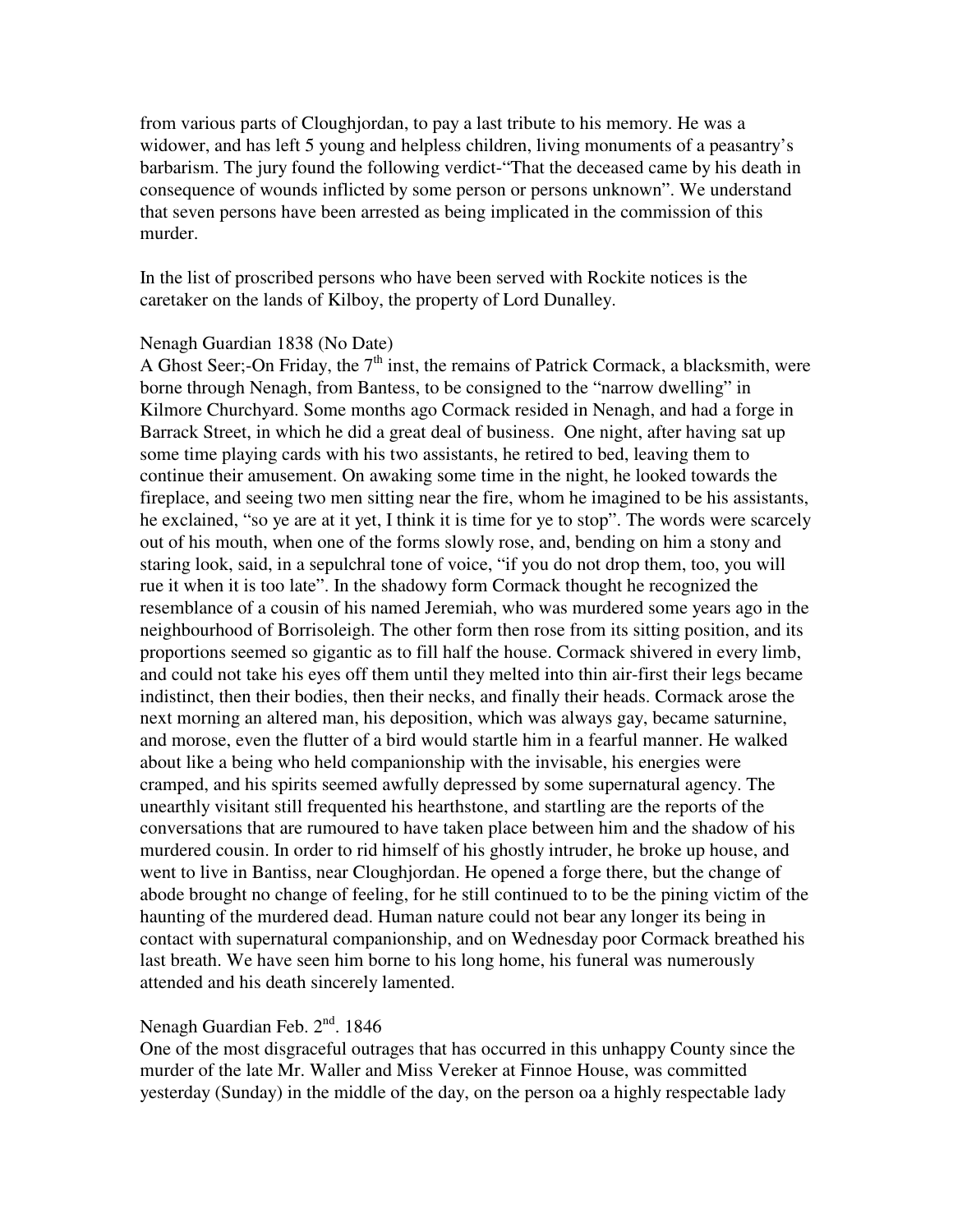Mrs. Bennett, of Monaquil, who is an aunt to Sir Thomas Damer, Bart. And now over 75 years of age, who, when driving in her carriage, attended by only her coachman, was stopped on her way to her Parish Church of Ballinaclough, about three miles from Nenagh, by three armed ruffians, who ordered her coachman to stand, while they opened her carriage door, and with pistols presented at her head, ordered her, in the most peremptory manner, to turn away from her employment, her stewart, who it appears is somewhat obnoxious to them. Mrs. Bennett courageously refused their demand, when the cowardly ruffians snapped a pistol in her face, which providentially did not go off. They then began striking at the Lady's head with the butt end of the pistol, which the poor old lady endeavoured to ward off with her hands and arms, and they only desisted when the Lady assured them she would comply with their demands. What adds to the disgrace of the outrage was the fact that there were several persons on the roadside, quite near at the time, who might have prevented the outrage if they so wished, as they were seen skulking away on the return of Mrs Bennetts carriage. Mrs Bennett had been served with a threatening notice some short time ago, requiring her to discharge her stewart, who, it appears, is somehow obnoxious to the Tipperary legislators.

## Nenagh Guardian March  $9<sup>th</sup>$  1839.

A Compendium of Crime in the County of Tipperary, as recorded in the "Nenagh Guardian" from the  $1<sup>st</sup>$  publication of that journal, the  $21<sup>st</sup>$  July 1838 to the  $13<sup>th</sup>$  of March 1839, comprising a period of nearly 8 months.

Grevious Assault. July 21<sup>st</sup> 1838

John Gleeson was waylaidand assaulted by John Ready and others, by beating him with a stone on the head.

Wm. Fogarty, assaulted by John Guinan, being beaten severely with a stick.

Patrick Maher, assaulted by Thomas Brett, with a stick loaded with iron, in the town of Nenagh.

William Carroll, assaulted by Thaddeus Kelly, at Ballygany, on his return home from the market at Nenagh.

Michael fahy, assaulted by Edward Peters, by throwing a stone at him in the witness box whilst in the Court House in Nenagh, and knocking him down.

A man named Kennedy, a Roman Catholic, grievously assaulted by three men in the town of Nenagh, because he voted for the Conservative Candidates last Election.

Calandar at Summer assizes in Clonmel.

Murder 43

Aiding in murder 15

Conspiracy to murder 1

Grevious assault 12

Rape 4

Shooting at persons 3

Perjury 2

Robbery of arms 1

Manslaughter 1

Forged notes 3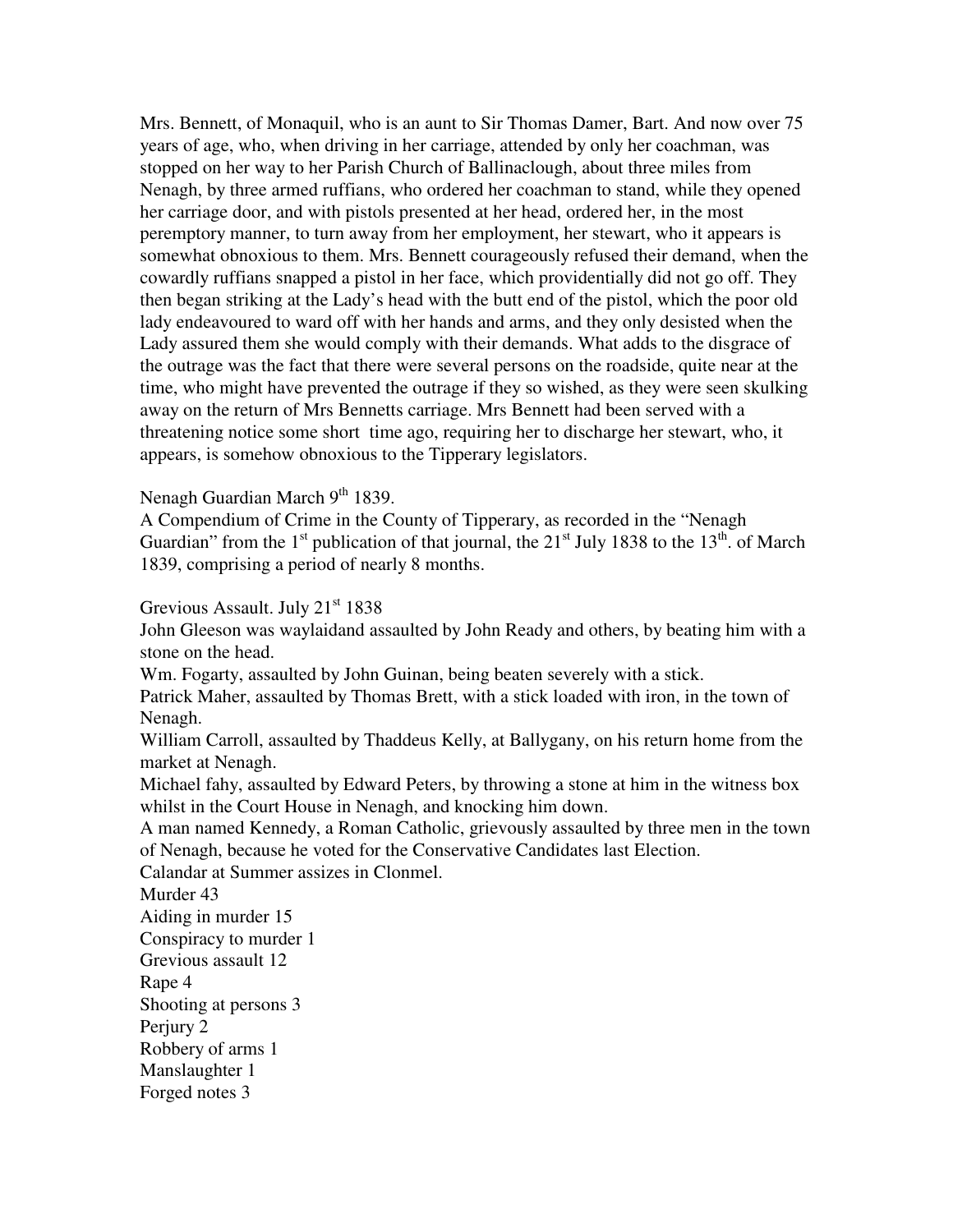Escaping from Gaol 4 Arson 2 Child Stealing 2 Highway Robbery 2 Vagrancy 5 Cow Stealing 5 Burglary 1 Pig Stealing 5 Larceny 2 Total 113  $25^{\text{th}}$ .

The house of Jos. Palmer, of Bantiss, near Nenagh, was entered by two men armed with a case of pistols each, who robbed it of a case of pistols, a blunderbuss and 20 guineas.  $28<sup>th</sup>$ 

Michael Clancy attacked by a man named Cahill at Powerstown, his skull fractured.

A noted character, named Maher, was arrested and lodged in Cashel Bridewell, for the murder of Donnelly, the father of 7 children, when on his return from Cashel to Clonoulty.

Nenagh Quarter sessions.

Rule of Court.

Transported for 7 years-Edward Peters, and Rosanna Melvin.

Daniel Gibbins, grevious assault-3 months hard labour.

Thomas Gibbins, grevious assault-3 months hard labour.

James and Pat Caplis, grevious assault, 6 months hard labour.

Thady kelly, Do. 9 months.

Thomas Brett, Do. 4 months.

John and Frederick Mossop, forcible possession, fined £1.

Thomas Hennessy, affray, 3 months hard Labour.

Four Talbots and James Gleeson, Do, Fined.

James Quinlan, Larceny, 6 months hard Labour.

John Power, assault. 3 months hard labour.

4 women, larceny, 3 to 9 months.

Daniel and John Ryan, assault 3 months hard labour.

Wm. Ryan, Michael Ryan, and John Leonard, affray, 4 months hard labour.

Patrick Healy and Michael Cahill, assault, 3 months hard labour.

Aug  $4^{\text{th}}$ .

The gate-house of Thomas stoney, esq. of Kyle Park, broken into by 6 armed men, who robbed it of several stands of arms.

A man named Shea waylaid on his return home from the fair of Toomevara, his skull badly fractured. A man named Maxwell, and three Ryans were arrested for the assault. Shea died in less than 10 days after. A man named Bourke was subsequently arrested for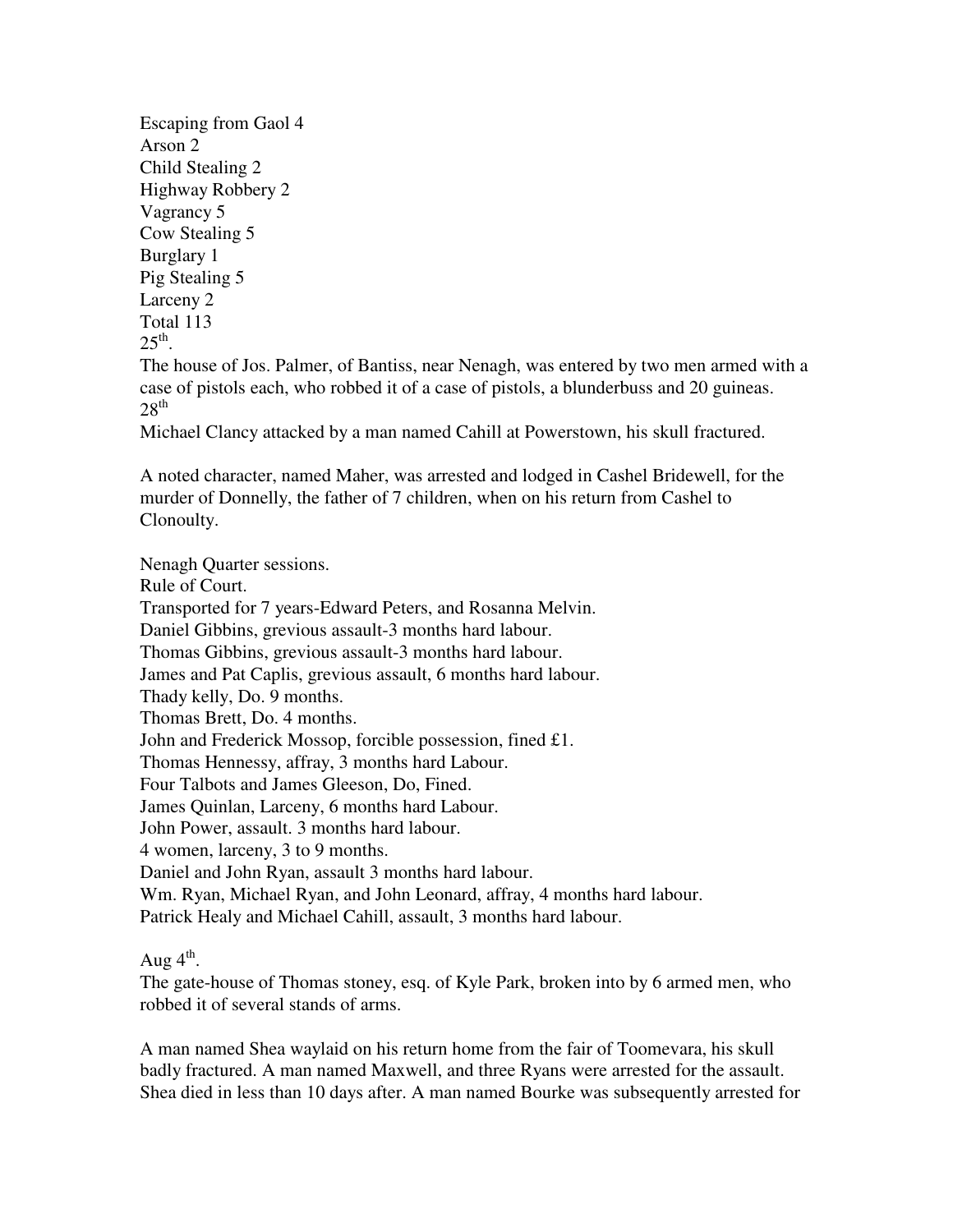the murder.

A man named Martin Kennelly was beaten and greviously injured by four men named Gorman, Hennessy, Shea and Bourke, who were apprehended.

Four soldiers of the  $48<sup>th</sup>$  Regiment were robbed of 60 rounds of Ball Cartridge.

John Hayes and Pat Hayes, severely beaten at Kilmastulla. P. Hayes's skull was so severely fractured, he is not expected to recover-For refusing to drink O'Connell's health.

Denis Tracey's cabin, near Borrisoleigh was smashed with stones, and the doors, windows, and gate smashed to pieces-inmates escaped.

Henry O'Grady was knocked off his horse near Newport, and robbed of his watch and £18.10.

John Hourigan, of Ballina, arrested as being an accomplice in the murder of Edward Hogan, in Nenagh.

A tailor named Deer, was struck in the neck and cut under the ear by a shears by another tailor named Leahy.

A man named Ryan died from a beating he received at the Fair of Templemore.

A woman was found murdered on the road side near Templemore, her head being dreadfully fractured-Verdict, murder against some person or persons unknown.

James Kelly, apprehended, charged with the murder of Edward Hogan in Nenagh.

#### Nov.  $25^{th}$  1854

We, the undersigned Clergymen and Electors of the County Tipperary, feeling a strong conviction that, whilst the present unnatural state of the Land Laws in Ireland is permitted to continue, there can be no security or contentment on the part of the Tenant Class, no material improvement in the land and no real prosperity in the Country-notwithstanding even the ephemeral high prices that now exist for agricultural produce: and seeing that the present is the grandest opportunity ever offered us for securing the redress of this fundamental grievance, as well as of our other manifold wrongs, and being fully persuaded that any neglect or apathy at this favourable moment, in making our just claims thoroughly known and properly pressed on the Legislature, would be a disastrous error which we might never able to repair, and which, for centuries to come, might be fatal to the dearest interests of Ireland-Do hereby require a Public Meeting to be held in the Town of Thurles, on Sunday the  $26<sup>th</sup>$  inst., for the purpose of advancing the cause of Tenant Right as propounded by the Irish Tenant League, and as recommended by the National Conferences held in Dublin in the years 1852, 1853, 1854, and to petition Parliament in favour of same.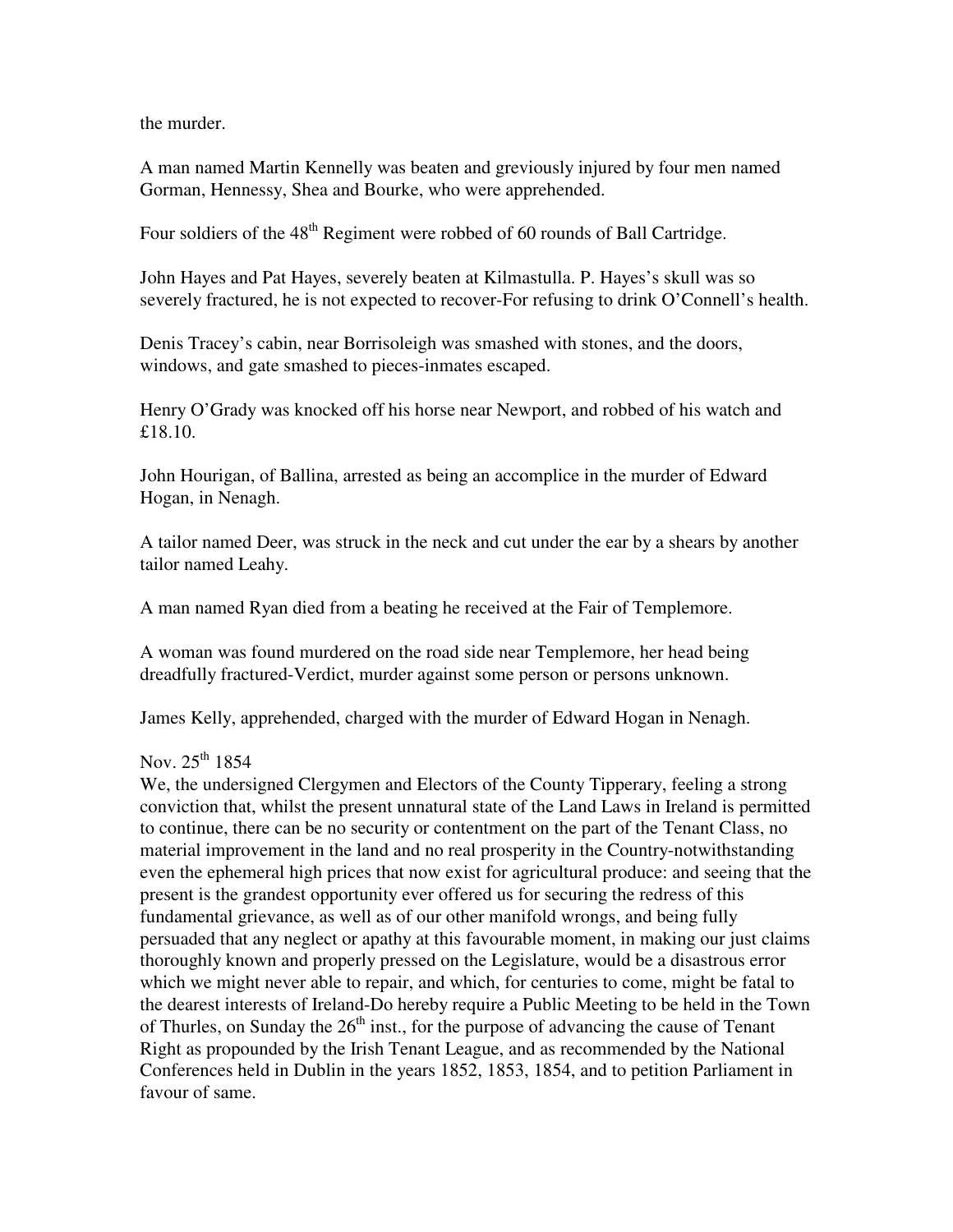F. Lidwell, J.P. Dromard. T. Mullally. P.P. Drom. M. Laffan. P.P. Killenaule. P. Hickey. P.P. Doon. W. Morris. P.P. Borrisoleigh. G. Bourke. Solicitor, Liscahill. Thomas O'Carroll, Thurles College. J. Cromac, Ballycahill. T. Cahill. P.L.G. Drangan, D. Dee. P.P. Loughmore. Jo. O'Brien. C.C. Drom. J. Bourke. P.P. Moycarkey. P. Canty. P.P. J. Kennedy, Ballahane. W. O'Leary, Cooneeir. D. Kennedy, Ballahane. W. Boland. Kilnencava. D. Crowe, Ballincard. M. Shanahan. Latera. D. Carroll, Ballincard. J. Kelly, Loughane. J. Ryan, Clohinch. P. Ryan, Grenane. E. Doherty. PLG Donohill. M. Dwyer, Holyford. T. Hamersley, Glenpadden. Richard W. Bourke. Mount Richard. D. Byrne. Sorrel Hill. J.D. O'Ryan, Cloghonan W. Cooney, Holycross. D. Mulcahy, Redmondstown. J. Meagher. P.P. Upperchurch. James McNamara. OSF. Thurles. T. P. O'Flanagan, Kilbrenal. J. Cormac, Curraduff House. J. Ryan, Gurt Kelly Castle. J. Phelan, Sherrie. J. Cormac, Guranenara, J. Bourke, Church. J. Cahill, Skeaha, Thomas Gleeson. T. Leamy, Roskeen. J. Ryan, Rosmulth. P. Power Rathroe.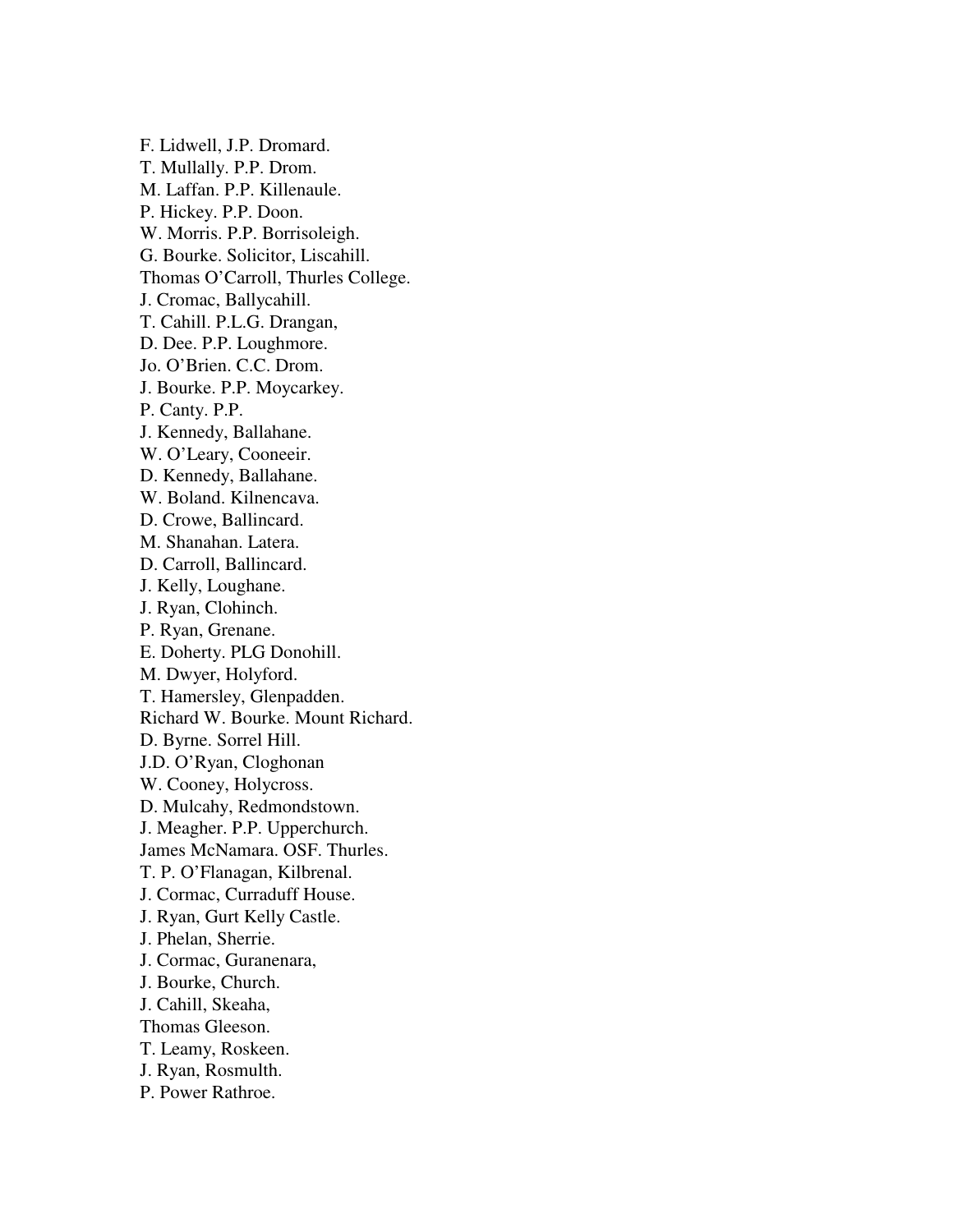W. Croke, Gragangh. W. Mullally, Mohober. John Croke, Oakford. T. Power Clearagh. John Bourke, Rorestown. J. Mullally, Ballycullen. P. Mullally, Jamestown. James Talbot. Ballinlonty. P. Ryan. ADM. Ballynahinch. John Mullally. Capaghmore. Richard O'Halloran, Kilnegrana. Robert Purcell, Roan. B. O'Flanagan, Lurgoe. Thomas Dwyer. Tomoline. W. Corbett, Glengare. W. Buckley, Glengare. P. Moloney, Curramorka. Thomas Bradshaw, Cullen. Michael McCarthy. Longstone. Patrick Hourigan, Ballycource. Garret Marnane, Ballinglana. Rich. Hourigan, Ballinglana. John Finnecane, MD. Ballinglana. Matthew Kennedy. Ballinglana.

#### CLONMEL

P. DeCourcy, Clerk, J. Prendergast. Solicitor. P. Corcoran, P. Power, J. Barry, Draper. Richard P. Vowel, Solicitor. Wright and Ryan, Merchants. E. Cantwell, P. Daniel. P. O'Brien. John Downey. Patrick Mahony. J.P.Leader, Exhibition House. M. Burke, Maine Street. B. Wright, Maine Street. E. Power, Clonmel. J. Shanahan, Merchant. P. O'Neile, Jerimiah Moriarty.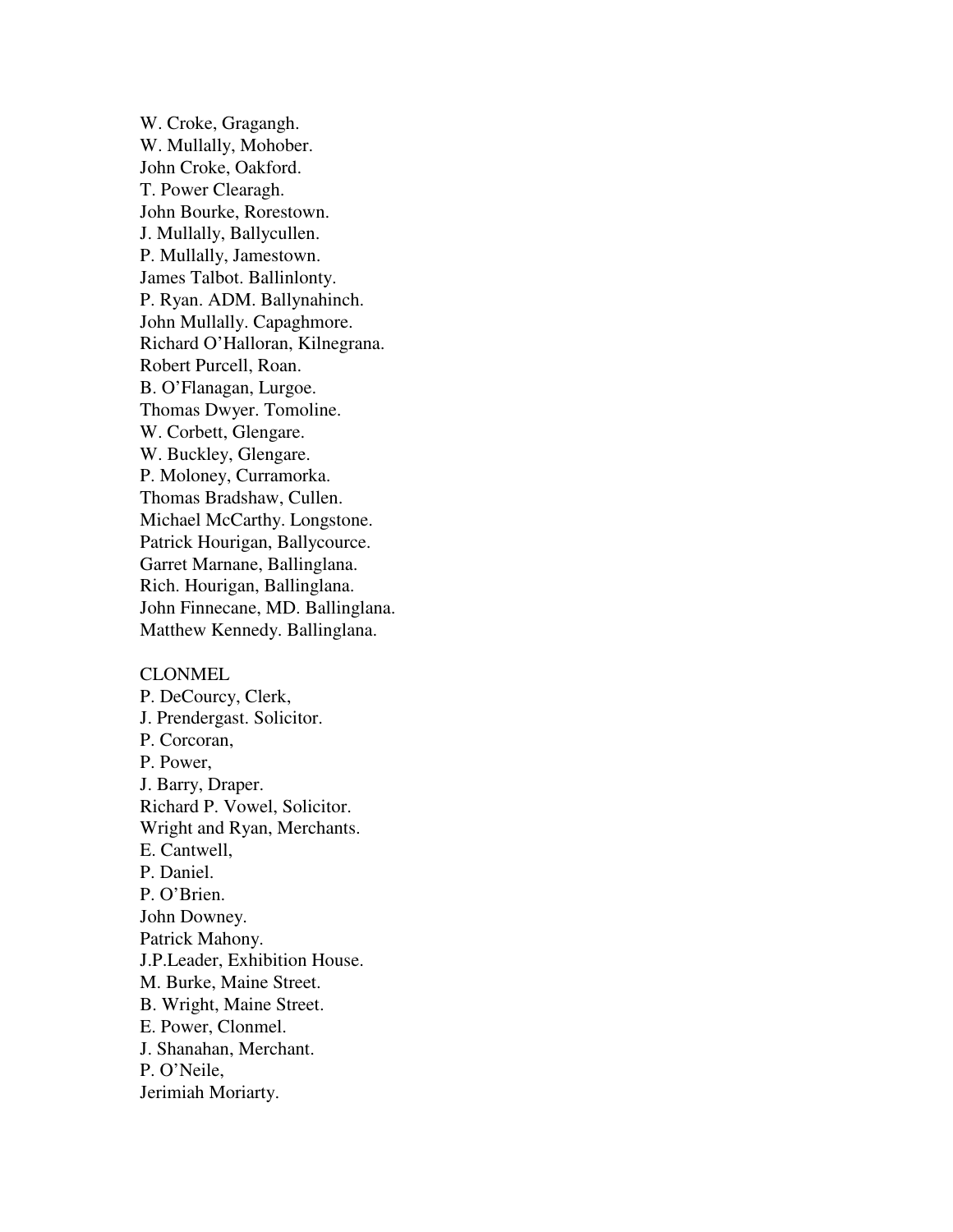P. Hennessy. T. O'Shaughnessy. Matthew Scanlan. James Moloney. Francis Ryan. William Curran. John O'Connor. John O'Neill. W. Keating. Walter Keating. John Thornton. John Hogan. T. O'Brien. Michael McCarthy. NENAGH. T. Mahony. R.C. Adm. Rody Spain. P. O'Brien. James Hanly. Anthony Nolan. Michael Molumphy. J. O'Brien. T.C. Martin Corbett. T.C. John Spain. T. Spain, Surgeon. Bryan Consodine. P. Clancy. M. Dwyer. D. M'Keogh. P. McGrath. P. Coughlin. Daniel Hoctor. T. Pine. T.C. P. O'Darcy. P. Cleary. T.C. Philip McGrath. Edward Gleeson. John Carroll. J. Tumpane. John Mihan. John Pine.

TIPPERARY. T. M'Hugh.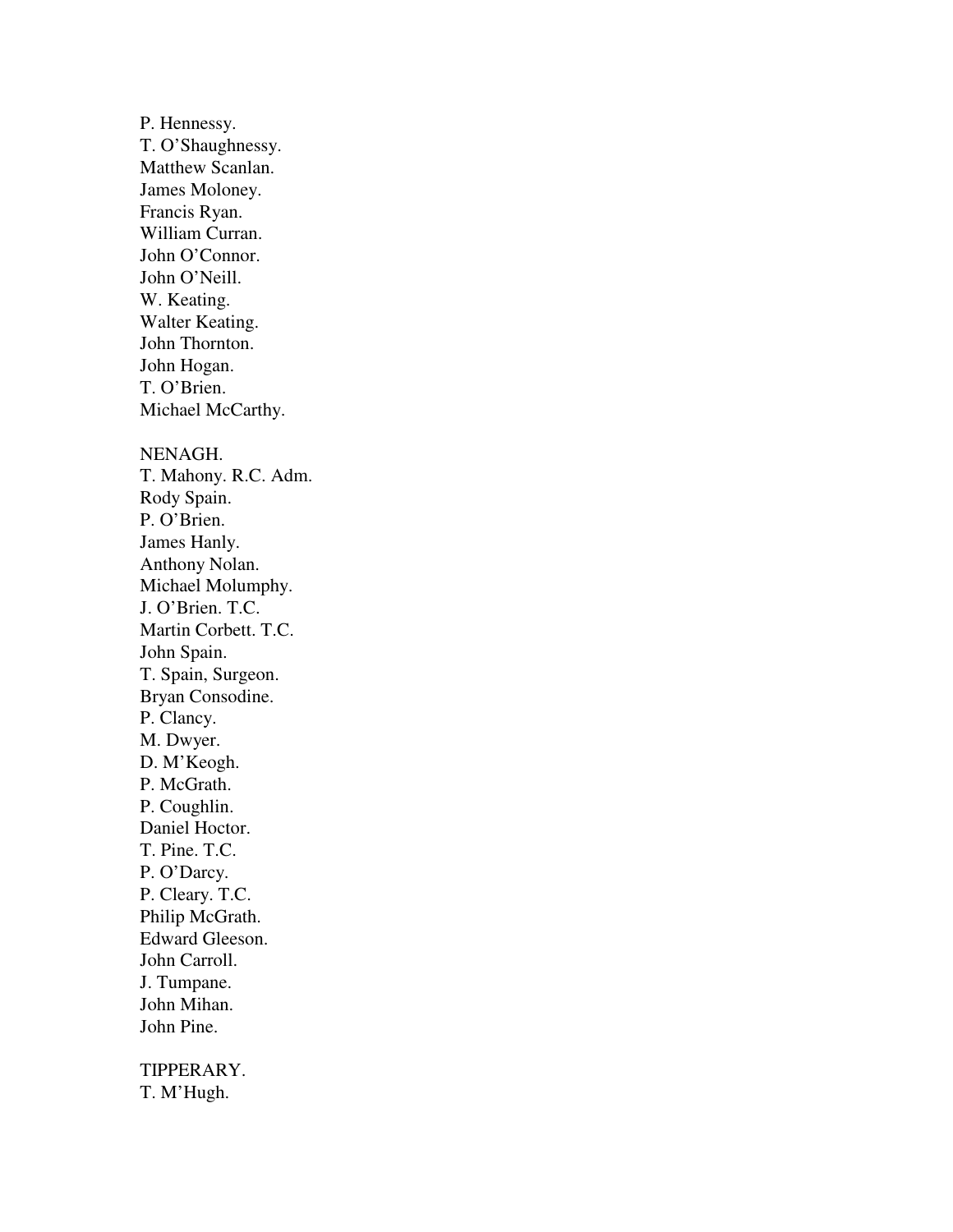W. Mockler. W. Bourke. E. Kiswick. James Rahely. R. Sadleir. D. Hogan. P. O'Shea. P. Hayes. J. England. W. King. E. O'Dell M. Kavanagh. Jeremiah Cotter. T. Devereaux. W. Cotter. Richard Dalton. John England. J. Carrigan. John O'Dell James Lynan. THURLES. T. Kirwan. Thomas Molony. William Molony. Thomas Hennessy. William Boyton. John Linn. Michael Kenny. Patrick Harney. D. Maher. P. Sweeny. PLG. Michael Hennessy. Denis Dwyer. John Cormac. John M. Ryan. M. Harney. M. Leahy. J.F. Phelan. P. Cormack. M. Connors. R. Hayes. J. Bergin. John Maher. Michael Kelly.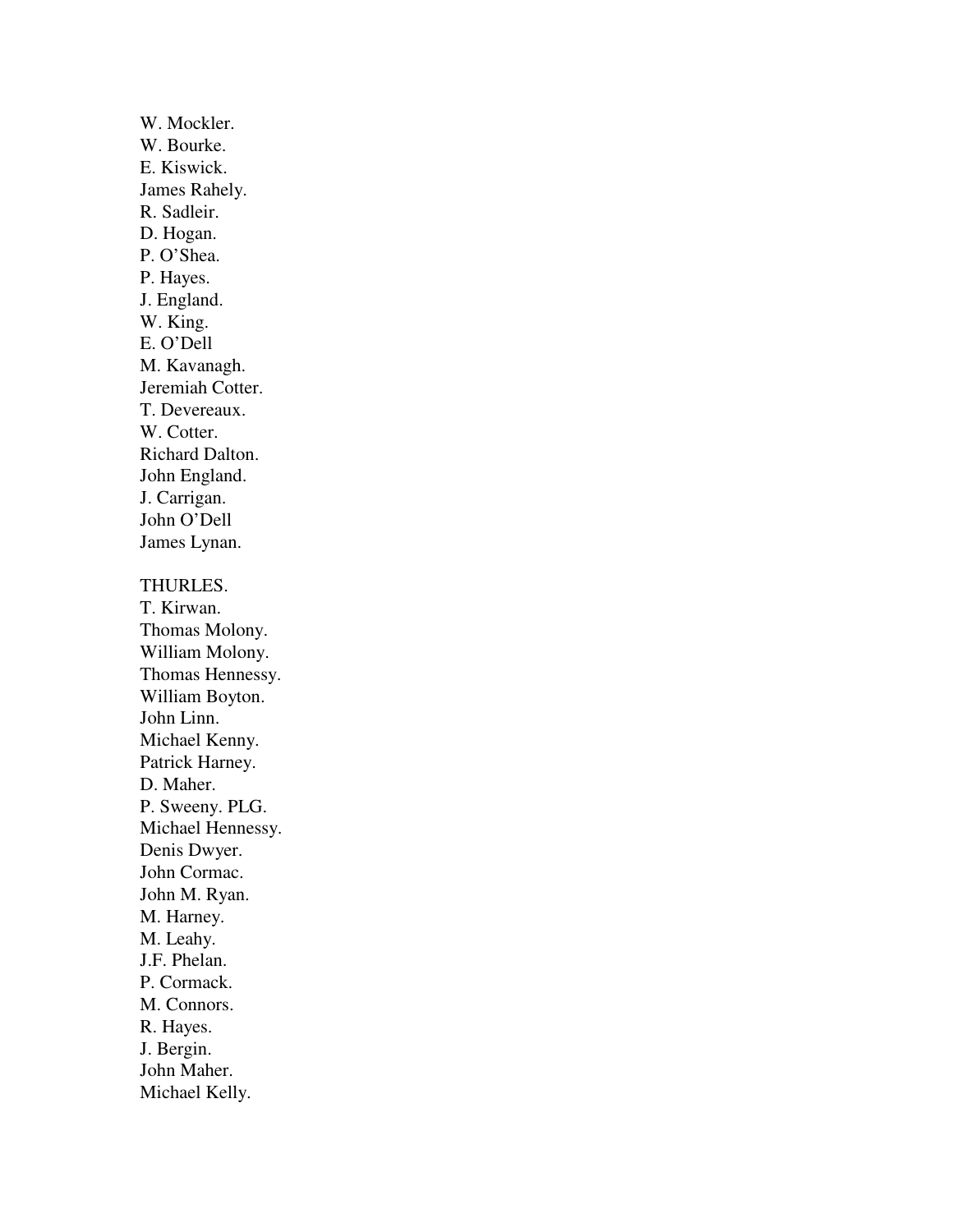P. Bergin. J. Darmody. Michael Finn. P. McGrath. W. Ryan. Michael Long.

#### BORRISOLEIGH.

C. Bourke. John Cooke. R. Chadwick. T.H. Chadwick. R. Fogarty. Michael Morley. P. Kennedy. P. Lowry. P. Fogarty. Peter F. Ryan. T. Martin. James Ryan. John William. John Quigley. John Ryan. Thomas Williams. Michael Bourke. Patrick and Michael Ryan. Philip Ryan. Michael Comerford. Darley Quinnane? (Darby). James Connors. John Lahey. Martin Tracey. Martin Ryan. Denis Tracey. Edmund Quinlan. P. Kennedy. Con Ryan. John Byrne. Daniel Morressy. Daniel Soukey. W. Keating. John Lahy. James Hogan. Matthew Hogan.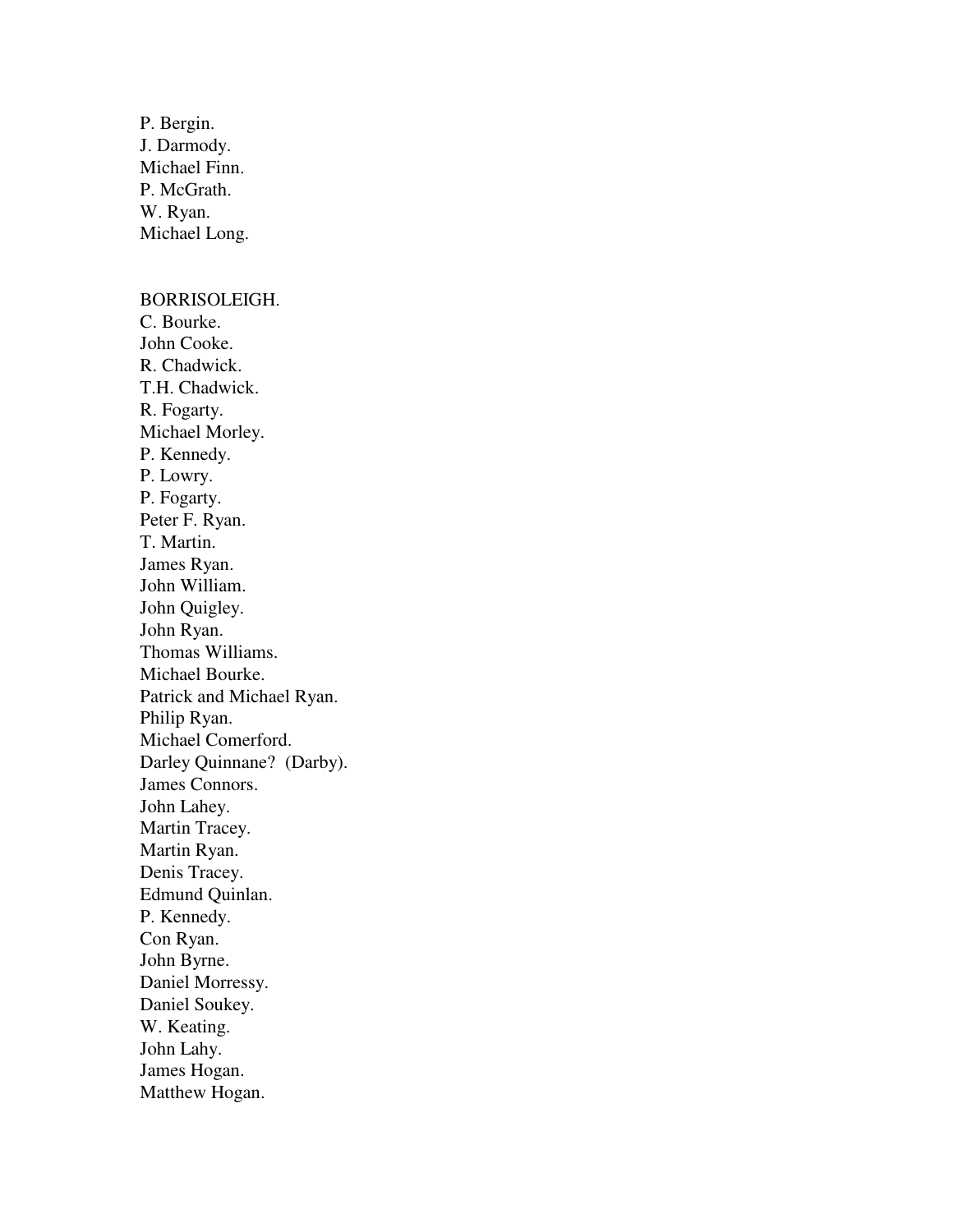Philip Dwyer. Denis Dwyer. Philip Connors.

## BALLYNEALE. P. Morressy. P.P. R. Comerford. CC Patrick Coughlan.

## CARNAHALLA. M. Hammessly. P. Hammessly. Edmond Ryan.

# FOILACLERA. Denis Ryan.

Thomas Ryan.

# KILLENAULE

J. Kennedy. Benjamin M'Graith. Richard Connell. Thomas Denning. William Kiely.

## BORRISOKANE.

Thomas Birmingham. Joseph Gleeson. J. Hogan. Matthew Clarke. James Hogan. Malick Ryan. Thomas Nolan. Michael Meara. John Hanly. John Hoit. John Reddan. Dan Darcy. Anthony Stewart. Patrick Lamb. Patrick Kelly. PLG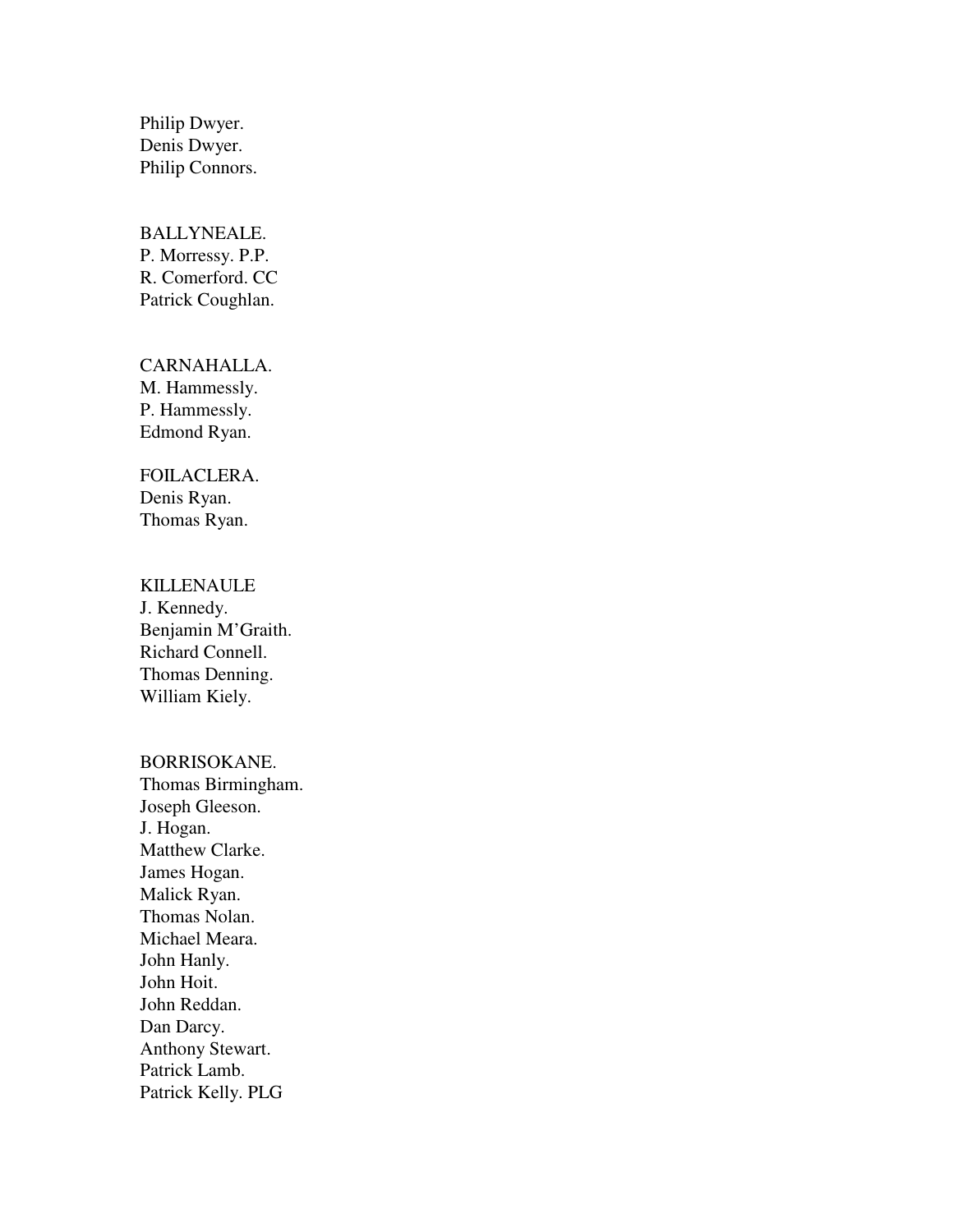Wm. Reddin. Jas. Doolan. John Hienan. Wm. Hienan. M. Kennedy, Borrisokane and Cullen. Edw. Kelly. PLG John Cleary.

ANNFIELD C. Maher. Mathias Maher. Patrick Peters. Lawrence Butler. James Peters John O'Halloran. Martin Kennedy. Henry Devine. John Costello. James Stapleton. William Dunne. Thomas Dunne. J. Butler. PLG James Butler. W. Byrne. Alderman.

BARNANE

James Bohan. John Long. Patrick Bohan.

FISHMOYNE

Edmond Finn. Daniel Darmody. Michael Gleeson. Richard Bourke. John Bourke.

DROM Denis Ryan. Thomas Lanigan.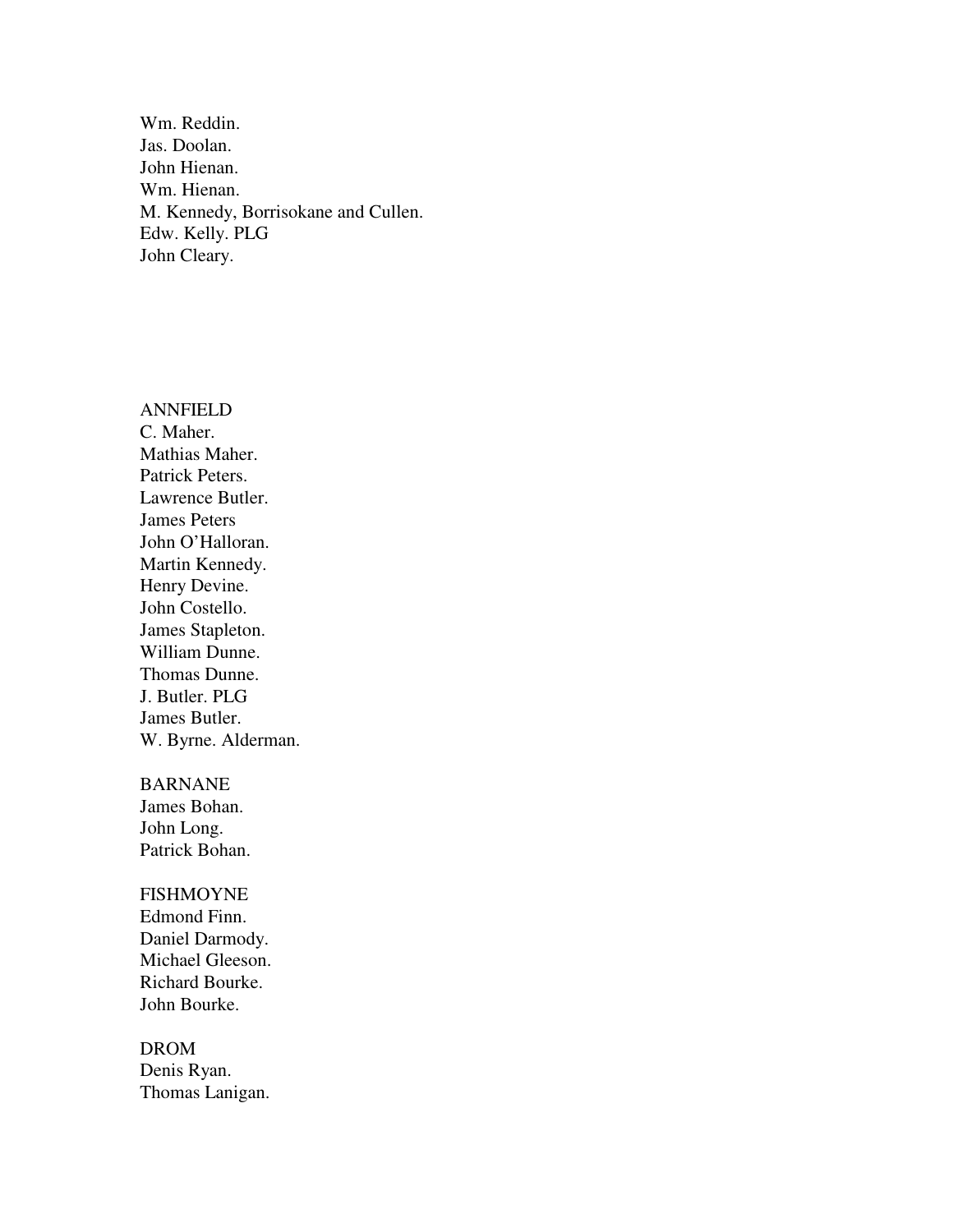James Russell, Daniel Troy. John Maher. John Doherty. Thomas Hedrington. William Bohan. James Ryan. Edmond Ryan. Thomas Ryan. Daniel Ryan. Patrick Long.

#### PALLAS HILL

M. Maccarthy. Mathias Cahill. Michael McGrath. Patrick Bourke.

## **CLONMORE**

Frank Costello. James Costello.

#### KILLAGAN

A. Kennedy. Lawrence Long. William Long. Patrick Purcell.

#### KILL

Andrew Kennedy. James Bourke. John Fanning. Michael Ryan, Joseph Fanning. Timothy Fogarty. Philip Gasco. John Hall. James Kennedy.

CLONISMULLEN T.F. Cahill. W. Dooley.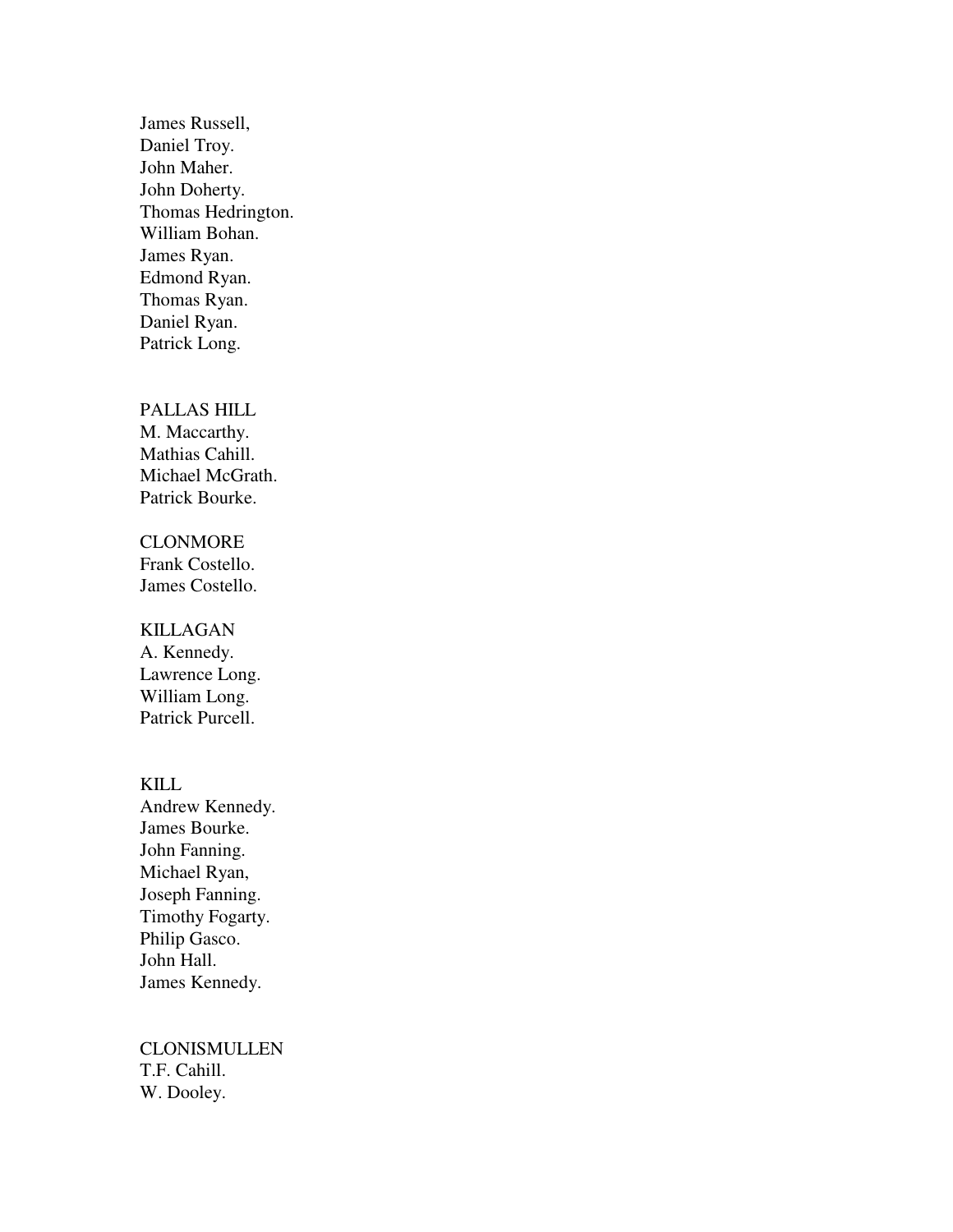#### BALLINTAGGART.

J. O'Dwyer. James Fennelly. Richard Mulloy. Michael O'Dwyer. J. Fennelly.

BALLINGARRY. P. Fennelly. J. Norton. W. O'Brien. PLG

### MULLINAHONE

D. Corcoran. P.P. W. Cahill. C.C. J. Wickham.

### NEWPORT.

R. Bourke. P.P. James Bourke. C.C. George Shone. Patrick Dwyer. Denis Kennedy. John Ryan. Patrick Ryan. Richard Bourke.

#### KILLOSKEHAN.

James Ryan. Richard Hennessy. Richard Lynch. Denis Maher. James Brien.

## BALLYCAHILL

Denis Fogarty. John Purcell. Patrick Banan. John Ryan. M. Banan.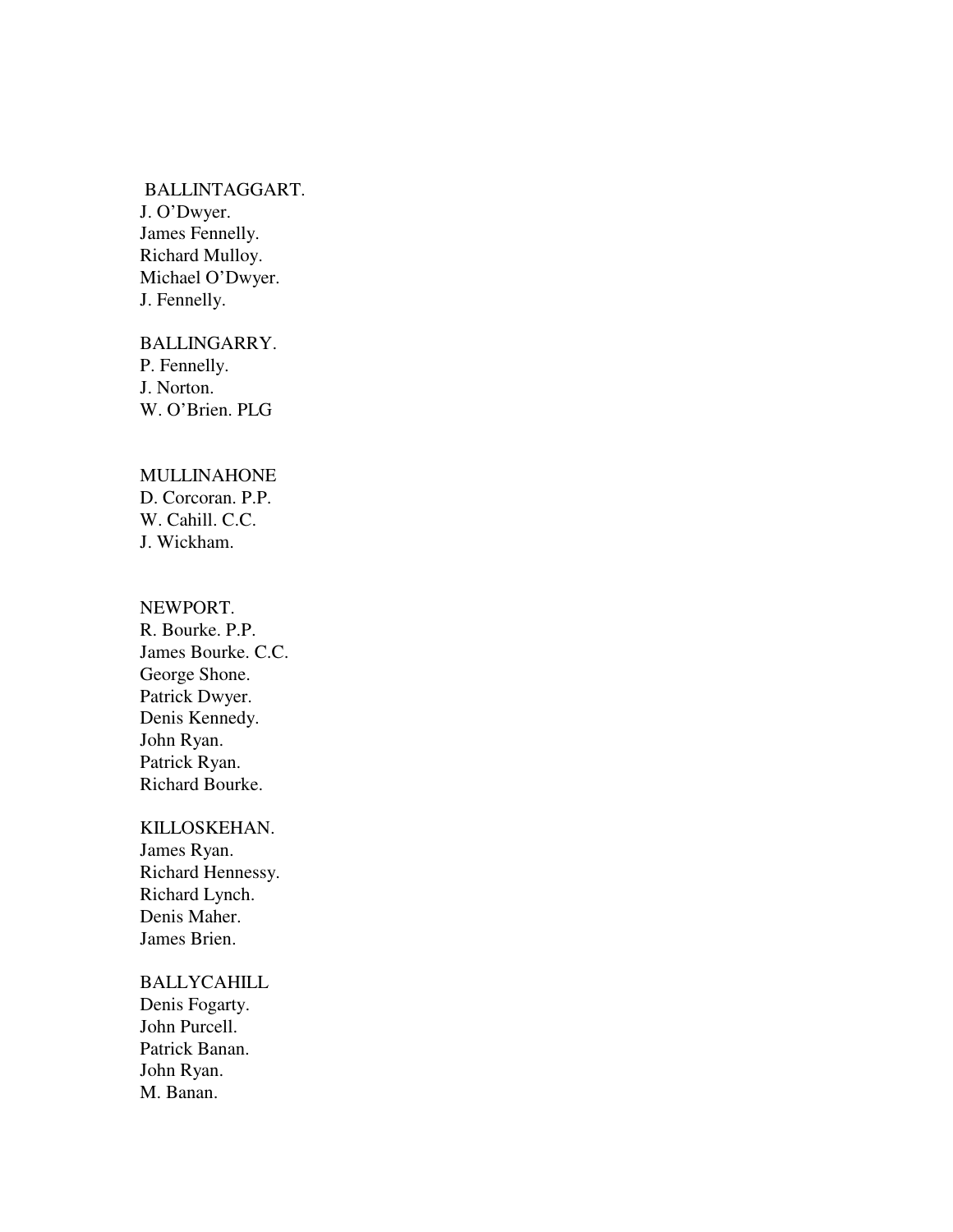KILFITMONE. Denis Finn. Edward Finn. Edmund Finn. Edmund Loughnane.

P. Cahill, Rathleasty.

DOVEA. J. Callinan. E. Ryan. Laurence Long.

LISCREA. C. Kennedy. James Bannon.

## CAPPAWHITE

S. Matthews, Clerk. J. Noonean. P.P. J. Dwyer, MRHS, D. Wilbride, D. Richardson.

November 9th 1865. From the Times.

Royal Geological Society.

A General meeting of the society was held last evening at 8 O'Clock, in the Museum Building, Trinity College.

Mr. Robert Callwell, V.P. in Chair.

The minutes of the previous meeting were read by the secretary, Mr. R.H.Scott. The Rev, Professor Haughton exhibited a large meteoric stone that fell near Dundrum, County Tipperary, on the 12<sup>th</sup> August last.

He read a statement by an eye-witness of the fall of the stone----John Johnson was walking across his potato garden in company with Michael Fahy and William Furlong, on the 12th August, at 7 O'Clock in the evening, when he heard a noise like a cannon shot, followed by a buzzing noise, which continued for about a quarter of an hour, when it came over their heads, and on looking up he saw an object falling in a slanting direction. The speed was so great that they could scarcely observe it. They looked for it, and found it at a distance of 40 yards, buried in the ground. On taking up the stone it was warm, but not hot enough to be inconvenient. Next day they took it to Lord Hawarden, who presented it on certain conditions to the University.

Oct.  $12^{th}$  1851.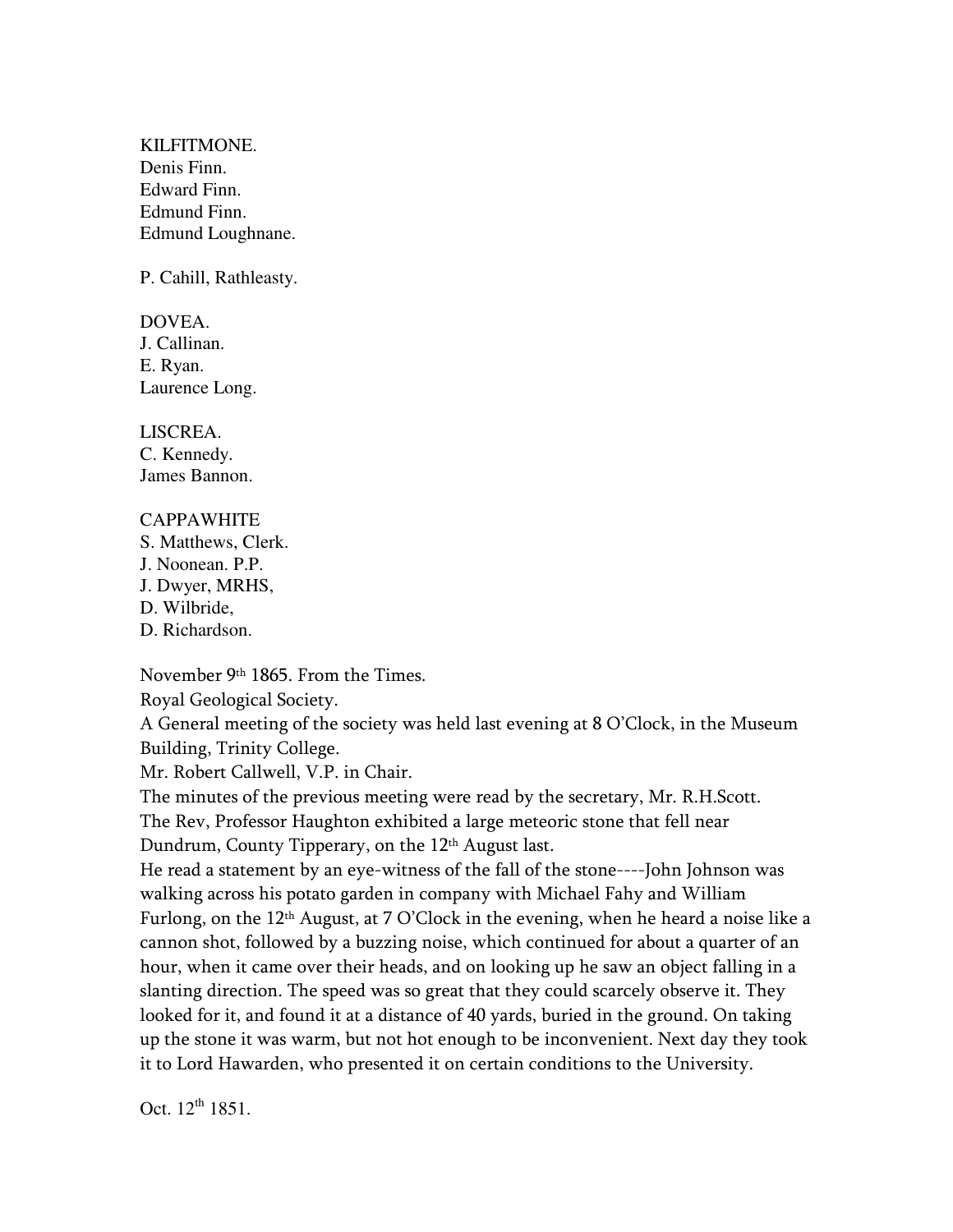A Tipperary Priest draws a most melancholy picture of the effects which emigration and other agents of desolation have been producing in his neighbourhood. He says:--"I really do not know when a marriage has been celebrated in my Parish-I think not more than four in six months-nor have there been more in a population of several thousands (but these have been lately diminished) than thirteen baptisms. The men and women have gone away, and there are no children in their place. What will become of us in the end, if this emigration continues, I do not know. Two thirds of my congregation have departed to the workhouse or to America. I was, God help me, very proud of my flock seven or eight years ago. I rejoiced-I felt, perhaps, an unbecoming pride when they crowded around my Chapel in their holiday finery of a Sunday, and I used to point to them as the most decent and best conducted people in the Country. Two thirds of the people have left me for a new world, or the other world, or the workhouse. My Chapel always overflowed-there is hardly a third of it occupied at present-and the showy gowns and ribbons, and the flashy kerchiefs have almost disappeared. There is instead squalor and rags, tottering old age, and no children. You must not conclude that any of my people have been taken away by the Bible mongers. I believe they are active enough in other parts of this diocese (you are aware I am speaking of the Protestant diocese of Cashel) but not hereabouts. The spoiler has not yet come to our poor fold, but we may expect a visit from him some day. The Parson of this Parish is a good pious man, I believe; he has little to do, but he does it, but tis no part of his disposition to encroach upon his neighbour's manor. But he may be coerced. Doctor Daly will not allow the poor Papists even to starve in quiet. As to my own Bishop, there is not a kinder man on earth than Doctor Slattery. Perhaps he could not do much; but then we may require some helping hand-we demand not to be left alone. I am, like him, for the Catholic University, if it could be had. But neither can my poor penniless flock nor myself wait for the blessing we are promised. For my own part, I regard my fate as settled. I look before me, and can see nothing but destitution; and, though I am wedded to the Country of my birth, I must leave it or starve. P.P.

#### Odd Irish Marriage Customs. (Unknown Newspaper)

Matchmaking done by the Parents of the Bride and Groom.

Shrove Tuesday weddings in Ireland are exceedingly common and sometimes among the peasantry they are celebrated in strange circumstances. There is the story of a young peasant girl being aroused out of bed on the night of Shrove Tuesday to be married before midnight to a well to do Irish-Australian whom she had never seen, though he was known to her parents, who made the match. It turned out to be a happy marriage. The young people usually take the matter philosophically, believing that their parents know best how to make them happy.

This anecdote is told of a Tipperary girl; "Biddy", asked her friend, "are ye going off this Shraff", (Shrove). "Musha, I don't know that" said Biddy, "but they're sitting on me upstairs";-Meaning that matchmaking was in progress.

Another story relates to a number of weddings taking place in a Munster Church on Shrove Tuesday. "An' where's yer intended, Joe" one swain was asked. "Be Gob" Mick, I couldn't tell ye, but I believe she's up there amongst the feathers and ribbons in the front row of sates" (Seats). He learned who she was when the names were called out.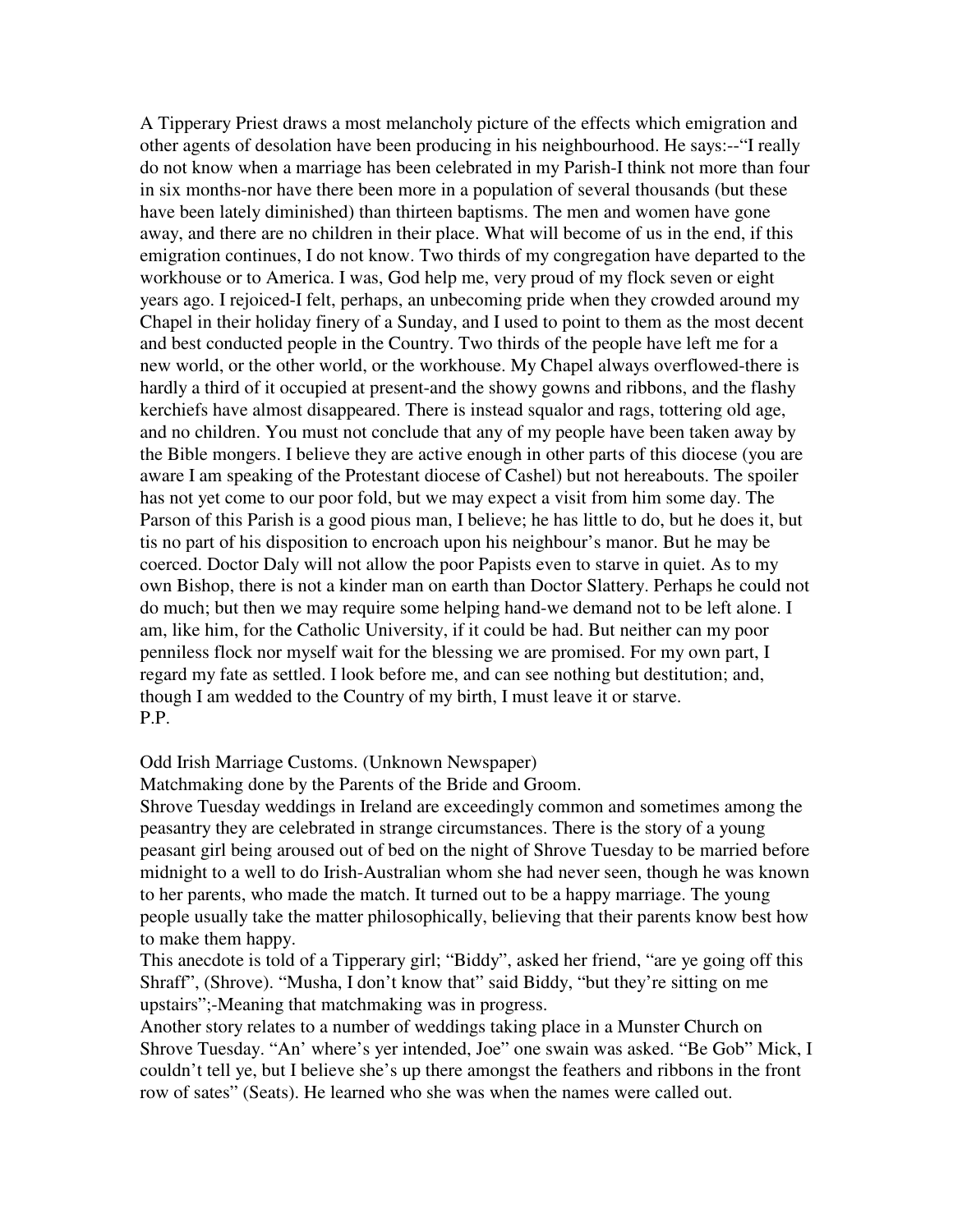#### 16-3-1872

A few days ago it was reported that a farmer named Hayes, when returning from a fair at Thurles last week, had been attacked and brutally murdered, his horse and cart being found unattended on the road, the harness and a coat being smeared with blood. It has since turned out there was no murder or assault. It appears that Hayes went home by rail, and employed a man to drive his cart to Cappawhite:-This man got drunk, and falling out of the cart, cut his head badly, and after being helped up, drove off furiously and again fell out by the roadside, where he was found by police, the horse having taken the cart on some distance alone.

#### 27-4-1850.

Agrarian Murder in Tipperary.

At about 9 o'clock on the night of Tuesday last, a farmer named Shearman, who resided near New Birmingham, was waylaid on the road nearly midway between that village and shot dead on the spot. Although the scene of the tragedy was a public thoroughfare, the body lay on the ground without any notice of the occurrence being conveyed to the authorities till the middle of the next day. It appeared from evidence on the inquest that Shearman had distressed some tenants for rent, and was to have appeared against them at the sessions next day. The murder was, no doubt, committed to prevent the issue of those proceedings. The murdered man was agent or receiver under the courts for the property of Mr. Cooke, at Poyntstown, on which ejectment notices had been served.

#### 7-7-1849

Mr Denis Egan, son of Michael Egan, Esq., of Ballydonah, Donegal, near Dunkerin, County Tipperary, was shot on Sunday, the  $1<sup>st</sup>$ , by the hand of an assassin, while going to Chapel.

## **APPARITIONS AT POINSTOWN**

Tract printed in London 1679:- "A true account of divers most strange and prodigious apparitions seen in the air at Poins-Town in the country of Tipperary in Ireland, March the second 1678/9. Attested by 16 persons that were eye-witnesses". In the evening near sunset, they first saw a blackish-blue arm, with a ruddy hand, appear in the sky; it had the appearance of an anchor. Then they saw a ship in the sky, sailing towards them, stern foremost; then it sank into what looked like the sea, stern first and they saw the men on board climb into the rigging as if to save themselves. Then a fort with a castle in it appeared and also much smoke and a flash as if a shot were discharged and the fort divided into 2 parts that appeared like 2 ships; the one to the south was moving stern first and appeared to be chasing the other, till it eventually sank, stern first; then the chased ship also sank, head first, but though they saw men run around the deck, only one climbed into rigging. Then a chariot, like Neptune's appeared drawn by 2 horses and went northward like the ships, and a snake-like monster chased it and gave it a blow, and out of chariot came a bull followed by a dog, going north till the ship sank from view. Other visions appeared, ships etc. for an hour. Evening calm and cloudless. All apparitions came from W. or S.W. very small at first and growing larger and they approached; light in